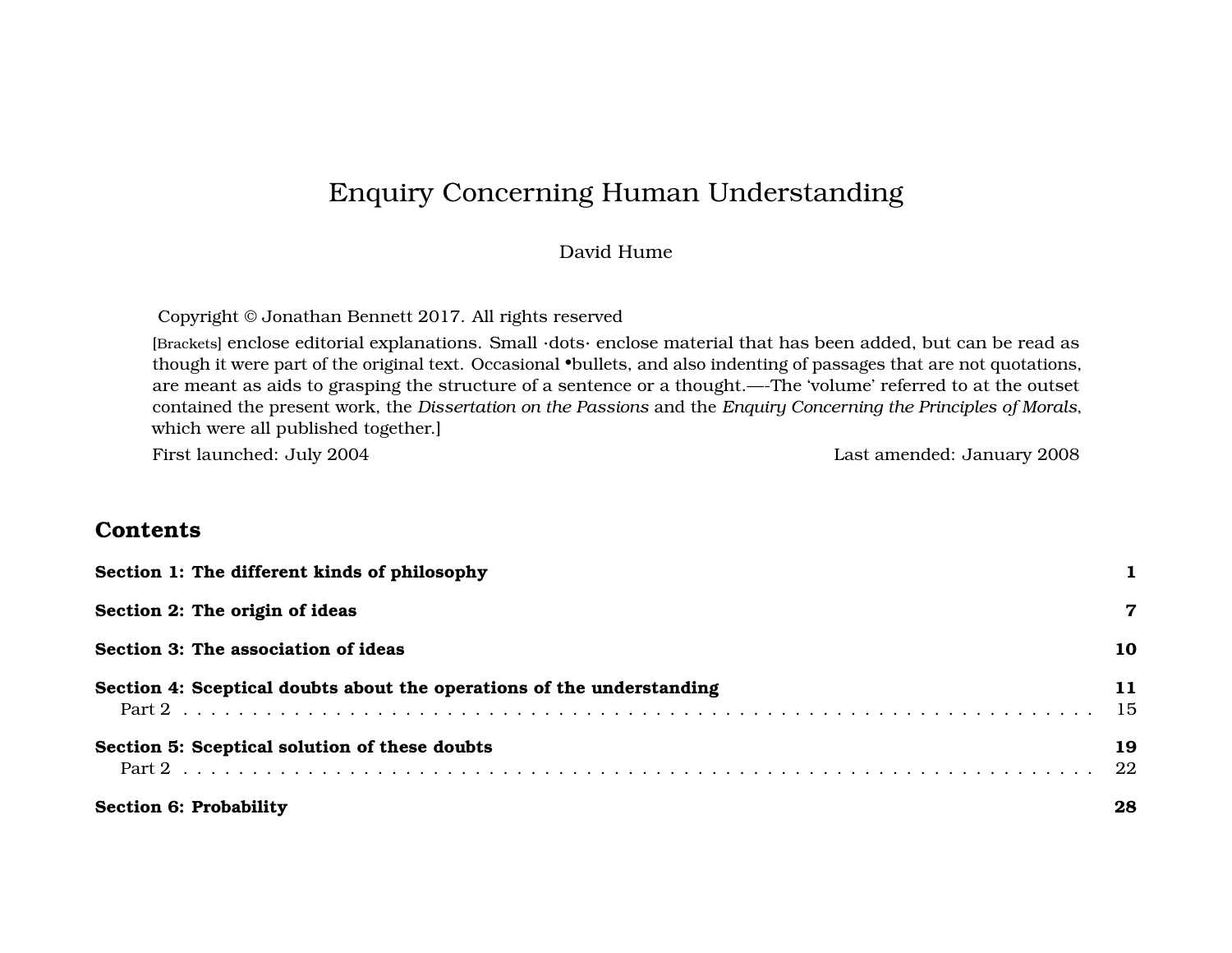| Section 7: The idea of necessary connection            | 29       |
|--------------------------------------------------------|----------|
| Section 8: Liberty and necessity                       | 40       |
| Section 9: The reason of animals                       | 53       |
| <b>Section 10: Miracles</b>                            | 55<br>59 |
| Section 11: A particular providence and a future state | 69       |
| Section 12: The sceptical philosophy                   | 77       |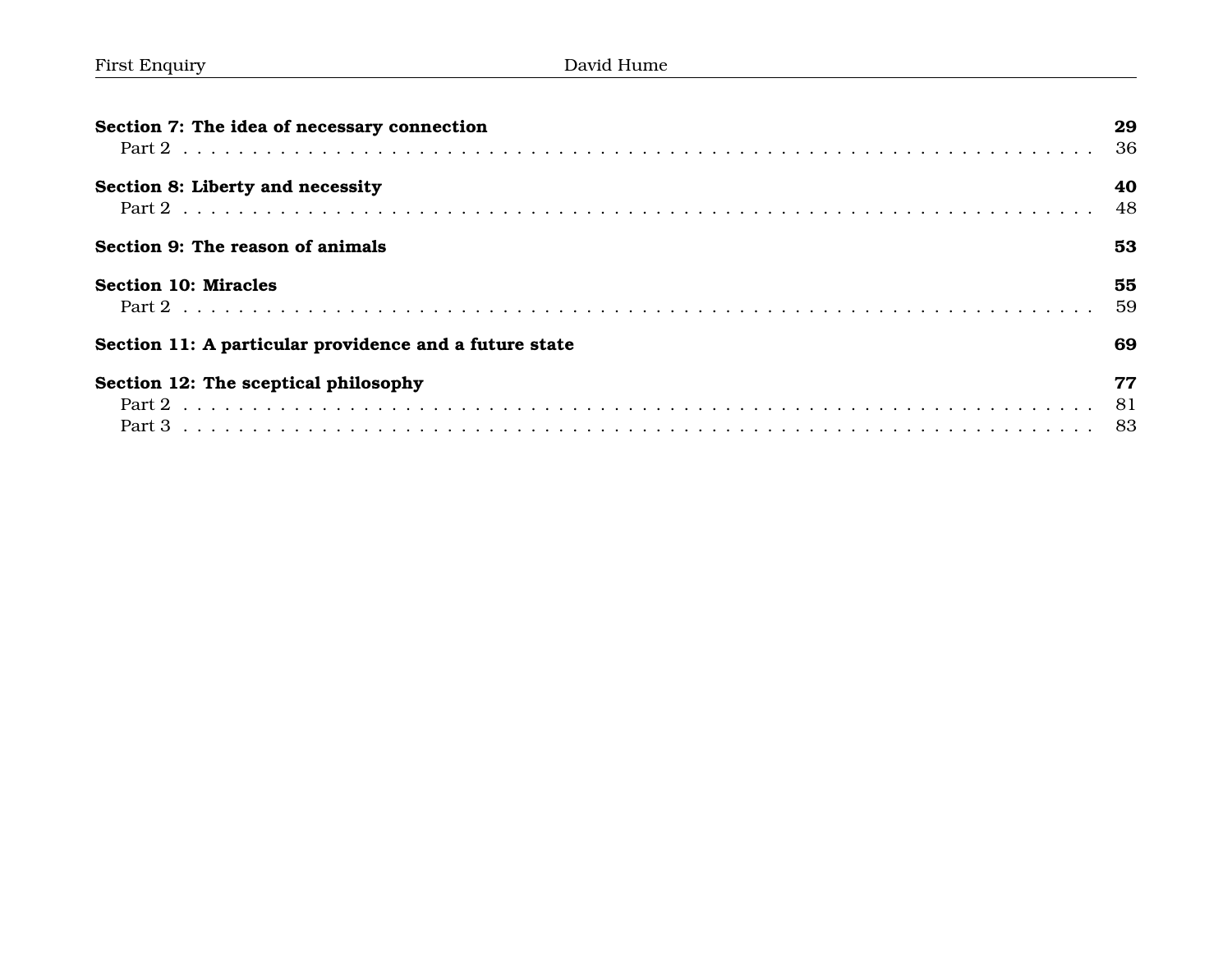Most of the principles and reasonings contained in this volume were published in a work in three volumes called *A Treatise of Human Nature*—a work which the author had planned before he left college, and which he wrote and published not long after. Its failure made him aware of his error in publishing too early, and he reworked the whole thing in the following pieces, in which he hopes he has corrected some careless slips in his reasoning, and more in his expression of his views, in the *Treatise*. Yet several writers who have honoured the author's philosophy with answers have taken care to aim their guns only at that youthful work, which the author never acknowledged, ·having published it anonymously·, and they have boasted of the victories they thought they had won against it. This behaviour is flatly contrary to all the rules of honesty and fairness, and a striking example of the debating tricks that bigoted zealots think it is all right for them to employ. From now on, the author wants the following pieces to be regarded as the sole source for his philosophical opinions and principles.

## <span id="page-2-0"></span>**Section 1: The different kinds of philosophy**

Moral philosophy, or the science of human nature, can be treated in two different ways, each of which has its own special merit and may contribute to the entertainment, instruction, and reformation of mankind ['moral philosophy' here covers every study involving human nature, including history, politics, etc.]. •One of the two treatments considers man chiefly as born for action, and as guided in his conduct by taste and sentiment [= 'feeling or opinion'], pursuing one object and avoiding another according to the value they seem to have and according to the light in which they are presented. As virtue is agreed to be the most valuable thing one could pursue, philosophers of this kind paint virtue in the most charming colours, getting help from poetry and eloquence and treating their subject in a popular and undemanding manner that is best fitted to please the reader's imagination and arouse his affections. They select the most striking observations and examples from common life; they set up proper contrasts between opposite characteristics ·such as virtue and vice, generosity and meanness·; and, attracting us into the paths

of virtue by visions of glory and happiness, they direct our steps in these paths by the soundest rules and the most vivid examples. They make us *feel* the difference between vice and virtue; they arouse and regulate our beliefs and feelings; and they think they have fully reached their goal if they manage to bend our hearts to the love of honesty and true honour.

Philosophers who do moral philosophy in •the second way focus on man as a *reasonable* rather than as an *active* being, and try to shape his thinking more than to improve his behaviour. They regard human nature as a subject of theoretical enquiry, and they examine it intently, trying to find the principles that regulate our understanding, stir up our sentiments, and make us approve or blame this or that particular object, event, or action. They think it somewhat disgraceful that philosophy hasn't yet established an agreed account of the foundation of morals, reasoning, and artistic criticism; and that it goes on talking about truth and falsehood, vice and virtue, beauty and ugliness,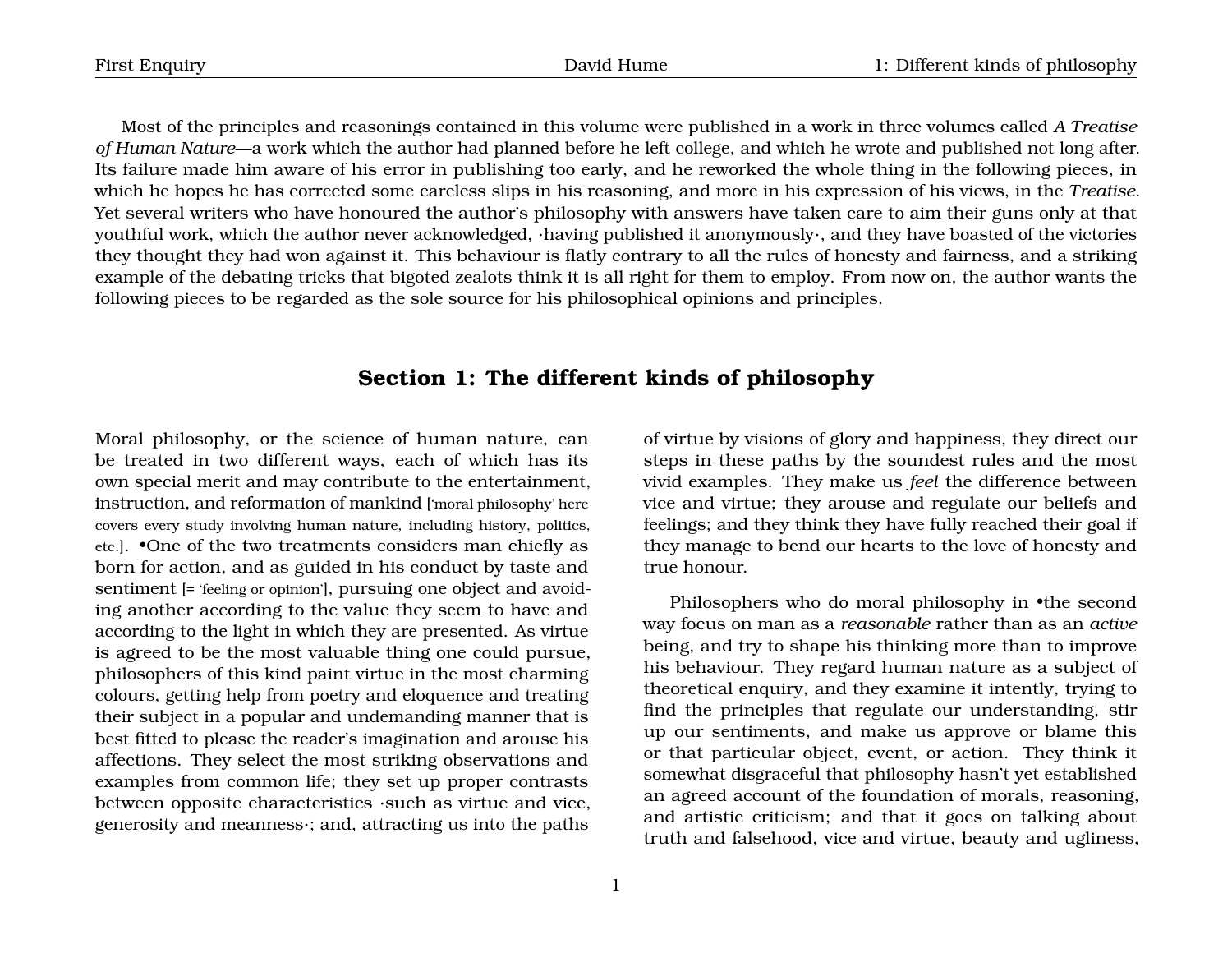without being able to fix the source of these distinctions. While they attempt this hard task, no difficulties deter them; moving from particular instances to general principles, they then push their enquiries still further, to get to principles that are even more general, and they don't stop, satisfied, until they arrive at the basic principles that set the limits to human curiosity in every branch of knowledge. Though their speculations seem abstract, and even unintelligible to ordinary readers, they aim at getting the approval of the learned and the wise; and think themselves well enough compensated for their lifetime's work if they can bring out into the open some hidden truths that may be good for later generations to know. [In the writings of Hume and others of his time, a 'principle' could be something propositional such as the principle *that every event has a cause*, but it could also be a non-propositional *force*, *cause*, or *source of energy*. Make your own decision about whether in this paragraph (and some others) 'principle' has one meaning or the other or both.]

The general run of people will certainly always prefer the relaxed and obvious kind of philosophy to the accurate and abstruse kind; and many will recommend the former as being not only the more agreeable of the two kinds but also the more useful. [To us 'accurate' means something like 'correct as a result of care'. In Hume's day it often meant merely 'done with careful attention to detail', with no implication of being correct. This version will let 'accurate' stand; but many of Hume's uses of it would strike you as odd if you didn't know what *he* meant by it.] It enters more into common life; moulds the heart and affections; and because it involves principles on which people *act*, it reforms their conduct and brings them nearer to the model of perfection that it describes. The abstruse philosophy, on the other hand, is based on a mental attitude that cannot enter into ·every-day· business and action; so it vanishes when the philosopher comes out of the shadows into daylight, and its

principles can't easily influence our behaviour. The feelings of our heart, the agitation of our passions, the intensity of our affections, scatter all its conclusions and reduce the profound philosopher to a mere peasant.

The easy philosophy—let us face the fact—has achieved more lasting fame than the other, and rightly so. Abstract reasoners have sometimes enjoyed a momentary reputation, because they caught the fancy of their contemporaries or because the latter were ignorant of what they were doing; but they haven't been able to maintain their high standing with later generations that weren't biased in their favour. It is easy for a profound ·abstract· philosopher to make a mistake in his intricate reasonings; and one mistake is bound to lead to another, while the philosopher drives his argument forward and isn't deterred from accepting any conclusion by its sounding strange or clashing with popular opinion. Not so with a philosopher who aims only to represent the common sense of mankind in more beautiful and more attractive colours: if by accident *he* falls into error, he goes no further. Rather than pushing on, he renews his appeal to common sense and to the natural sentiments of the mind, gets back onto the right path, and protects himself from any dangerous illusions. The fame of Cicero flourishes at present; but that of Aristotle is utterly decayed. La Bruyère is read in many lands and still maintains his reputation: but the glory of Malebranche is confined to his own nation, and to his own time. And Addison, perhaps, will be read with pleasure when Locke has been entirely forgotten.

To be a *mere philosopher* is usually not thought well of in the world, because such a person is thought •to contribute nothing either to the advantage or to the pleasure of society, •to live remote from communication with mankind, and •to be wrapped up in principles and notions that they can't possibly understand. On the other hand, the *mere ignoramus*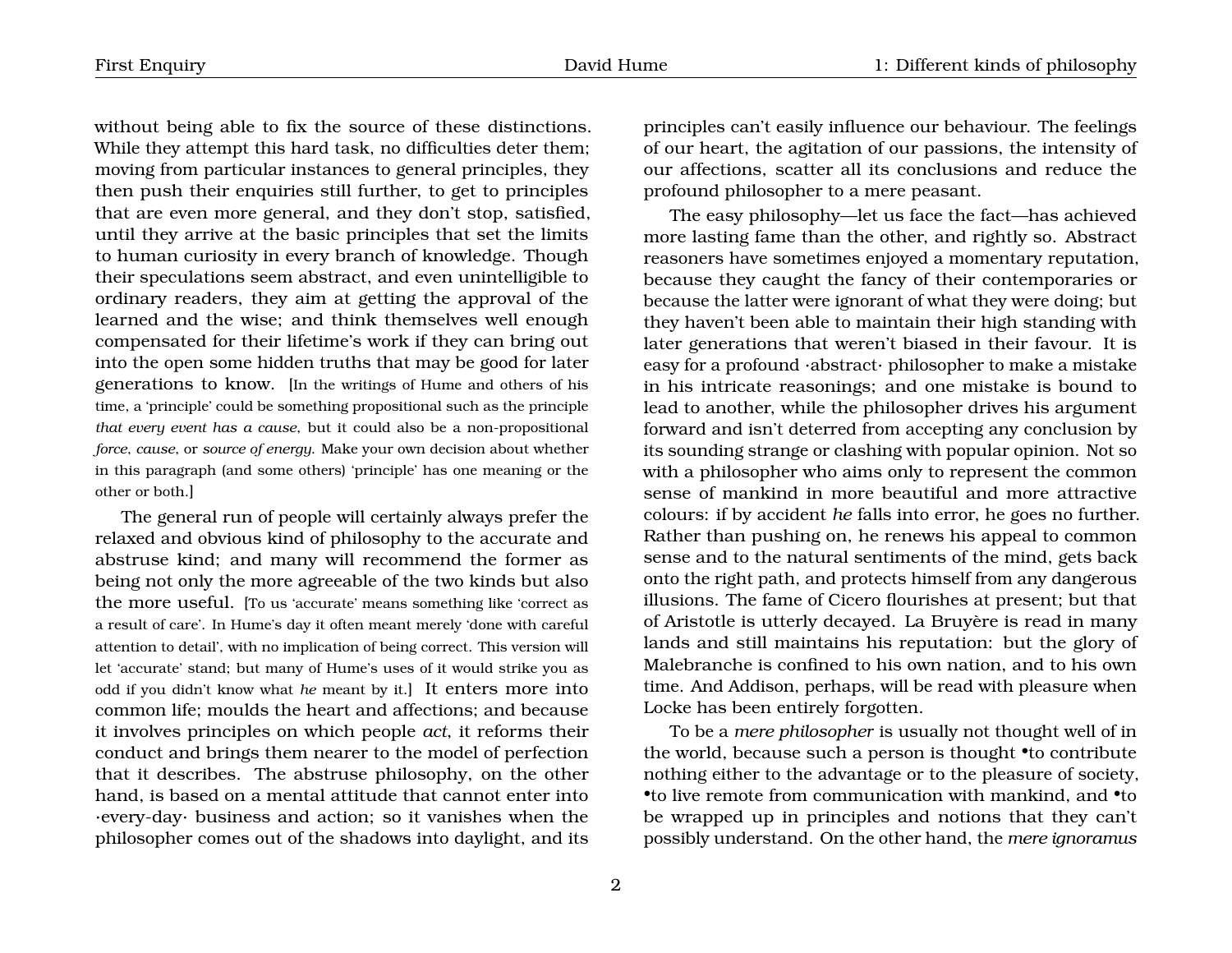is still more despised; and at a time and place where learning flourishes, nothing is regarded as a surer sign of an ill-bred cast of mind than having no taste at all for learning. The best kind of character is supposed to lie between those extremes: retaining an equal ability and taste for books, company, and business; preserving in conversation that discernment and delicacy that arise from literary pursuits, and in business preserving the honesty and accuracy that are the natural result of a sound philosophy. In order to spread and develop such an accomplished kind of character, nothing can be more useful than writings in the easy style and manner, which stay close to life, require no deep thought or solitary pondering to be understood, and send the reader back among mankind full of noble sentiments and wise precepts, applicable to every demand of human life. By means of such writings, virtue becomes lovable, the pursuit of knowledge agreeable, company instructive, and solitude entertaining.

Man is •a reasonable being, and as such he gets appropriate food and nourishment from the pursuit of knowledge; but so narrow are the limits of human understanding that we can't hope for any great amount of knowledge or for much security in respect of what we do know. As well as being reasonable, man is •a sociable being; but he can't always enjoy—indeed can't always *want*—agreeable and amusing company. Man is also •an active being; and from that disposition of his, as well as from the various necessities of human life, he must put up with being busy at something; but the mind requires some relaxation, and can't always devote itself to careful work. It seems, then, that nature has pointed out a *mixed* kind of life as most suitable for the human race, and has secretly warned us not to tilt too far in any of these directions and make ourselves incapable of other occupations and entertainments. 'Indulge your passion for knowledge,' says nature, 'but seek knowledge of

things that are human and directly relevant to action and society. As for abstruse thought and profound researches, I prohibit them, and if you engage in them I will severely punish you by the brooding melancholy they bring, by the endless uncertainty in which they involve you, and by the cold reception your announced discoveries will meet with when you publish them. Be a philosopher, but amidst all your philosophy be still a man.'

If people in general were contented to prefer the easy philosophy to the abstract and profound one, without throwing blame or contempt on the latter, it might be appropriate to go along with this general opinion, and to allow every man to enjoy without opposition his own taste and sentiment. But the friends of the easy philosophy often carry the matter further, even to point of absolutely rejecting all profound reasonings, or what is commonly called metaphysics; ·and this rejection should not be allowed to pass unchallenged·. So I shall now proceed to consider what can reasonably be pleaded on behalf of the abstract kind of philosophy.

Let us first observe that the accurate and abstract kind of philosophy has one considerable advantage that comes from its being of service to the other kind. Without help from abstract philosophy, the easy and human kind can never be exact enough in its sentiments, rules, or reasonings. All literature is nothing but pictures of human life in various attitudes and situations, and these inspire us with different sentiments of praise or blame, admiration or ridicule, according to the qualities of the object they set before us. An artist must be better qualified to succeed in presenting such pictures if, in addition to delicate taste and sensitive uptake, he has an accurate knowledge of the internal structure and operations of the understanding, the workings of the passions, and the various kinds of sentiment that discriminate vice and virtue. However difficult this search into men's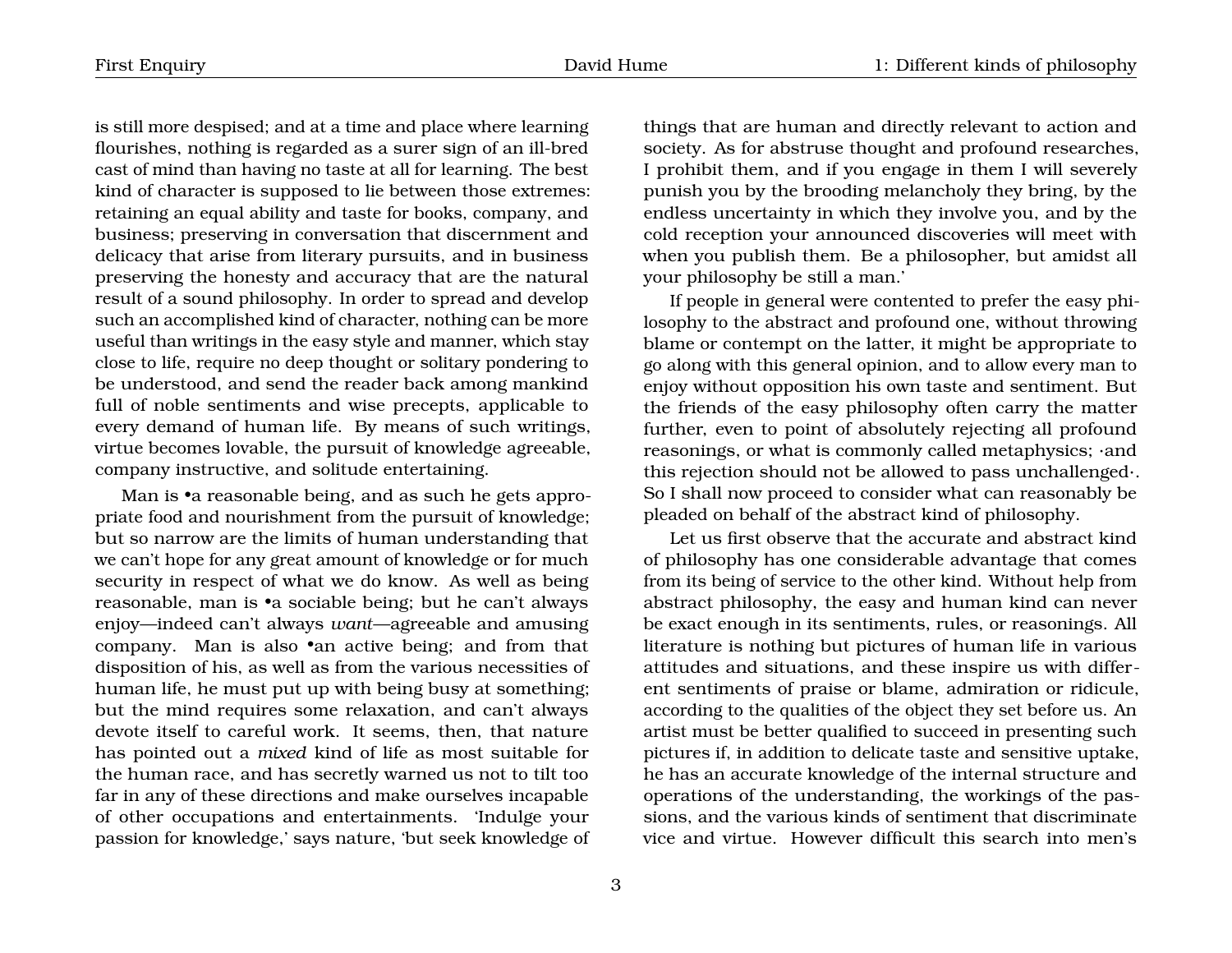interiors may appear to be, it is to some extent *needed* by anyone wanting to describe successfully the obvious and outward aspects of life and manners. The anatomist presents to the eye the most hideous and disagreeable objects; but his science is useful to the painter in presenting even a Venus or a Helen. While the painter employs all the richest colours of his art, and gives his figures the most graceful and engaging airs, he still has to attend to the inward structure of the human body, the position of the muscles, the structure of the bones, and the function and shape of every bodily part or organ. Accuracy always helps beauty, and solid reasoning always helps delicate sentiment. It would be pointless to praise one by depreciating the other.

Besides, it is notable that in every art or profession, even those of the most practical sort, a spirit of accuracy (however acquired) makes for greater perfection and renders the activity more serviceable to the interests of society. And even if philosophers keep themselves far from the world of business and affairs, the spirit of philosophy, if carefully cultivated by a number of people, must gradually permeate the whole society and bring philosophical standards of correctness to every art and calling. The politician will acquire greater foresight and subtlety in apportioning and balancing power; the lawyer more method and finer principles in his reasonings; and the army general more regularity in his discipline, and more caution in his plans and operations. The growing stability of modern governments, compared with the ancient, has been accompanied by improvements in the accuracy of modern philosophy, and will probably continue to do so.

Even if these studies brought no advantage beyond gratifying innocent curiosity, that oughtn't to be despised, for it's one way of getting safe and harmless pleasures—few of which have been bestowed on human race. The sweetest and

most inoffensive path of life leads through the avenues of knowledge and learning; and anyone who can either remove any obstacles along the path or open up new views ought to that extent to be regarded as a benefactor to mankind. And though these ·accurate and abstract· researches may appear difficult and fatiguing, some minds are like some bodies in this: being endowed with vigorous and flourishing health, they need severe exercise, and get pleasure from activities that most people would find burdensome and laborious. Obscurity, indeed, is painful to the mind as well as to the eye; but to bring light from obscurity is bound to be delightful and rejoicing, however hard the labour.

But this obscurity in the profound and abstract kind of philosophy is objected to, not only as painful and tiring, but also as the inevitable source of uncertainty and error. Here indeed lies the fairest and most plausible objection to a large part of metaphysics, that it isn't properly a science [= 'isn't a theoretically disciplined pursuit of organised knowledge'], but arises either from •the fruitless efforts of human vanity, trying to penetrate into subjects that are utterly inaccessible to the understanding, or from •the craft of popular superstitions which, being unable to defend themselves by fair arguments, raise these entangling ·metaphysical· brambles to cover and protect their weakness. ·Each of these is sometimes true; and the misuse of metaphysics by the friends of popular superstition is vexatious·. Chased from the open country, these robbers run into the forest and lie in wait to break in on every unguarded avenue of the mind and overwhelm it with religious fears and prejudices. They can oppress the strongest and most determined opponent if he lets up his guard for a moment. And many of their opponents, through cowardice and folly, open the gates to the enemies—·the purveyors of superstition·—and willingly and reverently submit to them as their legal sovereigns.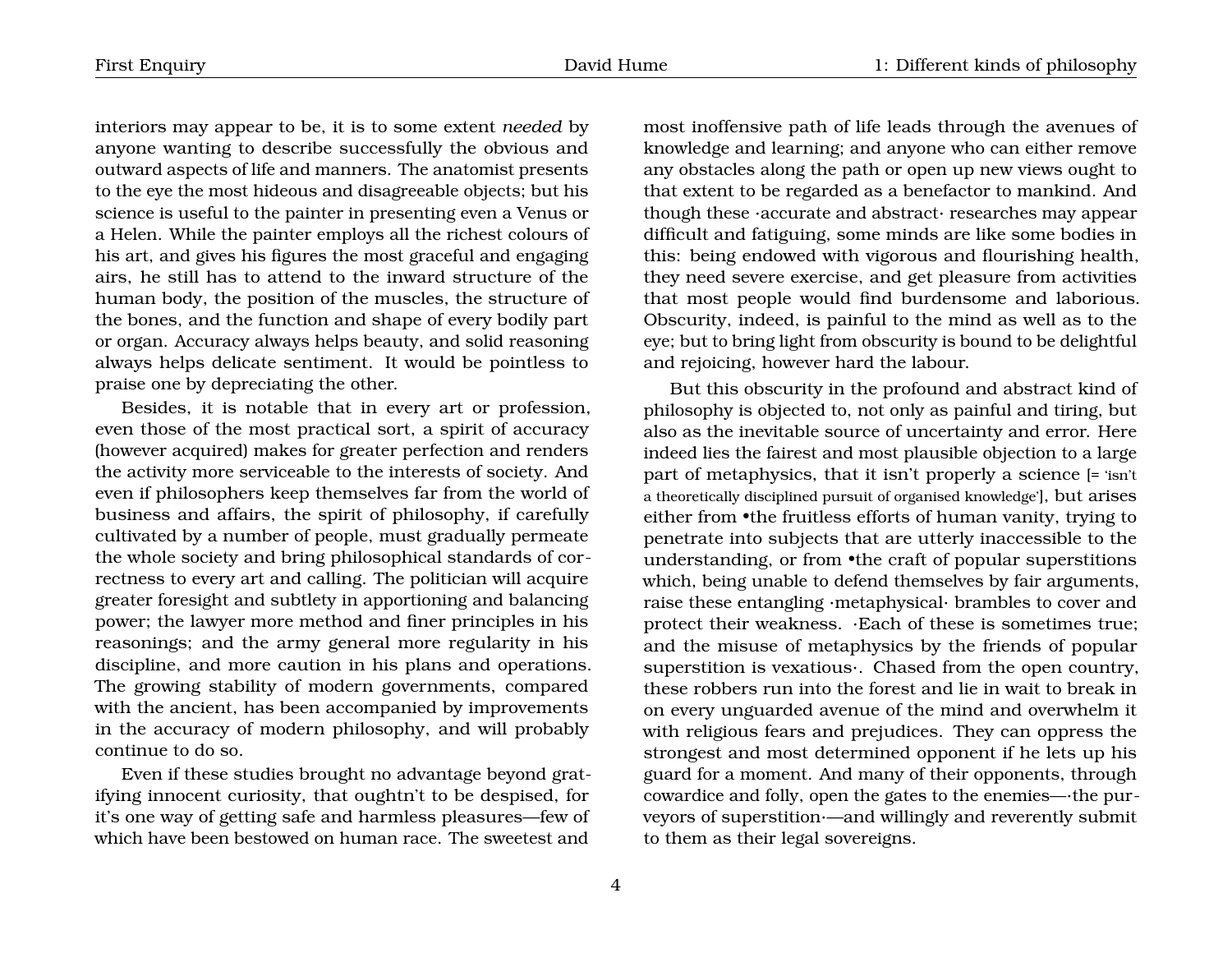But is this a good enough reason for philosophers to hold back from such researches, to retreat and leave superstition in possession of the field? Isn't it proper to draw the opposite conclusion, and see the necessity of carrying the war into the most secret recesses of the enemy? It is no use hoping that frequent disappointment will eventually lead men to abandon such airy pursuits ·as the superstitious ones·, and discover the proper province of human reason. For one thing, many people find it too obviously to their advantage to be perpetually recalling such topics; and furthermore the motive of blind despair should never operate in the pursuit of knowledge, for however unsuccessful former attempts may have proved there is always room to hope that the hard work, good luck, or improved intelligence of succeeding generations will reach discoveries that were unknown in former ages. Each adventurous thinker will still leap at the elusive prize, and find himself stimulated rather than discouraged by the failures of his predecessors; while he hopes that the glory of succeeding in such a hard adventure is reserved for him alone. ·So the friends of superstition and bad philosophy will never just *give up*·. The only way to free learning from ·entanglement in· these abstruse questions is to enquire seriously into the nature of human understanding, and through an exact analysis of its powers and capacity show that it's utterly unfitted for such remote and abstruse subjects. We must submit to this hard work in order to live at ease ever after; and we must cultivate true metaphysics carefully, in order to destroy metaphysics of the false and adulterated kind. Laziness protects some people from this deceitful philosophy, but others are carried into it by curiosity; and despair, which at some moments prevails, may give place later to optimistic hopes and expectations. Accurate and valid reasoning is the only universal remedy, fitted for all people of all kinds—·lazy and curious, despairing

5

and hopeful·—and it alone can undercut that abstruse philosophy and metaphysical jargon that gets mixed up with popular superstition, presenting the latter in a manner that casual reasoners can't understand, and giving it the air of real knowledge and wisdom.

So an accurate scrutiny of the powers and faculties of human nature helps us to reject, after careful enquiry, the most uncertain and disagreeable part of learning; and it also brings many positive advantages. It is a remarkable fact about the operations of the mind that, although they are most intimately present to us, whenever we try to reflect *on* them they seem to be wrapped in darkness, and the eye ·of the mind· can't easily detect the lines and boundaries that distinguish them from one another. The objects ·of this scrutiny—i.e. the operations of the mind·—are so rarefied that they keep changing; so they have to be grasped *in an instant*, which requires great sharpness of mind, derived from nature and improved by habitual use. So it comes about that in the pursuit of knowledge a considerable part of the task is simply to know the different operations of the mind, to separate them from each other, to classify them properly, and to correct all the seeming disorder in which they lie when we reflect on them. This task of ordering and distinguishing has no merit when it's performed on external bodies, the objects of our senses; but when it's directed towards the operations of the mind it is valuable in proportion to how hard it is to do. Even if we get no further than this mental geography, this marking out of the distinct parts and powers of the mind, it's at least a satisfaction to go that far; and the more obvious these results may appear (and they are by no means obvious), the more disgraceful it must be for those who lay claim to learning and philosophy to be ignorant of them.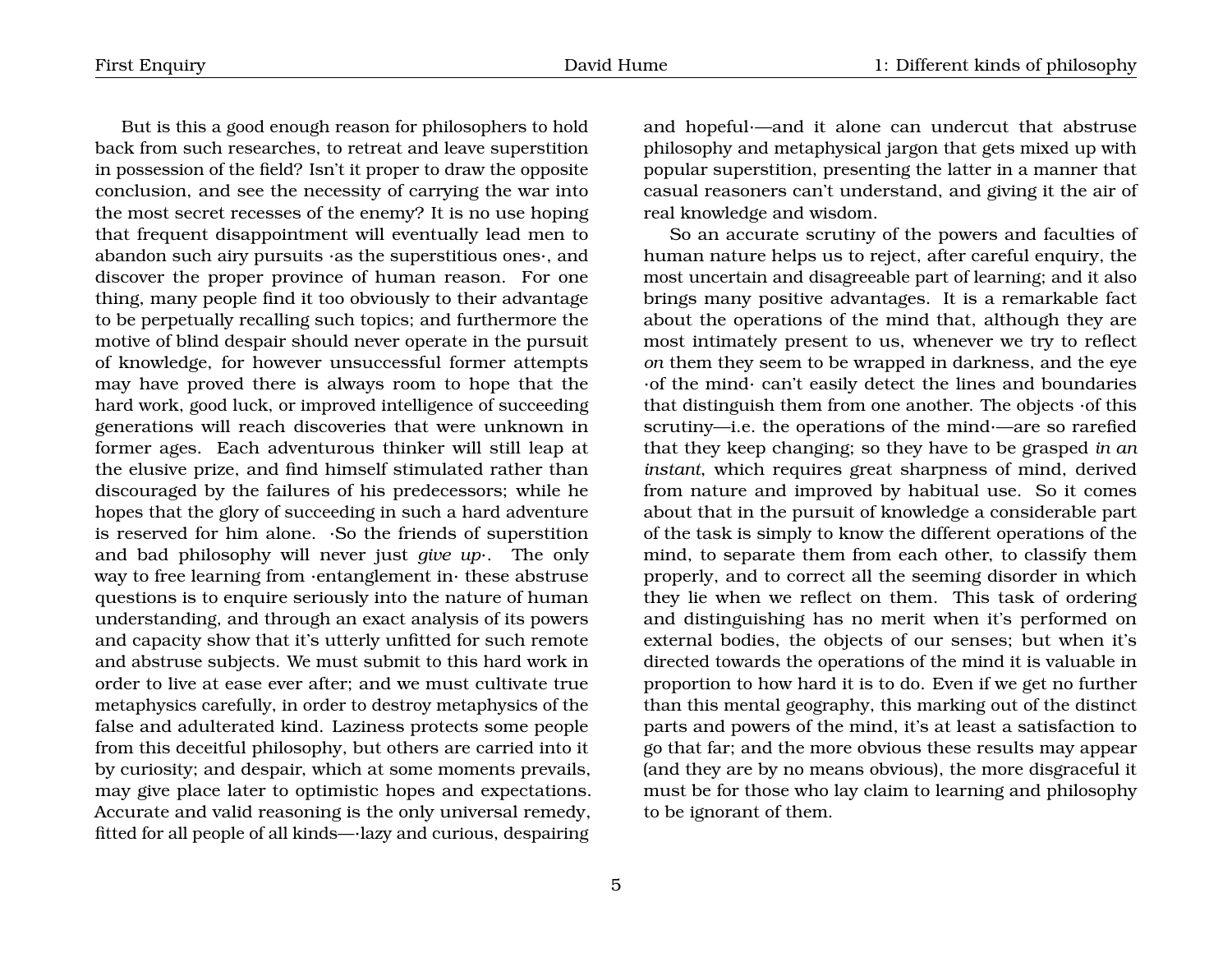Nor can there remain any suspicion that this branch of knowledge—·the pursuit of accurate and abstract philosophy·—is uncertain and illusory, unless we adopt a scepticism that is entirely subversive of *all* theoretical enquiry, and even of all action. It can't be doubted •that the mind is endowed with various powers and faculties, •that these are distinct from each other, •that what is really distinct to the immediate perception may be distinguished by reflection; and consequently •that in all propositions on this subject there are true ones and false ones, and sorting them out lies within the reach of human understanding. There are many obvious distinctions of this kind, such as those between the *will* and *understanding*, the *imagination* and the *passions*, which every human creature can grasp; and the finer and more philosophical distinctions are no less real and certain, though they are harder to grasp. Some successes in these enquiries, especially some recent ones, can give us a better idea of the certainty and solidity of this branch of learning. Will we think it worth the effort of an astronomer to give us a true system of the planets, and to determine the position and order of those remote bodies, while we turn our noses up at those who with so much success determine the parts of the mind—a topic which for us comes *very* close to home?

But may we not hope that philosophy, if carried out with care and encouraged by the attention of the public, may carry its researches still further? Might it not ·get beyond the task of distinguishing and sorting out the operations of the mind, and· discover, at least in some degree, the secret springs and drivers by which the human mind is actuated in its operations? Astronomers were for a long time contented with proving, from the phenomena, the true motions, order, and size of the heavenly bodies; until at last a scientist, ·Isaac Newton·, came along and also determined

the laws and forces by which the revolutions of the planets are governed and directed. Similar things have been done with regard to other parts of nature. And there is no reason to despair of equal success in our enquiries into the powers and organisation of the mind, if we carry them out as ably and alertly ·as those other scientists did their work·. It is probable that one operation and principle of the mind depends on another; which may in turn be brought under a still more general and universal one; and it will be difficult for us to determine exactly how far these researches can be carried—difficult before we have carefully tried, and difficult even after. This much is certain: attempts of this kind are made every day even by those who philosophize the most carelessly; and the greatest need is to embark on the project with thorough care and attention. That is needed so that if the task *does* lie within reach of human understanding, it can eventually end in success; and if it *doesn't*, it can be rejected with some confidence and security. But this last conclusion is not desirable, and shouldn't be arrived at rashly, for it detracts from the beauty and value of this sort of philosophy. Moralists have always been accustomed, when they considered the vast number and variety of actions that arouse our approval or dislike, to search for some common principle on which this variety of sentiments might depend. And though their passion for a single general principle has sometimes carried them too far, it must be granted that they are excusable in expecting to find some general principles under which all the vices and virtues can rightly be brought. Similar attempts have been made by literary critics, logicians, and even students of politics; and their attempts have met with some success, though these studies may come even nearer to perfection when they have been given more time, greater accuracy, and more intensive study. To throw up at once all claims to this kind of knowledge can fairly be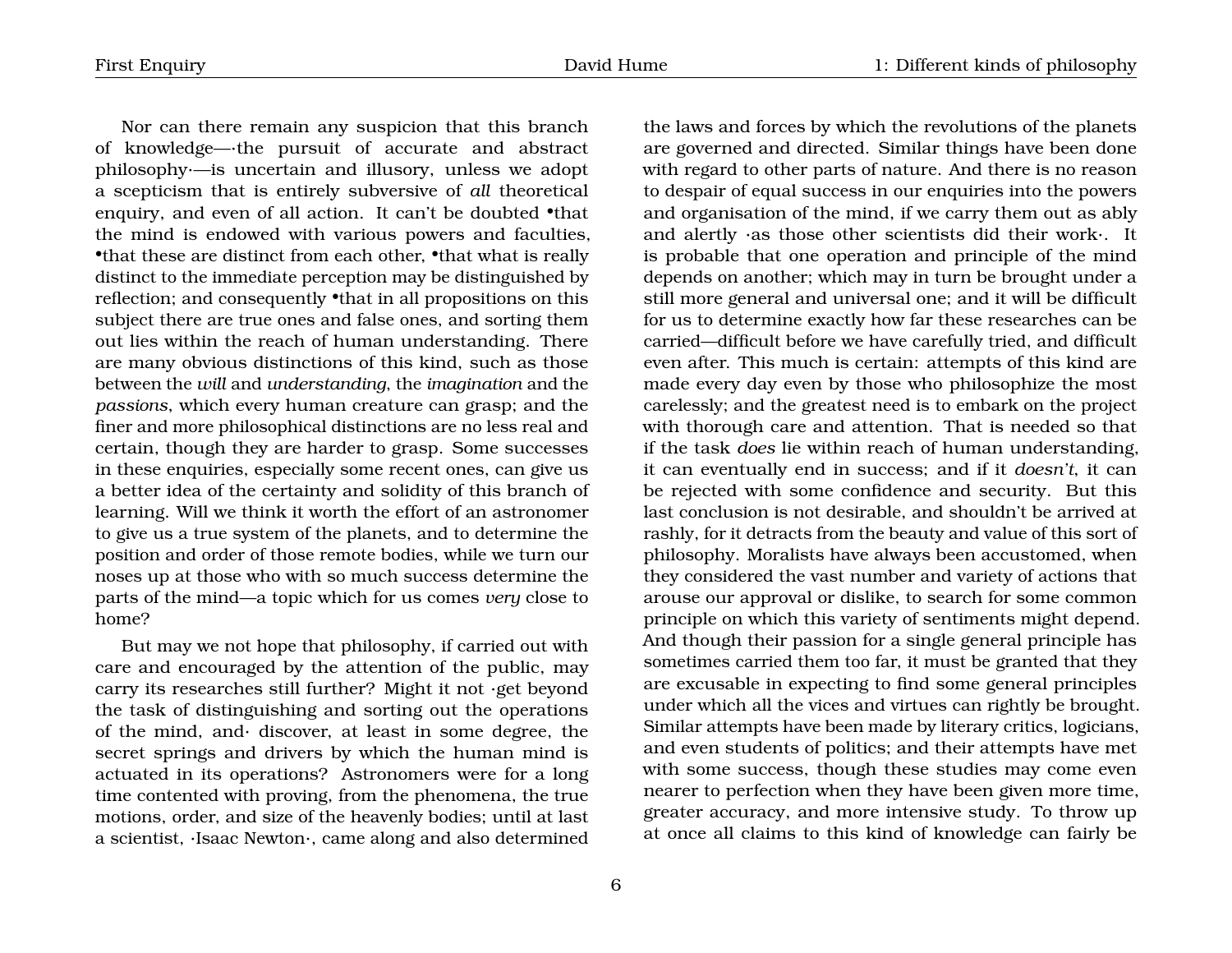thought to be more rash, precipitate, and dogmatic than even the boldest and most affirmative philosophy that has ever attempted to impose its crude dictates and principles on mankind.

If these reasonings concerning human nature seem abstract and hard to understand, what of it? This isn't evidence of their falsehood. On the contrary, it seems impossible that what has hitherto escaped so many wise and profound philosophers can be very obvious and easy ·to discover·. And whatever efforts these researches may cost us, we can think ourselves sufficiently rewarded not only in profit but also in pleasure, if by that means we can add at all to our stock of knowledge in subjects of such enormous importance.

Still, the abstract nature of these speculations is a draw-

back rather than an advantage; but perhaps this difficulty can be overcome by care and skill and the avoidance of all unnecessary detail; so in the following enquiry I shall try to throw some light on subjects from which •wise people have been deterred by uncertainty, and ignorant *•*people have been deterred by obscurity. How good it would be to be able to unite the boundaries of the different kinds of philosophy, by reconciling profound enquiry with clearness, and truth with novelty! And still better if by reasoning in this easy manner I can undermine the foundations of an abstruse philosophy that seems always to have served only as a shelter to superstition and a cover to absurdity and error!

## <span id="page-8-0"></span>**Section 2: The origin of ideas**

Everyone will freely admit that the perceptions of the mind when a man •feels the pain of excessive heat or the pleasure of moderate warmth are considerably unlike what he feels when he later •remembers this sensation or earlier •looks forward to it in his imagination. Memory and imagination may mimic or copy the perceptions of the senses, but they can't create a perception that has as much force and liveliness as the one they are copying. Even when they operate with greatest vigour, the most we will say is that they represent their object so vividly that we could *almost* say we feel or see it. Except when the mind is out of order because of disease or madness, memory and imagination can never be so lively as to create perceptions that are indistinguishable from the ones we have in seeing or feeling. The most lively thought is still dimmer than the dullest sensation.

A similar distinction runs through all the other perceptions of the mind. A real fit of •anger is very different from merely thinking of that emotion. If you tell me that someone is in •love, I understand your meaning and form a correct conception of the state he is in; but I would never mistake that conception for the turmoil of actually being in love! When we think back on our past sensations and feelings, our thought is a faithful mirror that copies its objects truly; but it does so in colours that are fainter and more washed-out than those in which our original perceptions were clothed. To tell one from the other you don't need careful thought or philosophical ability.

So we can divide the mind's perceptions into two classes, on the basis of their different degrees of force and liveliness. The less forcible and lively are commonly called 'thoughts'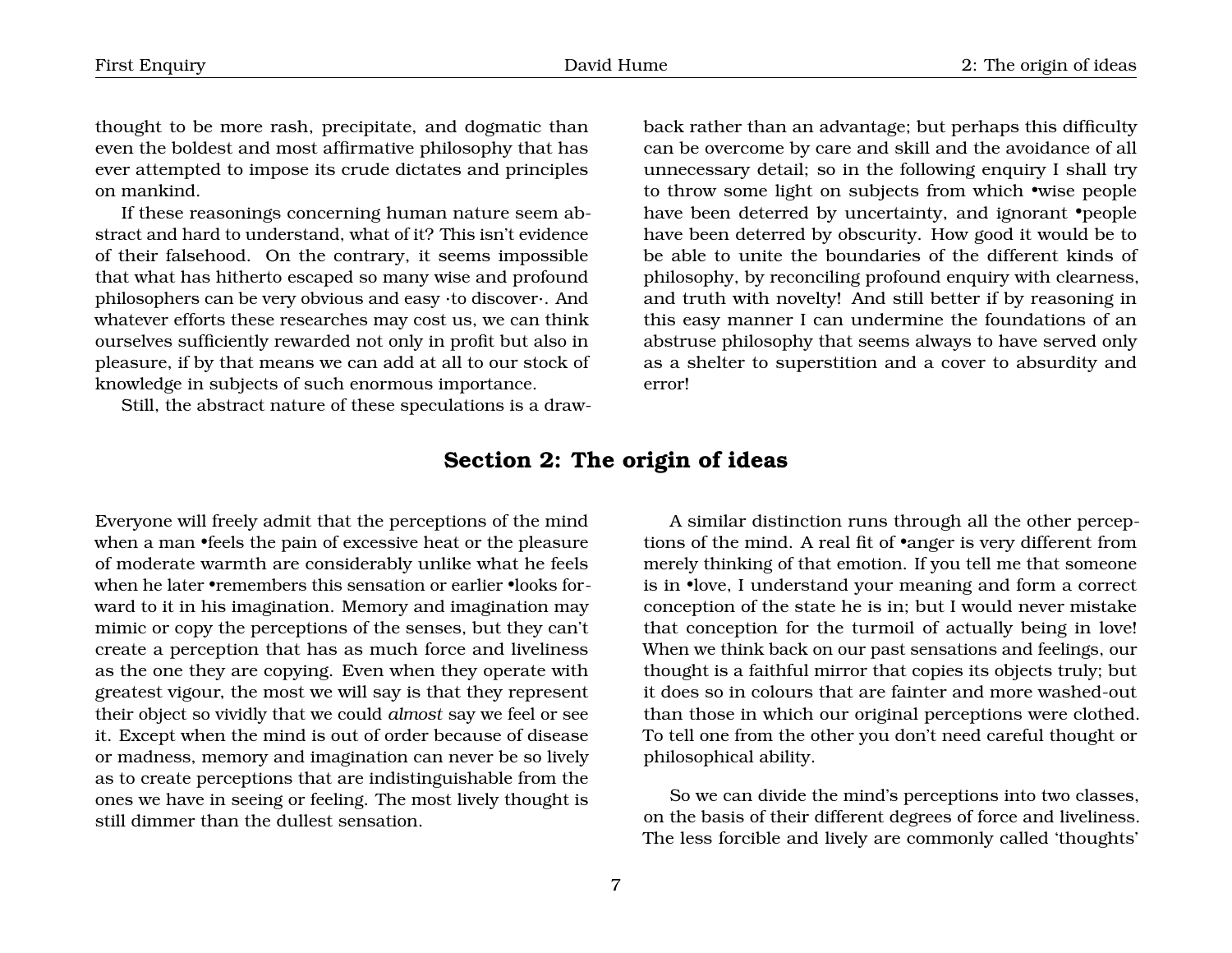or 'ideas'. The others have no name in our language or in most others, presumably because we don't need a general label for them except when we are doing philosophy. Let us, then, take the liberty of calling them 'impressions', using that word in a slightly unusual sense. By the term 'impression', then, I mean *all our more lively perceptions when we hear or see or feel or love or hate or desire or will*. These are to be distinguished from ideas, which are *the fainter perceptions of which we are conscious when we reflect on* [= 'look inwards at'] *our impressions*.

It may seem at first sight that human thought is utterly unbounded: it not only escapes all human power and authority ·as when a poor man thinks of becoming wealthy overnight, or when an ordinary citizen thinks of being a king·, but isn't even confined within the limits of nature and reality. It is as easy for the imagination to form monsters and to join incongruous shapes and appearances as it is to conceive the most natural and familiar objects. And while •the body must creep laboriously over the surface of one planet, •thought can instantly transport us to the most distant regions of the universe—and even further. What never was seen or heard of may still be *conceived*; nothing is beyond the power of thought except what implies an absolute contradiction.

But although our thought seems to be so free, when we look more carefully we'll find that it is really confined within very narrow limits, and that all this creative power of the mind amounts merely to the ability to combine, transpose, enlarge, or shrink the materials that the senses and experience provide us with. When we think of a golden mountain, we only join two consistent ideas—*gold* and *mountain*—with which we were already familiar. We can conceive a virtuous horse because our own feelings enable us to conceive virtue, and we can join this with the shape of a horse, which is an animal we know. In short, all the materials of thinking are

derived either from our outward senses or from our inward feelings: all that the mind and will do is to mix and combine these materials. Put in philosophical terminology: *all our ideas or more feeble perceptions are copies of our impressions or more lively ones*.

Here are two arguments that I hope will suffice to prove this. **(1)** When we analyse our thoughts or ideas—however complex or elevated they are—we always find them to be made up of simple ideas that were copied from earlier feelings or sensations. Even ideas that at first glance seem to be the furthest removed from that origin are found on closer examination to be derived from it. The idea of God—meaning an infinitely intelligent, wise, and good Being—comes from extending beyond all limits the qualities of goodness and wisdom that we find in our own minds. However far we push this enquiry, we shall find that every idea that we examine is copied from a similar impression. Those who maintain that this isn't universally true and that there are exceptions to it have only one way of refuting it—but it should be easy for them, if they are right. They need merely to produce an idea that they think *isn't* derived from this source. It will then be up to me, if I am to maintain my doctrine, to point to the impression or lively perception that corresponds to the idea they have produced.

**(2)** If a man can't have some kind of sensation because there is something wrong with his eyes, ears etc., he will never be found to have corresponding ideas. A blind man can't form a notion of colours, or a deaf man a notion of sounds. If either is cured of his deafness or blindness, so that the sensations can get through to him, the ideas can then get through as well; and then he will find it easy to conceive these objects. The same is true for someone who has never experienced an object that will give a certain kind of sensation: a Laplander or Negro has no notion of the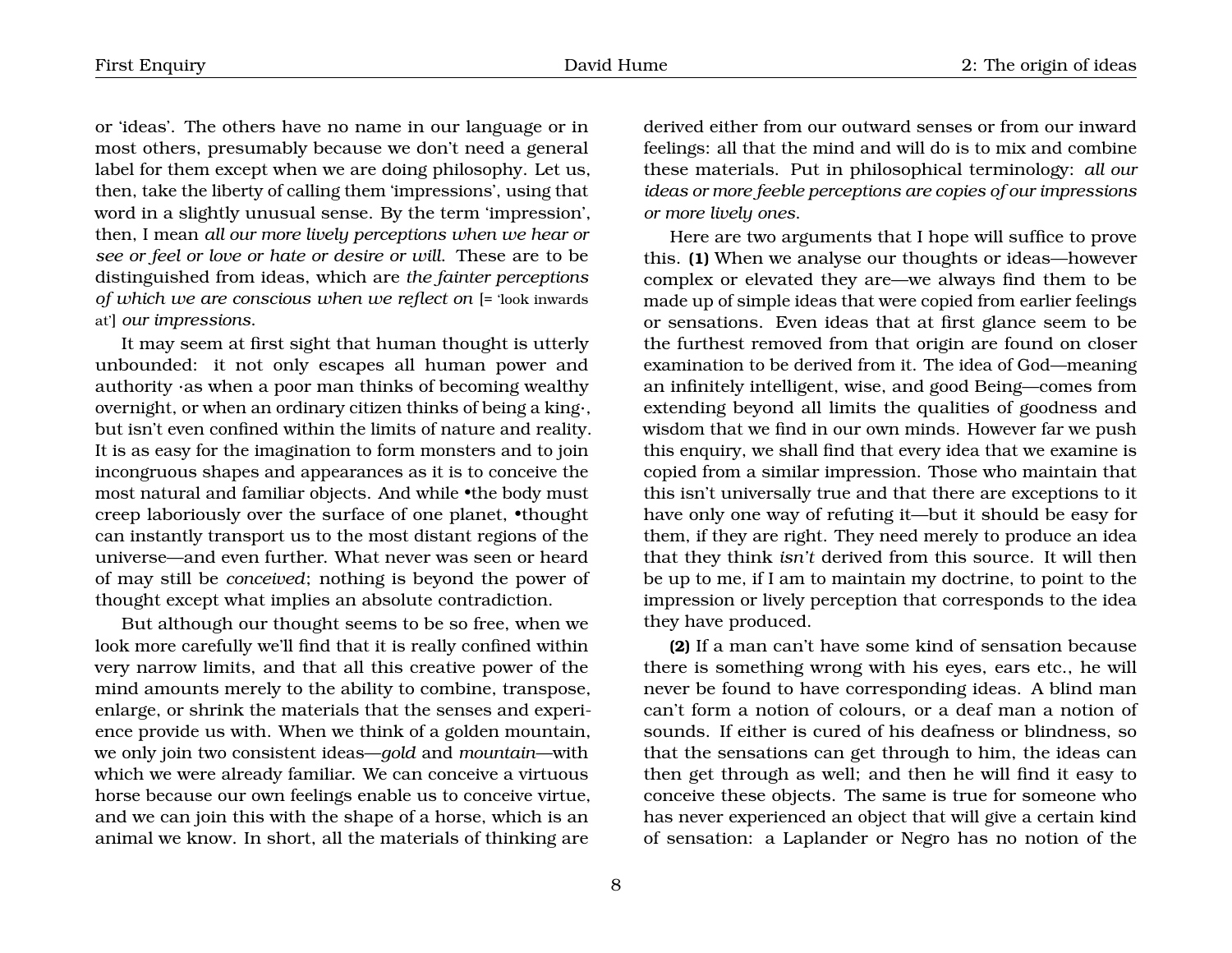taste of wine ·because he has never had the sensation of tasting wine·. Similarly with inward feelings. It seldom if ever happens that a person has *never* felt or is *wholly* incapable of some human feeling or emotion, but the phenomenon I am describing does occur with feelings as well, though in lesser degree. A gentle person can't form any idea of determined revenge or cruelty; nor can a selfish one easily conceive the heights of friendship and generosity. Everyone agrees that non-human beings may have many senses of which we can have no conception, because the ideas of them have never been introduced to us in the only way in which an idea can get into the mind, namely through actual feeling and sensation.

(There is, however, one counter-example that may prove that it isn't absolutely impossible for an idea to occur without a corresponding impression. I think it will be granted that the various distinct ideas of colour that enter the mind through the eye (or those of sound, which come in through the ear) really are different from each other, though they resemble one another in certain respects. If that holds for different colours, it must hold equally for the different shades of a single colour; so each shade produces a distinct idea, independent of the rest. (We can create a continuous gradation of shades, running from red at one end to green at the other, with each member of the series shading imperceptibly into its neighbour. If the immediate neighbours in the sequence are not different from one another, then red is not different from green, which is absurd.) Now, suppose that a sighted person has become perfectly familiar with colours of all kinds, except for one particular shade of blue (for instance), which he happens never to have met with. Let all the other shades of blue be placed before him, descending gradually from the deepest to the lightest: it is obvious that he will notice a blank in the place where the missing shade should go. That

is, he will be aware that there is a greater quality-distance between that pair of neighbouring shades than between any other neighbour-pair in the series. Can he fill the blank from his own imagination, calling up in his mind the idea of that particular shade, even though it has never been conveyed to him by his senses? Most people, I think, will agree that he can. This seems to show that simple ideas are not always, in every instance, derived from corresponding impressions. Still, the example is so singular [Hume's word] that it's hardly worth noticing, and on its own it isn't a good enough reason for us to alter our general maxim.)

So here is a proposition that not only seems to be simple and intelligible in itself, but could if properly used make every dispute equally intelligible by banishing all that nonsensical jargon that has so long dominated metaphysical reasonings.

All ideas, especially abstract ones, are naturally faint and obscure, so that the mind has only a weak hold on them. Ideas are apt to be mixed up with other ideas that resemble them. We tend to assume that a given word is associated with a determinate idea just because we have used it so often, even if in using it we haven't had any distinct meaning for it. In contrast with this, all our impressions—i.e. all our outward or inward sensations—are strong and vivid. The boundaries between them are more exactly placed, and it is harder to make mistakes about them. So when we come to suspect that a philosophical term is being used without any meaning or idea (as happens all too often), we need only to ask: From what impression is that supposed idea derived? If none can be pointed out, that will confirm our suspicion ·that the term is meaningless, i.e. has no associated idea·. By bringing ideas into this clear light we may reasonably hope to settle any disputes that arise about whether they exist and what they are like.

START OF A BIG FOOTNOTE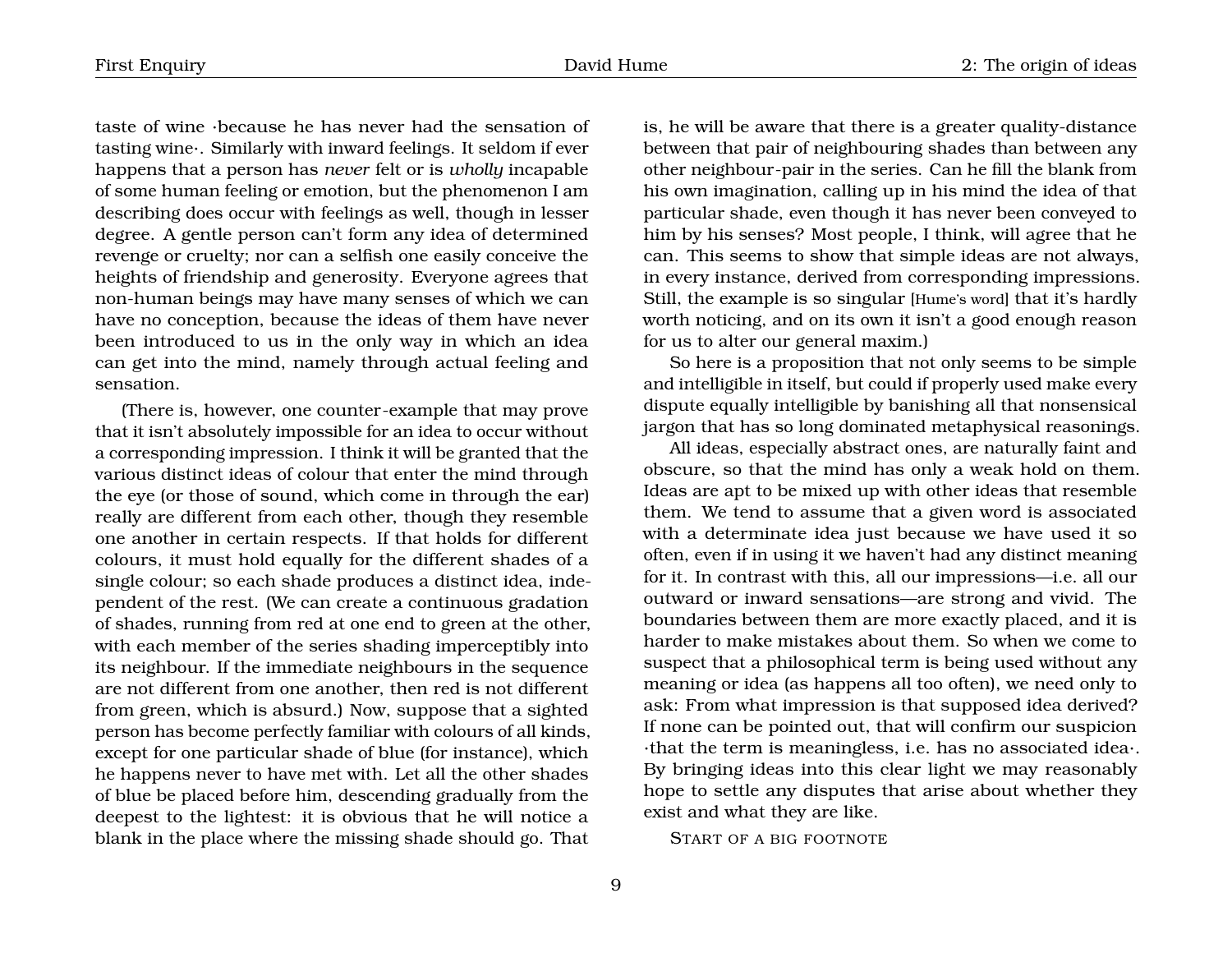Philosophers who have denied that there are any innate ideas probably meant only that all ideas were copies of our impressions; though I have to admit that the terms in which they expressed this were not chosen with enough care, or defined with enough precision, to prevent all mistakes about their doctrine. For what is meant by 'innate'? If 'innate' is equivalent to 'natural', then all the perceptions and ideas of the mind must be granted to be innate or natural, in whatever sense we take the latter word, whether in opposition to what is uncommon, what is artificial, or what is miraculous. If innate means 'contemporary with our birth', the dispute seems to be frivolous—there is no point in enquiring *when* thinking begins, whether before, at, or after our birth. Again, the word 'idea' seems commonly to be taken in a very loose sense by Locke and others, who use it to stand for any of our perceptions, sensations *and*

*passions,* as well as thoughts. I would like to know what it can mean to assert that self-love, or resentment of injuries, or the passion between the sexes, is not innate!

But admitting the words 'impressions' and 'ideas' in the sense explained above, and understanding by 'innate' what is *original* or *not copied from any previous perception*, then we can assert that all our impressions are innate and none of our ideas are innate.

Frankly, I think that Locke was tricked into this question by the schoolmen [= mediaeval Aristotelians], who have used undefined terms to drag out their disputes to a tedious length without ever touching the point at issue. A similar ambiguity and circumlocution seem to run through all that philosopher"s reasonings on this as well as on most other subjects.

END OF THE BIG FOOTNOTE

# <span id="page-11-0"></span>**Section 3: The association of ideas**

The mind's thoughts or ideas are obviously inter-connected in some systematic way: there is some order and regularity in how, in memory and imagination, one idea leads on to another. This is so clearly true of our more serious thinking or talking what when a particular thought breaks in on the regular sequence of ideas it is immediately noticed and rejected ·as irrelevant·. Even in our wildest daydreams and night dreams we shall find, if we think about it, that the imagination doesn't entirely run wild, and that even in imagination the different ideas follow one another in a somewhat regular fashion. If the loosest and freest conversation were

written down, you would be able to see something holding it together through all its twists and turns. Or, if not, the person who broke the thread might tell you that he had been gradually led away from the subject of conversation by some orderly train of thought that had been quietly going on in his mind. We also find that the compound ideas that are the meanings of words in one language are usually also the meanings of words in others, even when there can be no question of the languages' having influenced one another. This is conclusive evidence that the simple ideas of which the compound ones are made up were linked by some universal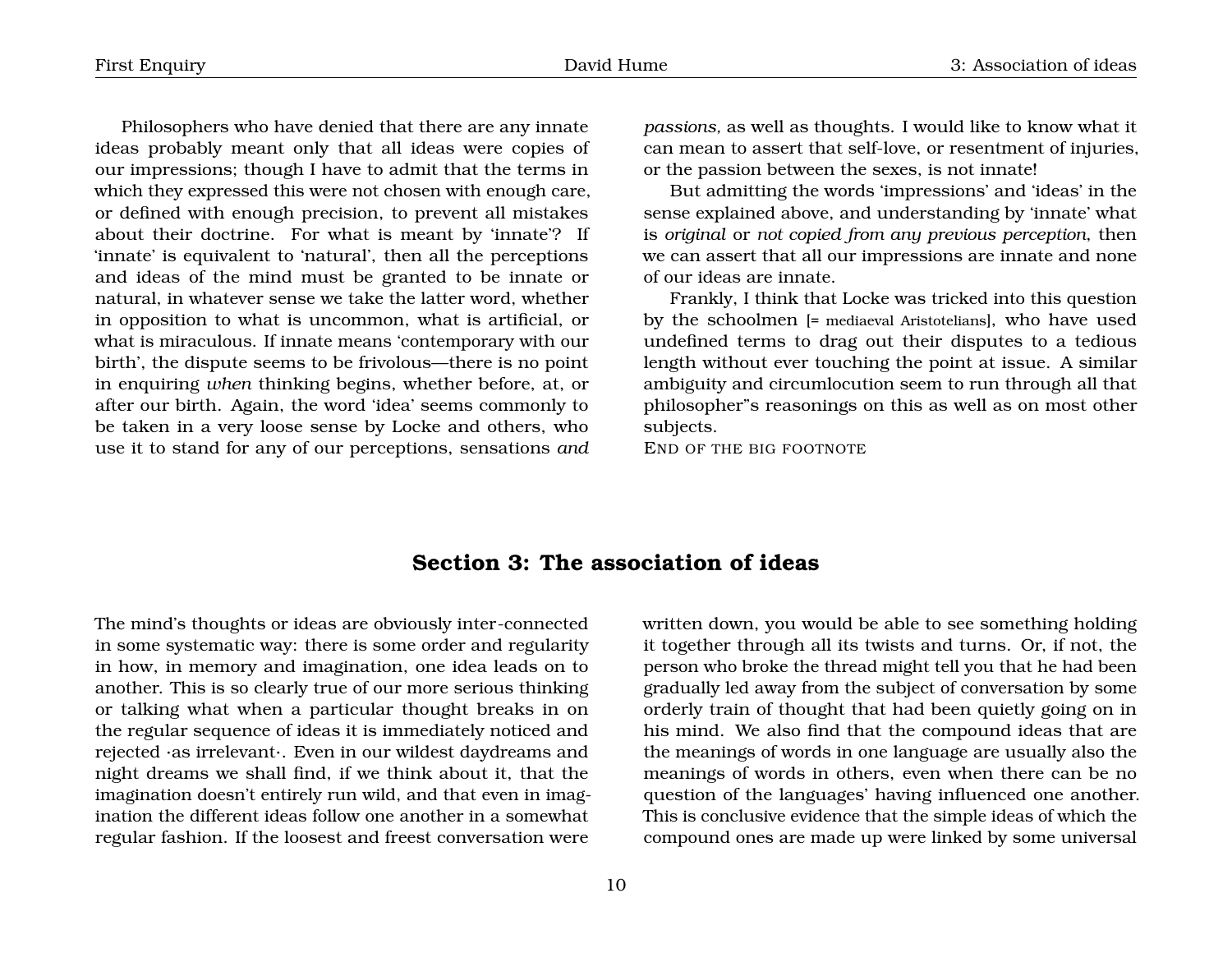factor that had an equal influence on all mankind.

The fact that different ideas are connected is too obvious to be overlooked; yet I haven't found any philosopher trying to list or classify all the sources of association. This seems to be worth doing. To me there appear to be only three factors connecting ideas with one another, namely, •resemblance, •contiguity [= 'nextness'] in time or place, and •cause or effect.

I don't think there will be much doubt that our ideas are connected by these factors. •A picture naturally leads our thoughts to the thing that is depicted in it; •the mention of one room naturally introduces remarks or questions

about other rooms in the same building; and •if we think of a wound, we can hardly help thinking about the pain that follows it. But it will be hard to prove to anyone's satisfaction—the reader's or my own—that this these three are the *only* sources of association among our ideas. All we can do is to consider a large number of instances where ideas are connected, find in each case what connects them, and eventually develop a really general account of this phenomenon.<sup>[1](#page-12-1)</sup> The more cases we look at, and the more care we employ on them, the more assured we can be that our final list of principles of association is complete.

## <span id="page-12-0"></span>**Section 4: Sceptical doubts about the operations of the understanding**

All the objects of human reason or enquiry fall naturally into two kinds, namely *relations of ideas* and *matters of fact*. The first kind include geometry, algebra, and arithmetic, and indeed every statement that is either intuitively or demonstratively certain. *That the square of the hypotenuse is equal to the squares of the other two sides* expresses a relation between those figures. *That three times five equals half of thirty* expresses a relation between those numbers. Propositions of this kind can be discovered purely by thinking, with no need to attend to anything that actually exists anywhere in the universe. The truths that Euclid demonstrated would still be certain and self-evident even if there never were a circle or triangle in nature.

Matters of fact, which are the second objects of human reason, are not established in the same way; and we cannot have such strong grounds for thinking them true. The contrary of every matter of fact is still *possible*, because it doesn't imply a contradiction and is conceived by the mind as easily and clearly as if it conformed perfectly to reality. *That the sun will not rise tomorrow* is just as intelligible as—and no more contradictory than—the proposition *that the sun will rise tomorrow*. It would therefore be a waste of time to try to *demonstrate* [= 'prove absolutely rigorously'] its falsehood. If it were demonstratively false, it would imply a contradiction and so could never be clearly conceived by the mind.

So it may be worth our time and trouble to try to answer

<span id="page-12-1"></span><sup>&</sup>lt;sup>1</sup> For instance, Contrast or Contrariety is also a connection among Ideas. But we might considered it as a mixture of Causation and Resemblance. Where two objects are contrary, one destroys the other; that is, causes its annihilation, and the idea of an object's annihilation implies the idea of its former existence.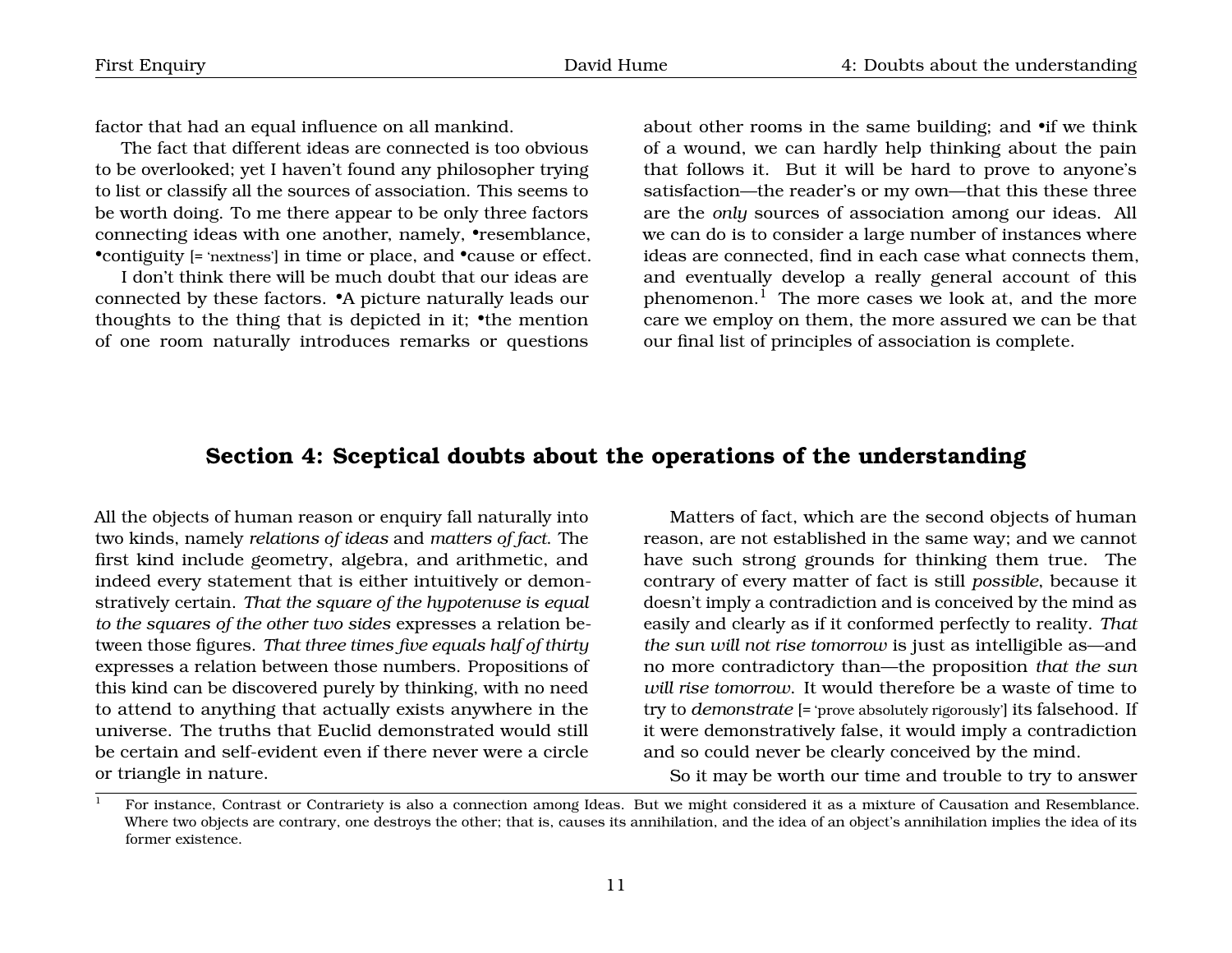First Enquiry **Example 2018** David Hume 4: Doubts about the understanding

this: What sorts of grounds do we have for being sure of matters of fact—propositions about what exists and what is the case—that aren't attested by our present senses or the records of our memory? It's a notable fact that neither ancient philosophers nor modern ones have attended much to this important question; so in investigating it I shall be marching through difficult terrain with no guides or signposts; and that may help to excuse any errors I commit or doubts that I raise. Those errors and doubts may even be useful: they may make people curious and eager to learn, and may destroy that ungrounded and unexamined *confidence* ·that people have in their opinions—a confidence· that is the curse of all reasoning and free enquiry. If we find things wrong with commonly accepted philosophical views, that needn't discourage us, but rather can spur us on to try for something fuller and more satisfactory than has yet been published.

All reasonings about matters of fact seem to be based on the relation of *cause and effect*, which is the only relation that can take us beyond the evidence of our memory and senses. If you ask someone why he believes some matter of fact which isn't now present to him—for instance that his friend is now in France—he will give you a reason; and this reason will be some other fact, such as that he has received a letter from his friend or that his friend had planned to go to France. Someone who finds a watch or other machine on a desert island will conclude that there have been men on that island. All our reasonings concerning fact are like this. When we reason in this way, we suppose that the present fact is *connected* with the one that we infer from it. If there were nothing to bind the two facts together, the inference of one from the other would be utterly shaky. Hearing the sounds of someone talking rationally in the dark assures us of the presence of some person. Why? Because such sounds

are the effects of the human constitution, and are closely connected with it. All our other reasonings of this sort, when examined in detail, turn out to be based on the relation of cause and effect. The causal chain from the evidence to the 'matter of fact' conclusion may be short or long. And it may be that the causal connection between them isn't direct but collateral—as when one sees light and infers heat, not because either causes the other but because the two are collateral effects of a single cause, namely fire.

So if we want to understand the basis of our confidence about matters of fact, we must find out how we come to know about cause and effect.

I venture to assert, as true without exception, that knowledge about causes is never acquired through *a priori* reasoning, and always comes from our experience of finding that particular objects are constantly associated with one other. [When Hume is discussing cause and effect, his word 'object' often covers *events* as well as *things*.] Present an object to a man whose skill and intelligence are as great as you like; if the object is of a kind that is entirely new to him, no amount of studying of its perceptible qualities will enable him to discover any of its causes or effects. Adam, even if his reasoning abilities were perfect from the start, couldn't have inferred from the fluidity and transparency of water that it could drown him, or from the light and warmth of fire that it could burn him. The qualities of an object that appear to the senses never reveal the causes that produced the object or the effects that it will have; nor can our reason, unaided by experience, ever draw any conclusion about real existence and matters of fact.

The proposition that *causes and effects are discoverable not by reason but by experience* will be freely granted **(1)** with regard to objects that we remember having once been altogether unknown to us; for in those cases we remember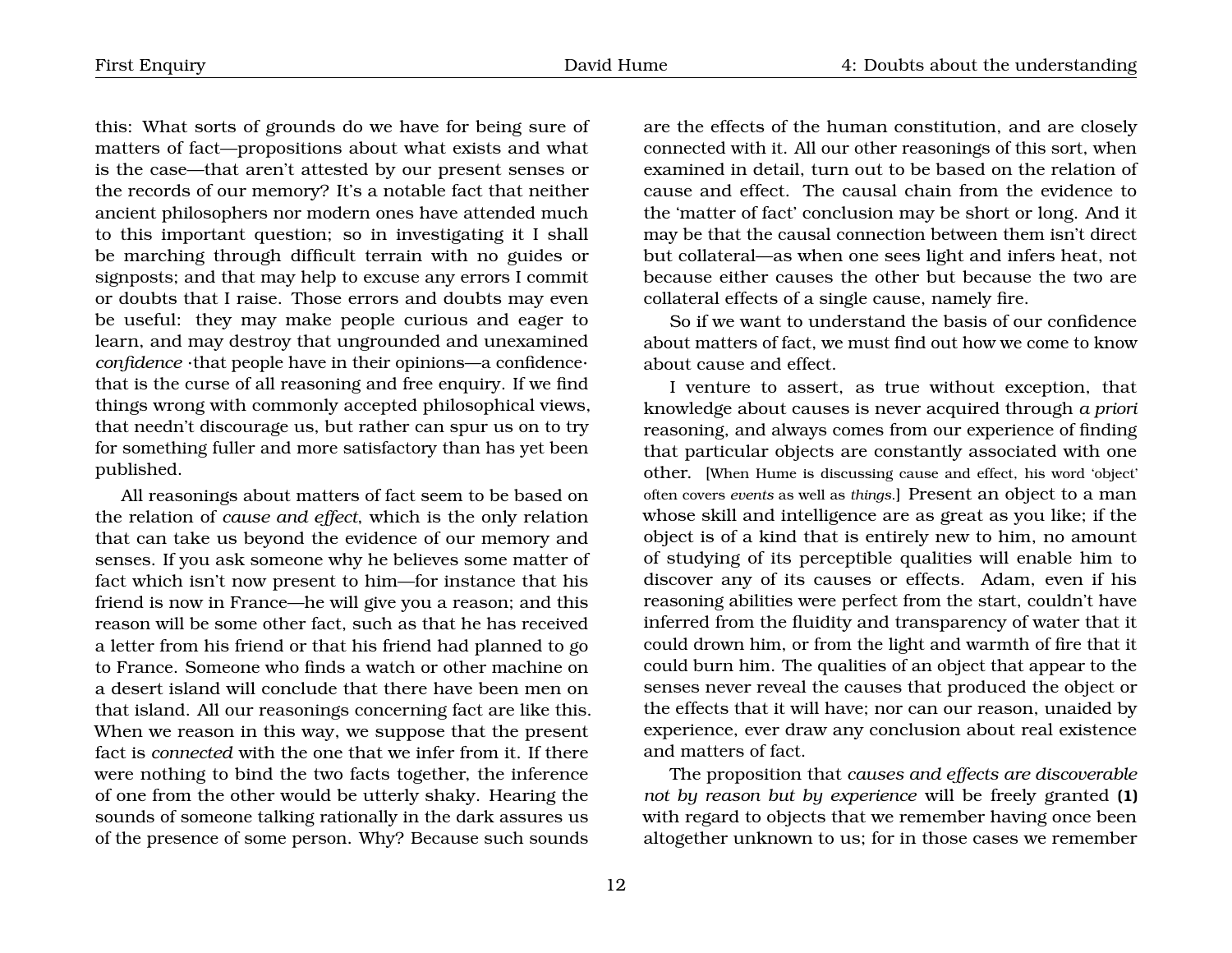the time when we were quite unable to tell what would arise from those objects. Present two smooth pieces of marble to a man who has no knowledge of physics—he will not be able to work out that they will stick together in such a way that it takes great force to separate them by pulling them directly away from one another, while it will be easy to slide them apart. **(2)** Events that aren't much like the common course of nature are also readily agreed to be known only by experience; and nobody thinks that the explosion of gunpowder, or the attraction of a magnet, could ever be discovered by arguments *a priori*—·i.e. by simply *thinking* about gunpowder and magnets, without bringing in anything known from experience·. **(3)** Similarly, when an effect is thought to depend on an intricate machinery or secret structure of parts, we don't hesitate to attribute all our knowledge of it to experience. No-one would assert that he can give the ultimate reason why milk or bread is nourishing for a man but not for a lion or a tiger.

But this same proposition—·that causes and effects cannot be discovered by reason·—may seem less obvious when it is applied to events of kinds **(1)** that we have been familiar with all our lives, **(2)** that are very like the whole course of nature, and **(3)** that are supposed to depend on the simple ·perceptible· qualities of objects and not on any secret structure of parts. We are apt to imagine that we could discover *these* effects purely through reason, without experience. We fancy that if we had been suddenly brought into this world, we could have known straight off that when one billiard ball strikes another it will make it move—knowing this for certain, without having to try it out on billiard balls. Custom has such a great influence! At its strongest it not only hides our natural ignorance but even conceals *itself* : just because custom is so strongly at work, we aren't aware of its being at work at all.

If you're not yet convinced that absolutely all the laws of nature and operations of bodies can be known only by experience, consider the following. If we are asked to say what the effects will be of some object, without consulting past experience of it, how can the mind go about doing this? It must invent or imagine some event as being the object's effect; and clearly this invention must be entirely arbitrary. The mind can't possibly find the effect *in* the supposed cause, however carefully we examine it, for the effect is totally different from the cause and therefore can never be discovered *in* it. Motion in the second billiard ball is a distinct event from motion in the first, and nothing in the first ball's motion even hints at motion in the second. A stone raised into the air and left without any support immediately falls; but if we consider this situation *a priori* we shall find nothing that generates the idea of a downward rather than an upward or some other motion in the stone.

Just as the first imagining or inventing of a particular effect is arbitrary if it isn't based on experience, the same holds for the supposed tie or connection between cause and effect—the tie that binds them together and makes it impossible for that cause to have any effect but that one. Suppose for example that I see one billiard ball moving in a straight line towards another: even if the contact between them should *happen* to suggest to me the idea of motion in the second ball, aren't there a hundred different events that I can conceive might follow from that cause? May not both balls remain still? May not the first bounce straight back the way it came, or bounce off in some other direction? All these suppositions are consistent and conceivable. Why then should we prefer just one, which is no more consistent or conceivable than the rest? Our *a priori* reasonings will never reveal any basis for this preference.

In short, every effect is a distinct event from its cause. So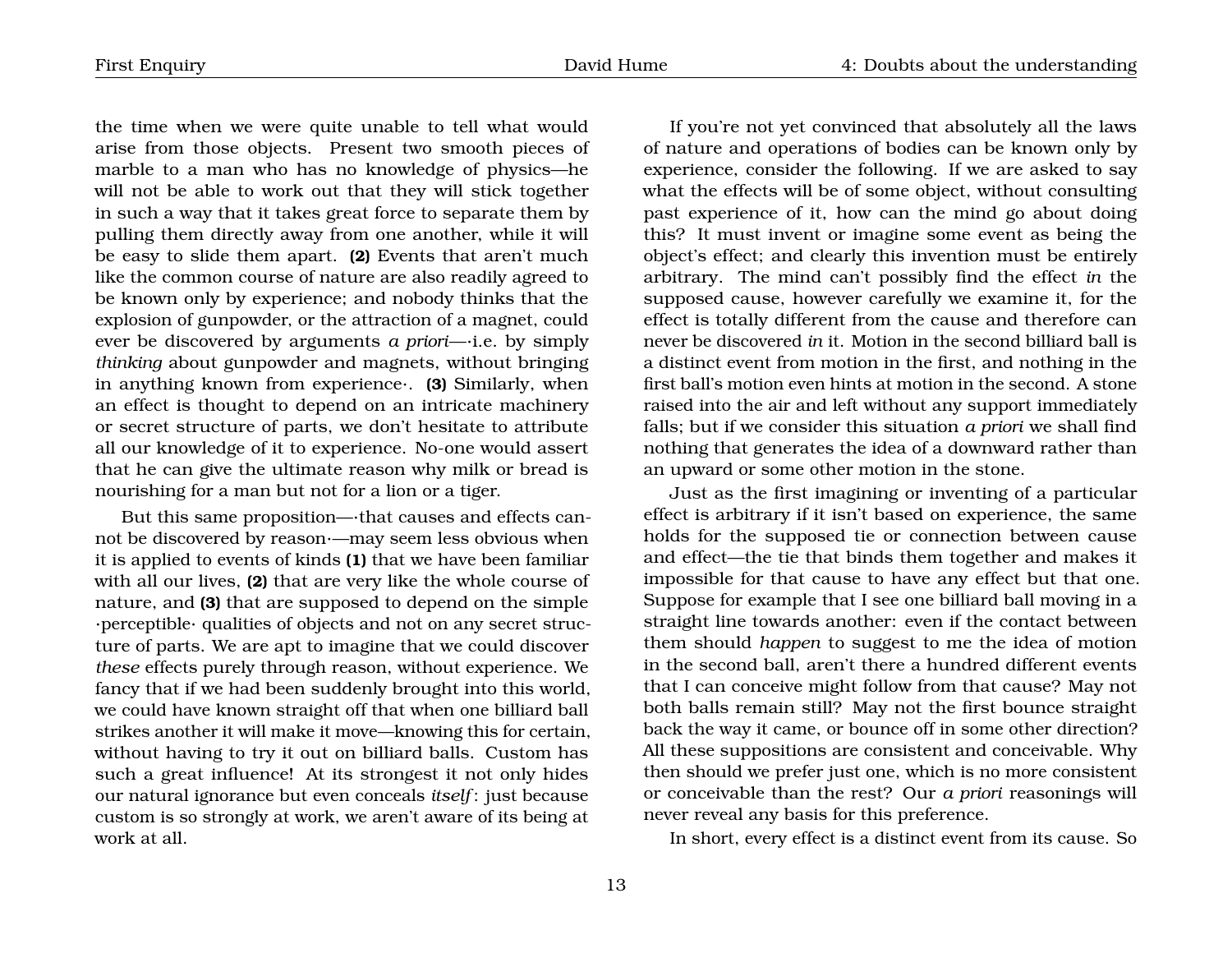it can't be discovered *in* the cause, and the first invention or conception of it *a priori* must be wholly arbitrary. Also, even after it has been suggested, the linking of it with the cause must still appear as arbitrary, because plenty of other possible effects must seem just as consistent and natural from reason's point of view. So there isn't the slightest hope of reaching any conclusions about causes and effects without the help of experience.

That's why no reasonable scientist has ever claimed to know the ultimate cause of any natural process, or to show clearly and in detail what goes into the causing of any single effect in the universe. It is agreed that the most human reason can achieve is to make the principles that govern natural phenomena simpler, bringing many particular effects together under a few general causes by reasoning from analogy, experience and observation. But if we try to discover the causes of these general causes, we shall be wasting our labour. These ultimate sources and principles are totally hidden from human enquiry. Probably the deepest causes and principles that we shall ever discover in nature are these four: •elasticity, •gravity, •cohesion of parts ·which makes the difference between a pebble and a pile of dust·, and •communication of motion by impact ·as when one billiard ball hits another·. We shall be lucky if by careful work we can explain particular phenomena in terms of these four, or something close to them. The perfect philosophy of the natural kind [= 'the perfect physics'] only staves off our ignorance a little longer; just as, perhaps, the most perfect philosophy of the moral or metaphysical kind [= 'the most perfect *philosophy*', in the 21st century sense of the word] serves only to show us more of how ignorant we are. So both kinds of philosophy eventually lead us to a view of human blindness and weakness—a view that confronts us at every turn despite our attempts to get away from it.

Although geometry is rightly famous for the accuracy of its reasoning, when it is brought to the aid of physics it can't lead us to knowledge of ultimate causes, thereby curing the ignorance I have been discussing. Every part of applied mathematics works on the assumption that nature operates according to certain established laws; and abstract reasonings are used either to help experience to discover these laws or to work out how the laws apply in particular cases where exactness of measurement is relevant. Here is an example. It is a law of motion, discovered by experience, that *the force of any moving body is proportional to its mass and to its velocity*; so we can get a small force to overcome the greatest obstacle if we can devise a machine that will increase the velocity of the force so that it overwhelms its antagonist. Geometry helps us to apply this law by showing us how to work out the sizes and shapes of all the parts of the machine that we make for this purpose; but the law itself is something we know purely from experience, and no amount of abstract reasoning could lead us one step towards the knowledge of it. When we reason *a priori*, considering some object or cause merely as it appears to the mind and independently of any observation of its behaviour, it could never prompt us to think of any *other* item, such as its effect. Much less could it show us the unbreakable connection between them. It would take a very *clever* person to discover by reasoning that heat makes crystals and cold makes ice without having had experience of the effects of heat and cold!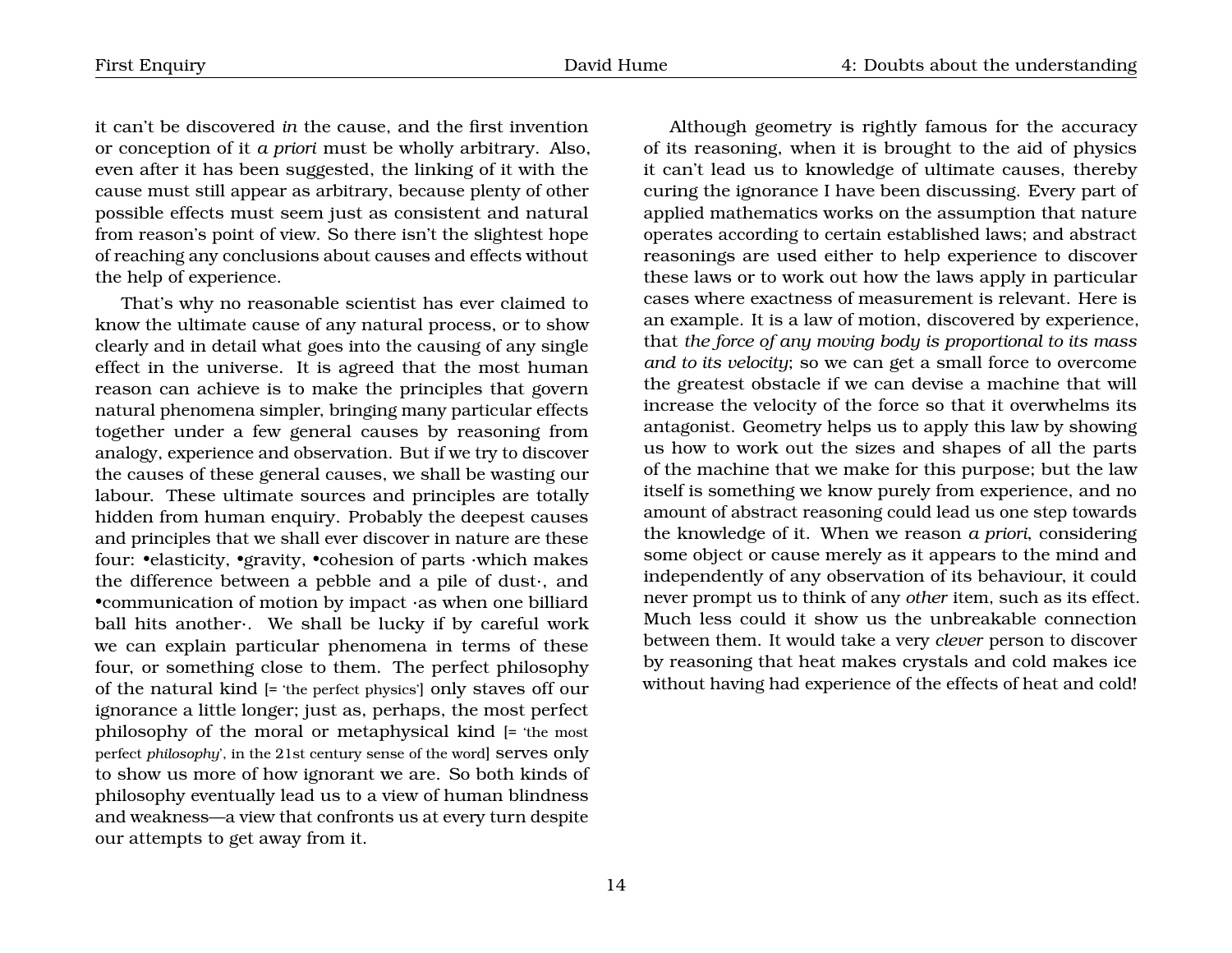#### <span id="page-16-0"></span>**Part 2**

But we haven't yet found an acceptable answer to the question that I initially asked. Each solution raises new questions that are as hard to answer as the first one was, and that lead us on to further enquiries. To the question *What is the nature of all our reasonings concerning matters of fact?* the proper answer seems to be that they are based on the relation of cause and effect. When it is further asked, *What is the foundation of all our reasonings about cause and effect?* we can answer in one word, *experience*. But if we persist with questions, and ask, *What are inferences from experience based on?* this raises a new question that may be harder still. Philosophers—for all their air of superior wisdom—are given a hard time by people who persist with questions, pushing them from every corner into which they retreat, finally bringing them to some dangerous dilemma [= 'a choice between two alternatives that both seem wrong']. The best way for us to avoid such an embarrassment is not to claim too much in the first place, and even to find the difficulty for ourselves before it is brought against us as an objection. In this way we can make a kind of merit even of our ignorance!

In this section I shall settle for something easy, offering only a •negative answer to the question I have raised ·about what inferences from experience are based on·. It is this: even after we have experience of the operations of cause and effect, *the conclusions we draw from that experience are* •*not based on reasoning or on any process of the understanding*. I shall try to explain and defend this answer.

It must be granted that nature has kept us at a distance from all its secrets, and has allowed us to know only a few superficial qualities of objects, concealing from us the powers and energies on which the influence of the objects entirely

depends. Our senses tell us about the colour, weight and consistency of bread; but neither the senses nor reason can ever tell us about the qualities that enable bread to nourish a human body. Sight or touch gives us an idea of the *motion* of bodies; but as for the amazing *force* that keeps a body moving for ever unless it collides with other bodies—we cannot have the remotest conception of that. Despite this ignorance of natural powers<sup>[2](#page-16-1)</sup> and forces, however, we always assume that the same sensible qualities [= 'qualities that can be seen or felt or heard etc.'] will have the same secret powers, and we expect them to have the same effects that we have found them to have in our past experience. If we are given some stuff with the colour and consistency of bread that we have eaten in the past, we don't hesitate to repeat the experiment ·of eating it·, confidently expecting it to nourish and support us. ·That's what we do every morning at the breakfast table: confidently *experimenting* with bread-like stuff by eating it!· I would like to know what the basis is for this process of thought. Everyone agrees that a thing's sensible qualities aren't connected with its secret powers in any way that we know about, so that the mind isn't led to a conclusion about their constant and regular conjunction through anything it knows of their nature. All that past experience can tell us, directly and for sure, concerns the behaviour of the particular objects we observed, at the particular time when we observed them. ·My experience directly and certainly informs me that *that* fire consumed coal *then*; but it's silent about the behaviour of the same fire a few minutes later, and about other fires at any time·. Why should this experience be extended to future times and to other objects, which for all we know may only *seem* similar?—that's what I want to know. The bread that I formerly ate nourished me; i.e. a body with

<span id="page-16-1"></span><sup>2</sup> The word 'power' is here used in a loose and popular sense. Using it more accurately would add strength to this argument. See Section 7.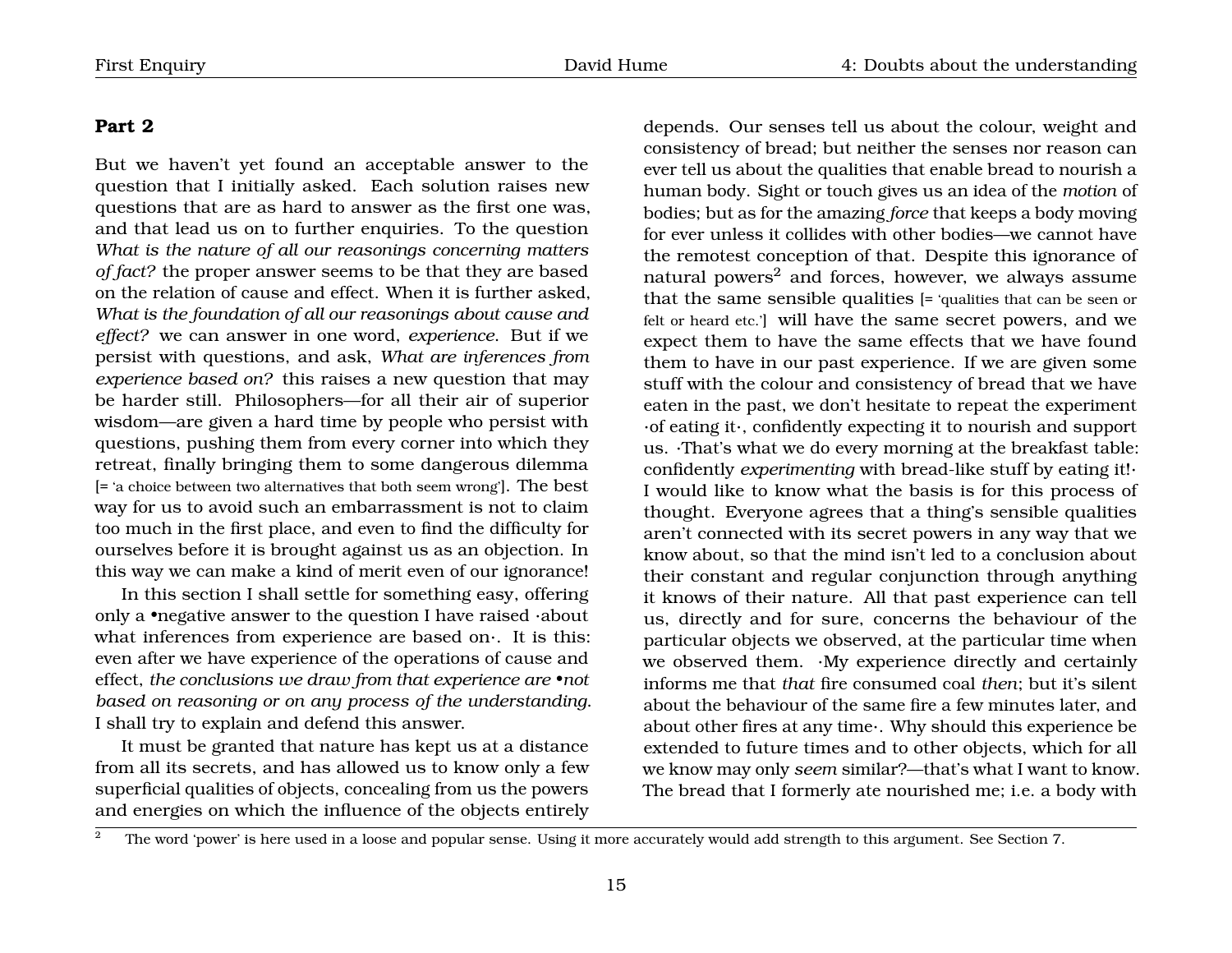such and such sensible qualities did at that time have such and such secret powers. But does it follow that other bread must also nourish me at other times, and that the same perceptible qualities must always be accompanied by the same secret powers? It doesn't seem to follow necessarily. Anyway, it must be admitted that in such a case as this the mind draws a conclusion; it takes a certain step, goes through a process of thought or inference, which needs to be explained. These two propositions are far from being the same:

•I have found that such and such an object has always had such and such an effect.

•I foresee that other objects which appear similar will have similar effects.

The second proposition is always inferred from the first; and if you like I'll grant that it is rightly inferred. But if you insist that the inference is made by a chain of reasoning, I challenge you to produce the reasoning. The connection between these propositions is not intuitive [i.e. the second doesn't self-evidently and *immediately* follow from the first]. If the inference is to be conducted through reason alone, it must be with help from some intermediate step. But when I try to think what that intermediate step might be, I am defeated. Those who assert that it really exists and is the origin of all our conclusions about matters of fact owe us an account of what it is.

·They haven't given any account of this, which I take to be evidence that none can be given·. If many penetrating and able philosophers try and fail to discover a connecting proposition or intermediate step through which the understanding can perform this inference from past effects to future ones, my negative line of thought about this will eventually be found entirely convincing. But as the question is still new, the reader may not trust his own abilities enough to conclude that because he can't find a certain argument it doesn't exist.

In that case I need to tackle a harder task than I have so far undertaken—namely, going through all the branches of human knowledge one by one, trying to show that none can give us such an argument.

All reasonings fall into two kinds: **(1)** demonstrative reasoning, or that concerning relations of ideas, and **(2)** factual reasoning, or that concerning matters of fact and existence. That no **(1)** demonstrative arguments are involved in the inference from past to future seems evident; since there is no outright contradiction in supposing that the course of nature will change so that an object that seems like ones we have experienced will have different or contrary effects from theirs. Can't I clearly and distinctly conceive that snowy stuff falling from the clouds might taste salty or feel hot? Is there anything unintelligible about supposing that all the trees will flourish in December and lose their leaves in June? Now, if something is intelligible and can be distinctly conceived, it implies no contradiction and can never be proved false by any demonstrative argument or abstract *a priori* reasoning.

So if there are arguments to justify us in trusting past experience and making it the standard of our future judgment, these arguments can only be *probable*; i.e. they must be of the kind **(2)** that concern matters of fact and real existence, to put it in terms of the classification I have given. But probable reasoning, if I have described it accurately, can't provide us with the argument we are looking for. According to my account, all arguments about existence are based on the relation of cause and effect; our knowledge of that relation is derived entirely from experience; and in drawing conclusions from experience we assume that the future will be like the past. So if we try to prove *this* assumption by probable arguments, i.e. arguments regarding existence, we shall obviously be going in a circle, taking for granted the very point that is in question.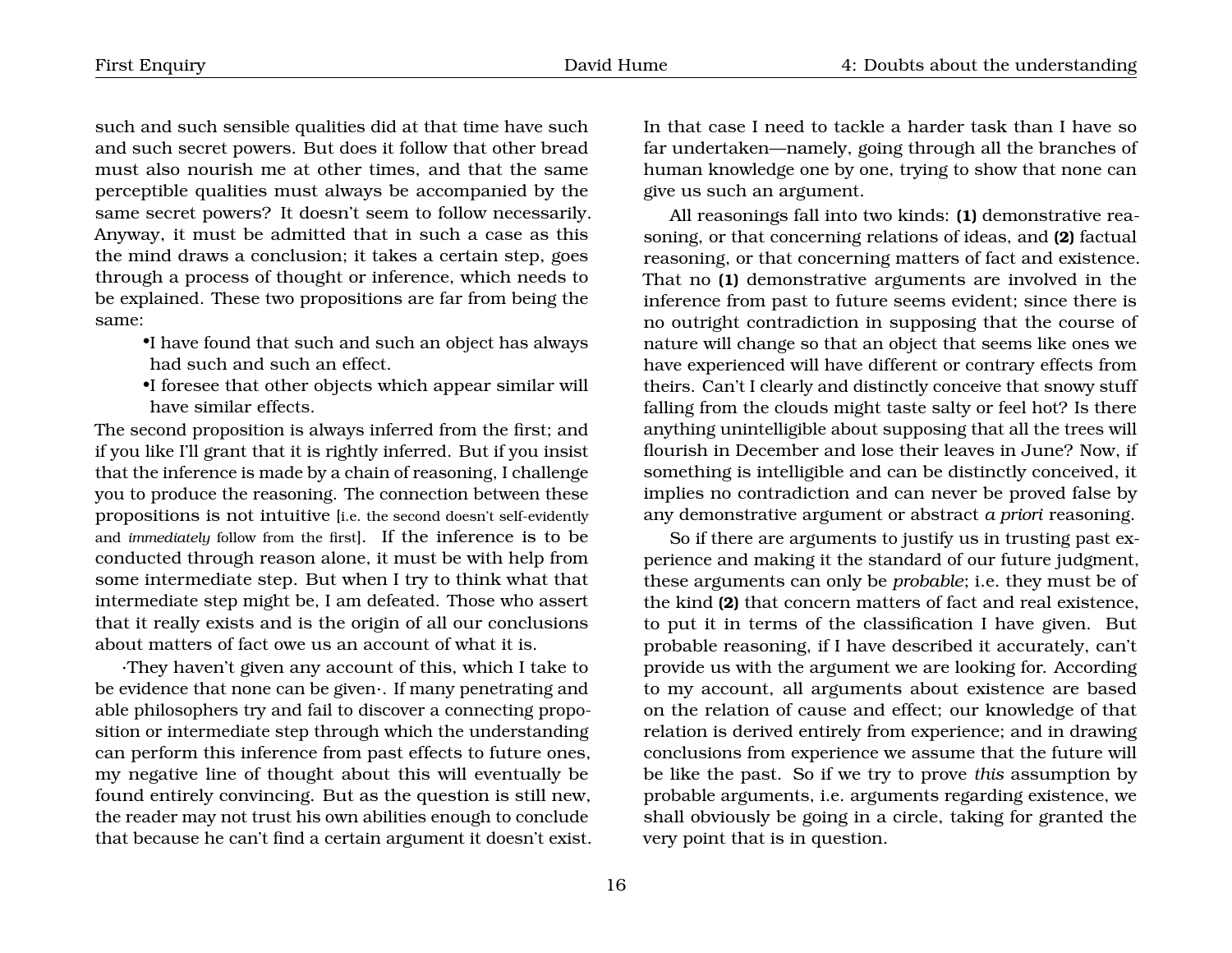In reality, all arguments from experience are based on the similarities that we find among natural objects—which lead us to expect that the effects of the objects will also be similar. Although only a fool or a madman would ever challenge the authority of experience or reject it as a guide to human life, still perhaps a philosopher may be allowed to ask what it is about human nature that gives this mighty authority to experience and leads us to profit from the similarities that nature has established among different objects. Our inferences from experience all boil down to this: *From causes that appear similar we expect similar effects*. If this were based on reason, we could draw the conclusion as well after •a single instance as after •a long course of experience. But that isn't in fact how things stand. Nothing so similar as eggs; yet no-one expects them all to taste the same! When we become sure of what will result from a particular event, it is only because we have experienced many events of that kind, all with the same effects. Now, where is that process of reasoning that infers from one instance a conclusion that was not inferred from a hundred previous instances just like this single one? I ask this •for the sake of information as much as •with the intention of raising difficulties. I can't find—I can't *imagine*—any such reasoning. But I am willing to learn, if anyone can teach me.

It may be said that from a number of uniform experiences we *infer a connection* between the sensible qualities and the secret powers; but this seems to raise the same difficulty in different words. We still have to ask what process of argument *this* inference is based on. Where is the intermediate step, the interposing ideas, which join propositions that are so different from one another? It is agreed that the colour, consistency and other sensible qualities of bread don't appear to be inherently connected with the secret powers of nourishment and life-support. If they were, we

could infer these secret powers from a first encounter with those qualities, without the aid of long previous experience; and this contradicts what all philosophers believe and contradicts plain matters of fact. Start by thinking of us in our natural state of ignorance, in which we know nothing about the powers and influence of anything. How does experience cure this ignorance? All it does is to show us that certain ·similar· objects had similar effects; it teaches us that those particular objects had such and such powers and forces at those particular times. When a new object with similar perceptible qualities is produced, we expect similar powers and forces and look for a similar effect. We expect for instance that stuff with the colour and consistency of bread will nourish us. But this surely is a movement of the mind that needs to be explained. When a man says

> 'I have found in all •past instances such and such sensible qualities conjoined with such and such secret powers',

and then goes on to say

'Similar sensible qualities •will always be combined with similar secret powers',

he isn't guilty of merely repeating himself; these propositions are in no way the same. 'The second proposition is inferred from the first', you may say; but you must admit that the inference isn't intuitive [= 'can't be seen at a glance to be valid'], and it isn't demonstrative either [= 'can't be carried through by a series of steps each of which can be seen at a glance to be valid']. What kind of inference is it, then? To call it 'experiential' is to assume the point that is in question. For all inferences from experience are based on the assumption that the future will resemble the past, and that similar powers will be combined with similar sensible qualities. As soon as the suspicion is planted that the course of nature may change, so that the past stops being a guide to the future, all experience becomes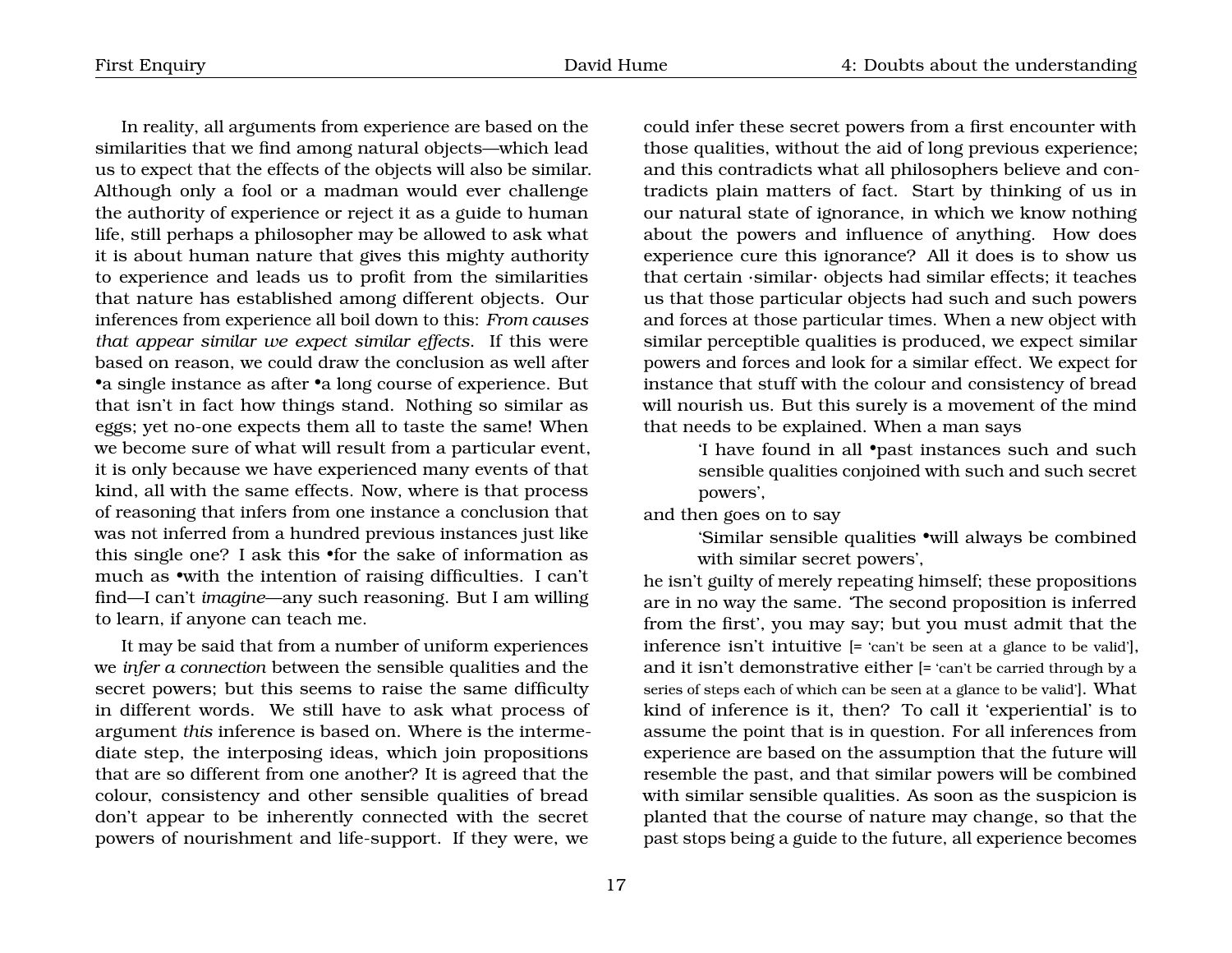useless and can't support any inference or conclusion. So no arguments from experience can *support* this resemblance of the past to the future, because all such arguments are *based on* the assumption of that resemblance. However regular the course of things has been, that fact on its own doesn't prove that the future will also be regular. It's no use your claiming to have learned the nature of bodies from your past experience. Their secret nature, and consequently all their effects and influence, may change without any change in their sensible qualities. This happens •sometimes with regard to •some objects: Why couldn't it happen •always with regard to •all? What logic, what process of argument, secures you against this? You may say that I don't *behave* as though I had doubts about this; but that would reflect a misunderstanding of why I am raising these questions. When I'm considering how to act, I am quite satisfied that the future will be like the past; but as a philosopher with an *enquiring*—I won't say *sceptical*—turn of mind, I want to know what this confidence is based on. Nothing I have read, no research I have done, has yet been able to remove my difficulty. Can I do better than to put the difficulty before the public, even though I may not have much hope of being given a solution? In this way we shall at least be aware of our ignorance, even if we don't increase our knowledge.

It would be inexcusably arrogant to conclude that because I haven't discovered a certain argument it doesn't really exist. Even if learned men down the centuries have searched for something without finding it, perhaps it would still be rash to conclude with confidence that the subject must surpass human understanding. Even though we examine all the

sources of our knowledge and conclude that they are unfit for a given subject, we may still suspect that the list of sources is not complete or our examination of them not accurate. With regard to our present subject, however, there are reasons to think that my conclusion is certainly right and that I am not arrogant in thinking so.

It is certain that the most ignorant and stupid peasants, even infants, indeed even brute beasts, improve by experience and learn the qualities of natural objects by observing their effects. When a child has felt pain from touching the flame of a candle, he will be careful not to put his hand near any candle, and will expect a similar effect from any cause that is similar in its appearance. If you assert that the child's understanding comes to this conclusion through a process of argument, it is fair for me to demand that you produce that argument, and you have no excuse for refusing to do so. You can't say that the argument has eluded you because it is so difficult and complex, because you have just said that a mere infant finds it easy! So if you hesitate for a moment, or if after reflection you produce any intricate or profound argument, you have in effect given up your side in this dispute: you have as good as admitted that *it isn't through reasoning that we are led to suppose the future to resemble the past and to expect similar effects from apparently similar causes*. This is the proposition that I intended to establish in the present section. If I'm right about it, I don't claim it as any great discovery. If I am wrong, then there *is* an argument ·from past to future· which was perfectly familiar to me long before I was out of my cradle, yet now I can't discover it. What a backward scholar I must be!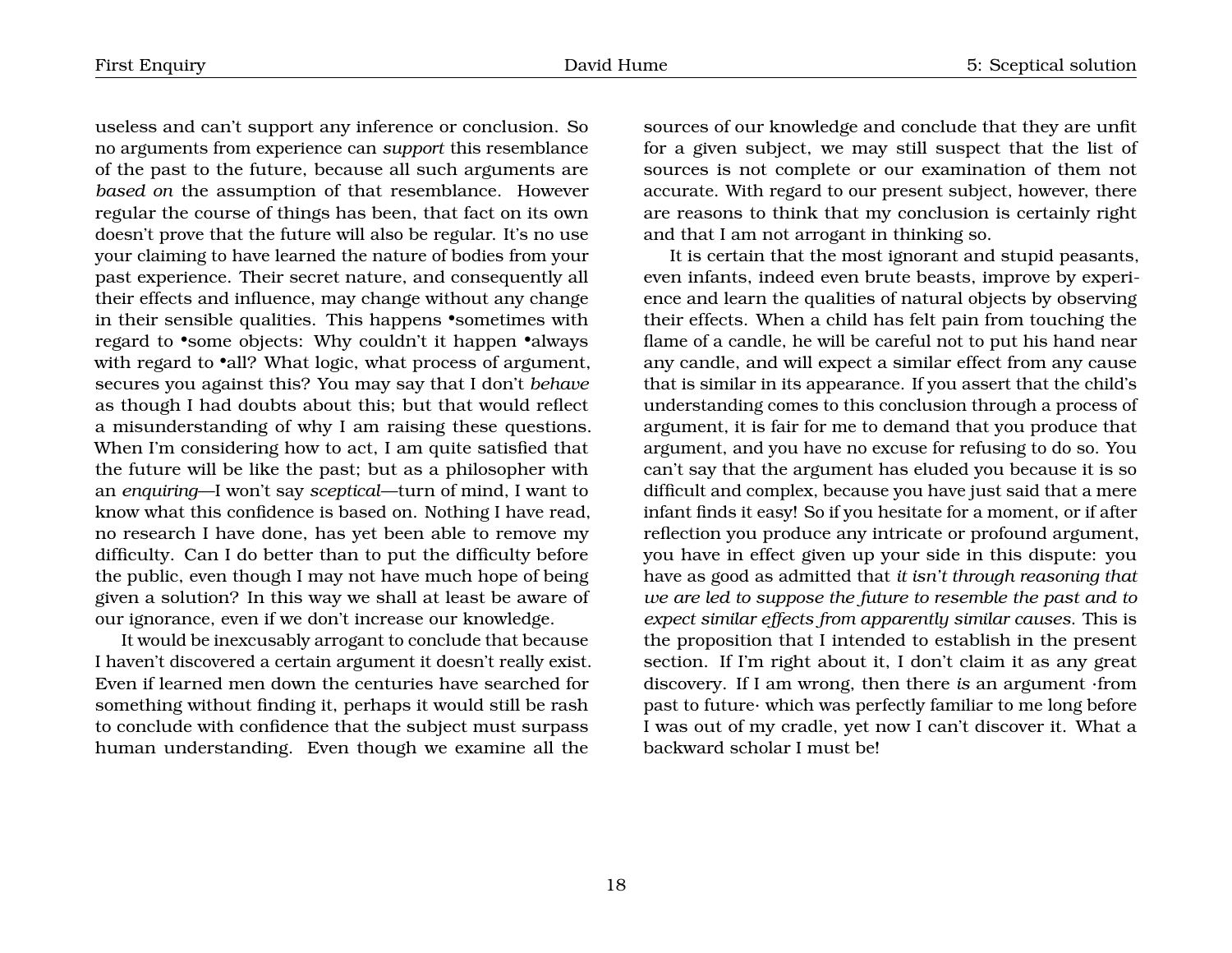# <span id="page-20-0"></span>**Section 5: Sceptical solution of these doubts**

The passion for philosophy, like that for religion, involves a certain danger. Although it aims to correct our behaviour and wipe out our vices, it may—through not being handled properly—end up merely encouraging us to carry on in directions that we're already naturally inclined to follow. We may set out to achieve philosophical wisdom and firmness, and to become satisfied with the pleasures of the mind ·as distinct from those of the body·, yet reason ourselves out of all virtue as well as all social enjoyment, ending up with a philosophy which (like that of Epictetus and other Stoics) is only a more refined system of selfishness. While we meditate on the vanity of human life, and focus our thoughts on the empty and transitory nature of riches and honours, perhaps we are really just finding excuses for our idleness, trying to get reason's support for our lazy unwillingness to be busy in the world. However, one kind of philosophy seems to run little risk of this drawback, because it doesn't join forces with any disorderly passion of the human mind, and can't get mixed up with any of our natural tendencies or inclinations; and that is the sceptical philosophy. The sceptics always talk of doubt and suspending judgment, of the danger of deciding too quickly, of keeping intellectual enquiries within narrow limits, and of giving up all theorizing that isn't in touch with common life and practice. So their philosophy is as opposed as it could be to the mind's idleness, its rash arrogance, its grandiose claims, and its superstitious credulity. This philosophy has a humbling effect on every passion except the love of truth; and *that* could never be carried too far. Given that this philosophy is almost always harmless and innocent, it's surprising that it should so often be criticized and stigmatized as libertine, profane,

and irreligious. Perhaps the very feature that makes it so innocent also brings hatred and resentment against it. It doesn't encourage any bad feelings or habits, so it has few supporters; but it does oppose many vices and follies, which is why it has so many enemies!

When it tries to limit our enquiries to common life, this philosophy runs no risk of going too far and undermining the reasonings that we use *in* common life, pushing its doubts so far as to destroy all action and belief. Nature will always maintain its rights, and prevail in the end over any abstract reasoning whatsoever. ·That is, we shall continue to think and act in the ways that our human nature dictates—the ways that are *natural* to us—with no risk of our being deflected from these by philosophical considerations·. For example, I showed in the preceding section that whenever we reason from experience we take a step that isn't supported by any argument or intellectual considerations; but these experiential reasonings are the basis for almost all the knowledge we have, and there's no chance of their being dislodged by the discovery that they can't be justified by arguments. If we aren't led by argument to make inferences from past experience, we must be led by something else that is just as powerful—some other force that will have power in our lives as long as human nature remains the same. It would be worthwhile to explore what that other force is.

Suppose that a highly intelligent and thoughtful person were suddenly brought into this world; he would immediately observe one event following another, but that is all he could discover. He wouldn't be able by any reasoning to reach the idea of cause and effect, because (firstly) the particular powers by which all natural operations are performed are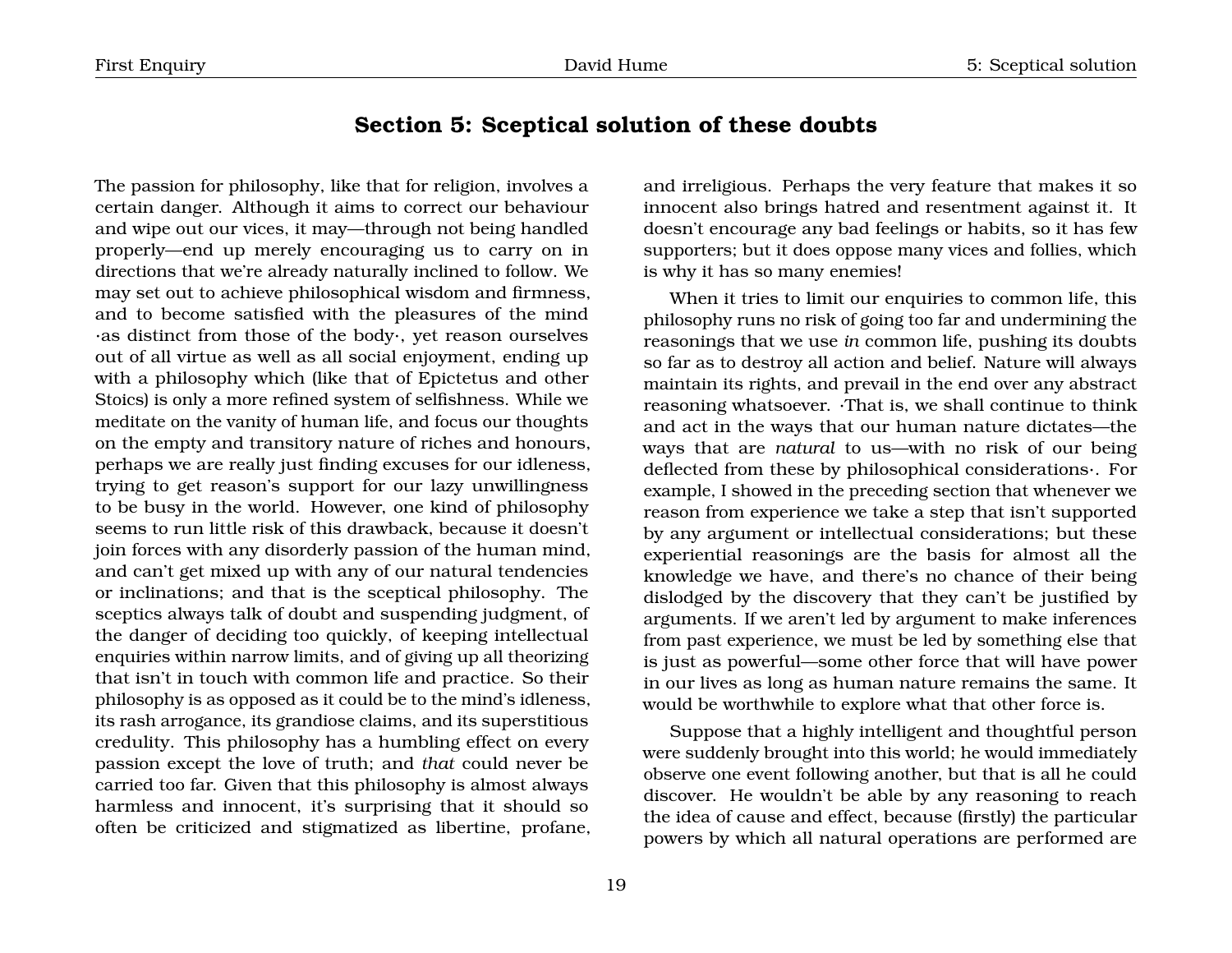never perceived through the senses, and (secondly) there is no *reason* to conclude that one event causes another merely because it precedes it. Their occurring together may be arbitrary and casual, with no causal connection between them. In short, until such a person had more experience he could never reason about any matter of fact, or be sure of anything beyond what was immediately present to his memory and senses.

Now suppose that our person gains more experience, and lives long enough in the world to observe similar objects or events occurring together constantly; *now* what conclusion does he draw from this experience? He immediately infers the existence of one object from the appearance of the other! Yet all his experience hasn't given him any idea or knowledge of the secret power by which one object produces another; nor can any process of reasoning have led him to draw this inference. But he finds that he *can't help* drawing it: and he won't be swayed from this even if he becomes convinced that there is no intellectual support for the inference. Something else is at work, compelling him to go through with it.

It is *custom* or *habit*. When we are inclined to behave or think in some way, not because it can be justified by reasoning or some process of the understanding but just because we have behaved or thought like that so often in the past, we always say that this inclination is the effect of 'custom'. In using that word we don't claim to give the basic reason for the inclination. All we are doing is to point out a fundamental feature of human nature which everyone agrees is there, and which is well known by its effects. Perhaps that is as far as we can go. Perhaps, that is, we can't discover the cause of this cause, and must rest content with it as the deepest we can go in explaining our conclusions from experience. Our ability to go that far should satisfy us; if our faculties won't take us any further,

we oughtn't to *complain* about this. We do at least have here a very intelligible proposition and perhaps a true one: *After the constant conjunction of two objects—heat and flame, for instance, or weight and solidity—sheer habit makes us expect the one when we experience the other.* Indeed, this hypothesis seems to be the only one that could explain why we draw from a thousand instances an inference which we can't draw from a single one that is exactly like each of the thousand. •Reason isn't like that. The conclusions it draws from considering one circle are the same as it would form after surveying all the circles in the universe. But no man, having seen only one body move after being pushed by another, could infer that every other body will move after a similar collision. All inferences from experience, therefore, are effects of custom and not of •reasoning.

#### · START OF A VAST FOOTNOTE·

Writers often distinguish reason from experience, taking these kinds of argumentation to be entirely different from each other. Reason's arguments are thought to result purely from our intellectual faculties, which establish principles of science and philosophy by considering *a priori* the nature of things, examining the effects that must follow from their operation. Arguments from experience are supposed to be derived entirely from sense and observation, through which we •learn what has actually resulted from the operation of particular objects and can •infer from this what their results will be in the future. For example, the limitations and restraints of civil government and a legal constitution may be defended either from reason which—reflecting on the great frailty and corruption of human nature—teaches that no man can safely be trusted with unlimited authority; or from experience and history, which inform us of the enormous abuses that have resulted in every age from an excess of such authority.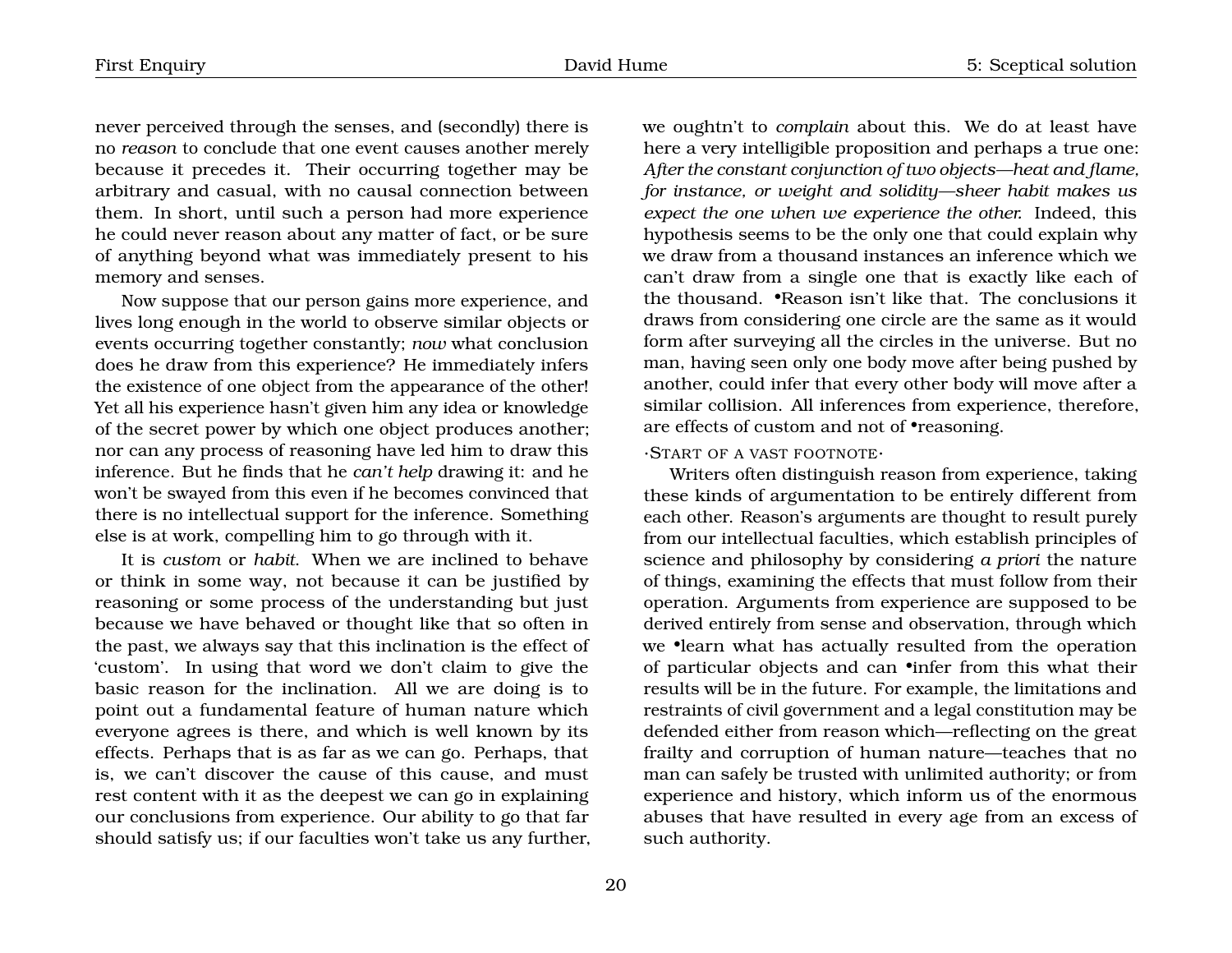The same distinction between reason and experience is maintained in all our discussions about the conduct of life. While the experienced statesman, general, physician, or merchant is trusted and followed, the unpracticed novice, however talented he may be, is neglected and despised. Reason can enable one to make plausible estimates of what will be likely to ensue from x-type conduct in y-type circumstances, people say, but they regard reason as not good enough unless it gets help from experience. Only experience (they hold) can give stability and certainty to the results that are reached ·by reason· from study and reflection.

However, although this distinction is universally accepted, both in practical life and in intellectual inquiry, I do not hesitate to say that it is basically mistaken, or at least superficial.

If we examine (1) arguments like those I have mentioned, which are supposed to involve nothing but reasoning and reflection, they turn out to be relying on some general principle based solely on observation and experience. The only difference between them and (2) the maxims that are commonly thought to come from pure experience is that (1) can"t be established without some process of thought—some reflection on what we have observed, in order to sort out its details and trace its consequences—whereas in (2) the experienced event is exactly like the one we predict on the new occasion. The fear that if our monarchs were freed from the restraints of laws they would become tyrants might be arrived at (2) through our knowledge of the history of Tiberius or Nero; or (1) through our experience of fraud or cruelty in private life, which with a little thought we can take as evidence of the general corruption of human nature and of the danger of putting too much trust in mankind. In *each* case the ultimate basis for the fear that we arrive at is experience.

Any man, however young and inexperienced, will have been led by his experience to many general truths about human affairs and the conduct of life; but he will be apt to go wrong in putting them into practice, until time and further experience have broadened the scope of these truths and taught him how to apply them. Talented though he may be, he will be likely to overlook some apparently minor aspects of a situation which are in fact crucial to the conclusions he ought to draw and to how he ought to act. He must of course have had *some* experience. When we call someone an 'unexperienced reasoner', we mean only that he hasn't had *much* experience.

#### ·END OF THE VAST FOOTNOTE·

Custom, then, is the great guide of human life. It alone is what makes our experience useful to us, and makes us expect future sequences of events to be like ones that have appeared in the past. Without the influence of custom, we would be entirely ignorant of every matter of fact beyond what is immediately present to the memory and senses. We would never know what means we should adopt in order to reach our ends; we couldn't employ our natural powers to produce any desired effect. There would be an end of all action and of most theorizing.

I should point out, however, that although our inferences from experience carry us beyond our memory and senses, and assure us of matters of fact that happened in distant places and at remote times, any such inference must start with a fact that *is* present to the senses or memory. A man who found in a desert country the remains of magnificent buildings would conclude that the country had long before had civilized inhabitants; but without the initial experience he could never infer this. We learn the events of bygone ages from history; but to do this we must read the books that give the information, and carry out inferences from one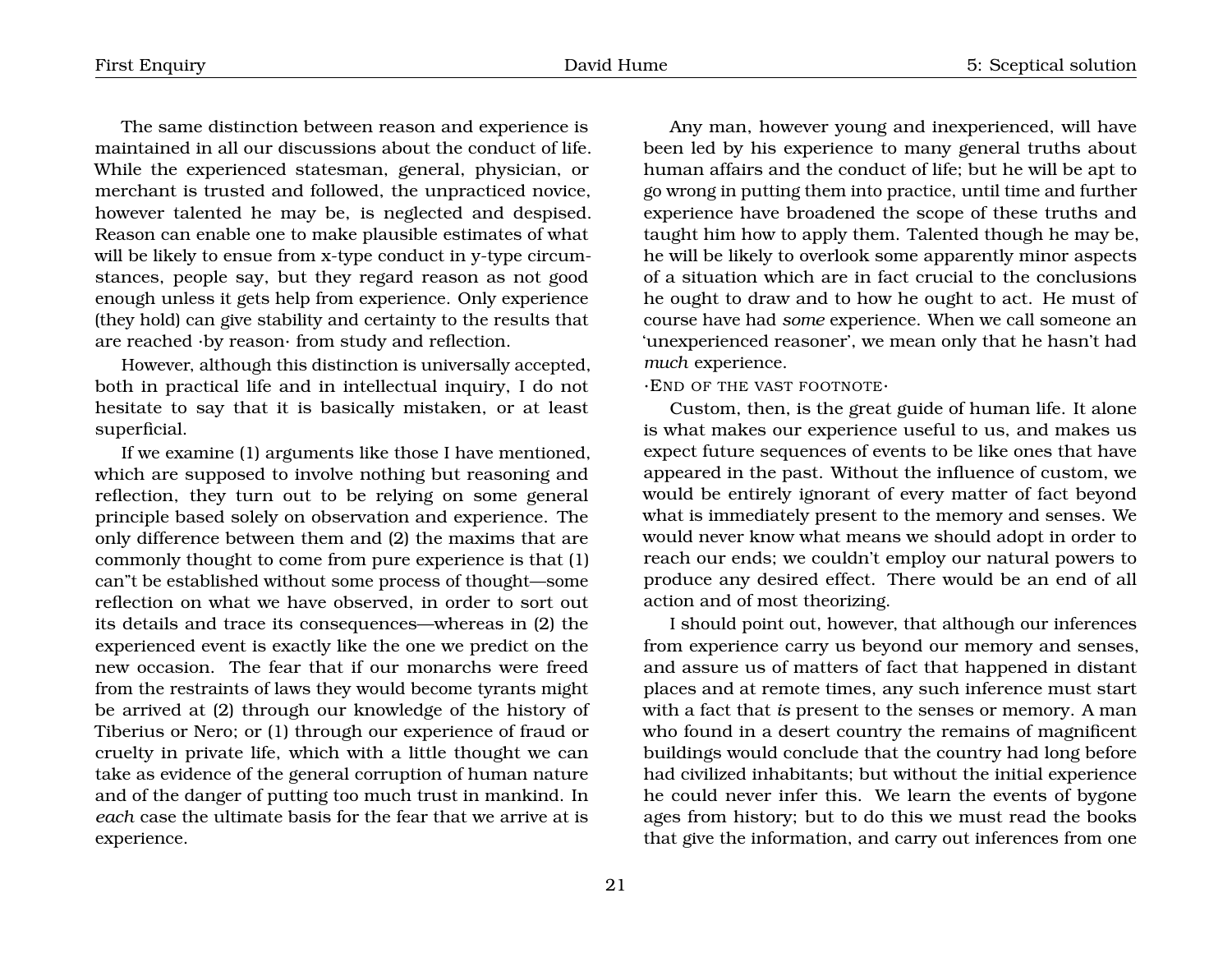report to another, until finally we arrive at the eye-witnesses and spectators of these distant events. In short, if we didn't start with some fact that is present to the memory or senses, our reasonings would be merely hypothetical; and however strong the particular links might be, the whole chain of inferences would have nothing to support it, and we couldn't use it to arrive at knowledge of any real existence. If I ask why you believe any particular matter of fact that you tell me of, you must tell me some reason; and this reason will be some other fact connected with it. But you can't go on like this for ever: eventually you must end up with some fact that is present to your memory or senses—or else admit that your belief has no foundation at all.

What are we to conclude from all this? Something that is far removed from the common theories of philosophy, yet is very simple:

> All beliefs about matters of fact or real existence are derived merely from *something that is present to the memory or senses*, and *a customary association of that with some other thing*.

Or in other words: having found in many cases that two kinds of objects—flame and heat, snow and cold—have always gone together, and being presented with a new instance of flame or snow, the mind's habits lead it to expect heat or cold and to believe that heat or cold exists now and will be experienced if one comes closer. This belief is the inevitable result of placing the mind in such circumstances. That our minds should react in that way in those circumstances is as unavoidable as that we should feel love when we receive benefits, or hatred when we are deliberately harmed. These operations of the soul are a kind of *natural instinct*, which no reasoning or process of the thought and understanding can either produce or prevent.

At this point we could reasonably allow ourselves to stop

our philosophical researches. In most questions, we can never make a single step further; and in all questions, we must eventually stop, after our most restless and probing enquiries. But still our curiosity will be pardonable, perhaps commendable, if it carries us on to still further researches, and makes us examine more accurately the nature of this belief, and of the customary conjunction from which it is derived. This may bring us to some explanations and analogies that will give satisfaction—at least to those who love the abstract sciences and can enjoy speculations which, however accurate, may still retain a degree of doubt and uncertainty. As to readers whose tastes are different from that: Part 2 of this section is not addressed to them, and can be neglected without harm to their understanding of the rest.

#### <span id="page-23-0"></span>**Part 2**

Nothing is more free than the imagination of man; and though it is confined to the original stock of ideas provided by the internal and external senses, it has unlimited power to mix, combine, separate and divide these ideas, in all the varieties of fiction and vision [= 'in every way that can be described or depicted'.] It can invent a sequence of events, with all the appearance of reality, ascribe to them a particular time and place, conceive them as really happening, and depict them to itself with as much detail as it could any historical event which it believes with the greatest certainty to have really happened. What, then, is the difference between such a fiction and belief? It is *not* this:

> There is one special idea that is joined to every proposition that we assent to and not to any that we regard as fictional.

The reason why that is a wrong account is that the mind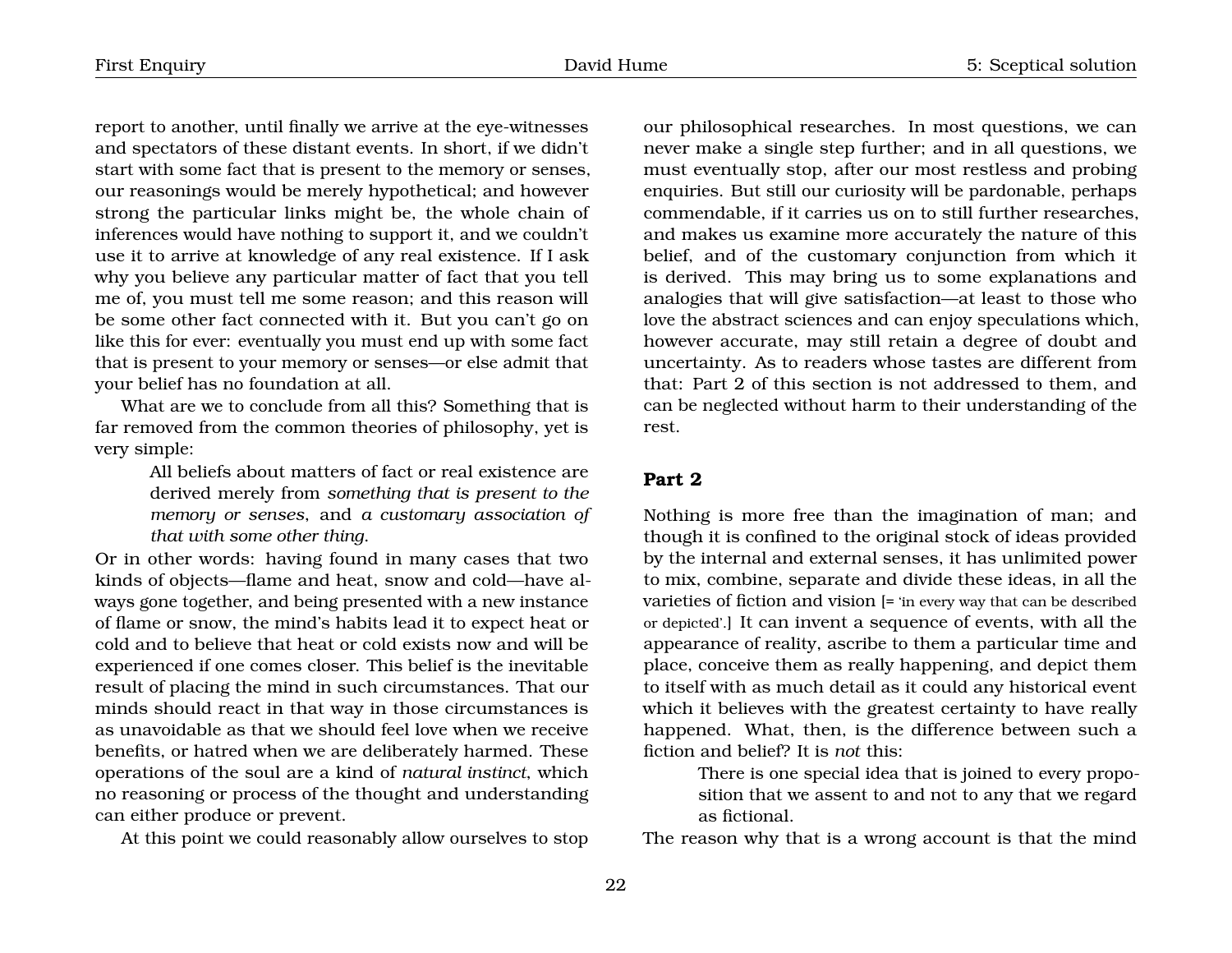has authority over all its ideas, so that if this 'one special idea' existed the mind could voluntarily join it to any fiction, and consequently—according to this account—it would be able to believe anything it chose to believe; and we find by daily experience that it cannot. We can in putting thoughts together join the head of a man to the body of a horse; but we can't choose to *believe* that such an animal has ever really existed.

It follows that the difference between fiction and belief lies in some *sentiment or feeling* that goes with belief and not with fiction—a feeling that doesn't depend on the will and can't be commanded at pleasure. It must be caused by nature, like all other sentiments; and must arise from the particular situation that the mind is in at that particular moment. Whenever any object is presented to the memory or to the senses, it immediately leads the imagination—by the force of *custom*—to conceive the object that is usually conjoined to it; and this conception comes with a feeling or sentiment that is different from ·anything accompanying· the loose daydreams of the imagination. That is all there is to belief. For as there is no matter of fact that we believe so firmly that we can't conceive the contrary, there would be no difference between the conception assented to and that which is rejected if there weren't some ·feeling or· sentiment that distinguishes the one from the other. If I see a billiard-ball moving towards another on a smooth table, I can easily conceive it to stop on contact. This conception implies no contradiction; but still it *feels* very different from the conception by which I represent to myself the collision followed by the passing on of motion from one ball to the other.

If we tried to define this feeling, we might find that hard if not impossible to do, like the difficulty of defining the feeling of cold or the passion of anger to someone who never had any experience of these sentiments. 'Belief' is the true

and proper name of this feeling; and everyone knows the meaning of that term because everyone ·has beliefs all the time, and therefore· is at every moment conscious of the feeling represented by it. Still, it may be worthwhile to try to describe this sentiment, in the hope of explaining it better with help from some analogies. In that spirit, I offer this:

> Belief is nothing but a more vivid, lively, forcible, firm, steady conception of an object than any that the unaided imagination can ever attain.

This variety of terms—·five of them!·—may seem unphilosophical, but it is intended only to express that act of the mind which renders realities—or what we take to be realities—more present to us than ·what we take to be· fictions, causing them to weigh more in the thought and giving them a greater influence on the passions and on the imagination. Provided we agree about the *thing*, it is needless to dispute about the *terms*. The imagination has the command over all its ideas, and can join and mix and vary them in every possible way. It can conceive fictitious objects with all the circumstances of place and time. It can set such fictions—*in a way*—before our eyes, in their true colours, just as they might have existed. But this faculty of imagination can never by itself produce a belief; and that makes it evident that belief doesn't consists in any special nature or order of ideas ·because the imagination has no limits with respect to those·, but rather in the *manner* of their conception and in their *feeling* to the mind. I admit that it's impossible to explain perfectly this feeling or manner of conception. We can use words that express something near it ·as I have been doing·; but its true and proper name, as we observed before, is 'belief'—a term that everyone sufficiently understands in common life. And in philosophy we can go no further than to assert that *belief is something felt by the mind that distinguishes the ideas of the judgment from the*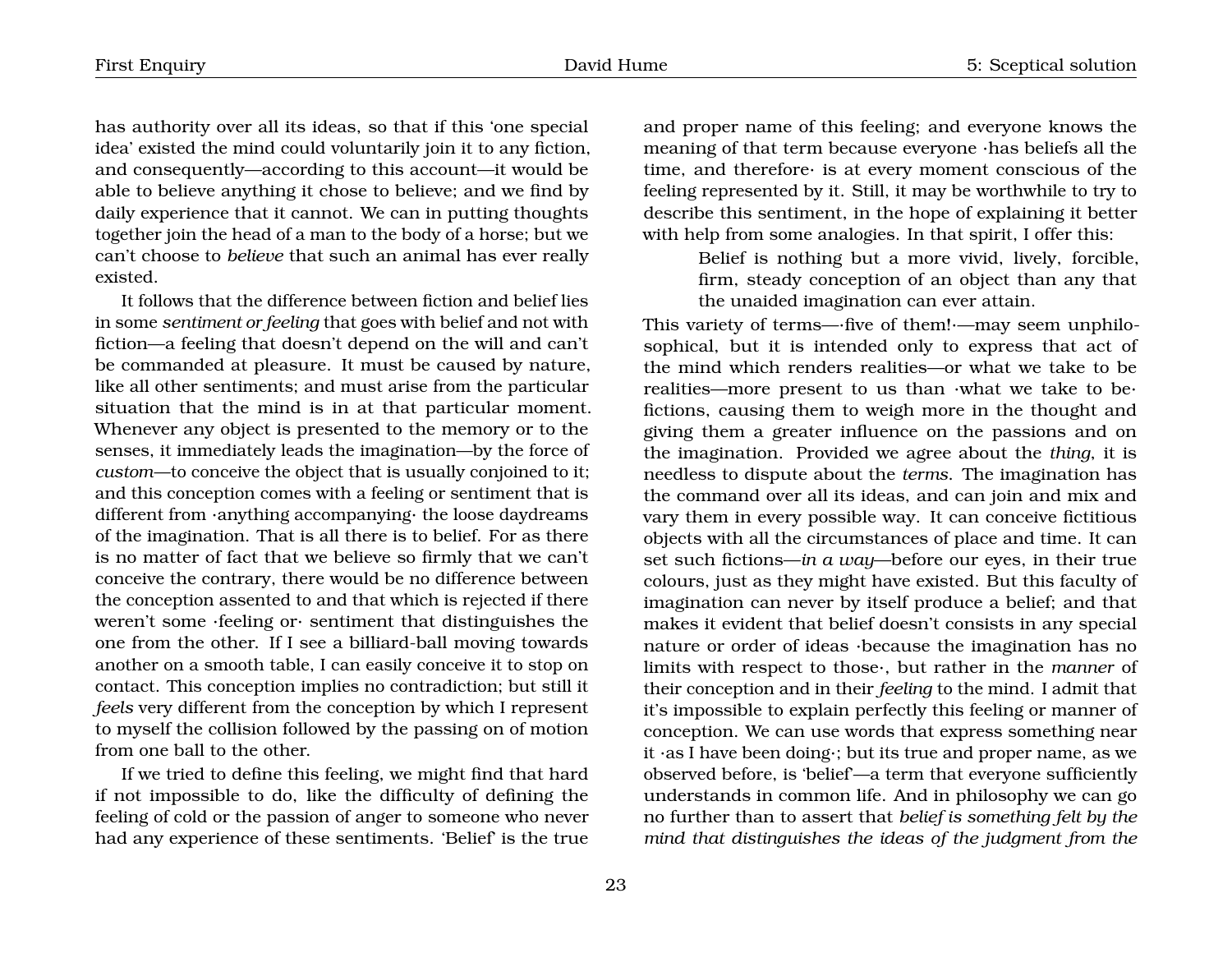*fictions of the imagination*. It

gives them more weight and influence,

makes them appear of greater importance,

strengthens them in the mind, and

makes them the governing principle of our actions.

For example: right now I hear the voice of someone whom I know, the sound seeming to come from the next room. This impression of my ·auditory· senses immediately carries my thought to the person in question and to all the objects surrounding him. I depict them to myself as existing right now, with the same qualities and relations that I formerly knew them to have. These ideas take a firmer hold on my mind than would ideas of ·something I know to be fictitious, such as· an enchanted castle. They are very different to the feeling, and have a much greater influence of every kind, either to give pleasure or pain, joy or sorrow.

Let us, then, take in this doctrine in its full scope, and agree that

> •the sentiment of belief is nothing but a conception that is more intense and steady than conceptions that are mere fictions of the imagination, and •this manner of conception arises from a customary conjunction of the object with something present to the memory or senses.

It will not be hard, I think, to find other operations of the mind analogous to belief (on this account of it), and to bring these phenomena under still more general principles. [See note on 'principle' on page 2.]

I have already remarked that nature has established connections among particular ideas, and that no sooner has one idea occurred to our thoughts than it introduces its correlative—·i.e. the idea that nature has connected with it·—and carries our attention towards it by a gentle and imperceptible movement. These ·natural· principles

of connection or association come down to three ·basic ones·, namely, •resemblance, •contiguity [= 'nextness'], and •causation. These three are the only bonds that unite our thoughts together, and generate that regular *sequence* of thought or talk that takes place among all mankind to a greater or lesser degree. Now a question arises on which the solution of the present difficulty will depend. Does it happen with each of these relations that, when an object is presented to the senses or memory the mind is not only carried to the *conception* of the correlative, but comes to have ·a *belief* in it, that is·, a steadier and stronger conception of it than it would it would otherwise have been able to attain? This seems to be what happens when beliefs arise from the relation of *cause and effect*. If it also holds for the other two relations or principles of association, this will be established as a general law that holds in all the operations of the mind.

As the first relevant experiment, let us notice that when we see the picture of an absent friend, our idea of him is evidently enlivened by the picture's *resemblance* to him, and that every feeling that our idea of him produces, whether of joy or sorrow, acquires new force and vigour. This effect is produced by the joint operation of •a relation ·of resemblance· and •a present impression. If the picture doesn't resemble him, or at least wasn't intended to be *of* him, it doesn't convey our thought to him at all. And when the picture and the person are both absent from us, though the mind may pass from the thought of the one to that of the other it feels its idea of the person to be weakened rather than strengthened by that transition. We take pleasure in viewing the picture of a friend, when it is set before us; but when it is not in our presence we would prefer considering him directly to considering him through a likeness of him that is both distant and dim.

The ceremonies of the Roman Catholic religion can be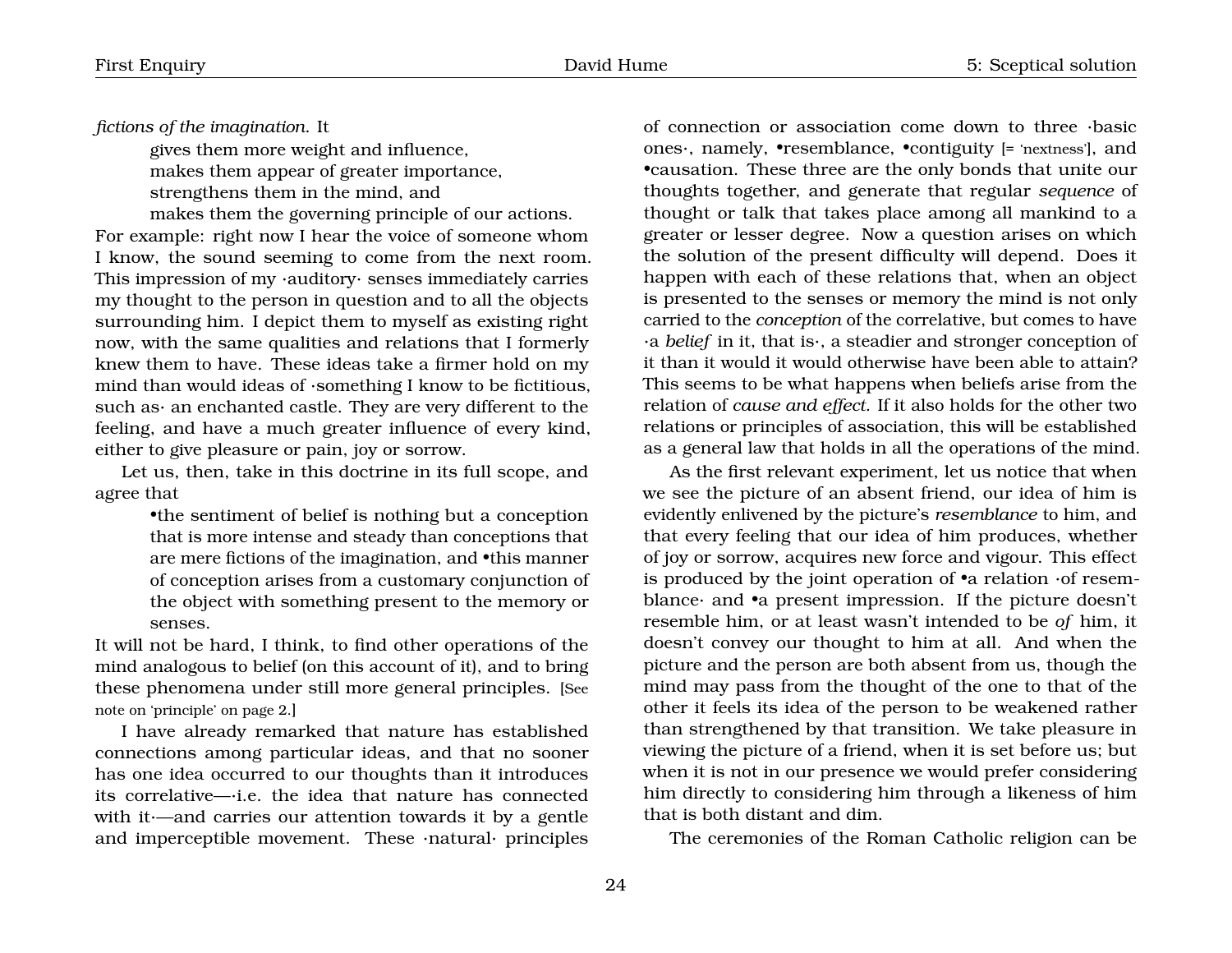considered as instances of this phenomenon. When the devotees of that superstition are reproached for the ridiculous ceremonies it has them perform, they usually plead in their defence that they feel the good effect of those external motions and postures and actions, in enlivening their devotion and intensifying their fervour, which would decay if it were directed entirely to distant and immaterial objects ·such as God·. 'We portray the objects of our faith', they say, 'in perceptible pictures and images; and the immediate presence of these pictures makes the objects more present to us than they could be merely through an intellectual view and contemplation.' Perceptible objects always have a greater influence on the imagination that anything else does, and they readily convey this influence to the ideas to which they are related and which they resemble. All that I shall infer from these practices and this reasoning is that the effect of resemblance in enlivening ideas is very common; and because in every case a resemblance and a present impression must both be at work, we are supplied with plenty of empirical examples that support the truth of the foregoing principle.

We may add force to these examples by others of a different kind, bringing in the effects of contiguity as well as of resemblance. It is certain that distance diminishes the force of every idea, and that as we get nearer to some object—even though our senses don't show it to us—its influence on the mind comes to be like the influence of an immediate ·sensory· impression. Thinking about an object readily transports the mind to things that are contiguous

to it; but it's only the actual presence of an object that transports the mind with a greater liveliness. When I am a few miles from home, whatever relates to it touches me more nearly than when I am two hundred leagues away, though even at that distance reflecting on anything in the neighbourhood of my friends or family naturally produces an idea of them. But in cases like this, both the objects of the mind—·what it is carried from and what it is carried to·—are *ideas* ·and not the livelier kind of perception that we call 'impressions'·. Although there is an easy transition between them, that transition alone can't give either of them a liveliness greater than ideas have; and the reason for that is that in these cases no immediate impression is at work.<sup>[3](#page-26-0)</sup>

No-one can doubt that *causation* has the same influence as the other two relations, *resemblance* and *contiguity.* Superstitious people are fond of the relics of saints and holy men for the same reason that they like to have pictures or images—·namely· to enliven their devotion and give them a more intimate and strong conception of those exemplary lives that they desire to imitate. Now it's evident that one of the best relics that a devotee could procure would be something *made by* a saint; and if his clothes and furniture are ever considered in this light, it is because they were once at his disposal and were moved and affected by him. This lets us consider them as imperfect effects ·of the saint; 'imperfect' because he didn't cause them to exist, but merely caused them to go through various vicissitudes while they were in his possession·. They are connected with him by a shorter chain of consequences than any of the things—·human testimony,

<span id="page-26-0"></span> $3$  Cicero wrote: 'Is it just a fact about our nature or is it because of some sort of error that we are more moved by seeing places where we have heard that notable people spent time than we are by hearing of their deeds or reading their writings? Indeed I am moved right now; for I remember Plato, who (we are told) was the first to hold discussions in this place. And these little gardens don't just conjure up his memory; they seem to place the man himself before me. [Then some remarks about the place's association with other people, whom the speaker names.] Such is the power of suggestion that places have. It is not without reason that memory-training is based on this.' Cicero, *De Finibus*, book 5, section 2.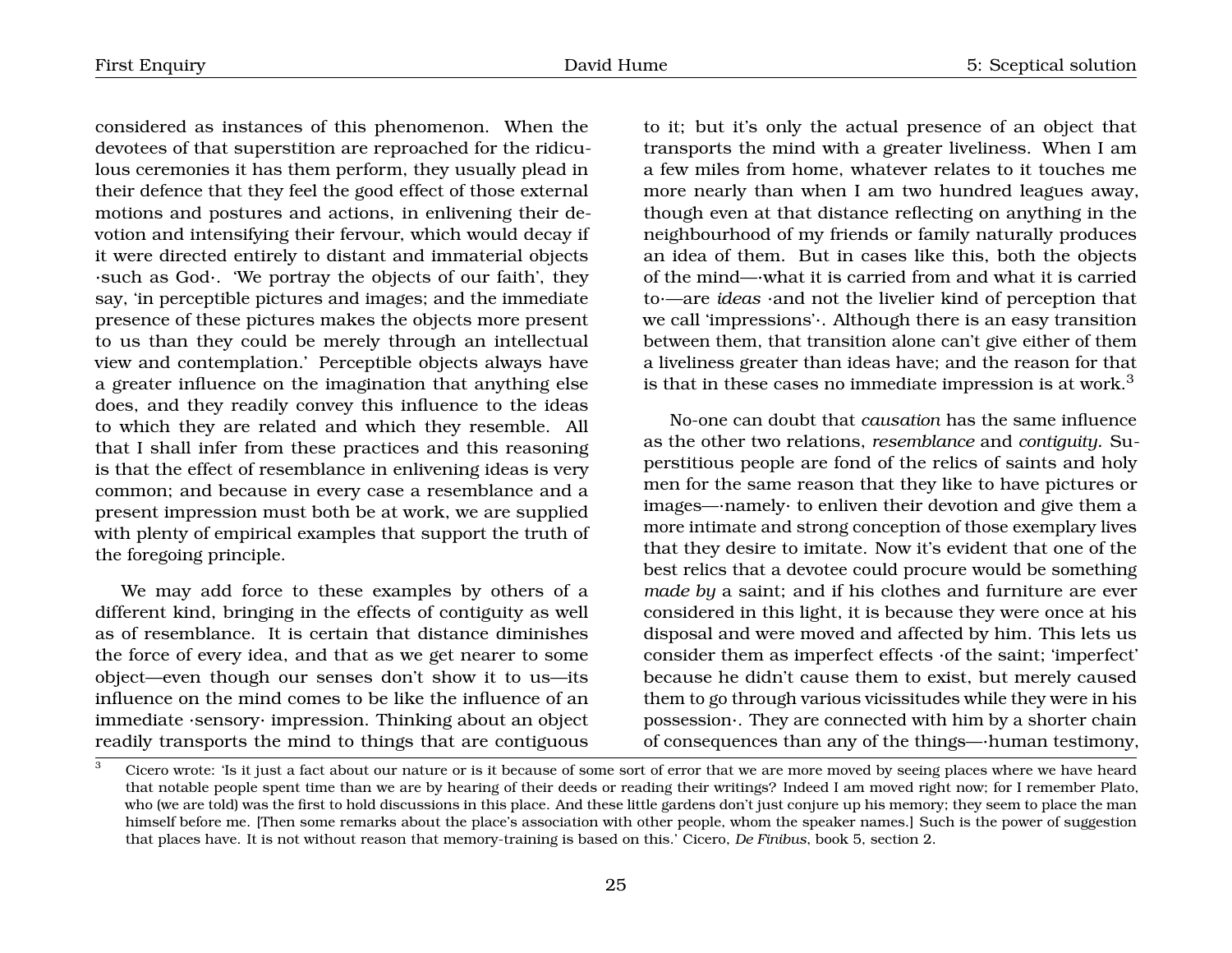gravestones, written records,  $etc.-by$  which we learn the reality of his existence.

Suppose we encounter the son of a friend of ours who has been long dead or absent; it's evident that this object (·the son·) would instantly revive its correlative idea (·namely, the idea of our friend·), and recall to our thoughts all our past intimacies and familiarities with the friend, in more lively colours than they would otherwise have appeared to us. This is another phenomenon that seems to prove the above-mentioned principle.

Notice that in each of these phenomena the person *believes* that the correlative object does or did exist. Without that the relation could have no effect. The influence of the picture requires that we *believe* our friend to have once existed. Being close to home can never stir up our ideas of home unless we *believe* that home really exists. Now I assert that •this *belief*, where it reaches beyond the memory or senses, is of a similar sort and arises from similar causes as •the transition of thought and liveliness of conception that I have just been explaining. When I throw a piece of dry wood into a fire, my mind is immediately carried to a thought of it as making the flame grow, not as extinguishing it. This transition of thought from the cause to the effect doesn't come from reason. Its sole origin is custom and experience. And as it first begins from an object that is present to the senses ·when I see the dry wood go into the fire·, it makes the idea or conception of flame more strong and lively than ·it would be in· any loose, floating reverie of the imagination. That idea ·of the increased flame· arises immediately. The thought moves instantly towards it, and conveys to it all the force of conception that comes from the impression present to the senses. It might happen by accident that when a glass of wine is presented to me my next ideas are those of *wound* and *pain*; but they will not occur as strongly as

they would if I had been presented with a sword levelled at my chest! But what is there in this whole matter to cause such a strong conception apart from *a present object and a customary transition to the idea of another object, which we have been accustomed to conjoin with the former*? This is all that our mind does in all our inferences concerning matters of fact and existence; and it is satisfactory to have found some analogies through which it can be explained. In every case, the transition from a *present object* gives strength and solidity to the related idea ·to which the transition is made·.

Here, then, is a kind of pre-established harmony [Hume's phrase, copied from Leibniz] between the course of nature and the sequence of our ideas; and though the powers and forces by which nature is governed are wholly unknown to us, we find that our thoughts and conceptions have occurred in an order matching the order of events in the other works of nature. This correspondence has been brought about by *custom*, which is so necessary to the survival of our species and to the regulation of our conduct in every circumstance and occurrence of human life. If it hadn't been the case that the presence of an object instantly arouses the idea of objects that are commonly conjoined with it, all our knowledge would have been limited to the narrow sphere of our memory and senses; and we would never have been able to suit our means to our ends, or to employ our natural powers in getting good results and avoiding bad ones. Those who delight in the discovery and contemplation of final causes [= 'purposiveness in nature'] have here a great deal to admire and wonder at.

Here is a point that further confirms the theory I have offered. This operation of the mind in which we infer like effects from like causes, and vice versa, is so essential to our survival that it probably *couldn't* have been entrusted to the fallacious deductions of our *reason*. For reason is slow in its operations; very little of it appears in early infancy; and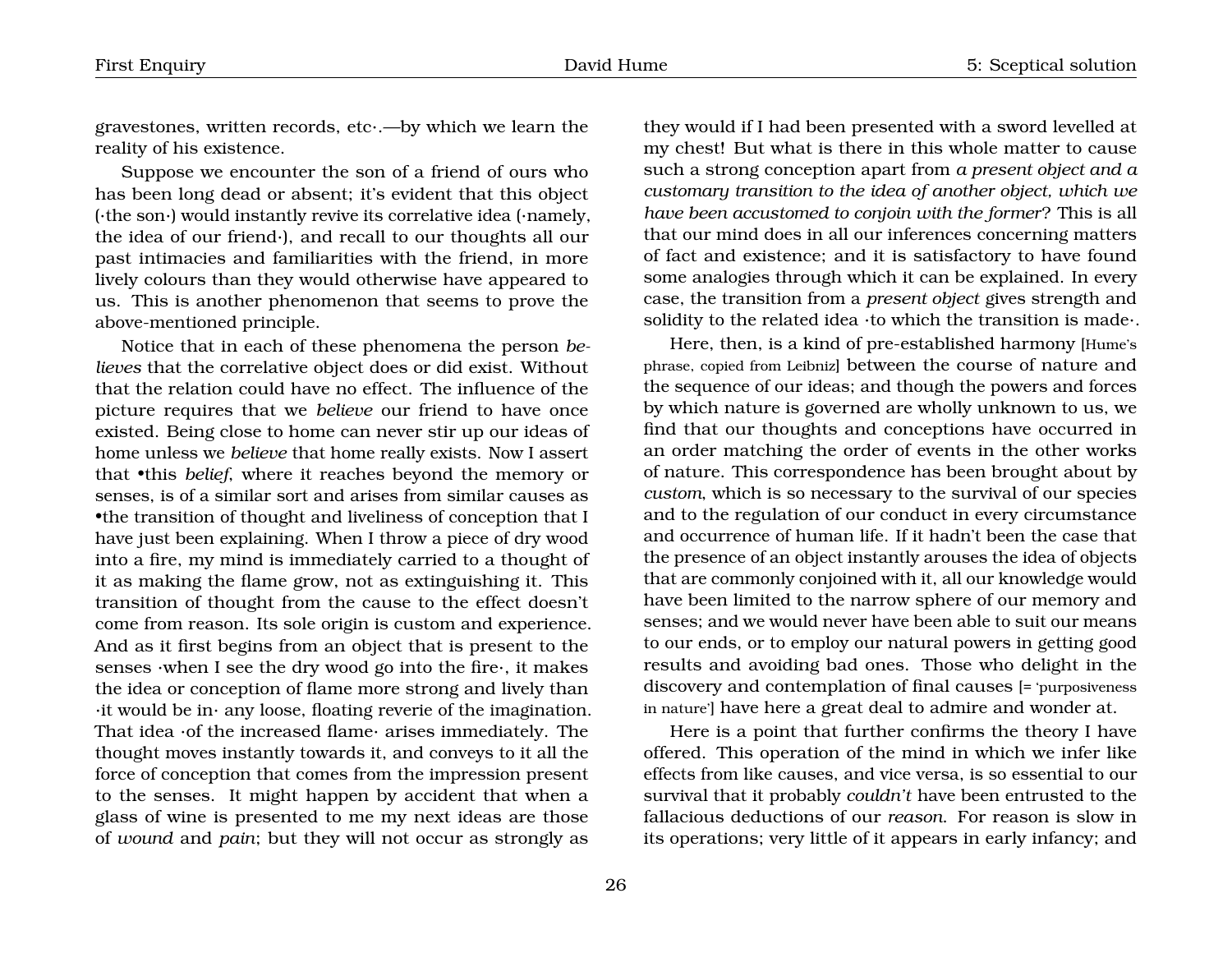at best—even in adults—it is extremely liable to error and mistake. It fits better with the ordinary wisdom of nature that such a necessary an act of the mind should be secured by some instinct or automatic tendency, which can be

•infallible in its operations,

•present when life and thought first appear, and

•independent of all the laborious deductions of the understanding.

As nature has taught us the use of our limbs without giving us knowledge of the muscles and nerves by which they are moved, so she has implanted in us an instinct that carries our thought forward along a course corresponding to the course she has established among external objects—though we are ignorant of those powers and forces on which this regular course and succession of objects totally depends.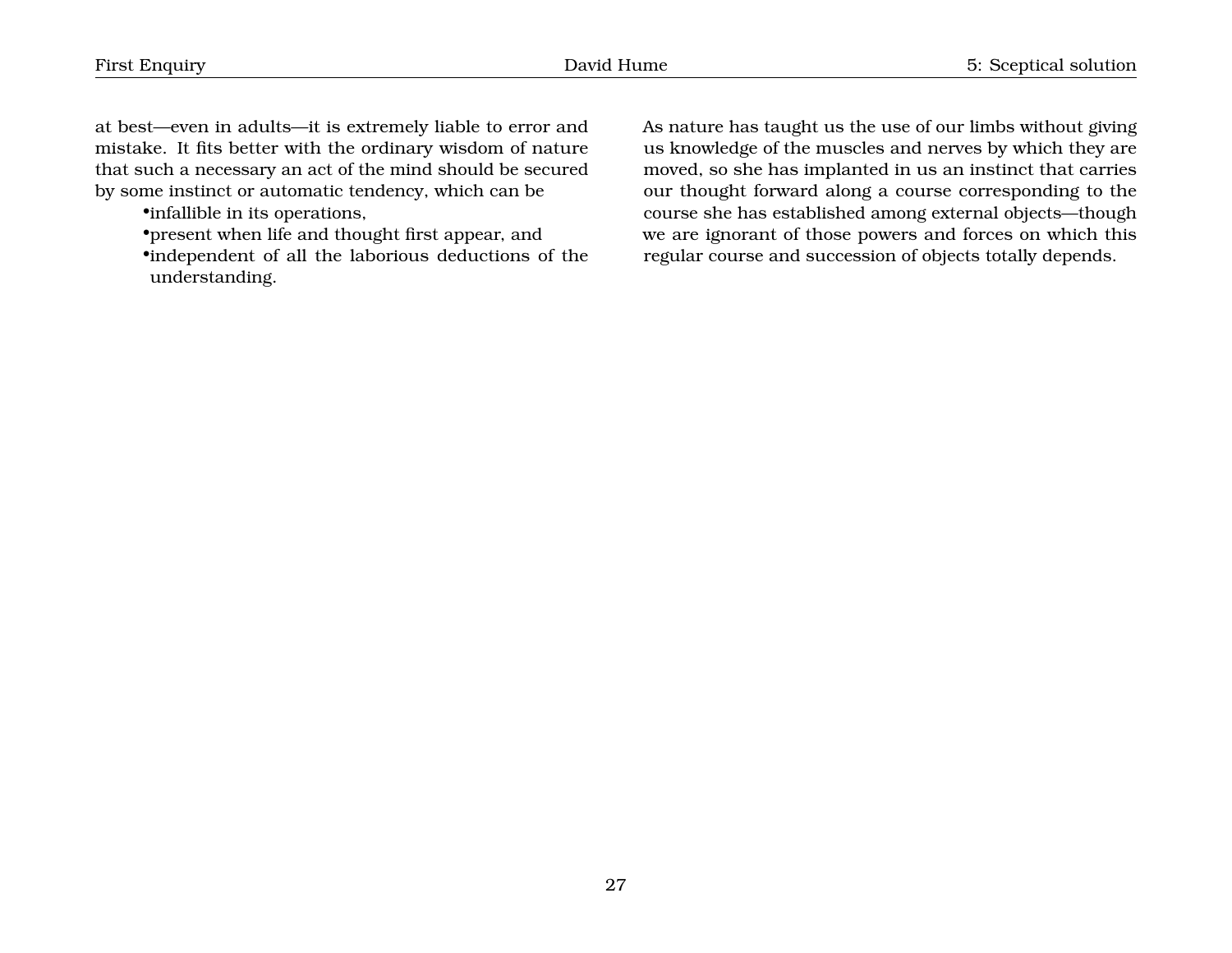# <span id="page-29-0"></span>**Section 6: Probability**

Even if there were no such thing as chance in the world, our ignorance of the real cause of any event has the same effect on the understanding, and generates the same kinds of belief or opinion,  $\cdot$ as knowledge about chances does $\cdot$ . $^4$  $^4$ 

It can certainly happen that an outcome is probable because the chances of its occurring are greater than the chances of its not occurring; and the probability is greater and the corresponding belief or assent stronger—in proportion as those chances exceed the chances of the outcome's not occurring. If a die were marked with two spots on four of its sides and with three spots on the two remaining sides, then it would be more probable that ·when the die was thrown· it would turn up *two* than that it would turn up *three*. If it had a thousand sides, with 999 of them marked with two spots and the remaining one side marked with three spots, the probability of its turning up *two* would be much higher, and our belief or expectation of that outcome would be more steady and secure. This process of thought or reasoning may seem trivial and obvious, but it offers plenty to think about for those who attend to it carefully.

It seems clear that when the mind looks to the future to learn which outcome will result from the throw of such a die, it considers the turning up of each particular side as equally probable; and this is the very nature of chance, to render all the particular outcomes that it covers entirely equal. But the mind, finding that a greater number of sides involve one outcome (·turning up *two*·) than in the other (·turning up *three*·), is carried more frequently to the former outcome, and meets

it oftener in revolving the various possibilities or chances on which the ultimate result depends. This situation in which several views involve one particular outcome immediately generates—by an inexplicable contrivance of nature—the sentiment of *belief*, and gives that outcome the advantage over its antagonist, which is supported by a smaller number of views and crops up frequently in the mind. ·Although I have called it inexplicable·, this operation may perhaps be in some measure accounted for if we allow that belief is nothing but a firmer and stronger conception of an object than what accompanies the mere fictions of the imagination. The combination of these several views or glimpses imprints the idea more strongly on the imagination; gives it superior force and vigour; renders its influence on the passions and affections more obvious; and, in short, creates that reliance or security which constitutes the nature of belief and opinion.

With the probability of *causes* the situation is the same as it is with the probability of *chance*. Some causes are entirely uniform and constant in producing a particular ·kind of· effect, with no instance having ever been found of any failure or irregularity in their operation. Fire has always burned, and water has always suffocated, every human creature. The production of motion by impact and gravity is a universal law which up to now has had no exceptions. But other causes have been found to be more irregular and uncertain: rhubarb hasn't always worked as a purge, or opium as a soporific, on everyone who has taken these medicines. It is true that when any cause fails to produce its usual effect, scientists don't

<span id="page-29-1"></span> $4$  Locke divides all arguments into demonstrative and probable. On this view, we must say that it is only probable that all men must die or that the sun will rise to-morrow, ·because neither of these can be demonstrated·. But to conform our language more to common use, we ought to divide arguments into demonstrations, *proofs*, and probabilities—by 'proofs' meaning arguments from experience that leave no room for doubt or opposition.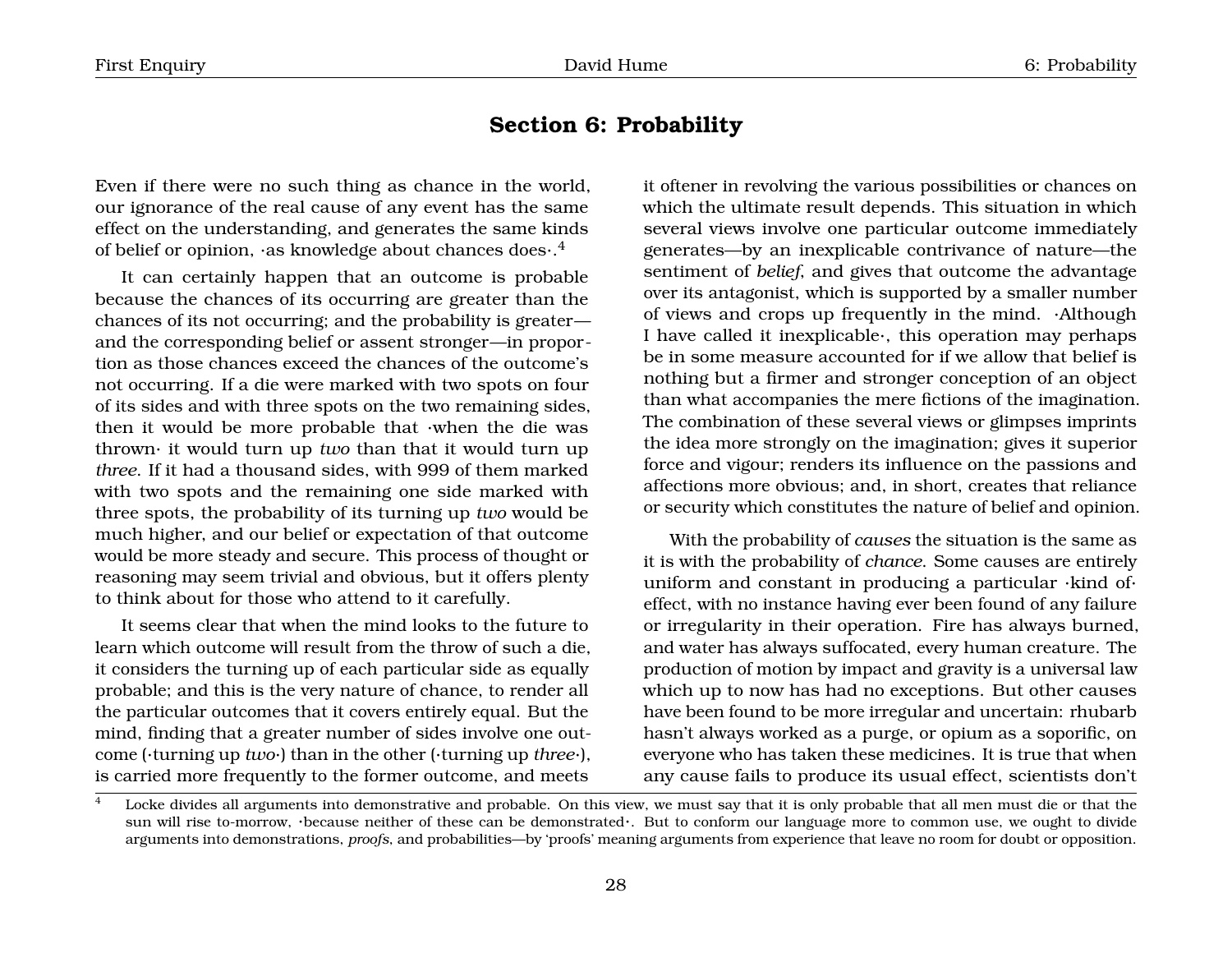ascribe this to any irregularity in nature; but rather suppose that some secret causes in the particular structure of parts have prevented the operation. But our reasonings about the outcome are the same as if this principle ·concerning 'secret causes'· didn't apply. Custom has determined us to transfer the past to the future in all our inferences; so where the past has been entirely regular and uniform, we expect the ·usual· outcome with the greatest confidence, and leave no room for any contrary supposition. But where different effects have been found to follow from causes that *appear* exactly alike, all these various effects must occur to the mind when it moves from the past to the future, and must enter into our thoughts when we estimate the probability of an outcome. Though we give preference to the one that has been found to be the most usual, and believe that this effect will occur this time too, we have to take into account the other effects, assigning to each a particular weight and authority in proportion as we have found it to be more or less frequent. In almost every country of Europe it is more probable that there will be frost some time in January than that the weather will continue frost-free throughout that whole month; though

this probability varies according to the different climates, and comes near to certainty in the more northern kingdoms. Here then it seems evident that when we transfer the past to the future in order to predict the effect that will result from any cause, we transfer all the different outcomes in the same proportion as they have appeared in the past, and conceive (for instance) one to have existed a hundred times, another ten times, and another once. As a great number of views here point to one outcome, they fortify and confirm it to the imagination, generate the sentiment that we call *belief*, and make us prefer that outcome to the contrary one that isn't supported by as many experiences and doesn't show up so frequently in our thought in transferring the past to the future. Try to account for this operation of the mind on the basis of any of the received systems of philosophy and you will become aware of the difficulty. For my part, I shall be satisfied if the hints that I have given arouse the curiosity of philosophers, and make them aware of how defective all common theories are in their treatments of these interesting and elevated subjects.

## <span id="page-30-0"></span>**Section 7: The idea of necessary connection**

The mathematical sciences have a great advantage over the sciences that deal with human nature, namely that the ideas of the former—because they come from the senses—are always clear and determinate, the smallest distinction between them is immediately perceptible, and the same terms continue to stand for the same ideas without ambiguity

or variation. An oval is never mistaken for a circle, nor a hyperbola for an ellipse. The isosceles and scalenon triangles are distinguished by boundaries more exact than those between vice and virtue, right and wrong. When a term is defined in geometry, the mind always promptly substitutes the definition for the term defined. And even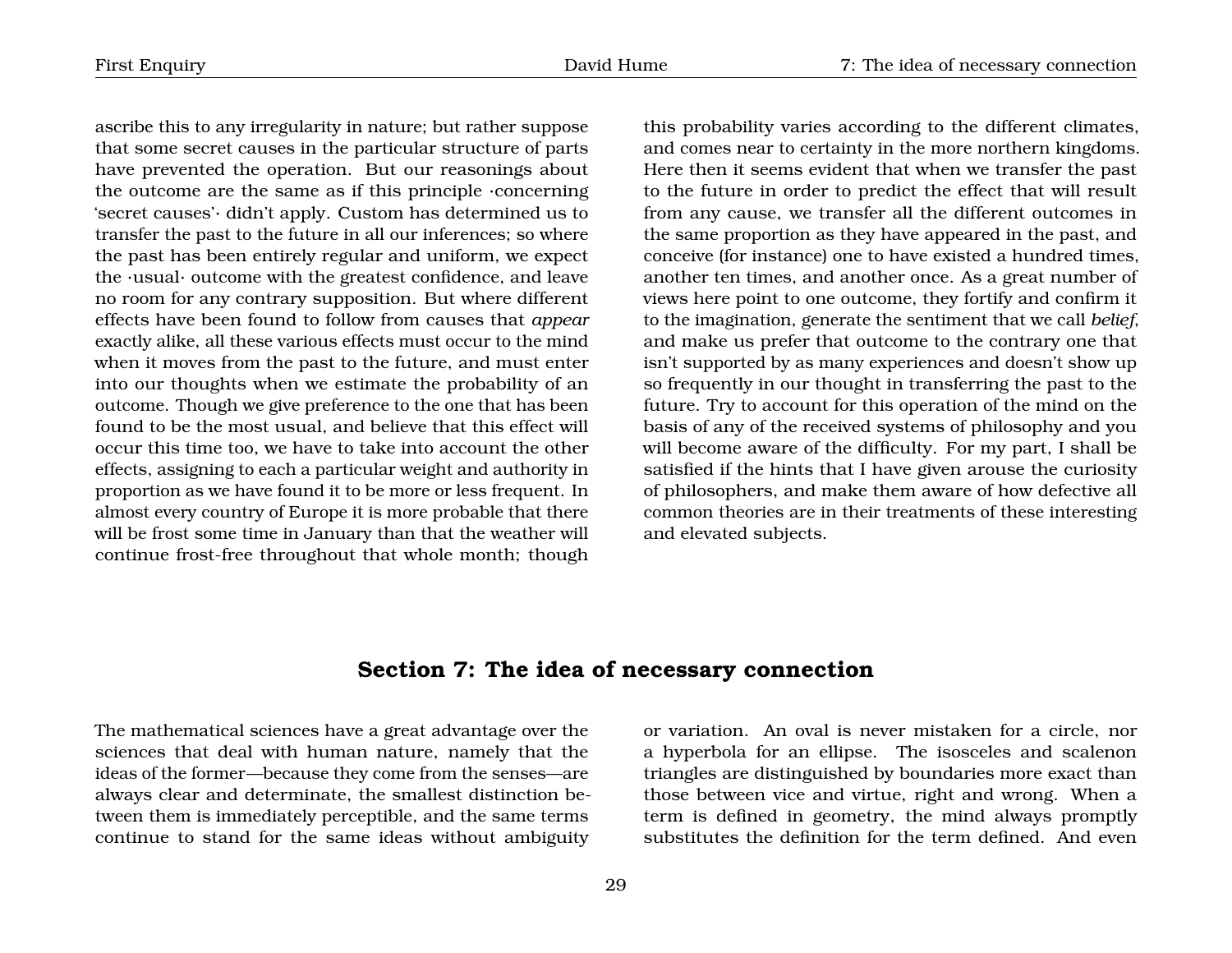when no definition is employed, the object itself may be presented to the senses and by that means be clearly and firmly grasped. But the more subtle sentiments of the mind, the operations of the understanding, the various agitations of the passions, though really in themselves distinct ·from one another·, easily escape us when we reflectively look in on them; and we are not able to recall the original object every time we have occasion to think about it. Ambiguity, by this means, is gradually introduced into our reasonings; similar objects are readily taken to be the same; and eventually the conclusion goes far beyond the premises.

Still, it's safe to say that if we consider these sciences in a proper light we'll see that their respective advantages and disadvantages make them nearly equal. Although the mind more easily retains clear and determinate ideas in geometry, it must carry on a much longer and more intricate chain of reasoning, and compare ideas that are much wider of each other, in order to reach the abstruser truths of that science. On the other side, although ideas relating to human nature are likely, if we aren't extremely careful, to fall into obscurity and confusion, the inferences are always much shorter in these enquiries, with far fewer steps from premises to conclusion than in the sciences that treat of quantity and number. Almost every proposition in Euclid's *Geometry* consists of more parts than are to be found in any fully coherent reasoning about human nature. When we trace the principles of the human mind through a few steps, we can be well satisfied with our progress, considering how soon nature puts up barriers to all our enquiries into causes, and reduces us to admitting our ignorance. Thus, •the chief obstacle to our making advances in the human or metaphysical sciences is the obscurity of the ideas and the ambiguity of the terms. •The principal difficulty in mathematics is the length of inferences and scope of thought needed for reaching any conclusion. And it may be that what chiefly holds back our progress in natural science is the lack of relevant experiments and phenomena, which are often found only by chance, and sometimes when they are needed can't be found at all, even by the most persistent and careful enquiry. As the study of human nature seems until now to have advanced less than either geometry or physics, we may conclude that if there is any difference in this respect among these sciences, the difficulties that obstruct the progress of the human sciences require the greater care and skill to be surmounted.

Of all the ideas that occur in metaphysics, none are more obscure and uncertain than those of *power*, *force*, *energy* or *necessary connection*, which we have to employ at every moment in our enquiries. So I'll try in this section to fix (as far as possible) the precise meaning of these terms, thereby removing some of the obscurity that is so much complained of in this kind of philosophy.

It seems that there won't be much dispute about this proposition:

> All our ideas are merely copies of our impressions, so it is impossible for us to *think* of anything that we haven't previously *felt* through either our external or our internal senses.

I tried in Section 2 to explain and prove this proposition, expressing my hope that by applying it properly men may make their philosophical reasonings clearer and more precise than ever before. Perhaps complex ideas can be well known by definition, for a definition merely enumerates the parts or simple ideas that make up the defined idea. But when we have pushed definitions back to the most simple ideas, and still find some ambiguity and obscurity, where can we turn for help? What technique can we use to throw light on these ideas and give our minds an altogether precise and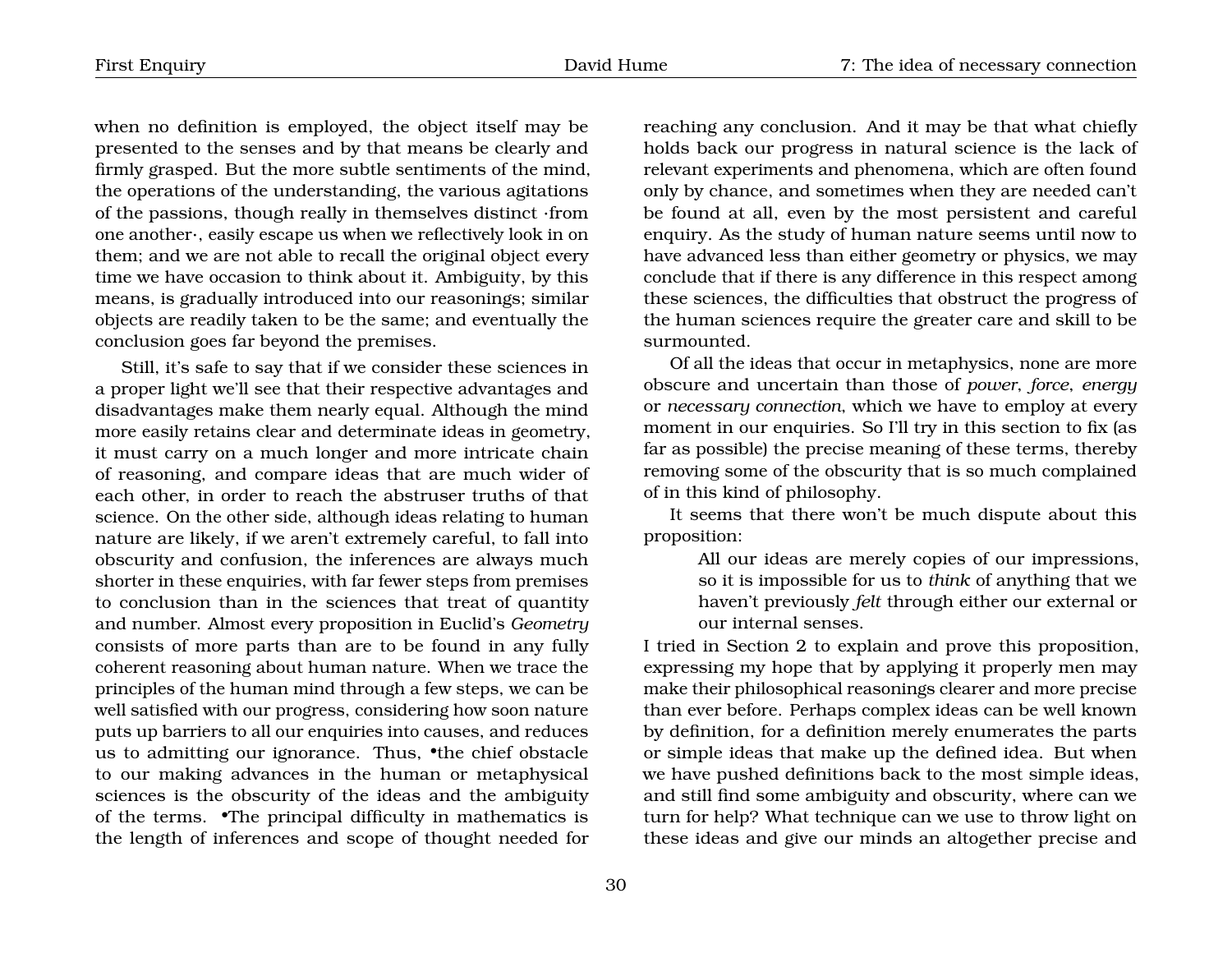determinate grasp of them? ·The answer is that we can· produce the impressions or original sentiments, from which the ideas are copied. These impressions are all strong and sensible. There can be no ambiguity in *them*. They are not only placed in a full light themselves, but may throw light on the corresponding ideas that lie in the dark. Perhaps by this means we can come to have a new microscope, so to speak, through which in the human sciences the smallest and simplest ideas can be enlarged enough to be readily grasped and to be as well known as the biggest and most sensible ideas that we can enquire into.

To be fully acquainted with the idea of power or necessary connection, therefore, let us examine the impression that it copies; and in order to find that impression with greater certainty, let us search for it in all the sources from which it might have been derived.

When we look around us at external objects, and think about the operation of causes, we are *never* able to discover any power or necessary connection, any quality that ties the effect to the cause and *makes it an infallible consequence of* it. All we find is that the one ·event· *does in fact follow* the other. The impact of one billiard-ball is accompanied by motion in the other. This is all that appears to the outer senses. The mind feels no sentiment or inward impression from this sequence of events: so in no single particular instance of cause and effect is there anything that can suggest the idea of power or necessary connection.

When we experience something for the first time, we never can conjecture what effect will result from it. But if the power or energy of any cause were discoverable by the mind, we would be able to foresee the effect even if we had no previous

experience ·of similar items·, and would be able straight off to say with confidence what the effect would be, simply through thought and reasoning.

In fact no material thing ever reveals through its sensible qualities any power or energy, or gives us a basis for thinking it will produce anything or be followed by any other item that we could call its effect. Solidity, extension, motion—these qualities are all complete in themselves, and never point to any *other* item that might result from them. The scenes of the universe are continually shifting, and one object follows another in an uninterrupted sequence; but the power or force that drives the whole machine is entirely concealed from us, and never shows itself in any of the sensible qualities of material things. We know that in fact heat constantly *accompanies* flame; but we have no basis on which to conjecture or imagine—·let alone to know·—what the *connection* is between flame and heat. So the idea of power can't be derived from our experience of bodies in single instances of their operation; because no bodies ever reveal any power that could be the origin of this idea.[5](#page-32-0)

Since external objects as they appear to our senses give us no idea of power or necessary connection by their operation in particular instances, let us see whether this idea is derived from our reflection on the operations of our own minds, and thus copied from some internal impression. Here is something that may be said:

> We are conscious of internal power all the time, while we feel that by the simple command of our will we can move our limbs or change our thoughts. An act of volition produces motion in our limbs, or raises a new idea in our imagination. We know this influence of our

<span id="page-32-0"></span><sup>5</sup> Locke, in his chapter on power [*Essay* II.xxi] says that when we find from experience that matter undergoes changes, we infer that there must be somewhere a power capable of producing them, and this reasoning leads us to the idea of power. But no reasoning can ever give us a new, original, simple idea, as Locke himself admits. So this can"t be the origin of that idea.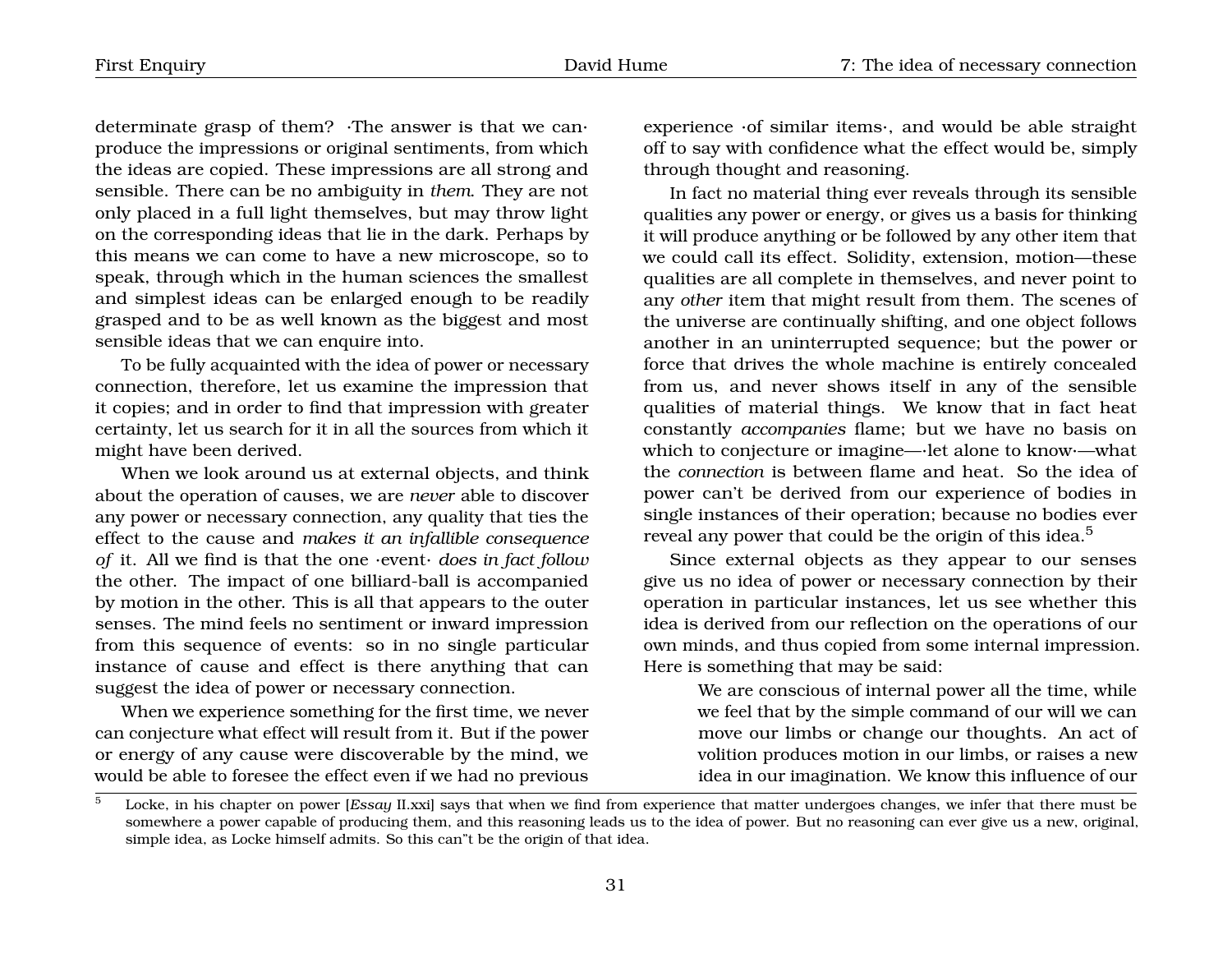will by being conscious of it. That is how we acquire the idea of power or energy; and it is what makes us certain that we ourselves and all other intelligent beings are possessed of power. So this idea is an idea of reflection, since it arises from reflecting on the operations of our own mind, and on the command that is exercised by will over the organs of the body and faculties of the soul.

I shall examine this claim, first with regard to the influence of volition over the organs of the body. This influence, like all other natural events, can be known only by experience; it can never be foreseen from any apparent energy or power in the cause which connects it with the effect and makes the effect absolutely certain to follow. The motion of our body follows the command of our will; we are conscious of this at every moment. But *how* this comes about—the *energy* through which the will performs such an extraordinary operation—is something of which we are so far from being immediately conscious that it we can never discover it, however hard we look. ·I now give three reasons for believing this·.

*First*: the most mysterious principle in nature is that of the union of mind and body, in which a supposed spiritual substance gets so much influence over a material substance that the most refined thought can drive large portions of matter ·such as human limbs·. If we had the power to move mountains or control the planets just by secretly *wishing* these results to occur, this wide-ranging power wouldn't be more extraordinary or further from our understanding ·than the power our thoughts do have over our bodies·. But if we perceived any power or energy in our own will just by being conscious of it, we would know •this power, know •its connection with the effect, know •the secret union of soul and body, and know •the nature of both these substances through which one is able to operate so often on the other.

*Secondly*: we know from experience that we don't have an equal command over all the organs of our body, though we can't explain why there is this remarkable difference between one and the other. *Why can the will influence the tongue and fingers, not the heart or liver?* This question wouldn't perplex us if we were conscious of a power in the former case and not in the latter. We would then perceive, independently of experience, why the authority of will over the organs of the body is kept within certain limits. Being fully acquainted with the power or force by which the will operates, we would also know why its influence reaches precisely as far as it does and no further.

It often happens that someone who has been suddenly struck with paralysis in a leg or arm, or who has recently lost a limb, tries to move the paralysed or lost limb and to make it perform its usual tasks. In this case he is as much conscious of power to command such limbs as a man in perfect health is conscious of power to move any limb that remains in its natural state and condition. But consciousness never deceives. Consequently, we are never conscious of any power in *either* case—·i.e. with a limb lost or paralysed, or with all limbs present and correct·. We learn the influence of our will from experience alone. And experience teaches us only how one event constantly *follows* another, without instructing us in the secret connection that binds them together and makes them inseparable.

*Thirdly*: we learn from anatomy that in voluntary motion the •immediate object of power is not the body-part that is moved but certain muscles and nerves and animal spirits (and perhaps something still tinier and more unknown) through which the motion is passed along until it eventually reaches the body-part whose motion is the •immediate object of volition—·i.e. the part the person is trying to move·. Can there be a more certain proof that the power by which this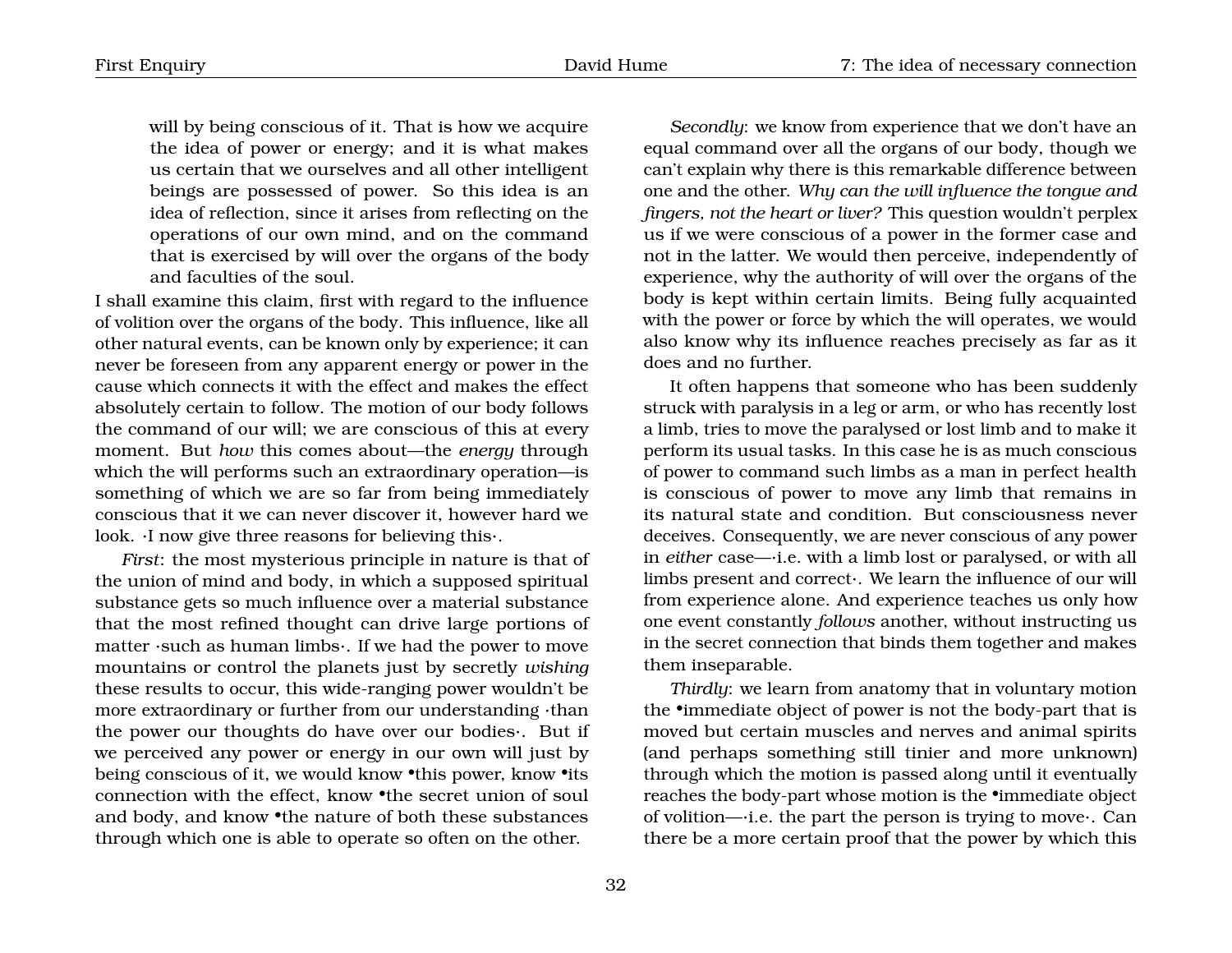whole operation is performed, so far from being directly and fully known by an inward feeling or consciousness, is utterly mysterious and impossible to understand? The mind wills a certain event: immediately another event is produced, one that we don't know and that is totally different from the one intended; this event produces another, which is equally unknown; and finally, through a long sequence ·of such intermediaries·, the desired event is produced. But if the original power were felt, it would be known; if it were known its effect would also be known, because all power is relative to its effect—·that is, knowing a power *is* knowing it as the-power-to-produce-x for some specific x·. And vice versa: if the effect isn't known ·in advance·, the power can't be known or felt. Indeed, how can we be conscious of a *power to move our limbs* when we have no such power? All we have is a power to move certain animal spirits which, though they eventually make our limbs move, operate in a manner that is wholly beyond our understanding.

From all of this we can safely conclude that our idea of power is not copied from any feeling or consciousness of power within ourselves when we get our limbs to perform their normal functions. That their motion follows the command of the will is something we find from common experience, like other natural events; but the power or energy by which this is brought about, like that in other natural events, is unknown and inconceivable.<sup>[6](#page-34-0)</sup> Well, then, shall we assert that we are conscious of a power or energy in our

own minds when, by an act or command of our will, we ·make something happen in our *minds*; for example, when we· raise up a new idea, make our mind focus on it, turn it on all sides, and finally dismiss it when we think that we have inspected it with enough accuracy? [See note on page 2 regarding 'accuracy'.] I believe the same arguments will show that even *this* command of the will gives us no real idea of force or energy.

**(1)** It must be allowed that when we know a power we know what it is about the cause that enables it to produce the effect. For these are supposed to be synonymous. [That is, 'x's power to produce y' is supposed to be synonymous with 'what it is about x that enables it to produce y'.] To know the power, therefore, we must know both the cause and effect and the relation between them. But do we claim to be acquainted with the nature of the human mind and the nature of an idea, or the aptitude of the mind to produce the idea? Producing an idea is a real *creation*, a production of something out of nothing; and that implies a power so great that it may seem at first sight to be beyond the reach of any finite being. At least it must be admitted that such a power isn't felt or known by the mind, and isn't even conceivable by it. We only feel the event, namely the existence of an idea following a command of the will. How this operation is performed, the power by which it is produced, is entirely beyond our understanding.

**(2)** Like its command over the body, the mind's command over itself is limited; and these limits are not known by

<span id="page-34-0"></span> $\overline{6}$ It may be claimed that the resistance we meet with in bodies, because it often requires us to exert our own force and call up all our power, gives us the idea of force and power. ·According to this view·, this strong endeavour that we are conscious of in ourselves is the original impression from which this idea is copied. There are two objections to this<sup>\*</sup>. (i) We attribute power in a vast number of cases where we never can suppose that this resistance or exertion of force occurs: to God, who never meets with any resistance; to the mind in its command over its ideas and limbs, in common thinking and motion, where the effect follows immediately upon the will without any exertion or summoning up of force; to inanimate matter, which is not capable of conscious effort. **(ii)** This feeling of an endeavour to overcome resistance has no known connection with any event. We know *by experience* what follows it; we could not know it *a priori*. Still, it must be admitted that the animal effort which we experience, though it cannot give us an accurate precise idea of power, looms large in the common everyday inaccurate idea which is formed of it.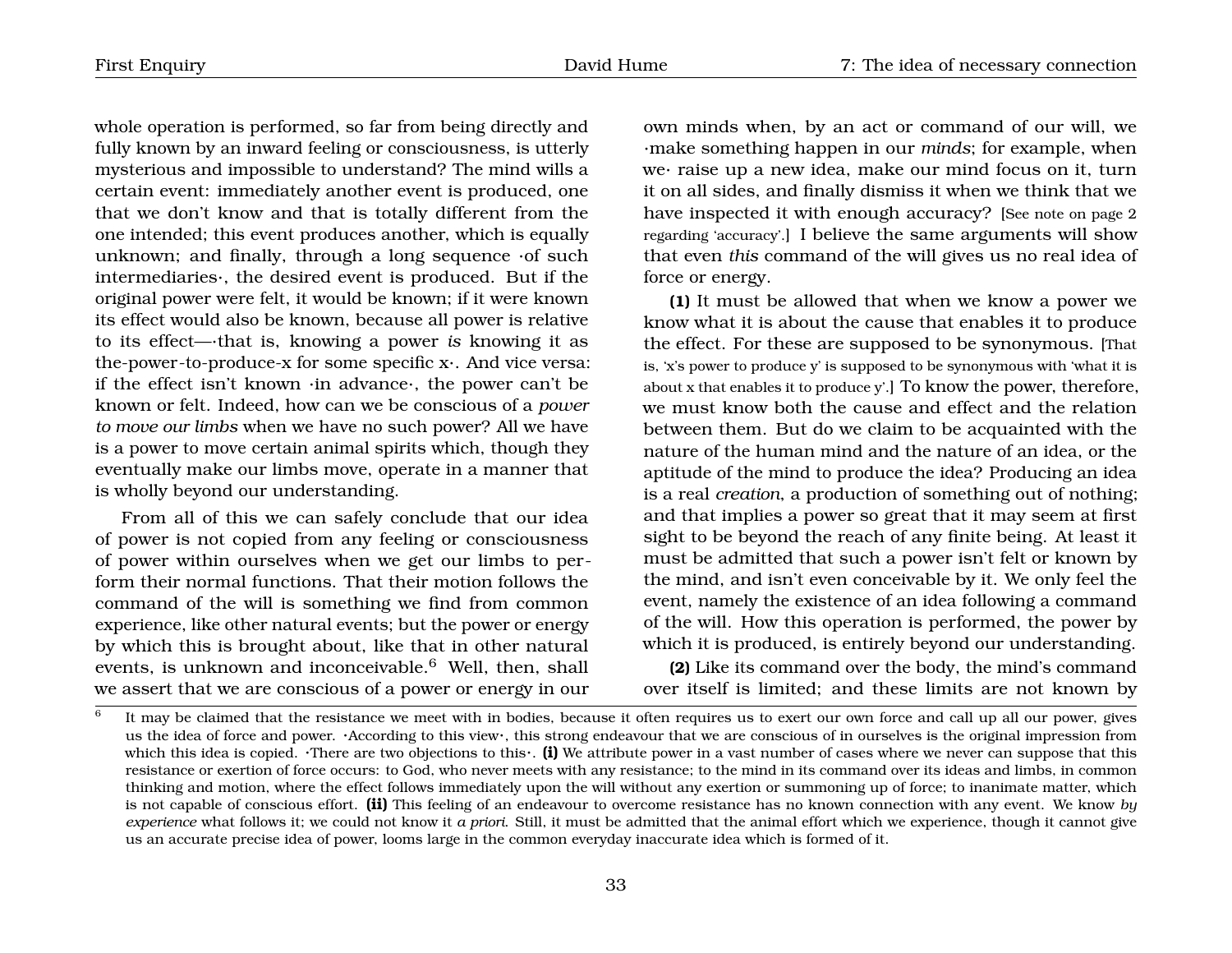reason, or any acquaintance with the nature of cause and effect, but only—as we know all other natural events—by experience and observation. Our authority over our feelings and passions is much weaker than our authority over our ideas; and even the latter authority is contained within narrow boundaries. Will anyone claim to assign the ultimate reason for these boundaries, or show why the power is lacking in one case and not in another?

**(3)** This self-command is very different at different times. A healthy man has more of it than a sick one; we are more master of our thoughts in the morning than in the evening, and more when fasting than after a full meal. Can we give any reason for these variations, except experience? Where then is the power of which we claim to be conscious? Isn't there here, in either a spiritual or material substance or both, some secret mechanism or structure of parts on which the effect depends? And since this is entirely unknown to us, isn't the power or energy of the will equally unknown and incomprehensible?

Volition is surely an act of the mind with which we are sufficiently acquainted. Reflect on it. Consider it on all sides. Do you find anything in it like this creative power through which it creates a new idea out of nothing, and with a kind of *Let it be so!* imitates the omnipotence of God (if I may be allowed so to speak), who called into existence all the various scenes of nature ·by saying things like *Let there be light!*·? So far from being conscious of this energy in the will, we need solid experiential evidence if we are to be convinced that such extraordinary effects ever *do* result from a simple act of volition.

People in general find no difficulty in accounting for the more common and familiar operations of nature, such as the falling of heavy bodies, the growth of plants, the procreation of animals, and the nourishment of bodies by food. They think that in all these cases they perceive the very force or energy of the cause that connects it with its effect and guarantees that the effect will always follow. Through long habit they come to be in a frame of mind such that, when the cause appears, they immediately and confidently expect its usual outcome, and think it virtually inconceivable that any other outcome could result from that cause. It's only when they encounter extraordinary phenomena such as earthquakes, plague, and strange events of any kind, that they find themselves at a loss to assign a proper cause and to explain how the effect has been produced. In such difficulties men usually fall back on some *invisible thinking cause* as the immediate cause of the event that surprises them and cannot (they think) be accounted for through the common powers of nature. But philosophers, who look a little deeper, immediately perceive that the energy of the cause is no more intelligible in the most familiar events than it is in the most unusual ones, and that we only learn by experience the frequent *conjunction* of things without ever being able to grasp anything like a *connection* between them. Here, then, many philosophers—·most notably Malebranche· think that reason obliges them to appeal to the same cause that common people appeal to only in cases that appear miraculous and supernatural. These philosophers hold that an intelligent mind is the *immediate and sole* cause of *every* event that appears in nature, not merely the *ultimate and original* cause of all events, ·or the immediate and sole cause of *seemingly miraculous* events·. They claim that the items that are commonly called *causes* are really nothing but *occasions*, and that the true and direct cause of every effect is not any power or force in nature but a volition of the supreme being, who wills that such-and-such particular pairs of items should for ever be conjoined with each other. Instead of saying that •one billiard-ball moves another by a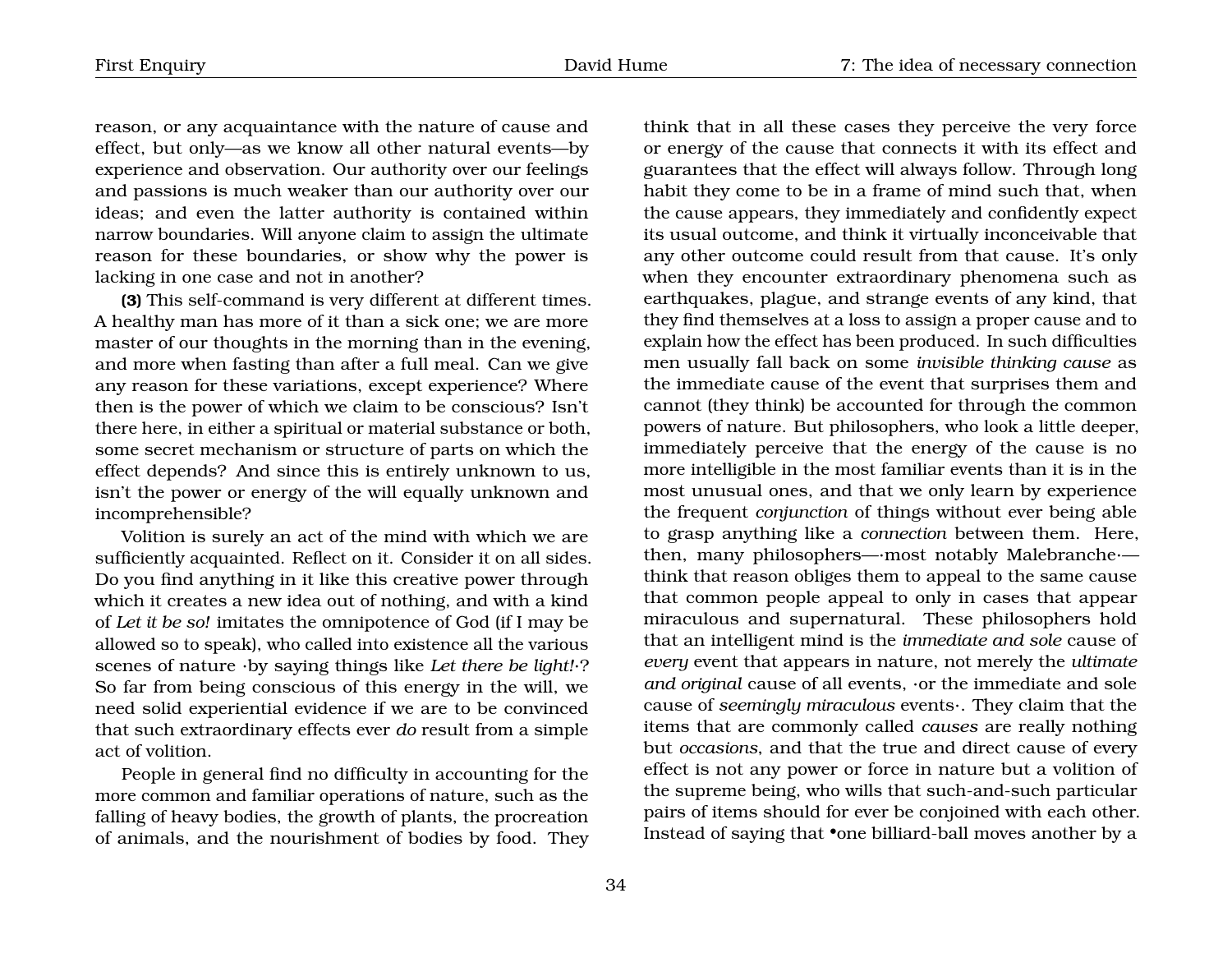force that the author of nature bestowed on it, they say that •it is God himself who moves the second ball by a particular act of will, having been led to do this by the impact of the first ball—in conformity with the general laws that he has laid down for himself in the government of the universe. But philosophers push their enquiries further, and discover that, just as we are totally ignorant of the power through which bodies act on one another, so we are equally ignorant of the power through which mind acts on body or body acts on mind; and that neither our senses nor our consciousness tells us what the ultimate cause is in that case any more than in the other. So they are led by the same ignorance to the same conclusion. They assert that God is the *immediate* cause of the union of mind with body, and that sensations in the mind are not produced by sense-organs that have been activated by external objects, but rather it is a particular volition of God's that arouses a particular kind of sensation in consequence of a particular motion in the sense-organ. Similarly, the movements of our limbs aren't produced by any energy in our will; rather (they say), it is God himself who chooses to back up our will (which in itself has no power to do anything) and to command the bodily motion which we wrongly attribute to our own power and efficacy. And ·these· philosophers don't stop there. They sometimes extend the same inference to the internal operations of mind itself. Our mental vision or conception of ideas (·they say·) is nothing but a revelation made to us by our Maker. When we voluntarily turn our thoughts to any object, and bring up its image in the imagination, it isn't our will that creates that idea; it is the universal Creator who reveals it to the mind and makes it present to us.

Thus, according to these philosophers, everything is full of God. Not content with the principle that nothing exists except by his will, that nothing has any power except with his

permission, they rob nature and all created beings of every power, in order to render their dependence on God still more obvious and immediate. They overlook the fact that by this theory they *diminish* instead of *magnifying* the grandeur of the divine attributes that they purport to celebrate so much. God's delegating some power to lesser creatures surely shows him as *more* powerful than would his producing everything by his own immediate volition. It indicates more wisdom to •structure the world from the outset with such perfect foresight that it will serve all the purposes of providence, by its own way of operating when left to itself, than •if God needed moment by moment to adjust the world's parts and animate by his breath all the wheels of that stupendous machine.

But if you want a more philosophical ·rather than theological· case against this theory, perhaps the two following reflections may suffice.

**(1)** It seems to me that this theory of the universal energy and operation of the supreme being is too bold ever to convince someone who is properly aware of how weak and limited human reason is. Even if the chain of arguments leading to the theory were ever so logical, there would have to be a strong suspicion (if not absolute certainty) that it has carried us quite beyond the reach of our faculties, when it leads to conclusions that are so extraordinary and so remote from common life and experience. Long before we have reached the last steps of ·the argument leading to· our theory, we are already in Fairyland; and *there* we have no reason to trust our common methods of argument or to think that our usual analogies and probabilities carry any weight. Our line is too short to fathom such immense depths. We may flatter ourselves that we are guided every step of the way by a kind of likelihood and experience; but we can be sure that this supposed experience has no authority when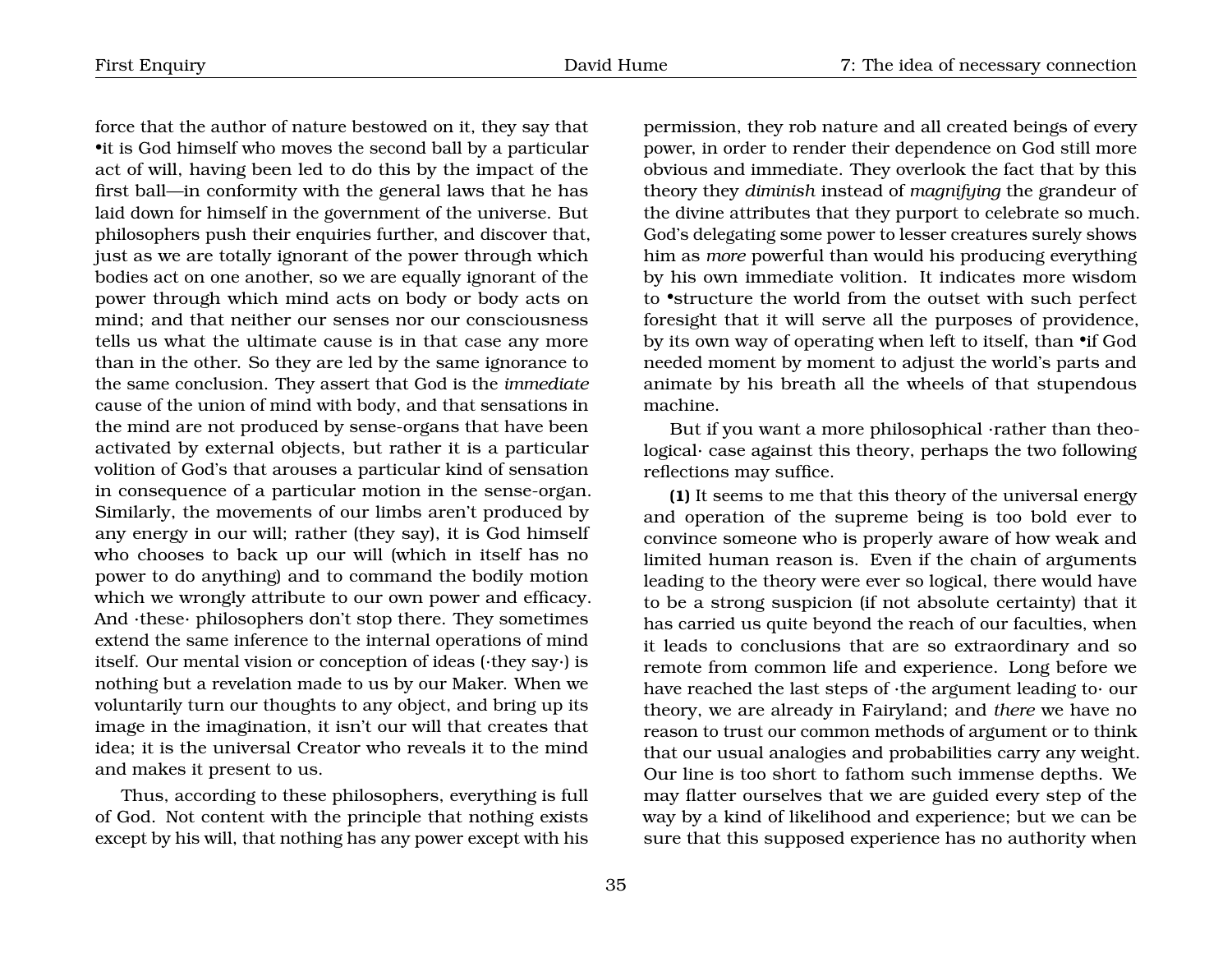$\overline{7}$ 

(as here) we apply it to subjects that lie entirely outside the sphere of experience. I'll have occasion to say more about this in section 12.

**(2)** I can't see any force in the arguments on which this theory is based. It's true that we are ignorant of *how* bodies act on one another; their force or energy is entirely incomprehensible. But aren't we equally ignorant of the manner or force by which a mind, *even the supreme mind*, acts either on itself or on body? I ask you, from where do we acquire any idea of that force? We have no feeling or consciousness of this power in ourselves. We have no idea of the supreme being but what we learn from reflection on our own faculties. So if our ignorance were a good reason for denying anything, it would justify •denying all energy in the supreme being as much as •denying it in the crudest matter. We surely understand the operations of the former as little as we do those of the latter. Is it harder to conceive that motion may arise from impact than to conceive that it may arise from volition? All we know is our profound ignorance in both cases.[7](#page-37-0)

### hard we look at an isolated physical episode, it seems, we can never discover anything but one event *following* another; we never find any force or power by which the cause operates, or any connection between it and its supposed effect. The same holds for the influence of mind on body: the mind wills, and then the body moves, and we observe both events; but we don't observe—and can't even conceive—•the tie that binds the volition to the motion, i.e. •the energy by which the mind causes the body to move. And the power of the will over its own faculties and ideas—·i.e. over the mind, as distinct from the body·—is no more comprehensible. Summing up, then: throughout the whole of nature there seems not to be a single instance of *connection* that is conceivable by us. All events seem to be entirely loose and separate. One event follows another, but we never can observe any tie between them. They seem associated, but never connected. And as we can have no idea of anything that never appeared ·as an impression· to our outward sense or inward feeling, we are forced to conclude that we have no idea of 'connection' or 'power' at all, and that those words—as used in philosophical reasonings or in common life—have absolutely no meaning.

#### **Part 2** We have looked at every possible source for an idea of *power* or *necessary connection*, and have found nothing. However One escape route may be still open to us: there is one possible source for the idea of connection or power that I haven't yet examined. When we are confronted by any

<span id="page-37-0"></span>I needn't examine at length the *inertia* which is so much talked of in the new science, and which is ascribed to matter. We find by experience that a body at rest or in motion continues in that state until some new cause acts upon it; and that when a body is bumped into it takes as much motion from the bumping body as it acquires itself. These are facts. When we call this a *power of inertia*, we merely record these facts without claiming to have any idea of the inert power; just as in talking of gravity we mean certain *effects* without having any grasp of that active power. Sir Isaac Newton never meant to deny all force or energy to causes other than God, though some of his followers have tried to establish that theory on his authority. On the contrary, that great scientist invoked an etherial active fluid to explain his universal attraction; though he was cautious and modest enough to allow that this was a mere hypothesis, not to be insisted on without more experiments. I have to say that there's something odd about what happens to opinions. Descartes hinted at the doctrine that only God has real power or efficacy, though he didn't insist on this. Malebranche and other Cartesians made it the foundation of all their philosophy. But the doctrine had no authority in England. Locke, Clarke, and Cudworth never so much as mention it, and assume all along that matter has real power, though of a subordinate and derived kind. By what means has it—·that is, the doctrine that God is the only being with causal power·—become so prevalent among our modern metaphysicians?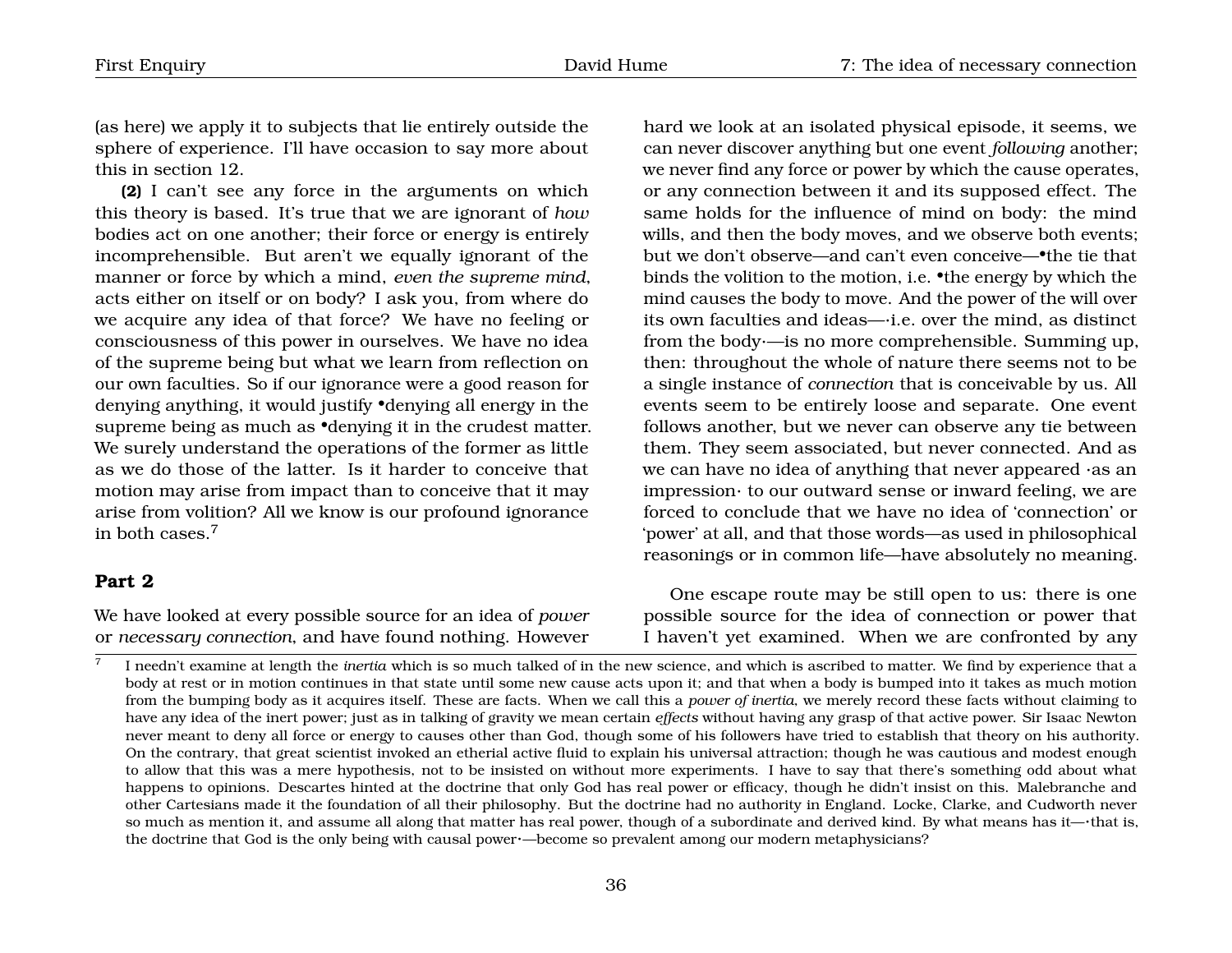natural object or event of which we have had no experience, no amount of cleverness and hard work will enable us to discover or even guess what event will result from it, or to make any prediction that goes beyond what is immediately present to our memory and senses. Even after we know from experience what the result was in a particular case, we aren't entitled to bring it under a general rule, or to predict what will happen in similar cases in the future. Basing a view about the whole course of nature on a single experiment, however accurate or certain it may be, is rightly thought to be too bold. But if events of one kind have *always* in *all* instances been associated with events of some one other kind, we no longer shrink from predicting an event of the latter kind when we experience one of the former kind. We then call one the 'cause', and the other the 'effect'. We suppose there to be some connection between them; some power in the cause by which it infallibly produces the effect, operating with the greatest certainty and strongest necessity.

The source of this idea of a necessary connection among events seems to be *a number of similar instances of the regular pairing of events of these two kinds*; and the idea cannot be prompted by any one of these instances on its own, however comprehensively we examine it. But what can *a number* of instances contain that is different from any *single* instance that is supposed to be exactly like them? Only that when the mind experiences many similar instances, it acquires a habit of expectation: the repetition of the pattern affects it in such a way that when it •observes an event of one of the two kinds it •expects an event of the other kind to follow. So the feeling or impression from which we derive our idea of power or necessary connection is a feeling of connection in the mind—a feeling that accompanies the imagination's habitual move from observing one event to expecting another of the kind that usually follows it. That's

37

all there is to it. Study the topic from all angles; you will never find any other origin for that idea. This is the only difference between a single instance (which can never give us the idea of connection) and a number of similar instances (which do suggest the idea). The first time a man saw motion being passed from one thing to another in a collision, as when one billiard ball hits another, he couldn't say that the red ball's starting to move •was connected with the white ball's hitting it, but only that one event •followed the other. After seeing several instances of this kind, he then says that they—·i.e. the two events within each instance·—are connected. What has happened to give rise to this new idea of connection? Only that he now *feels* these events to be connected in his imagination, and can predict the occurrence of one from the appearance of the other. So when we say that one event is connected with another, all we mean is that they have come to be connected in our thought so that we're willing to conduct this inference through which they are taken to be proofs of each other's existence. This is a strange conclusion! But it seems to be well supported by the evidence. Even people who are in a general way cautious about what the understanding can achieve, or sceptical about every conclusion that is new and extraordinary, shouldn't on that account be suspicious of *this* conclusion. It announces a discovery about the weakness and narrow limits of human reason and capacity—nothing could be more agreeable to scepticism than it is.

And what stronger example than this could we find of how surprisingly ignorant and weak our understanding is? If there is any relation between objects that it matters to us to know perfectly, it is that of cause and effect. It is the basis for all our reasonings about matters of fact or existence; it alone assures us about objects that are not now present to memory or senses. The only immediate use of all the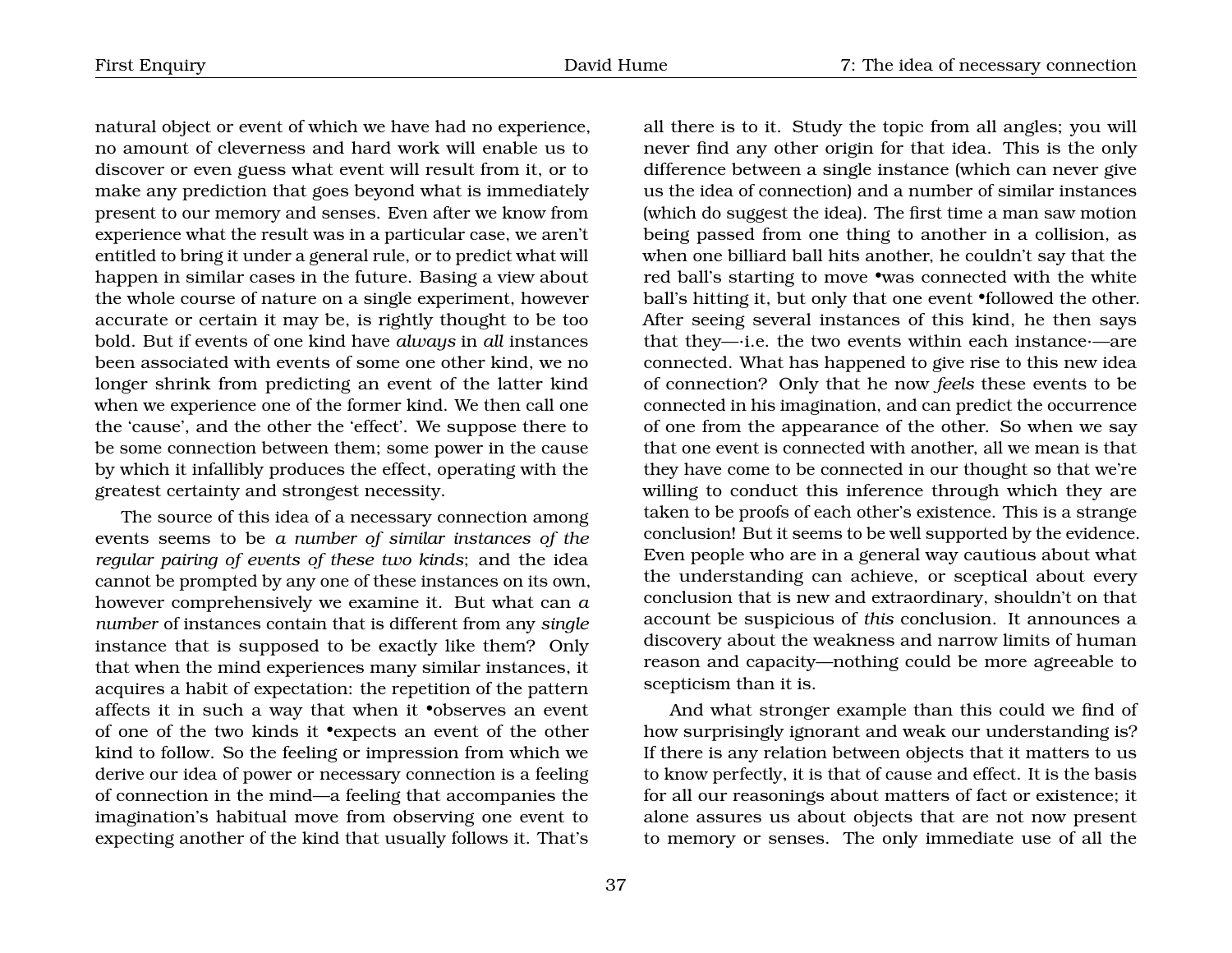sciences is to teach us how to control and regulate future events through their causes. So our thoughts and enquiries are at every moment concerned with the relation of cause to effect; yet our ideas regarding it are so imperfect that we can't accurately define 'cause' except in terms of something that is extraneous to the cause, forming no part of it. ·There are two ways of doing this·. **(1)** Similar events are always associated with similar. Of this we have experience. Suitably to this experience, therefore, we may define a 'cause' to be

•an event followed by another, where all events similar to the first are followed by events similar to the second. Or in other words

> where if the first event hadn't occurred the second wouldn't have occurred either.

[Hume states all this in terms of the 'existence' of 'objects' rather than the occurrence of events.] **(2)** The appearance of a cause always conveys the mind—in a transition brought about through custom—to the idea of the effect. Of this also we have experience. We could embody this experience in another definition of 'cause':

•an event followed by another, where the appearance of the former always conveys the thought to the latter. Each of these definitions brings in something that lies right outside the cause itself, ·because definition **(1)** brings in earlier events similar to the cause, while **(2)** brings in events in the mind of the speaker·; but there's no remedy for this drawback. We can't replace those definitions by a more perfect one that picks out something *in the cause itself* that connects it with its effect. We have no idea of this connection; nor even any clear notion of what we are aiming at when we try to form a conception of it. When we say, for instance, that the vibration of this string is 'the cause of' this particular sound, we mean that this vibration is followed by this sound and *either* that all similar vibrations have been followed by

similar sounds *or* that when the mind sees the vibration it immediately forms an anticipatory idea of the sound. We can look at the cause-effect relation in either of these ways; we have no other idea of it.

·START OF A VAST FOOTNOTE·

According to these explanations and definitions, the idea of *power* is as relative as the idea of *cause* is. Each refers to an effect, or some other event constantly associated with the former. When we consider the unknown nature of an object that fixes what effects it will have, we call that its 'power'; which is why everyone agrees that a thing's effects provide a measure of its power. But if they had any idea of *power* as it is in itself, why couldn't they measure it in itself? Similarly with the dispute about whether the force of a body in motion is proportional to its velocity or to the square of its velocity: if we had an idea of power as it is in itself, this dispute could be settled by direct measuring and comparison, with no need to compare effects in 'power'; which is why everyone agrees that a thing's effects provide a measure of its power. But if they had any idea of *power* as it is in itself, why couldn't they measure it in itself? Similarly with the dispute about whether the force of a body in motion is proportional to its velocity or to the square of its velocity: if we had an idea of power as it is in itself, this dispute could be settled by direct measuring and comparison, with no need to compare effects in equal or unequal times.

It is true that the words 'force', 'power', 'energy' etc. occur frequently throughout everyday conversation as well as in philosophy; but that doesn't show that we are ever acquainted with the connecting principle between cause and effect, or that we can account ultimately for one event's causing another. These words, as commonly used, have very loose meanings, and their ideas—·i.e. the associated ideas that give them their meanings·—are very uncertain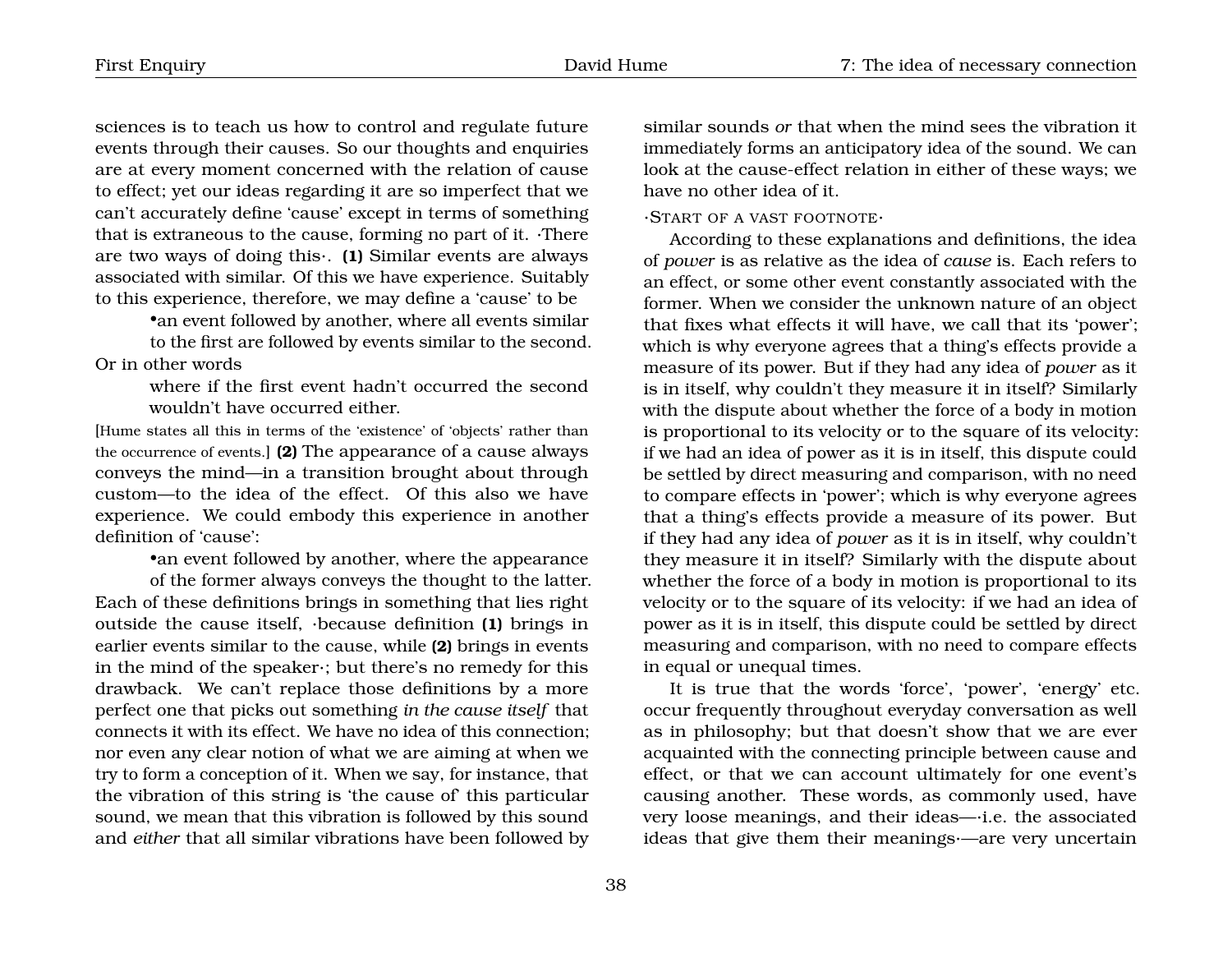and confused. Those ideas fall into two groups, each of which is animistic, treating inanimate causes and effects as though they were alive. (1) One group comes into play when a cause-effect transaction is thought of as involving a transfer of motion from one object to another. (2) The other group are the ideas that are treated in my account of causal reasoning. (1) No animal can set external bodies into motion without a feeling of effort; and every animal knows the feeling of being pushed or hit by a moving external object. These sensations—which are merely animal, and from which we can *a priori* draw no conclusions—we are inclined to transfer to inanimate objects, and to suppose that *they* have some such feelings whenever motion is transferred by them or to them. ·For example, we suppose or pretend that the white billiard ball exerts an effort which it feels, and that the red one feels the impact of the white one $\cdot$ . (2) When one event causes another and we don't bring the thought of motion-transfer into play, ·we have no way of bringing in the ideas based on the feelings of pushing or being pushed, and so· we take into account only the constant experienced association of the two kinds of events. That has set up in our minds a habitual connection between our ideas of the two events, and we transfer the feeling of that mental connection to the objects. We attribute to external bodies internal sensations which they induce in us; this is absolutely normal human practice. [In another of his works, Hume writes: 'The mind has a great propensity to spread itself on external objects, and to conjoin with them any internal impressions which they occasion.']

·END OF THE VAST FOOTNOTE·

To sum up the reasonings of this section: Every idea is

copied from a previous impression or feeling, and where we can't find any impression we may be certain that there is no idea. No isolated episode of mental or physical causation yields any *impression* of power or necessary connection. Therefore, no such episode can prompt us to form any *idea* of power or necessary connection. When many similar episodes are observed to occur, however, and events of one kind are always followed events of a second kind, we then start to form the notion of cause and connection. The experience of this regularity gives us a new •impression, namely ·the feeling or impression of· a custom-induced connection in our thought or imagination between one event and another; and the idea that we have been hunting for—·the idea of power or necessary connection·—is copied from •this impression. ·Here is why this must be right·. The idea arises from a series of similar episodes and not from any one taken singly; so it must arise from whatever it is that differentiates the series from each individual episode; and the *only* difference is this customary connection or transition of the imagination. In every other respect, each individual episode is just like the whole series. To return to our humdrum example: The first time we saw motion being transferred through a collision between two billiard balls, what we saw was exactly like any other such collision that we might see now; the only difference was that on that first occasion we couldn't infer one event from the other, as we can now after such a long course of uniform experience. I do not know whether the reader will easily grasp this reasoning. I am afraid that if I were to go on longer about it, presenting it from a greater variety of angles, it would only become more obscure and complicated.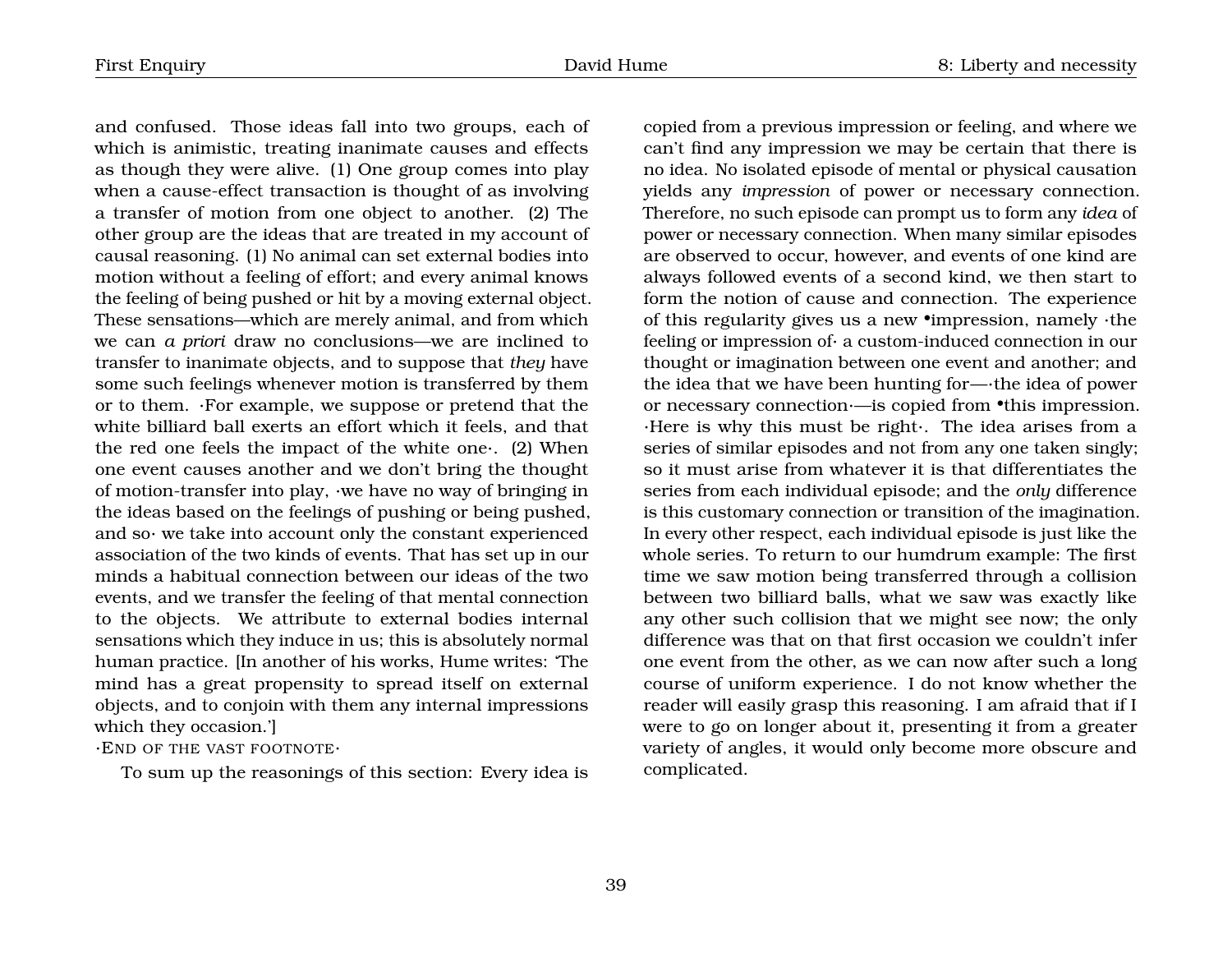## **Section 8: Liberty and necessity**

It might reasonably be expected, in questions that have been eagerly discussed and disputed since science and philosophy first began, that the disputants would at least have agreed on the meanings of all the terms, so that in the course of two thousand years we could get away from verbal disputes and come to the true and real subject of the controversy. Isn't it easy enough to give exact definitions of the terms used in reasoning, and then focus our attention on these definitions rather than on the mere sound of the words? But if we look more closely we'll be inclined to think that that's not what happens. From the mere fact that a controversy has kept going for a long time and is still undecided, we may presume that there is some ambiguity in how the disputants express themselves, and that they assign different ideas to the words used in the controversy. ·Here is the basis for this presumption·. The intellects of human beings are supposed to be naturally alike (and if they weren't, there would be no point in reasoning or disputing together); so if men attached the same ideas to the words they use, they couldn't go on for so long forming different opinions of the same subject—especially when they communicate their views to one another, and cast about in every direction for arguments that may give them the victory over their opponents. Admittedly, if men try to discuss questions that lie right outside the reach of human capacity, such as those concerning the origin of worlds, or the workings of the domain of spirits, they may for a long time beat the air in their fruitless contests, and never arrive at any definite conclusion. But when the question concerns any subject of common life and experience, the only thing that could keep the dispute alive for a long time is (one would think)

some ambiguous expressions that keep the antagonists at a distance and prevent them from coming to grips with each other.

That's what has been happening in the long dispute about liberty and necessity. I think we shall find that all people both learned and ignorant—have always have had the same view about liberty and necessity ·although they have differed in how they expressed it, and have thus seemed to be in disagreement·. I think that a few intelligible definitions would have immediately put an end to the whole controversy. This dispute has been so vigorous and widespread, and has led philosophers into such a labyrinth of obscure sophistry, that it would be understandable if a reader had the good sense to save himself trouble by refusing to listen to any side in a debate that he can't expect to find instructive or interesting. But perhaps he will return to it, given my account of how the debate stands: my account has more novelty ·than its predecessors·, promises at least some resolution of the controversy, and won't put him to much trouble by any intricate or obscure reasoning.

There is my project, then: to show that all men have always agreed about both *necessity* and *liberty*, when those terms are taken in any reasonable sense, and that the whole controversy until now has turned merely on words. I shall begin by examining the doctrine of necessity.

Everyone agrees that matter in all its operations is driven by a necessary force, and that every natural effect is so exactly settled by the energy of its cause that in those particular circumstances no other effect could possibly have resulted from that cause. The laws of nature prescribe the speed and direction of every motion so exactly that the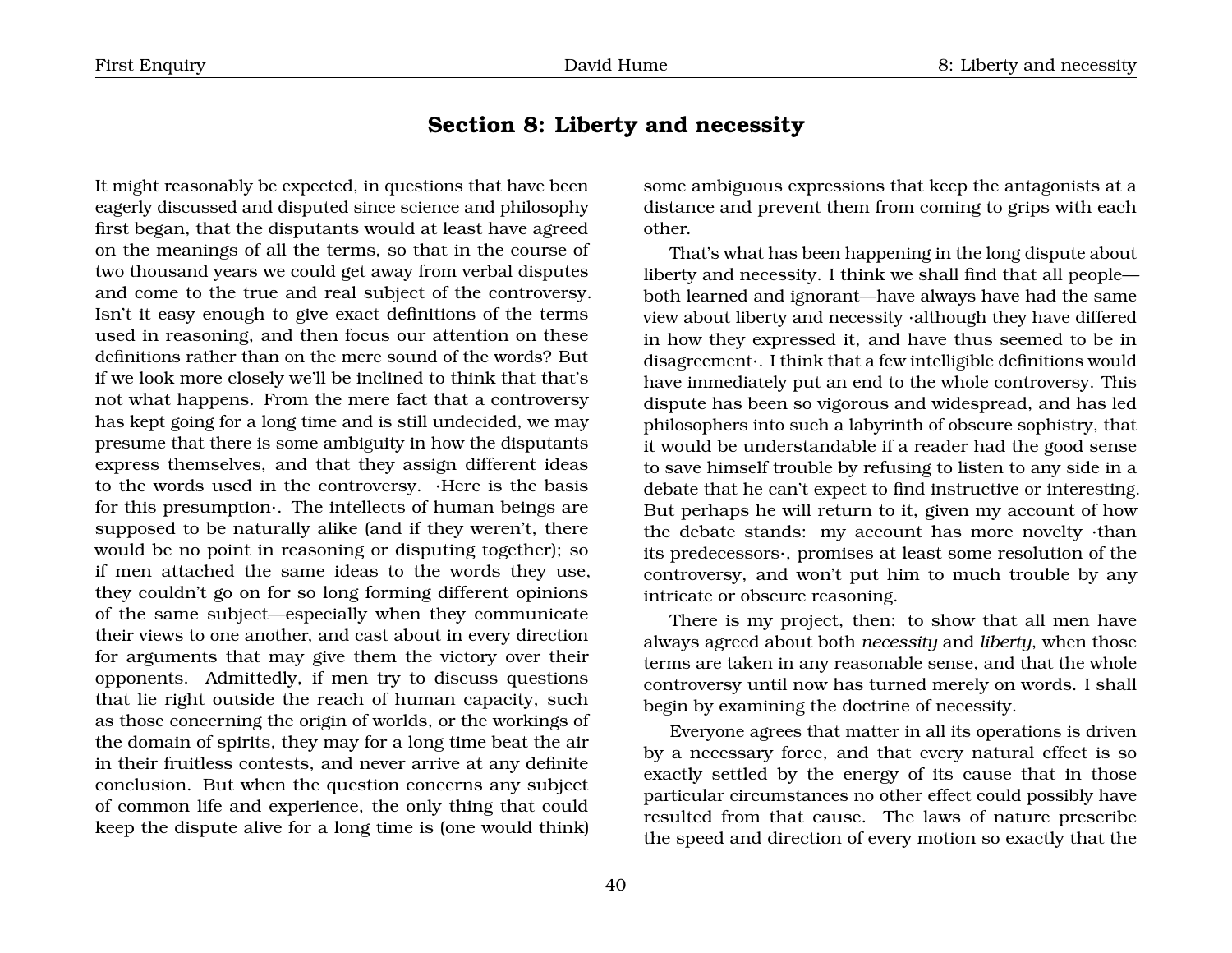collision of two bodies *has to* produce motion with precisely the speed and direction that it does in fact produce; it could no more have resulted in any other motion than it could have resulted in the formation of a living creature. So if we want to get a correct and precise idea of necessity, we must consider where that idea comes from when we apply it to the operation of bodies.

It seems obvious that if

all the scenes of nature were continually changed in such a way that no two events bore any resemblance to each other, but every event was entirely new, without any likeness to whatever had been seen before,

we would never have acquired the slightest idea of necessity, or of a connection among these objects. We might then say that one object or event has *followed* another, but not that one was *produced by* the other. The relation of cause and effect would have to be utterly unknown to mankind. Inference and reasoning about the operations of nature would come to a halt; and memory and the senses would remain the only channels through which knowledge of any real existence could possibly have access to the mind. This shows that our idea of necessity and causation arises entirely from the uniformity we observe in the operations of nature, where •similar items are constantly conjoined, and •the mind is determined by custom to infer the one from the appearance of the other. The necessity that we ascribe to matter consists only in those two—•the constant *conjunction* of similar objects, and •the consequent *inference* from one to the other. Apart from these we have no notion of necessity or connection.

If it turns out that all mankind have always held, without any doubt or hesitation, that these two factors are present in the voluntary actions of men and in the operations of minds—·i.e. that like is followed by like, and that we are

disposed to make inferences on that basis·—it follows that all mankind have always agreed in the doctrine of necessity, and have been disputing simply because they didn't understand each other.

Here are some points that may satisfy you concerning the constant and regular conjunction of similar events. Everyone acknowledges that there is much uniformity among the actions of men in all nations and ages, and that human nature remains the same in its forces and operations. The same motives always produce the same actions; the same events follow from the same causes. Ambition, avarice, self-love, vanity, friendship, generosity, public spirit—these passions, mixed in various proportions and distributed throughout society, are now (and from the beginning of the world always have been) the source of all the actions and projects that have ever been observed among mankind. Do you want to know the feelings, inclinations, and course of life of •the Greeks and Romans? Then study well the character and actions of •the French and English: you can't go far wrong in transferring to •the former most of your observations regarding •the latter. Mankind are so much the same in all times and places that history informs us of nothing new or strange on this topic. The chief use of history is only to reveal the constant and universal principles of human nature by showing men in all kinds of circumstances and situations, and providing us with materials from which we can form our observations and become acquainted with the usual sources of human action and behaviour. These records of wars, intrigues, factions, and revolutions, are so many sets of data that the political theorist or moral philosopher uses to fix the principles of his science; just as the natural scientist learns the nature of plants, minerals, and other external objects by the tests he puts them through. •The earth, water, and other elements examined by Aristotle and Hippocrates don't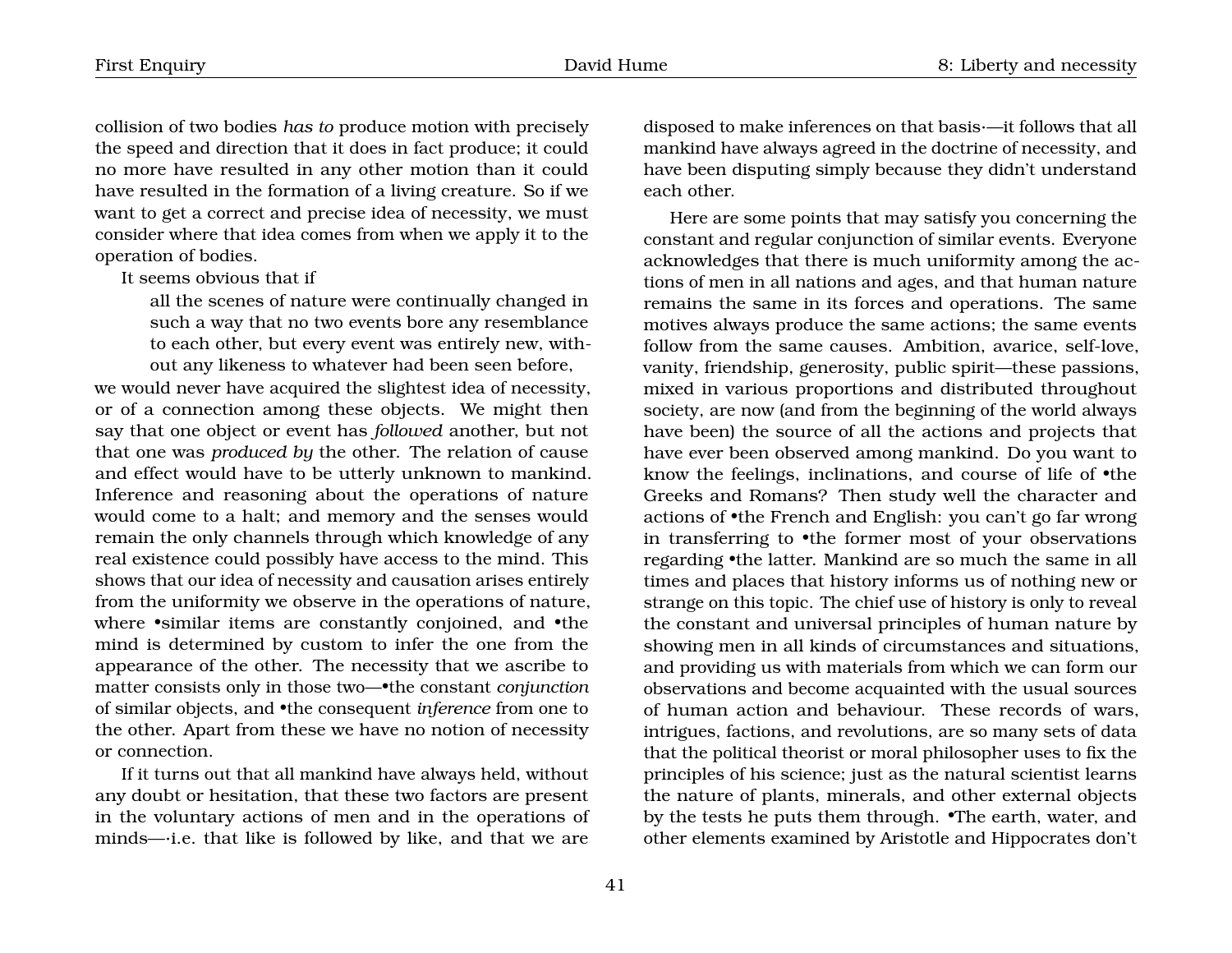resemble those we find now any more closely than •the men described by Polybius and Tacitus resemble those who now govern the world.

If a traveller, returning from a distant country, were to bring us an account of men wholly different from any we have ever encountered—men with no trace of greed, ambition or vengefulness, knowing no pleasure except friendship, generosity, and public spirit—we would immediately spot the falsehood of his account, and would judge him to be a liar just as confidently as if he had filled his report with stories of centaurs and dragons, miracles and prodigies. And when we want to expose an historical document as a forgery, we can't make use of a more convincing argument than to show that the actions ascribed to some person in the document are directly contrary to the course of nature, and that no *human* motives in such circumstances could ever lead him to behave in that way. The veracity of Quintus Curtius is as suspect when he describes •the supernatural courage by which Alexander was hurried on to attack multitudes single-handed as it is when he describes •the supernatural force and activity by which Alexander was able to resist the multitudes. So readily and universally do we acknowledge a uniformity in human motives and actions, as well as in the operations of material things.

If we have a long life and a variety of business and social contacts with other people, that experience is beneficial in teaching us the ·general· principles of human nature, and guiding us in our future conduct as well as in our theory-building. Guided by this experience we infer *upwards* from men's actions, expressions, and even gestures to their inclinations and motives; and in the *downward* direction we interpret ·and predict· their actions on the basis of our knowledge of their motives and inclinations. The general observations that we store up through a lifetime's experience

give us the clue to human nature and teach us to disentangle all its intricacies. Pretences and mere show no longer deceive us. Public declarations pass for the specious colouring of a cause [=, roughly, 'We take public declarations of politicians to be the work of spin-doctors']. And though we allow virtue and honour their due weight and authority, the *perfect unselfishness* that people so often lay claim to is something we never expect in multitudes and parties, seldom in their leaders, and not much even in individuals at any level in society. But if there were no uniformity in human actions, and if the outcomes of all the tests of these matters that we conducted were irregular and didn't fit any general patterns, we couldn't possibly assemble any general observations concerning mankind, and no experience, however thoughtfully pondered, would ever serve any purpose. ·To revert for a moment to the general point about the need for uniformities if there is to be understanding·: Why is the old farmer more skillful in his calling than the young beginner if not because there is a certain uniformity in how the operation of the sun, rain, and earth affects the production of plants, and experience teaches the old practitioner the rules by which this operation is governed and directed?

But we mustn't expect this uniformity of human actions to be so complete that all men in the same circumstances will always act in precisely the same way, for that wouldn't be allow for differences among characters, prejudices, and opinions. Such complete uniformity is never found in nature. On the contrary, from observing the variety of conduct in different men we are enabled to form a greater variety of generalizations, which still presuppose a degree of uniformity and regularity ·underlying the variety·.

•Does the behaviour of men differ in different ages and countries? That teaches us the power of custom and education, which mould the human mind from its infancy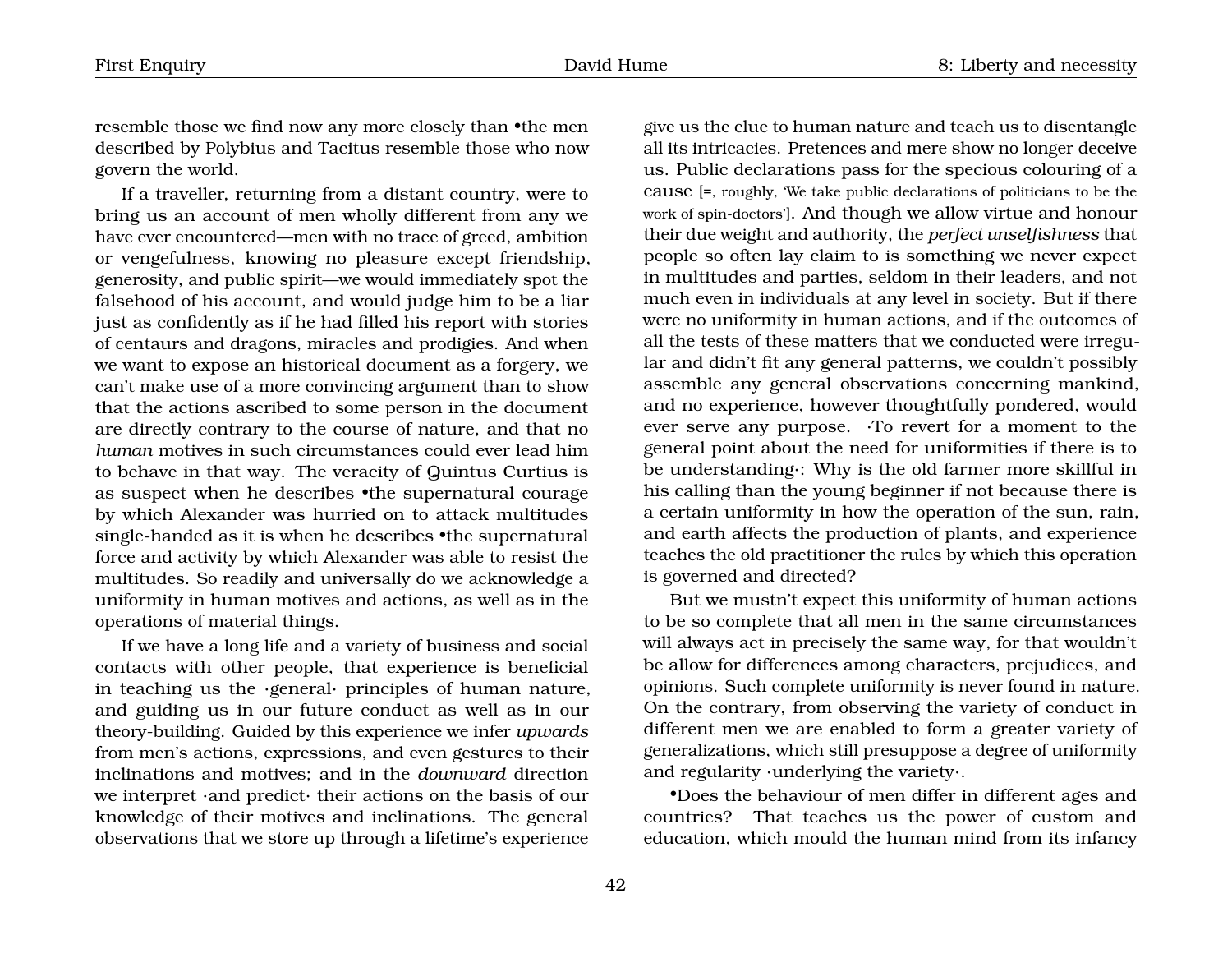and form it into a fixed and established character. •Is the conduct of the one sex very unlike that of the other? From that we learn the different characters that nature has given to the sexes and preserved in them with constancy and regularity. •Are the actions of one person very different in the different periods of his life from infancy to old age? This invites many general observations about the gradual change of our feelings and inclinations, and the different patterns that human creatures conform to at different ages. Even the characteristics that are special to each individual have a uniformity in their influence; otherwise our acquaintance with the individuals and our observation of their conduct could never teach us what their dispositions are or serve to direct our behaviour towards them.

I admit that we may encounter some actions that seem to have no regular connection with any known motives, and that are exceptions to all the patterns of conduct that have ever been established as governing human conduct. But if we want to know what to think about such irregular and extraordinary actions, we might consider the view that is commonly taken of irregular events that appear in the course of nature and in the operations of external objects. All causes are not conjoined to their usual effects with the same uniformity. A workman who handles only dead matter may be thwarted in what he is trying to do ·by something unexpected in the dead material he is working with·, just as a politician directing the conduct of thinking and feeling agents can be thwarted ·by something unexpected in the people he wants to control·.

Common people, who judge things by their first appearance, explain these unexpected outcomes in terms of an intrinsic uncertainty in the causes, a weakness that makes them often fail to have their usual effects even though there are no obstacles to their operation. But scientists, observing that in almost every part of nature there are vastly many different triggers and causes that are too small or too distant for us to find them, judge that it's *at least possible* that the contrariety of events comes not from any contingency in the cause—·i.e. the cause's being inherently liable to fail to produce the usual effect·—but from the secret operation of contrary causes. This *possibility* is converted into *certainty* when by further careful observation they discover that a contrariety of effects always reveals that there *was* indeed a contrariety of causes, and comes from their mutual opposition. A peasant can give no better reason for a clock's stopping than to say that it often does not go right; but a clock-maker easily sees that the same force in the spring or pendulum has always the same influence on the wheels, but ·in this one case· fails of its usual effect because a grain of dust (perhaps) has put a stop to the whole movement. From observing a number of parallel instances, scientists arrive at the maxim that the connection between all causes and effects is equally necessary, and that its seeming uncertainty in some instances comes from the secret opposition of contrary causes.

In the human body, for instance, when the usual symptoms of health or sickness are not as we expect, when medicines don't operate with their usual effect, when some cause leads irregularly to different effects—the scientist and the physician aren't surprised by this, and are never tempted to deny the necessity and uniformity of the forces that govern the animal system. They know that a human body is a mighty complicated machine, that many secret powers lurk in it that we have no hope of understanding, that to us it must often appear very uncertain in its operations, and that therefore the irregular events that outwardly appear are not evidence that the laws of nature aren't observed with the greatest regularity in its internal operations and control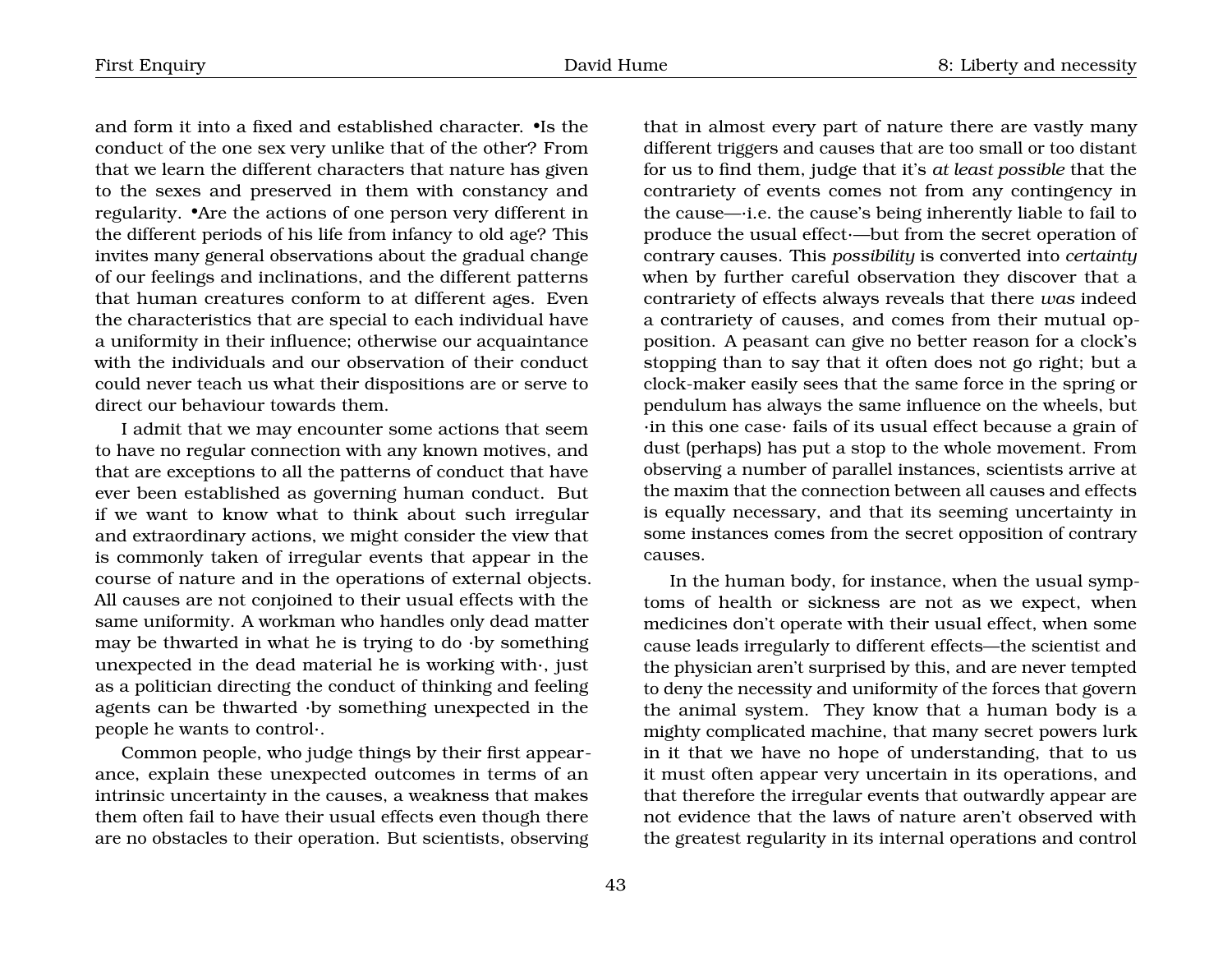systems.

The scientist, if he is consistent, must apply the same reasoning to the actions and decisions of thinking agents. The most irregular and unexpected decisions of men may often be explained by those who know every particular circumstance of their character and situation. A normally obliging person gives an irritable answer; but he has toothache, or hasn't dined ·and is hungry·. A sluggish fellow reveals an unusual briskness in his step; but he has met with a sudden piece of good fortune. Sometimes a person acts in a way that neither he nor anyone else can explain; but we know in a general way that the characters of men are somewhat inconstant and irregular. This ·inconstancy· is, in a way, the constant character of human nature, though there is more of it in some persons who have no fixed rule for their conduct and frequently act in a capricious and inconstant manner. ·Even in these people· the internal forces and motives may operate in a uniform manner, despite these seeming irregularities; just as the winds, rain, clouds, and other variations of the weather are supposed to be governed by unchanging forces, though our skill and hard work can't easily tell us what they are.

Thus it appears not only that •the relation of motives to voluntary actions is as regular and uniform as that of cause to effect in any part of nature, but also that •this regular relation has been universally acknowledged among mankind, and has never been the subject of dispute in science or in common life. Now, it is from past experience that we draw all our conclusions about the future, and ·in these inferences· we conclude that objects that we find to have always been conjoined will always be conjoined in the future; so it may seem superfluous to argue that the experienced uniformity of human actions is a source from which we infer conclusions concerning them. But I shall do so, though briefly, so as to

show my over-all position from a different angle.

In all societies people depend so much on one another that hardly any human action is entirely complete in itself, or is performed without some reference to the actions of others that are needed if the action is to produce what the agent intends. The poorest workman, who labours alone, still expects at least the protection of the law to guarantee him the enjoyment of the fruits of his labour. He also expects that when he takes his goods to market, and offers them at a reasonable price, he will find buyers, and will be able through the money he earns to get others to supply him with what he needs for his subsistence. In proportion as a man's dealings with others are wide-ranging and complicated, to that extent his way of life involves a variety of voluntary actions ·by other people·—things people do from their own motives, but which he expects to co-operate with his motives. In arriving at these expectations he goes by past experience, in the same manner as in his reasonings about external objects; and he firmly believes that men, as well as all the kinds of stuff, will continue to behave in the ways that he has found them to do. A manufacturer relies on the labour of his employees for getting a job done, as much as he relies on the tools that he uses, and he would be equally surprised if either the men or the tools disappointed his expectations. In short, this empirical inference and reasoning about the actions of others enters so much into human life that every man is engaged in it at every waking moment. Isn't this a reason to affirm that all mankind have always agreed in the doctrine of necessity, according to my account of it?

Nor have philosophers ·or scientists· ever thought differently about this. Almost every *action* of their life presupposes the common people's opinion, which is also essential to most branches of *learning*. What would become of history if we didn't, on the basis of the experience we have had of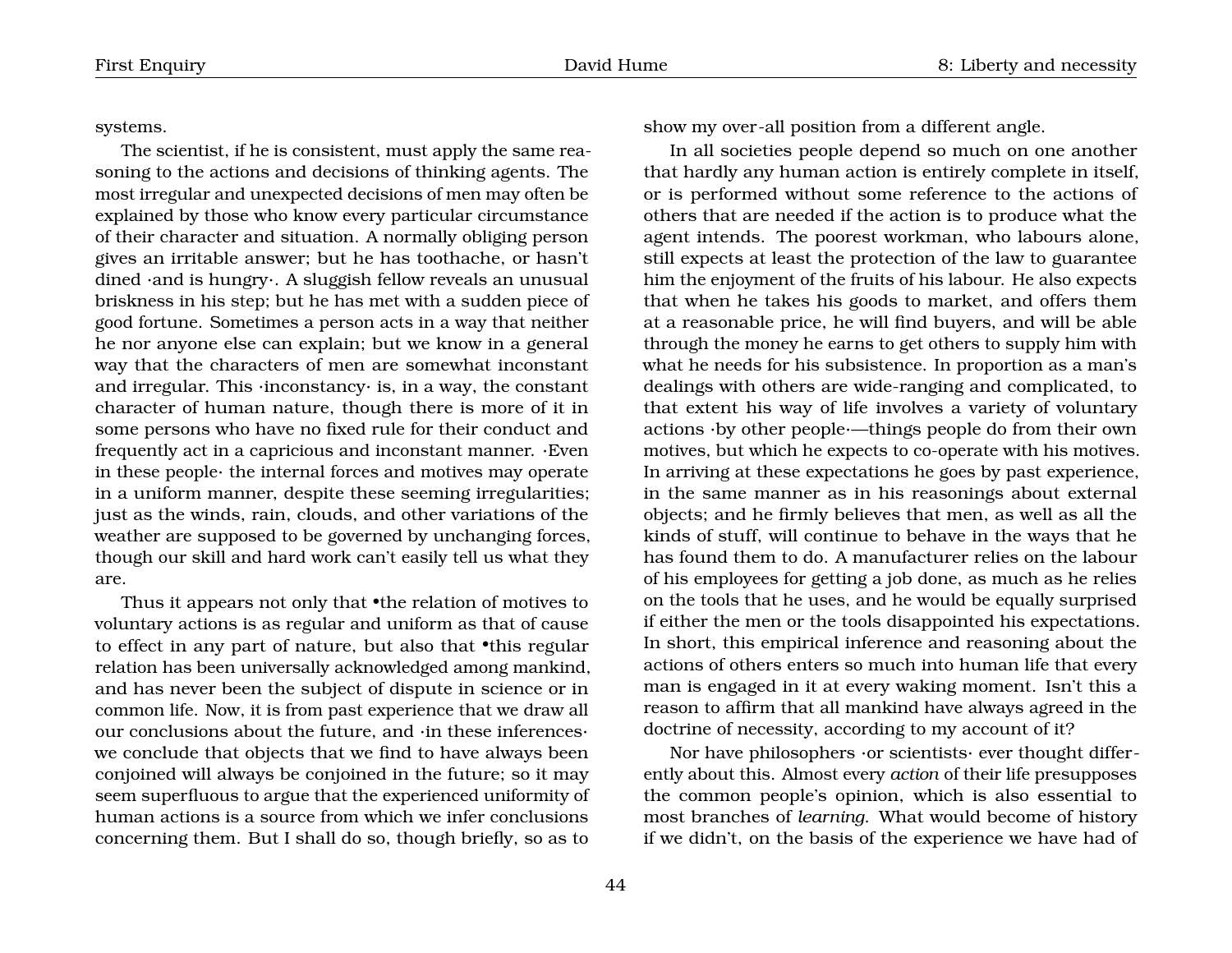mankind, depend on the truthfulness of the historian? How could politics be a science if laws and forms of government didn't have a uniform influence on society? Where would the foundation of morals be if people's characters had no certain or determinate power to produce sentiments [here = 'feelings and opinions'], or if these sentiments had no constant effect on actions? And what could entitle us to pass critical judgment on any dramatic poet or author if we couldn't say whether the conduct and sentiments of his actors were natural for such characters in such circumstances? It seems almost impossible, therefore, to engage either in learning or in action of any kind without acknowledging •the doctrine of necessity, and •this *inference* from motives to voluntary actions, from characters to conduct.

And indeed, when we consider how aptly we can form a single chain of argument involving both •human nature and •other parts of the natural world, we shan't hesitate to agree that these are of the same nature and are derived from the same sources. A prisoner who has neither money nor influence can't escape, and he learns the impossibility of this as well when he considers •the obstinacy of the gaoler as when he considers •the walls and bars with which he is surrounded; and in trying to escape he chooses to work on •the stone and iron of the latter rather than on •the inflexible nature of the former. The same prisoner, when led to the scaffold, foresees his death as certainly from the constancy and fidelity of his guards as from the operation of the axe. His mind runs along a certain train of ideas:

the refusal of the soldiers to consent to his escape;

the action of the executioner;

the separation of the head from the body;

bleeding, convulsive motions, and death.

Here is a connected chain of natural causes and voluntary actions; but our mind feels no difference between them when it passes from one link to the next. And we are just as certain of the future event as we would be if we inferred it, from objects present to the memory or senses, through a sequence of causes linked by so-called *physical* necessity. The same experienced union has the same effect on the mind, whether the united objects are •motives, volitions, and actions or rather •shapes and movements. We may change the names of things, but their nature and how they operate on the understanding never change.

If an intimate friend of mine, whom I know to be honest and wealthy, comes into my house where I am surrounded by my servants, I rest assured that he isn't going to stab me before he leaves, in order to rob me of my silver ink-well; and I no more suspect such behaviour from him than I expect the collapse of the house itself which is new, solidly built, and well founded. ·You may object·: 'But he may have been seized with a sudden and unknown frenzy, ·in which case he *may* attack and rob you·.' I reply: A sudden earthquake *may* start up, and shake and tumble my house about my ears; ·so that the two possibilities are still on a par, though admittedly they are not examples of absolute certainty·. Very well, I shall change the examples. I shall say that I know with certainty that  $\bullet$ my friend will not put his hand into the fire and hold it there until it is consumed; and I can foretell this with the same confidence as I can that •if my friend throws himself out of the window and meets with no obstruction he won't remain for a moment suspended in the air. No suspicion of an unknown frenzy can give the least possibility to the former event, which is so contrary to all the known principles of human nature. ·Here is another example, equally certain·. A man who at noon leaves his purse full of gold on the pavement of a busy street may as well expect that it will fly away like a feather as that he will find it still there an hour later! More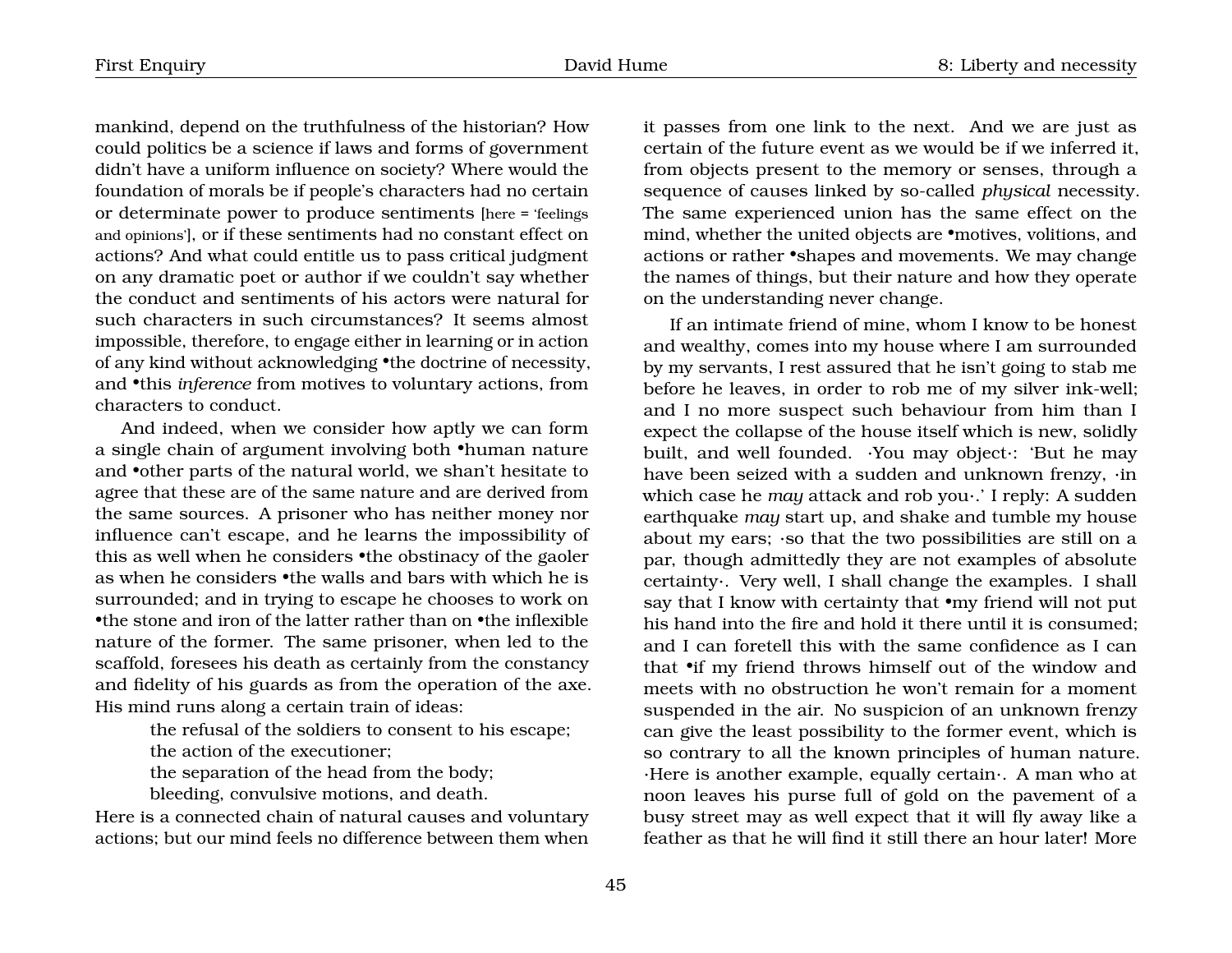than half of human reasonings contain inferences like this, accompanied by varying degrees of certainty proportioned to our experience of the usual conduct of mankind in situations of the kind in question.

I have often wondered what could possibly be the reason why all mankind, though they have always unhesitatingly acknowledged in all their behaviour and reasoning that human conduct is governed by necessity, have nevertheless shown so much reluctance to acknowledge it in words, and have rather tended, all through the centuries, to proclaim the contrary opinion. Here is what I think may be the explanation. If we examine the operations of ·inanimate· bodies and the production ·in them· of effects from their causes, we shall find that our faculties can never give us more knowledge of this ·cause-effect· relation than merely to observe that particular objects are *constantly conjoined* together and that the mind is carried by a *customary transition* from the appearance of one to the expectation of the other. This conclusion concerning a limit on human knowledge is the result of the strictest scrutiny of this subject, ·which I have conducted·, and yet men are still very inclined to think that they penetrate further into the powers of nature and perceive something like a *necessary connection* between the cause and the effect. When they turn their reflections back towards the operations of their own minds, and *feel* no such connection between the motive and the action, they are inclined to infer that the effects arising from thought and intelligence are unlike those resulting from material force. But once •we are convinced that all we know of causation of *any* kind is merely the constant conjunction of objects and the consequent inference of the mind from one to the other, and •have grasped that these two circumstances—·the constant conjunction and the consequent inference·—are agreed by everyone to occur in voluntary actions, we may be more easily led to admit that the same necessity is common to all causes. And though this reasoning may contradict the systems of many philosophers by ascribing necessity to the decisions of the will, we shall find when we think about it that they disagree with it only in words and not in their real beliefs. Necessity, in the sense I have been giving the word, has never yet been rejected, and I don't think it ever could be rejected by any philosopher. Someone wanting to reject it would have to claim that the mind can perceive in the operations of matter some further *connection* between cause and effect, and that no such connection occurs in the voluntary actions of thinking beings. Now whether this is right or not can only appear on examination ·of the empirical facts·, and the onus is on these philosophers to justify their assertion by defining or describing that *connection* and pointing it out to us in the operations of material causes.

It would seem, indeed, that men begin at the wrong end of this question about liberty and necessity when they start in on it by examining the faculties of the mind, the influence of the understanding, and the operations of the will. They should at first investigate a simpler topic, namely the operations of body and of brute unthinking matter, and see whether they can *there* form any idea of causation and necessity except that of a constant conjunction of objects and a subsequent inference of the mind from one to the other. If these items—·the conjunction and the inference·—are really all there is to the necessity that we conceive in matter, and if they are also universally agreed to occur in the operations of the mind, the dispute is at an end; or if it continues, it should be admitted to be merely verbal. But as long as we rashly suppose that we have some further idea of necessity and causation in the operations of external objects, while finding nothing further in the voluntary actions of the mind, we can't possibly resolve the issue when we start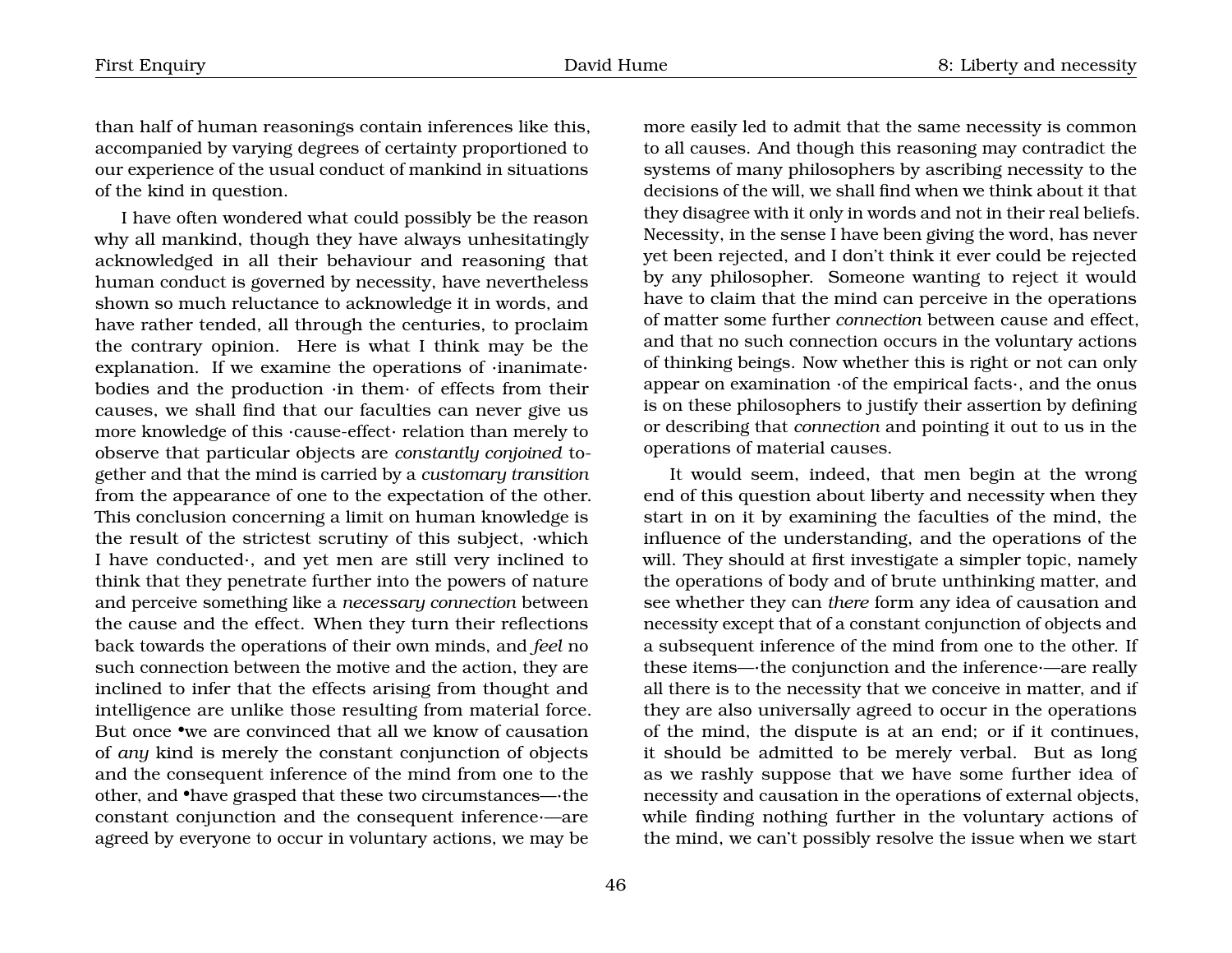from such an erroneous supposition. The only way out of this error is to examine the narrow extent of our knowledge relating to material causes, and to convince ourselves that all we know of such causes is the constant conjunction and inference above-mentioned. It may be hard for us to accept that human understanding has such narrow limits; but we shall afterwards have no difficulty in applying this doctrine to the actions of the will. For as it is evident that these actions have a regular conjunction with motives and circumstances and characters, and as we always draw inferences from latter to the former, we ought to acknowledge *in words* the necessity that we have already avowed in every deliberation of our lives and in every step of our conduct and behaviour. ·START OF A BIG FOOTNOTE·

Another cause for the prevalence of the doctrine of liberty may be a false sensation or seeming experience that we have, or may have, of liberty or indifference in many of our actions. The *necessity* of any physical or mental action is not, strictly speaking, a quality in the agent; rather, it resides in the thinking or intelligent onlooker, and consists chiefly in the determination of the onlooker"s thoughts to infer the occurrence of that action from some preceding events; and liberty, when opposed to necessity, is nothing but the absence of that determination ·in the onlooker's thought· and a certain looseness or indifference which the onlooker feels in passing or not passing from the idea of one event to the idea of a following event. When we reflect on human actions ·as onlookers·, we seldom feel such a looseness or indifference, and can commonly infer with considerable certainty how people will act from their motives and dispositions; but it often happens that in performing the actions ourselves we are aware of something like it [= like that looseness and indifference]. And as we are prone to think, when one thing resembles another, that it *is* the other,

this ·fact about experiencing something like the looseness and indifference mentioned above· has been treated as a perfect proof of human liberty. We feel that our actions are subject to our will on most occasions; and we *imagine* we feel that the will itself is not subject to anything. Here is why: When for purposes of argument we try it out, we feel that the will moves easily in every direction, and produces an image ·or likeness· of itself even on that side that it didn't decide in favour of. ·For example, I play with the question of whether to raise my right hand or my left, and raise my left, but I have the feeling that in doing this I performed a kind of image or shadow of a decision to raise my right·. We persuade ourselves that this image or faint motion could at that time have been completed into the thing itself—·for instance, into my raising my right hand·—because if anyone denied this ·and we wanted to challenge the denial· we would find upon a second trial that now it can ·lead to my raising my right hand·. We overlook the fact that in this case the motive for our actions is the fantastical desire to show that we are free. It seems certain that, even when we imagine we feel a liberty within ourselves, an onlooker can commonly infer our actions from our motives and character; and even where he can't, he concludes in general that he could do so if he knew every circumstance of our situation and mood, and the most secret springs of our character and disposition. And *this* is the very essence of necessity, according to my doctrine.

#### ·END OF THE BIG FOOTNOTE·

But to continue in this reconciling project regarding the question of liberty and necessity (which is the most contentious question in metaphysics), I shan't need many words to prove that •all mankind have always agreed about liberty as well as about necessity, and that •the whole dispute about liberty has been merely verbal. For what is meant by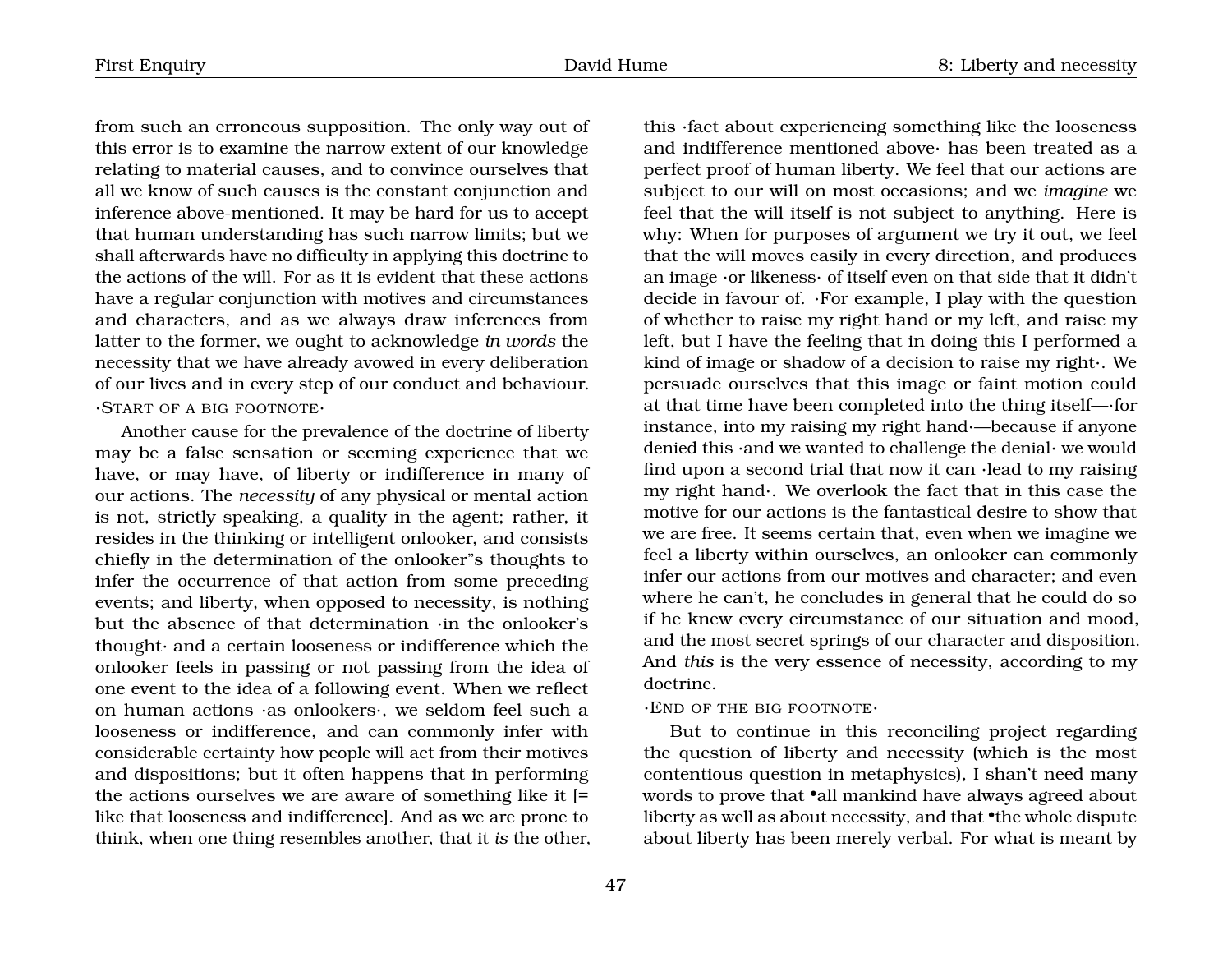'liberty' when the term is applied to voluntary actions? Surely we can't mean that actions have so little connection with motives, inclinations, and circumstances that the former don't follow with a certain degree of uniformity from the latter, and that motives etc. support no inference by which we can infer actions. For these—·the uniformity and the inference·—are plain and acknowledged matters of fact. By 'liberty', then, we can only mean a power of acting or not acting according to the determinations of the will; i.e. if we choose to stay still we may do so, and if we choose to move we may do that. This hypothetical liberty—·'hypothetical' because it concerns what we may do *if* we so choose·—is universally agreed to belong to everyone who isn't a prisoner and in chains. There's nothing to disagree about here.

Whatever definition we may give of 'liberty', we should be careful to ensure *first* that it is consistent with plain matter of fact, and *secondly* that it is consistent with itself. If we observe these two constraints, and make our definition intelligible, I am sure that all mankind will be found to have the same opinion about it.

Everyone agrees that nothing exists without a cause of its existence, and that 'chance' is a mere negative word that doesn't stand for any real power existing anywhere in nature. But it is claimed that some causes are necessary while others are not. Here then is the advantage of definitions. Let anyone define a 'cause' in such a way that 'a necessary connection with its effect' isn't included in the definition, and let him show clearly the origin of the idea expressed by his definition; and I shall readily give up the whole controversy! But if my account of causation is right, there's absolutely no chance

of making and defending such a definition. If objects didn't have a regular conjunction with each other, we would never have had any notion of cause and effect; and this regular conjunction produces the inference of the understanding that is the only 'connection' we can understand. Whoever attempts a definition of 'cause' in terms of something other than regular conjunction and subsequent inference will be obliged to employ either unintelligible terms or ones that are synonymous with the term he is trying to define.<sup>[8](#page-49-0)</sup>

And if the above-mentioned definition is accepted, a definition according to which liberty is contrasted not with *constraint* (·as in my definition·) but with *necessity*, liberty becomes equivalent to *chance*; and everyone agrees that there is no such thing as chance.

### **Part 2**

There is no method of reasoning more common, and yet none more blameable, than to try to refute a philosophical hypothesis by claiming that its consequences are dangerous to religion and morality. When an opinion leads to •absurdities, it's certainly false; but it isn't certain that an opinion is false because its consequences are •dangerous. That line of argument ought therefore to be avoided, because it doesn't contribute to the discovery of truth but merely makes one's antagonist personally odious. I offer this as a general observation, without claiming to draw any advantage from it. I frankly submit ·my views· to the dangerousness test, and shall venture to affirm that the doctrines of necessity and of liberty that I have presented are not only consistent with

<span id="page-49-0"></span><sup>8</sup> Thus, if a 'cause' is defined as 'that which produces anything', it is easy to see that producing is synonymous to causing. Similarly, if a 'cause' is defined as 'that *by* which a thing exists', this is open to the same objection. For what does the phrase '*by* which' mean? Had it been said that a cause is that *after* which anything constantly exists, we would have understood the terms. For this is indeed all we know of the matter. And this constancy forms the very essence of necessity, of which we have no other idea but that.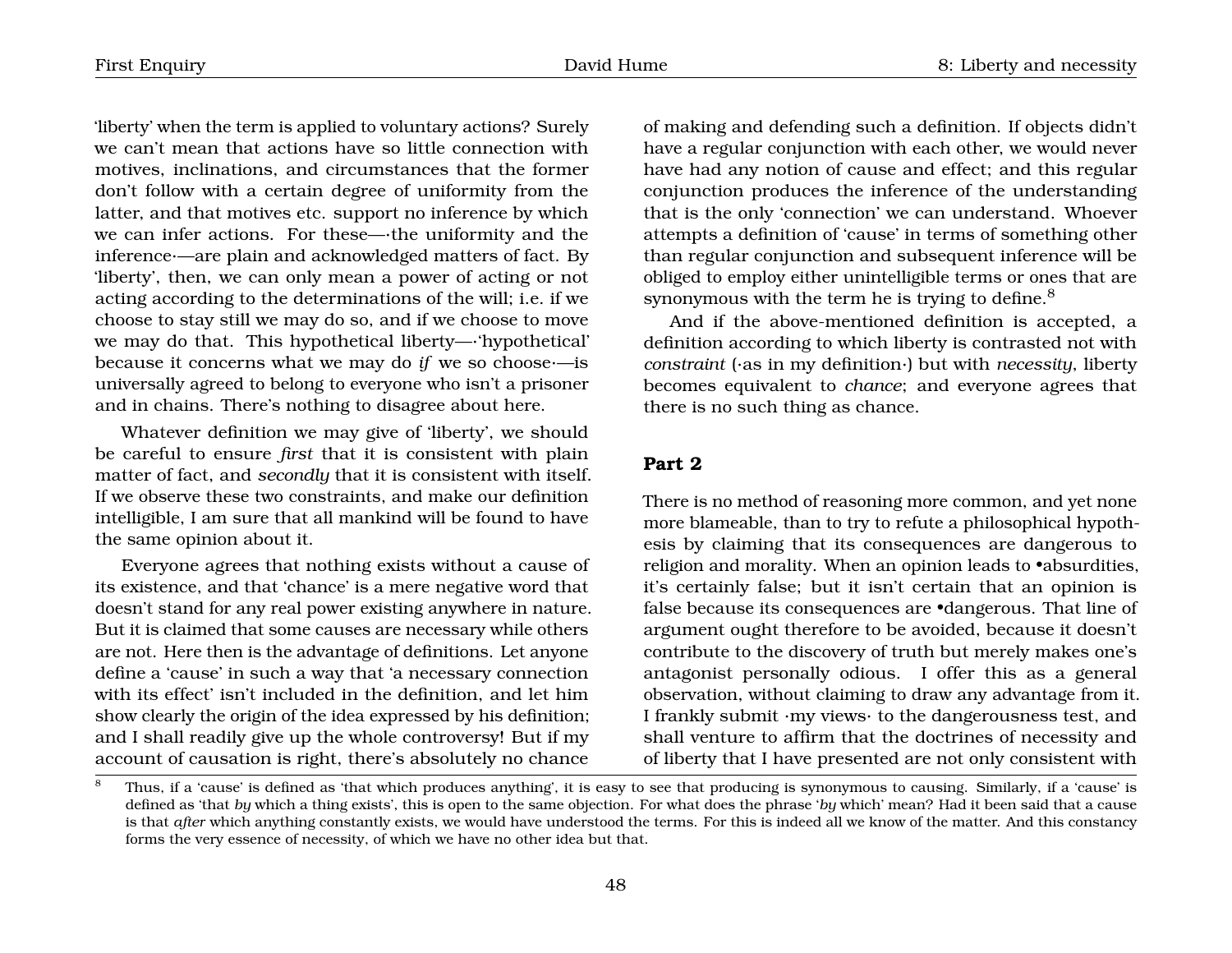morality but are absolutely essential to its support.

*Necessity* can be defined in either of two ways, corresponding to the two definitions of *cause*, of which necessity is an essential part. Necessity consists either in •the constant conjunction of similar objects, or in •the inference of the understanding from one object to another. Now, it has silently been agreed—in the universities, in the pulpit, and in common life—that the will of man is subject to necessity in each of these senses (which in fact are basically the same). Nobody has ever claimed to deny that •we can draw inferences concerning human actions, or that those inferences are founded on •the experienced union of similar actions with similar motives, inclinations, and circumstances. There are only two ways in which someone might disagree about this. **(1)** He might refuse to give the name 'necessity' to this property of human actions; but as long as the meaning is understood, I hope the word can do no harm. **(2)** Or he might maintain that we could discover in the operations of matter something further  $\cdot$ than the constant conjunction and the inference that I have said constitute the idea of necessity·. But it must be admitted that such a discovery—·because it concerns only the material world·—cannot imply anything for morality or religion, whatever it may mean for natural science or metaphysics. I may have been mistaken in asserting that there is no idea of any other necessity or connection in the actions of *body* ·apart from constant conjunction and inference·—but what I have ascribed to the actions of the mind is surely only what everyone does and must readily agree to. My views about *material* objects and causes do conflict somewhat with what is generally believed, but my views about *the will* do not. So my doctrine can at least claim to be utterly innocent.

All laws are founded on rewards and punishments, which are based on assuming as a fundamental principle that rewards and punishments have a regular and uniform influence on the mind, producing good actions and preventing evil ones. We may call this influence anything we like; but as it is usually conjoined with the action it must be regarded as a *cause*, and as being an instance of the kind of necessity that I have been presenting.

The only proper object of hatred or vengeance is a person or creature that thinks and is conscious; and when any criminal or injurious *actions* arouse that passion, it is only by their connection to the *person* whose actions they are. Actions are by their very nature temporary and perishing; and when they don't come from some *cause* in the character and disposition of the person who performed them, they can neither bring him credit (if they are good) or discredit (if they are bad). Even if •the actions themselves are blameable—even if they are contrary to all the rules of morality and religion—•the person isn't responsible for them, and can't possibly become, on account of them, the object of punishment or vengeance, because they didn't come from anything in him that is durable and constant ·as his *character* is·, and they leave nothing durable and constant behind them ·in him·. So according to the principle that denies necessity, and consequently denies causes ·in human behaviour·, a man who has committed the most dreadful crime is as pure and untainted as a newborn baby. His character is in no way involved in his actions, since they aren't caused by it; and the wickedness of the actions never be used as a proof of the depravity of the character.

•Men are *not blamed* for actions that they perform ignorantly and casually, whatever their consequences are. Why is this, if not because the principle of such an action is only momentary, ending when the action ends? •Men are *less blamed* for actions that they perform hastily and without premeditation than they are for ones that come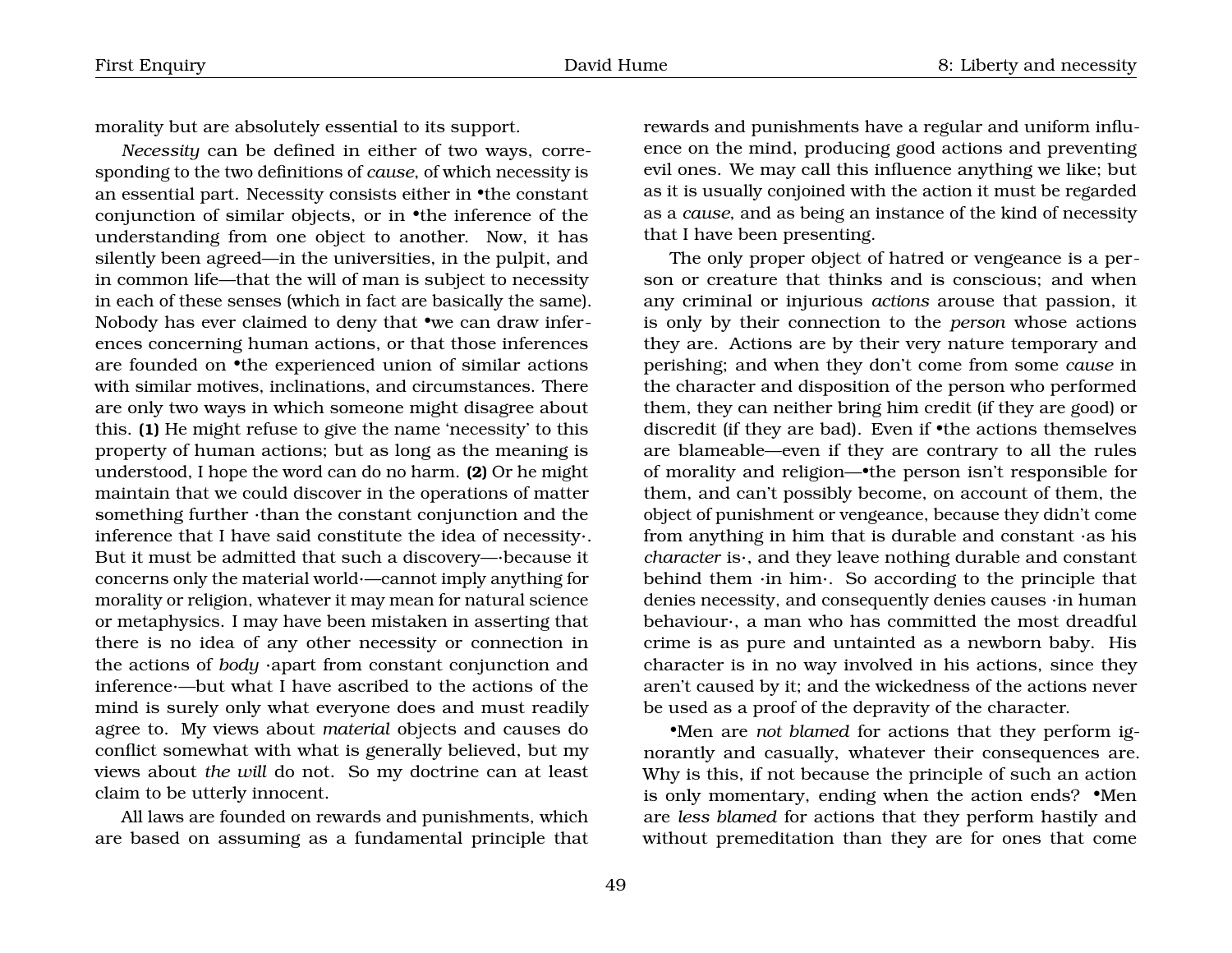from deliberation. Why is this, if not because a rash or hasty cast of mind, even if it is a constant cause or force in the mind, operates only at intervals and doesn't infect the whole character? •Repentance wipes off every crime if it is accompanied by a reform of life and manners. What can account for this, if not the thesis that actions make a person criminal only insofar as they show that he has criminal drives in the mind; and when these drives change ·through his repentance·, his actions no longer show what they used to show, and so they cease to be criminal? But it's only upon the doctrine of ·the· necessity ·of human actions· that they ever did show anything about his mind; so without that doctrine they show nothing, and consequently never were criminal.

It is equally easy to prove by the same arguments that liberty—understood according to my definition, in which all men agree—is also essential to morality, and that no human actions in the absence of such liberty are capable of having any moral qualities, or can be the objects either of approval or disapproval. For actions are objects of our moral sentiment [= 'feeling' or 'opinion'] only insofar as they indicate the internal character, passions, and affections; so they can't possibly attract either praise or blame when they come not from those sources but only from external force.

I don't claim to have met or removed all objections to my theory about necessity and liberty. I can foresee other objections, derived from lines of thought that I haven't here discussed. For instance, this may be said:

> If voluntary actions fall under the same laws of necessity as the operations of matter, there is a continuous chain of necessary causes, pre-ordained and pre-determined, reaching from •the original cause of everything through to •every single volition of every human creature. No contingency anywhere in the

universe, no indifference [= no cases where either P or not-P could come true], no liberty. When we *act* we at the same time *are acted on*. The ultimate author of all our volitions is God, who first set this immense machine in motion and placed everything in it in a particular position, so that every subsequent event had to occur as it did, through an inevitable necessity. Human actions, therefore, cannot be morally wicked when they come  $\cdot$ inevitably $\cdot$  from so good a cause; or if there is anything wrong in them, God must share the guilt because he is the ultimate cause and author of our actions. A man who sets off an explosion is responsible for all the explosion's consequences, whether the fuse he employs is long or short; and in the same way when a continuous chain of necessary causes is fixed, whoever produces the first item in the chain is equally the author of all the rest, and must both bear the blame and win the praise that belong to them; and this holds whether the being in question is finite or (like God) infinite. Our clear and unalterable ideas of morality give us unquestionable reasons for applying this rule when considering the consequences of any human action; and these reasons must be even stronger when applied to the volitions and intentions of an infinitely wise and powerful being ·such as God·. When it concerns such a limited a creature as man, we may plead ignorance or impotence ·in his defence·, but God doesn't have those imperfections. He foresaw, he ordained, he intended all those actions of men that we so rashly judge to be criminal. So we have to conclude either •that those actions are not criminal, or •that God and not man is accountable for them. But each of these positions is absurd and impious; so it follows that the doctrine from which they are deduced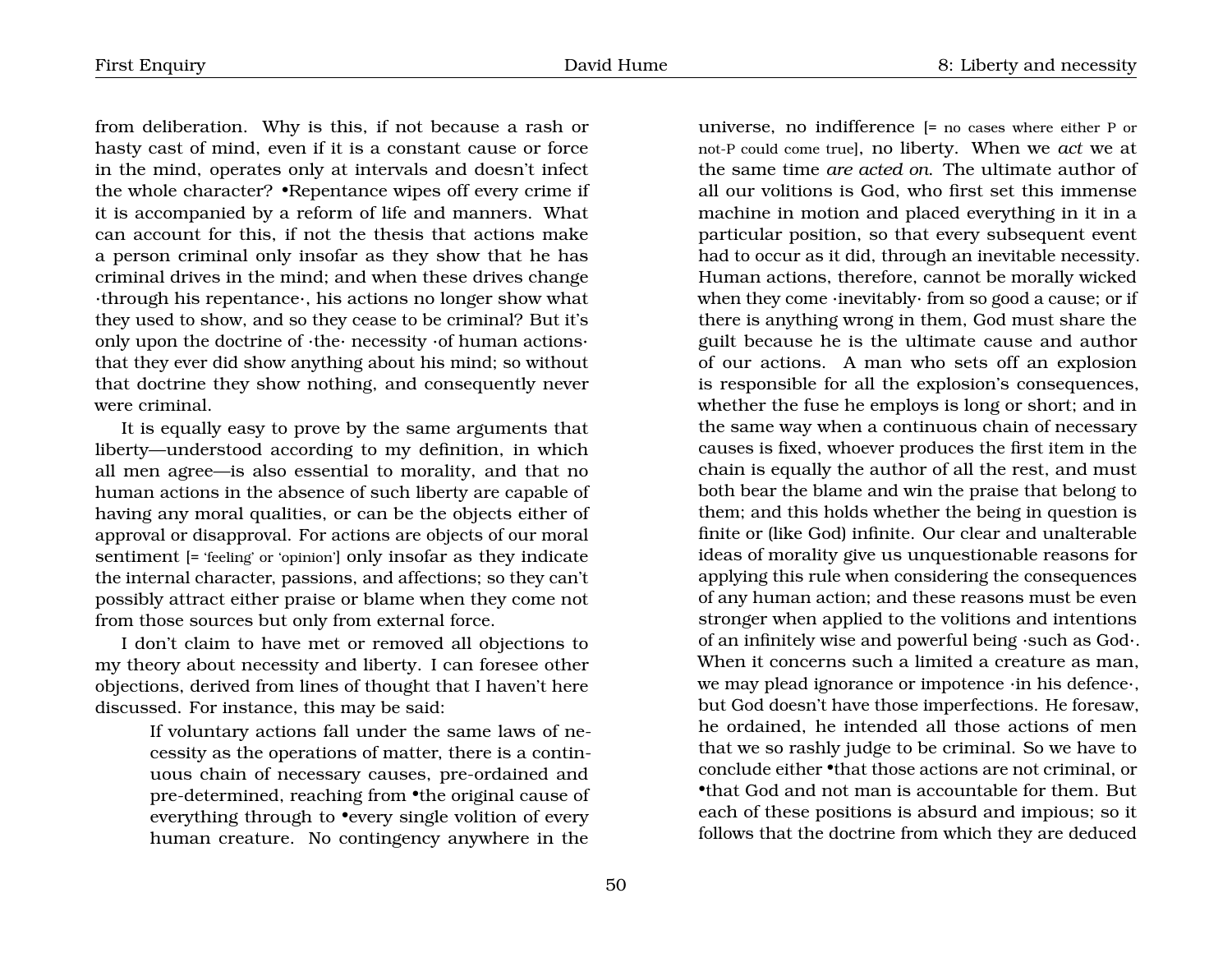can't possibly be true, because it is open to all the same objections. If a doctrine necessarily implies something that is absurd, the doctrine itself is absurd; in the same way that an action that necessarily and inevitably leads to a criminal action is itself criminal.

This objection consists of two parts, which I shall examine separately. **(1)** If human actions can be traced up by a necessary chain to God, they can never be criminal; on account of the infinite perfection of the being from whom they are derived, and who can intend only what is altogether good and praiseworthy. **(2)** If they are criminal, we must conclude that God isn't perfect after all, and must accept that he is the ultimate author of guilt and moral wickedness in all his creatures.

**(1)** The answer to the first objection seems obvious and convincing. There are many philosophers who, after carefully surveying all the phenomena of nature, conclude that the whole universe, considered as one system, is at every moment ordered with perfect benevolence; and that the greatest possible happiness will in the end come to all created beings, not tainted by any positive or absolute ill and misery. ·Here is how they reconcile this with the existence of physical ills, such as earthquakes, plagues, and so on·. Every physical ill, they say, is an essential part of this benevolent system, and could not possibly be removed—even by God himself, considered as a wise agent—without letting in some greater ill or excluding some greater good that will result from the removed ill. From this theory some philosophers (including the ancient Stoics) derived a theme of *comfort under all afflictions*, teaching their pupils that the •ills under which they laboured were really •goods to the universe; and that if we could grasp the system of nature as a whole we would find that every event was an object of joy and exultation. But though this theme is high-minded and superficially attractive, it was soon found in practice to be weak and ineffectual. You would surely irritate rather than comfort a man racked by the pains of gout by preaching to him the rightness of the general laws that produced the poisoned fluids in his body and led them through the proper canals to the sinews and nerves, where they now arouse such acute torments! These 'grasping-the-whole' views of nature may *briefly* please the imagination of a theorizing man who is secure and at ease; but they can't stay *for long* in his mind, even when he isn't disturbed by the emotions of pain or passion; still less can they maintain their ground when attacked by such powerful antagonists ·as pain and passion·. Our feelings ·aren't affected by surveys of the entire universe; they· take a narrower and more natural view of things, and—in a manner more suitable for the infirmity of human minds—take account only of nearby beings around us and respond to events according as they appear good or ill *to us*.

The case is the same with •moral as with •physical ills. It can't reasonably be supposed that those remote considerations that are found to have so little effect with regard to •the latter will have a more powerful influence with regard to •the former. The mind of man is so formed by nature that when it encounters certain characters, dispositions, and actions it immediately feels the sentiment of approval or blame. (No emotions are more essential to the human constitution than those two.) The characters that arouse our approval are chiefly those that contribute to the peace and security of human society; and the characters that arouse blame are chiefly those that tend to public detriment and disturbance. This makes it reasonable to suppose that the moral sentiments arise, either immediately or through an intermediary, from a reflection on these opposite interests—·namely, public welfare and public harm·. Philosophical meditations may lead to a different opinion or conjecture, namely: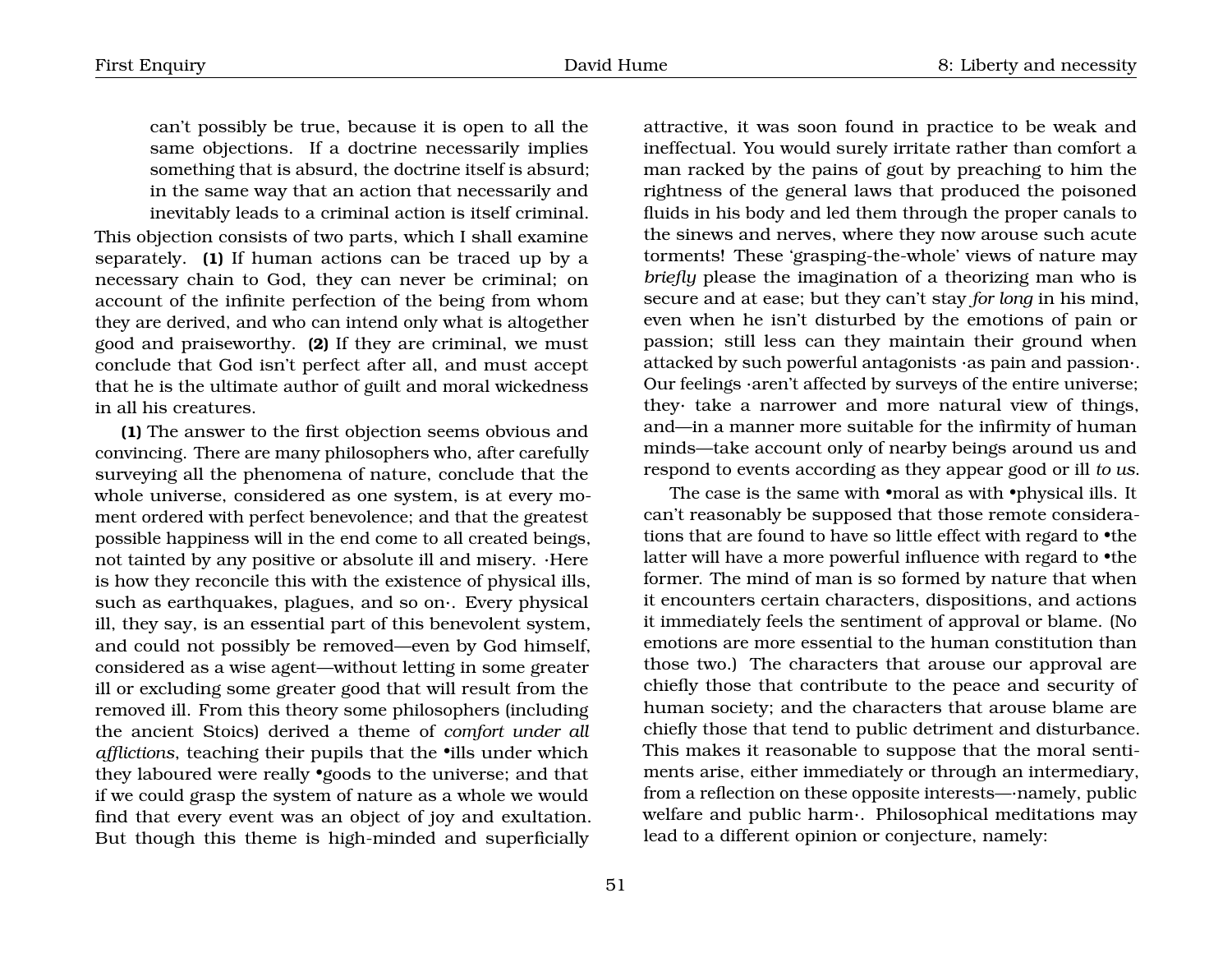everything is right with regard to the whole system, and the qualities that disturb society are in the main as beneficial and as suitable to the primary intention of nature as are those that more directly promote society's happiness and welfare;

but what of it? Are such remote and uncertain speculations able to counterbalance the sentiments arising from the natural and immediate view of the objects ·on which judgment is passed·? When a man is robbed of a considerable sum of money, will his *vexation over his loss* be lessened in the slightest by these lofty reflections ·about the good of the whole·? ·Clearly not!· Why then should his moral *resentment against the crime* be supposed to be incompatible with those reflections? Indeed, why shouldn't the acknowledgment of a real distinction between •vice and •virtue be consistent with all philosophical systems, as is the acknowledgment of a real distinction between •personal beauty and •ugliness? Both these distinctions are grounded in the natural sentiments of the human mind; and these sentiments can't be controlled or altered by any philosophical theory or speculation whatsoever.

**(2)** The second objection can't be answered so easily

or satisfactorily: it isn't possible to explain clearly how God can be the ultimate cause of all the actions of men without being the author of sin and moral wickedness. These are mysteries which mere natural reason—not assisted by divine revelation—is unfit to handle; and whatever system reason embraces, it must find itself involved in inextricable difficulties and even contradictions at every step it takes with regard to such subjects. It has so far been found to be beyond the powers of philosophy to reconcile •the indifference and contingency of human actions (·so that men could have acted differently from how they did act·) with •God's foreknowledge of them, or to defend God's absolute decrees and yet clear him of the accusation that he is the author of sin. It will be a good thing if these difficulties make philosophy aware of her rashness in prying into these sublime mysteries, and get her to leave this scene which is so full of obscurities and perplexities, and return with suitable modesty to her true and proper province, which is the examination of common life. She will find there difficulties enough to keep her busy, without launching into such a boundless ocean of doubt, uncertainty, and contradiction!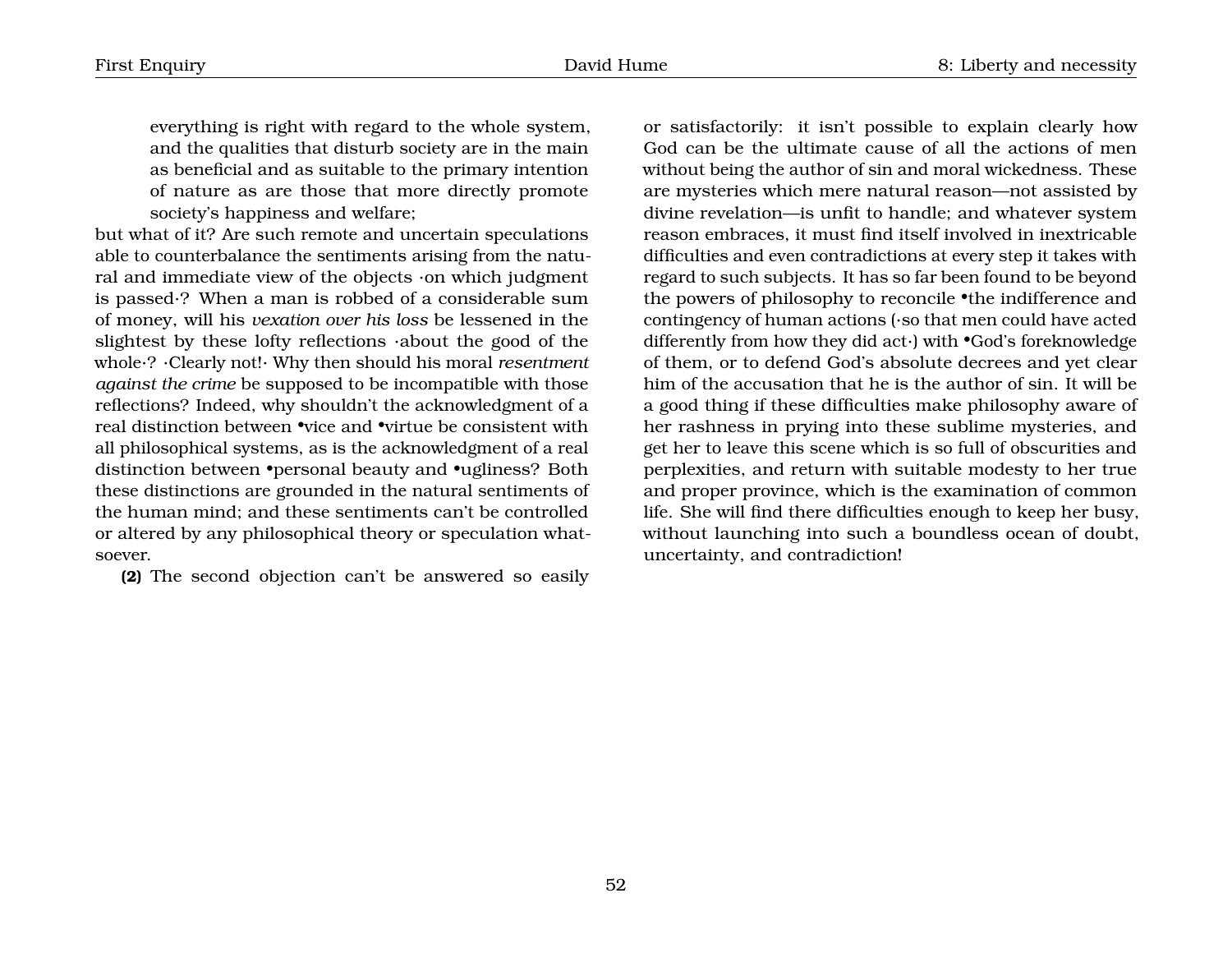# **Section 9: The reason of animals**

All our reasonings about matters of fact are based on a sort of analogy, which leads us to expect from any cause the same outcome that we have observed to result from similar causes ·in the past·. Where the causes are entirely alike, the analogy is perfect, and the inference drawn from it is regarded as certain and conclusive. Nobody who sees a piece of iron has the faintest doubt that it will have weight and its parts will hold together, like every other specimen of iron he has observed. But when the objects are not exactly alike, the analogy is less perfect and the inference is less conclusive, though still it has some force, in proportion to how alike the causes are. Observations about the anatomy of one ·species of· animal are by this kind of reasoning extended to all animals: when the circulation of the blood, for instance, is clearly shown to occur in one creature (e.g. a frog or a fish) that creates a strong presumption that blood circulates in all animals. This analogical kind of reasoning can be carried further, even into the kind of philosophy I am now presenting. Any theory by which we explain the operations of the understanding or the origin and connection of the passions *in man* will acquire additional authority if we find that the same theory is needed to explain the same phenomena in all *other animals*. I shall put this to the test with regard to the hypothesis through which I have been trying to explain all our reasonings from experience; and I hope that this new point of view—·looking at the use animals make of what they learn from experience·—will serve to confirm everything I have been saying.

*First*, it seems evident that animals, like men, learn many things from experience, and infer that the same outcomes will always follow from the same causes. By this principle

they become acquainted with the more obvious properties of external objects, and gradually store up a lifetime's stock of knowledge of the nature of fire, water, earth, stones, heights, depths, etc., and of the effects that result from the operation of these. The ignorance and inexperience of the young are here plainly distinguishable from the cunning and cleverness of the old, who have learned by long observation to avoid what has hurt them in the past, and to pursue what gave them ease or pleasure. A horse that has been accustomed to the hunt comes to know what height he can leap, and will never attempt what exceeds his force and ability. An old greyhound will leave the more tiring part of the chase to the younger dogs, and will position himself so as to meet the hare when she doubles back; and the conjectures that he forms on this occasion are based purely on his observation and experience.

This is still more evident from the effects of discipline and education on animals, who by the proper application of rewards and punishments can be taught any course of action, ·even· one that is contrary to their natural instincts and propensities. Isn't it experience that makes a dog fear pain when you threaten him or lift up the whip to beat him? Isn't it experience that makes him answer to his name, and infer from that arbitrary sound that you mean him rather than any of his fellows, and that when you pronounce it in a certain manner and with a certain tone and accent you intend to call him?

In all these cases we see that the animal infers some fact beyond what immediately strikes his senses, and that this inference is entirely based on past experience, with the animal expecting from the present object the same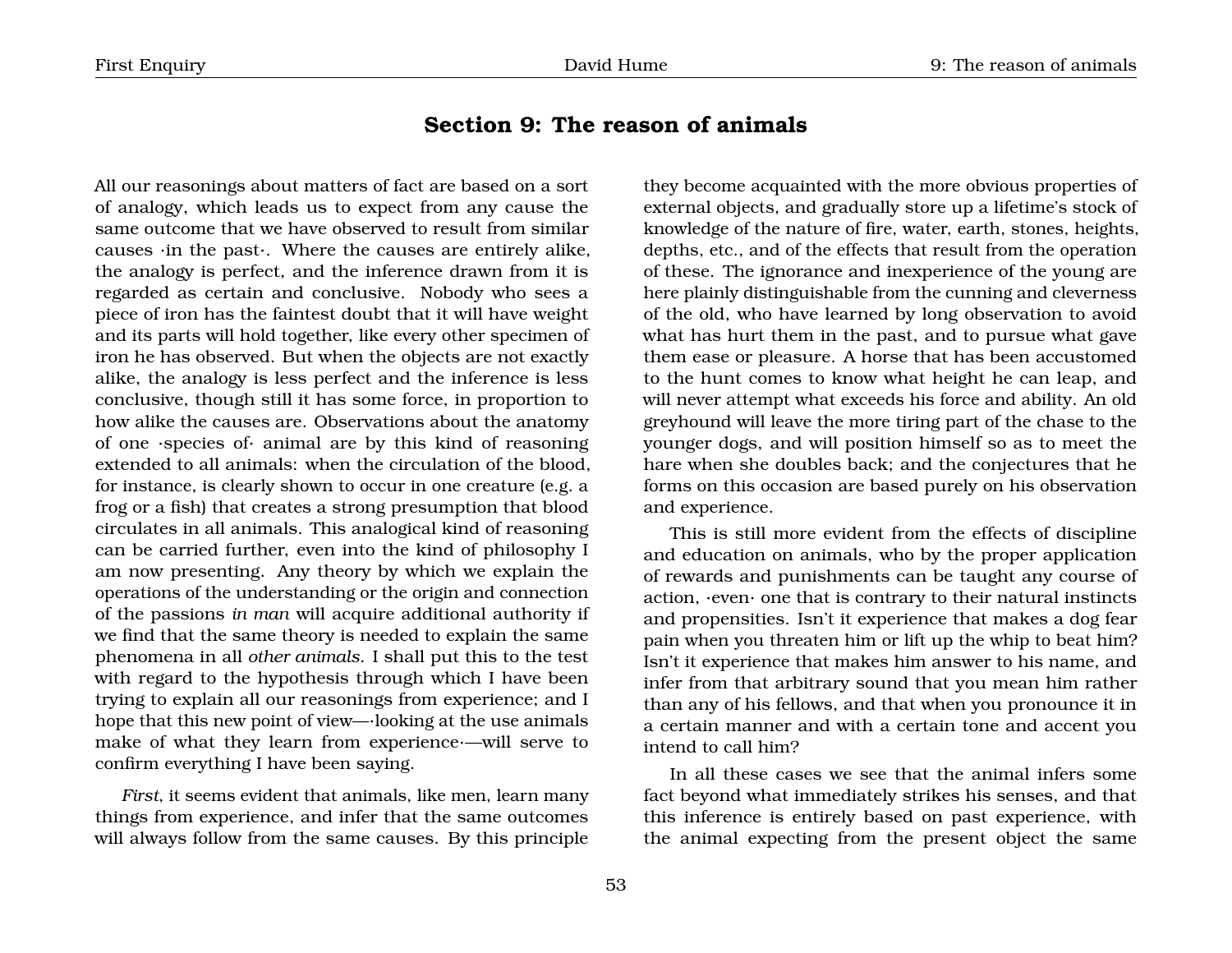consequences that it has always found in its observation to result from similar objects.

*Secondly*, this inference of the animal can't possibly be based on any process of argument or reasoning through which he concludes that similar outcomes must follow similar objects, and that the course of nature will always be regular in its operations. If there is anything in any arguments of this nature, they are surely too abstruse to be known by such imperfect understandings ·as those of animals·, for it may well require the utmost care and attention of a philosophical genius to discover and observe them. So animals aren't guided in these inferences by reasoning; nor are children; nor are most people in their ordinary actions and conclusions;

nor even are philosophers and scientists, who in all the practical aspects of life are mostly like the common people, and are governed by the same maxims. ·For getting men and animals from past experience to expectations for the future·, nature must have provided some other means ·than reasoning·—some more easily available and usable device. An operation of such immense importance in life as that of inferring effects from causes couldn't be trusted to the uncertain process of reasoning and argumentation. And even if you doubt this with regard to men, it seems to be unquestionably right with regard to animals; and once the conclusion is firmly established for *them*, we have a strong presumption from all the rules of analogy that it ought

1. When we have long enough to become accustomed to the uniformity of nature, we acquire a general habit of judging the unknown by the known, and conceiving the former to resemble the latter. On the strength of this general habitual principle we are willing to draw conclusions from even one experiment, and expect a similar event with some degree of certainty, where the experiment has been made accurately and is free of special distorting circumstances. It is therefore considered as a matter of great importance to observe the consequences of things; and as one man may very much surpass another in attention and memory and observation, this will make a very great difference in their reasoning.

2. Where many causes combine to produce some effect, one mind may be much larger than another, and ·therefore· better able to take in the whole system of objects , and ·therefore· to draw correct conclusions from them.

3. One man can carry on a chain of consequences to a greater length than another.

4. Few men can think for long without running into a confusion of ideas, and mistaking one idea for another. Men differ in how prone they are to this trouble.

5. The circumstance on which the effect depends is often combined with other circumstances having nothing to do with that effect. The separation of the one from the others often requires great attention, accuracy, and subtlety.

6. The forming of general maxims from particular observations is a very delicate operation; and all too often people make mistakes in performing it, because they go too fast or because they come at it in a narrow-minded manner which prevents them from seeing all sides.

7. When we reason from analogies, the man who has the greater experience or is quicker in suggesting analogies will be the better reasoner.

8. Biases from prejudice, education, passion, party, etc. hang more upon one mind than another.

<span id="page-55-0"></span> $\overline{9}$  Since all reasonings concerning facts or causes is derived merely from custom, it may be asked how it comes about that men reason so much better than animals do, and that one man reasons so much better than another? Hasn't the same custom the same influence on all? I'll try here to explain briefly the great difference in human understandings. Then it will be easy to see the reason for the difference between men and Hasn't the same custom the same influence on all? I'll try here to explain briefly the great difference in human understandings. Then it will be easy to see the reason for the difference between men and animals.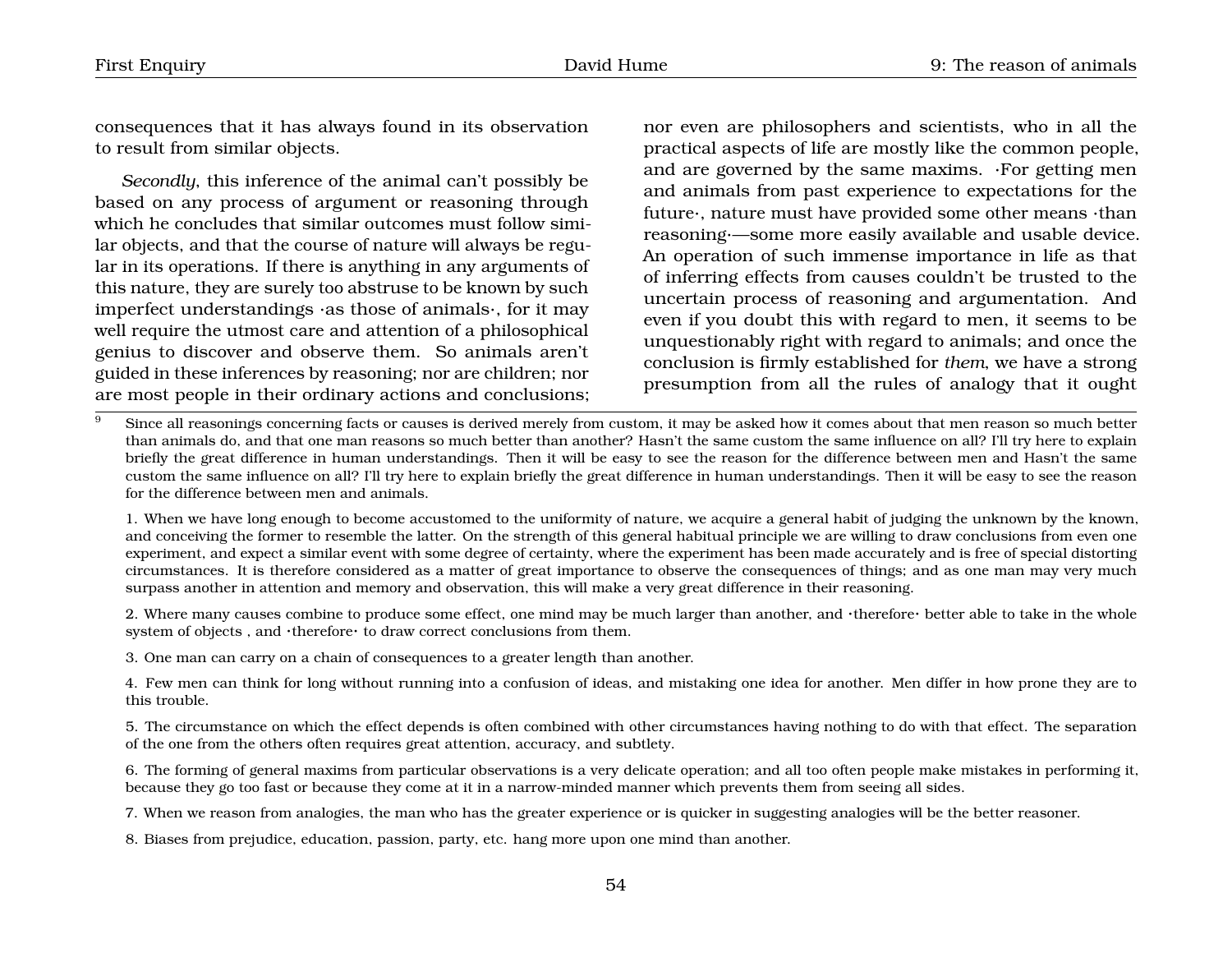to be confidently accepted as holding universally, with no exceptions. $^9$  $^9$  It is custom alone that gets animals when an object strikes their senses to infer its usual attendant, and carries their imagination, from the appearance of the object, to conceive the attendant in that special manner that we call *belief*. No other explanation can be given of this operation in all classes of sensitive beings—higher as well as lower—that fall under our notice and observation.

But though animals get much of their knowledge from observation, many parts of it were given to them from the outset by nature. These far outstrip the abilities the animals possess on ordinary occasions, and in respect of them the animals make little or no improvement through practice and experience. We call these *instincts*, and we are apt to wonder at them as something very extraordinary, something that can't be explained by anything available to us. But our wonder will perhaps cease or diminish when we consider that the reasoning from experience which we share with the beasts, and on which the whole conduct of life depends, is itself nothing but a sort of instinct or mechanical power that acts in us without our knowing it, and in its chief operations isn't directed by any such relations or comparisons of ideas as are the proper objects of our intellectual faculties. ·Between flame and pain, for instance, there is no relation that the intellect can do anything with, no comparison of ideas that might enter into a logical argument·. An instinct •teaches a bird with great exactness how to incubate its eggs and to manage and organize its nest; an instinct •teaches a man to avoid the fire; they are different instincts, but they are equally *instincts*.

## **Section 10: Miracles**

Dr. Tillotson has given an argument against the real presence ·of Christ's body and blood in the elements of the Eucharist·. It is as concise, elegant, and strong as any argument *can* be against a doctrine that so little deserves a serious refutation. The learned prelate argues as follows:

> Everyone agrees that the authority of the scripture and of tradition rests wholly on the testimony of the apostles who were eye-witnesses to those miracles of our saviour by which he proved his divine mission.

So our evidence for the truth of the Christian religion is less than the evidence for •the truth of our senses, because even in the first authors of our religion the evidence was no better than •that, and obviously it must lose strength in passing from them to their disciples; nobody can rest as much confidence in their testimony as in the immediate object of his senses. But a weaker evidence can never destroy a stronger; and therefore, even if the doctrine of the real presence

<sup>9.</sup> After we have acquired confidence in human testimony, the sphere of one man's experience and thought may be made larger than another's by books and conversation. . . .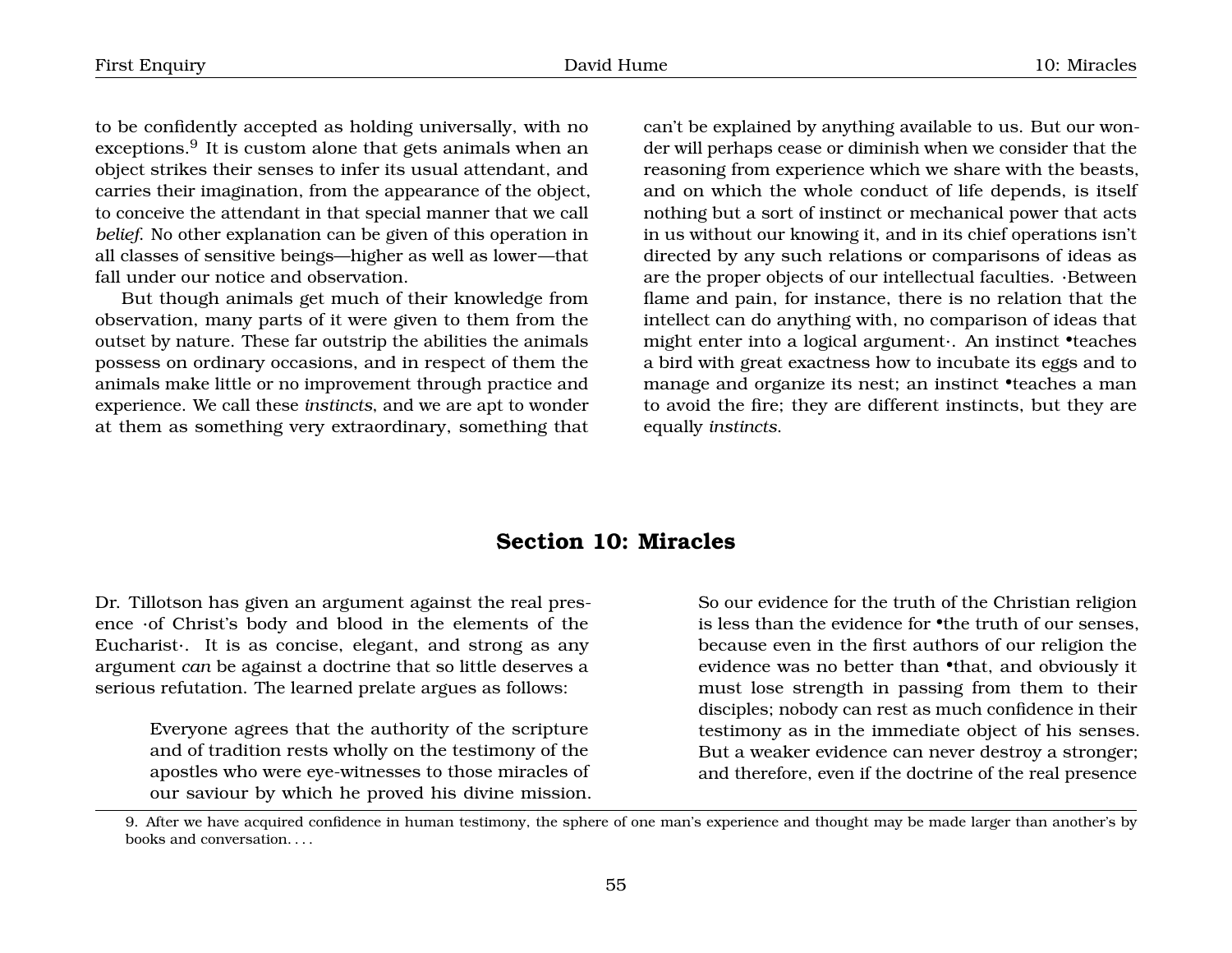were ever so clearly revealed in scripture, it would be directly contrary to the rules of sound reasoning to give our assent to it. It contradicts our senses ·which tell us that the bread isn't flesh and the wine isn't blood·; yet both the scripture and the tradition on which the doctrine is supposed to be built have less evidential power than the senses have—when they are considered merely as external evidences, that is, and are not brought home to everyone's breast by the immediate operation of the Holy Spirit.

Nothing is so convenient as a decisive argument of this kind, which, ·even if it doesn't *convince* the opposition·, must at least *silence* the most arrogant bigotry and superstition, and free us from being pestered by them. I flatter myself that I have discovered a similar argument—one which, if it is sound, will serve wise and learned people as a permanent barrier to all kinds of superstitious delusion, and consequently will be useful as long as the world lasts. I presume that that is how long histories, sacred and secular, will continue to give accounts of miracles and prodigies! [In this section Hume uses 'prodigy' to mean 'something amazing, extraordinary, abnormal, or the like'; similarly 'prodigious'.]

Though experience is our only guide in reasoning concerning matters of fact, it must be admitted that this guide is not altogether infallible, but in some cases is apt to lead us into errors. If someone in our climate expects better weather in any week of June than in one of December, he reasons soundly and in conformity with experience; but he certainly *may* find in the upshot that he was mistaken. We may observe, though, that in such a case he would have no cause to complain of experience; because it commonly informs us of such uncertainty in advance, by presenting us with conflicting outcomes that we can learn about by attending carefully. Not all effects follow with the same

certainty from their supposed causes. Some events are found in all countries and all ages to have been constantly conjoined together: Others are found to have been more variable, and sometimes to disappoint our expectations; so that in our reasonings about matters of fact there are all imaginable degrees of assurance, from the highest certainty to the weakest kind of probable evidence.

[In Hume's day, an 'experiment' didn't have to be something deliberately contrived to test some hypothesis. An 'experiment' that you have observed may be just an experience that you have had and attended to.] A wise man, therefore, proportions his belief to the evidence. In conclusions that are based on an infallible experience, he expects the outcome with the highest degree of assurance, and regards his past experience as a full *proof* of the future existence of that outcome. In other cases he proceeds with more caution: he weighs the opposite experiments; he considers which side is supported by the greater number of experiments; he leans to that side, with doubt and hesitation; and when at last he fixes his judgment, his support for it doesn't exceed what we properly call *probability*. All probability, then, presupposes an opposition of experiments and observations, where one side is found to overbalance the other and to produce a degree of evidence proportioned to the superiority. We can have only a doubtful expectation of an outcome that is supported by a hundred instances or experiments and contradicted by fifty; though a hundred uniform experiments with only one that is contradictory reasonably generate a pretty strong degree of assurance. In all cases where there are opposing experiments, we must balance them against one another and subtract the smaller number from the greater in order to know the exact force of the superior evidence.

Let us apply these principles to a particular instance. No kind of reasoning is more common or more useful—even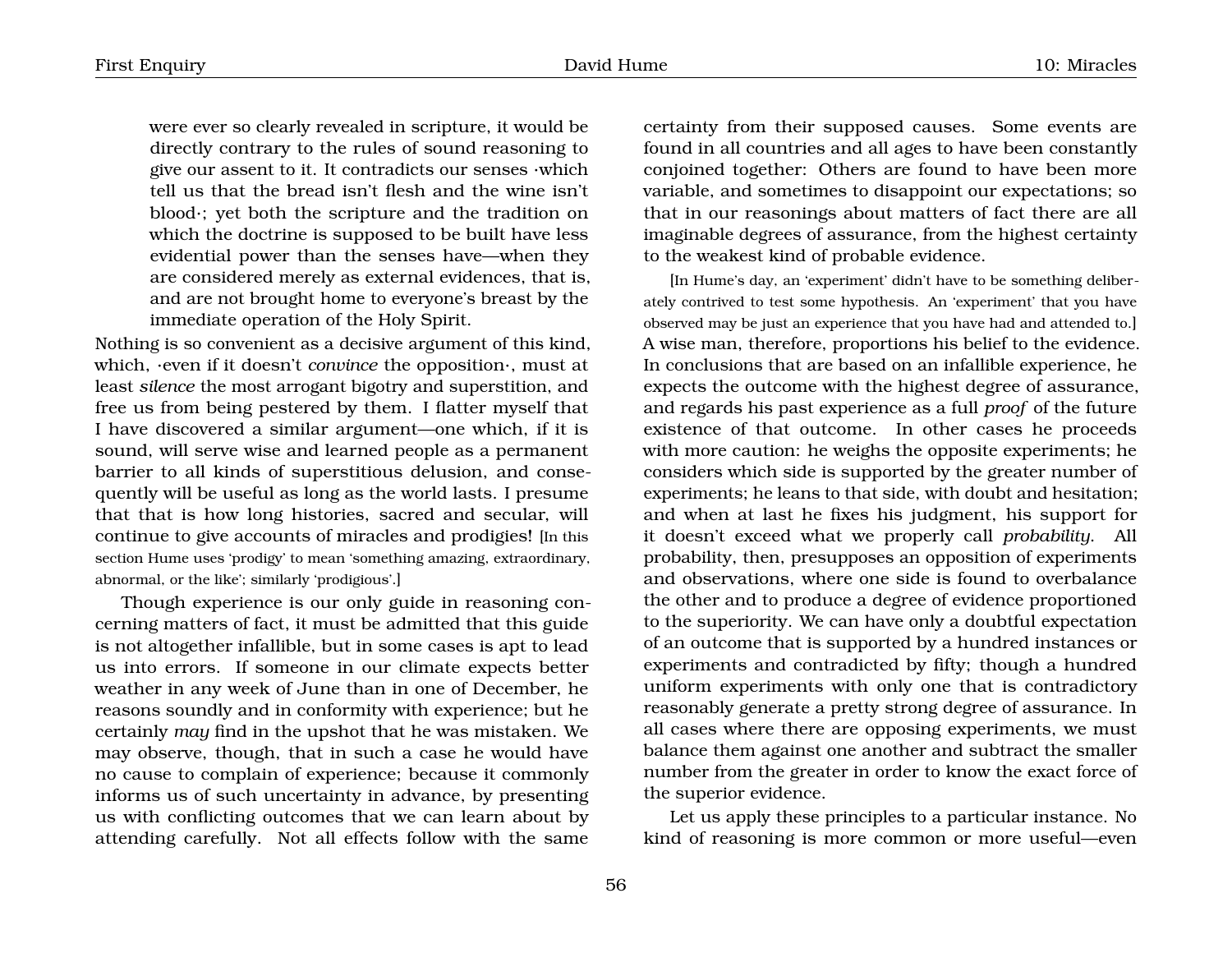necessary—to human life than the kind derived from the testimony of men and the reports of eye-witnesses and spectators. Perhaps you will deny that this kind of reasoning is based on the relation of cause and effect. Well, I shan't argue about a word. All that I need ·for my line of thought· is that our confidence in any argument of this kind is derived wholly from our observation of  $*$ the truthfulness of human testimony and of •how facts usually conform to the reports witnesses give of them. It is a general maxim that no objects have any discoverable ·necessary· connection with one another, and that all the inferences we can draw from one to another are based merely on our experience of their constant and regular conjunction; so we clearly oughtn't to make an exception to this maxim in favour of human testimony, because there is as little necessary connection between testimony and fact as between any pair of items. •If memories were not tenacious to a certain degree; •if men didn't commonly have an inclination to truth and a drive towards honesty; •if they were not given to shame when detected in a falsehood—if all these were not found by experience to be qualities inherent in human nature, •we would never have the least confidence in human testimony. The word of a man who is delirious, or is known for his falsehood and villainy, carries no weight with us.

Because the evidence derived from witnesses and human testimony is based on past experience, it varies with the experience, and is regarded either as a *proof* or as a *probability*, depending on whether the association between the kind of report in question and the kind of fact it reports has been found to be constant or variable. There are several circumstances to be taken into account in all judgments of this kind; and the final standard by which we settle any disputes that may arise concerning them is always based on experience and observation. In cases where this experience

doesn't all favour one side, there's bound to be contrariety in our judgments, with the same opposition and mutual destruction of argument as occurs with every other kind of evidence. We often hesitate to accept the reports of others. We balance the opposing circumstances that cause any doubt or uncertainty, and when we find a superiority on one side we lean that way, but still with a lessened assurance in proportion to the force of its antagonist.

When human testimony is in question, the contrariety of evidence may come from several different causes: from the opposition of contrary testimony, from the character or number of the witnesses, from their manner of delivering their testimony, or from all of these together. We entertain a suspicion concerning any matter of fact when the witnesses contradict each other, when there are few of them or they are of a doubtful character, when they have something to gain by their testimony, when they deliver their testimony with hesitation or with over-violent confidence. Many other factors like these can reduce or destroy the force of an argument derived from human testimony.

Consider, for instance, testimony that tries to establish the truth of something extraordinary and astonishing. The value of this testimony as evidence will be greater or less in proportion as the fact that is attested to is less or more unusual. We believe witnesses and historians not because we of any *connection* that we perceive *a priori* between testimony and reality, but because we are accustomed to find a conformity between them. But when the fact attested is of a sort that we have seldom observed, we have a contest between two opposite experiences; one of these uses up some of its force in destroying the other, and can then operate on the mind only with the force that then remains to it. In a case like this, the very same principle of experience that gives us a certain degree of assurance in the testimony of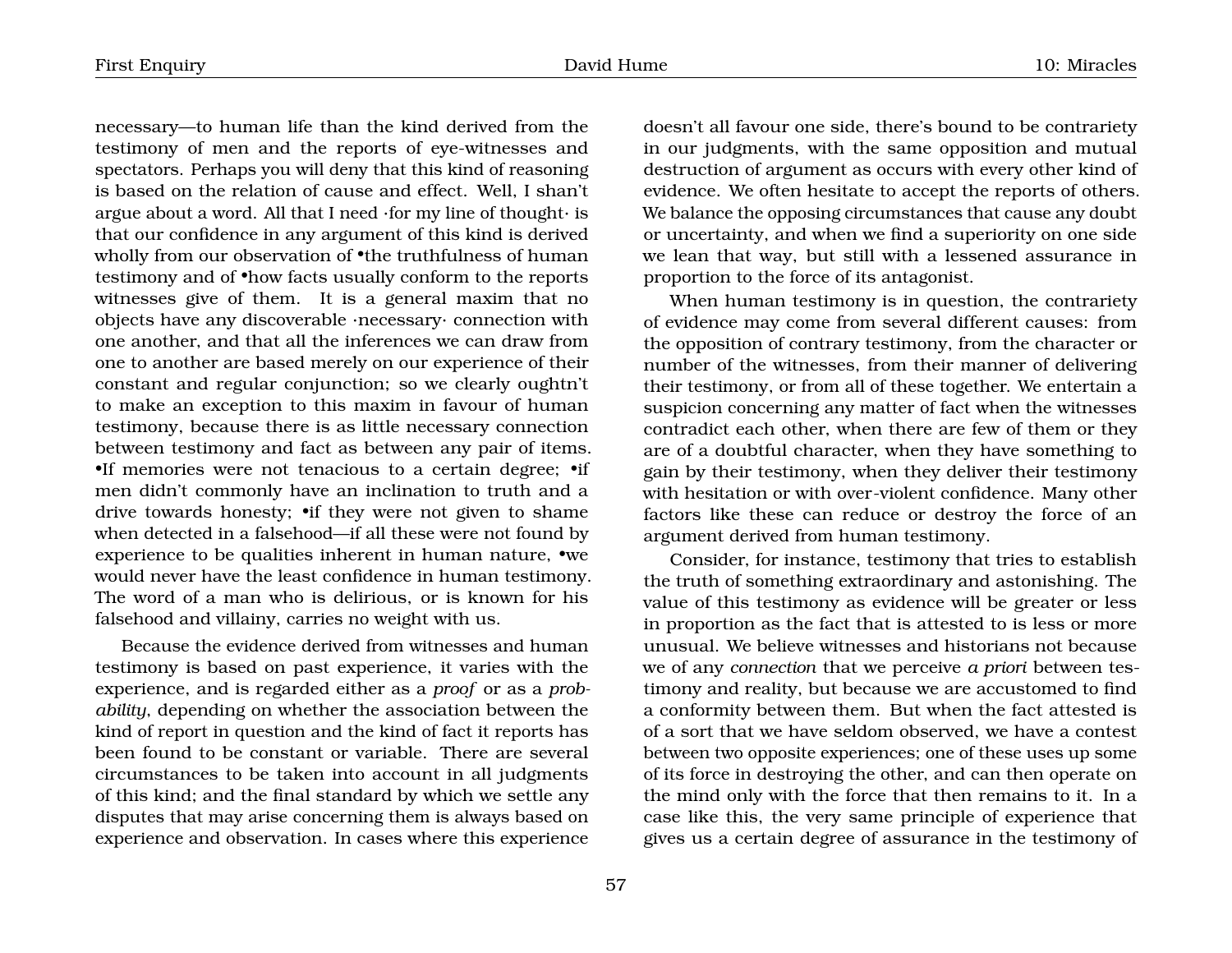witnesses also gives us another degree of assurance against the claim which the witnesses are trying to establish; and from that contradiction there necessarily arises a balanced stand-off, and mutual destruction of belief and authority.

'I wouldn't believe such a story were it told me by Cato' was a proverbial saying in Rome, even during the lifetime of that philosophical patriot. The incredibility of a claim, it was allowed, might invalidate even such a great authority as Cato.

The Indian prince who refused to believe the first accounts he heard of frost reasoned soundly, and it naturally required very strong testimony to get him to accept facts arising from a state of nature which he had never encountered and which bore so little analogy to events of which he had had constant and uniform experience. Though they were not contrary to his experience, these facts—·involving freezing  $\text{cold}$ —didn't conform to it either.<sup>[10](#page-59-0)</sup> But in order to increase the probability against the testimony of witnesses, let's take a case where •the fact which they affirm, instead of being only extraordinary, is really miraculous; and where •the testimony, considered apart and in itself, amounts to an entire proof ·because the witnesses have been found to be reliable, there is nothing suspicious about the manner of their testimony, they have nothing to gain by it, and so on·. In this case, there is •proof against •proof, of which the stronger must prevail, but still with a lessening of its force in proportion to the force of the opposing side.

A miracle is a violation of the laws of nature; and because firm and unalterable experience has established these laws, the case against a miracle is—just because it is a miracle—as complete as any argument from experience can possibly be imagined to be. Why is it more than merely probable that *all men must die*, that *lead cannot when not supported remain suspended in the air*, that *fire consumes wood and is extinguished by water*, unless it is that these events are found agreeable to the laws of nature, and for things to go differently there would have to be a violation of those laws, or in other words a miracle? Nothing is counted as a miracle if it ever happens in the common course of nature. When a man who seems to be in good health suddenly dies, this isn't a miracle; because such a kind of death, though more unusual than any other, has yet often been observed to happen. But *a dead man's coming to life* would be a miracle, because that has never been observed in any age or country. So there must be a uniform experience against every miraculous event, because otherwise the event wouldn't count as a 'miracle'. And as a uniform experience amounts to a proof, we have here a direct and full proof against the

<span id="page-59-1"></span><sup>11</sup> [The in-text key to this footnote is high on the next page.] Sometimes an event may not *in itself* seem to be contrary to the laws of nature, and yet

<span id="page-59-0"></span><sup>&</sup>lt;sup>10</sup> Obviously, the Indian couldn't have had experience of water's not freezing in cold climates. This is placing nature in a situation quite unknown to him; and it is impossible for him to tell *a priori* what will result from it. It is making a new experiment, the outcome of which is always uncertain. One may sometimes conjecture from analogy what will follow, but still this is *only* conjecture. And it must be confessed that in the present case of freezing, the outcome ·of making water very cold· runs contrary to the rules of analogy, and is not something that a rational Indian would expect. The operations of cold upon water are not gradual, according to the degrees of cold; but whenever water reaches the freezing point it passes in a moment from the utmost liquidity to perfect hardness. An event like this can be called *extraordinary*, therefore, and requires a pretty strong testimony if people in a warm climate are to believe it. But still it is not *miraculous*, or contrary to uniform experience of the course of nature in cases where all the circumstances are the same. The inhabitants of Sumatra have always seen water fluid in their own climate, and the freezing of their rivers ought to be deemed to be something extraordinary; but they never saw water in Russia during the winter; and therefore they cannot reasonably be positive about what the upshot of that would be.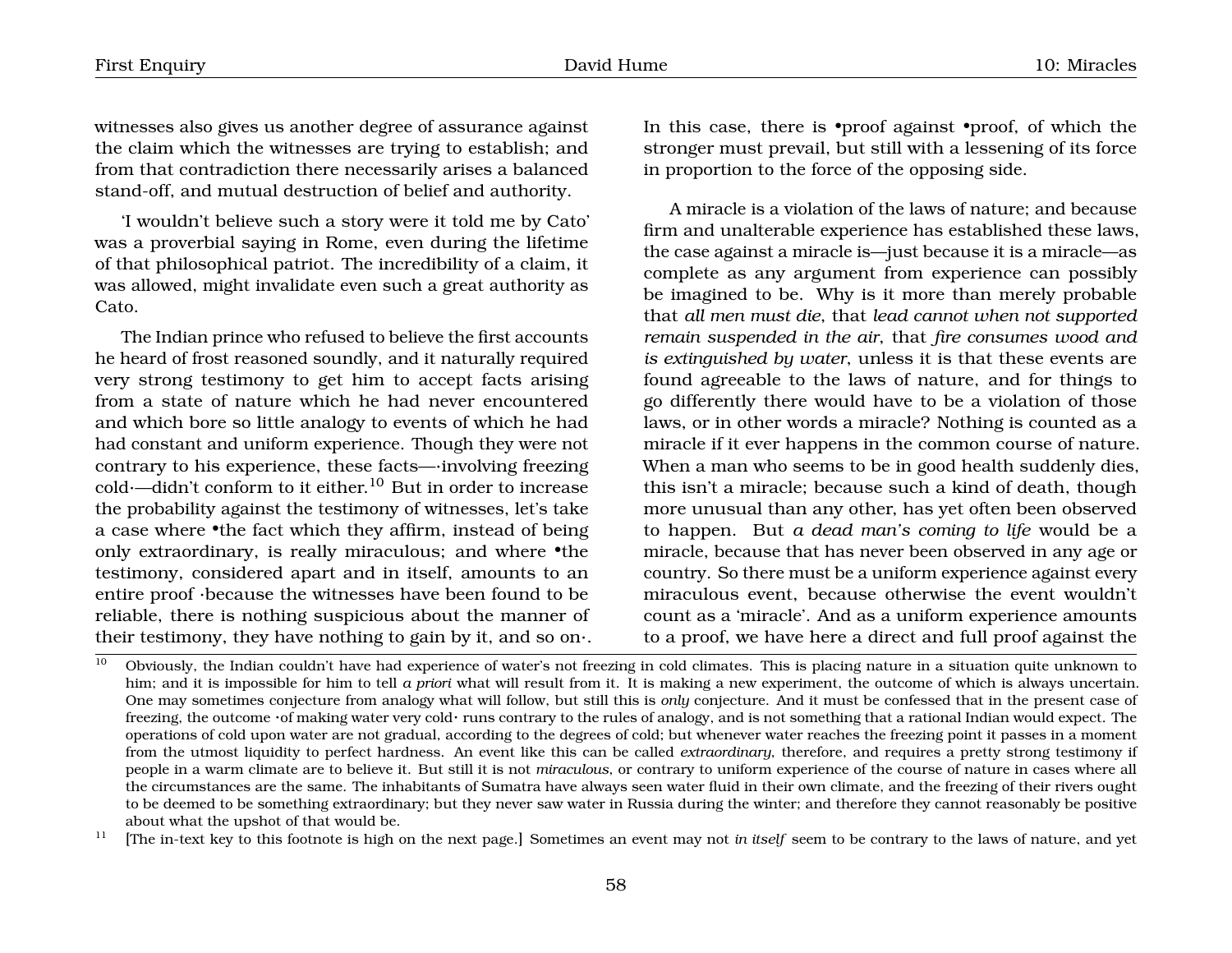existence of any miracle, just because it's a miracle; and such a proof can't be destroyed or the miracle made credible except by an opposite proof that is even stronger.<sup>[11](#page-59-1)</sup>

This clearly leads us to a general maxim that deserves our attention:

> No testimony is sufficient to establish a miracle unless it is of such a kind that its falsehood would be more miraculous than the fact that it tries to establish. And even in that case there is a mutual destruction of arguments, and the stronger one only gives us an assurance suitable to the force that remains to it after the force needed to cancel the other has been subtracted.

When anyone tells me that he saw a dead man restored to life, I immediately ask myself whether it is more probable that •this person either deceives or has been deceived or that •what he reports really has happened. I weigh one miracle against the other, and according to the superiority which I discover I pronounce my decision and always reject the greater miracle. If the falsehood of his testimony would be more miraculous than the event that he relates, then he can claim to command my belief or opinion, but not otherwise.

### **Part 2**

In the foregoing reasoning I have supposed that the testimony on which a miracle is founded may possibly amount to an entire proof, and that the falsehood of that testimony would be a real prodigy. But it's easy to show that this was conceding far too much, and that there never was a miraculous event established on evidence as good as that.

For, *first*, never in all of history has a miracle been attested by •a sufficient number of men, of such unquestioned good sense, education, and learning as to guarantee that they aren't deluded; •of such undoubted integrity as to place them beyond all suspicion of wanting to deceive others;  $\bullet$ of such credit and reputation in the eyes of mankind as to have much to lose if they were found to have told a falsehood; •and at the same time testifying to events—·the reported miracle·—that occurred in such a public manner and in such a famous part of the world as to make the detection ·of any falsehood· unavoidable. All these conditions must be satisfied if we are to be completely confident of the testimony of men.

*Secondly*. We may observe in human nature a principle which, if strictly examined, will be found to reduce greatly the confidence that human testimony can give us in the occurrence of any kind of prodigy. In our reasonings we commonly conduct ourselves in accordance with the maxim:

if it really occurred it might be called a miracle because *in those circumstances* it is in fact contrary to these laws. For example, if a person who claimed to have a divine authority were to command a sick person to be well, a healthy man to fall down dead, the clouds to pour rain, the winds to blow—in short, if he were to order many natural events which did then occur immediately after his command—these might reasonably be thought to be miracles, because they really are *in this case* contrary to the laws of nature. If there is any suspicion that the event followed the command by accident, there is no miracle and no breaking of the laws of nature. If that suspicion is removed, then clearly there is a miracle and a breaking of those laws; because nothing can be more contrary to nature than that the voice or command of a man should have such an influence. A 'miracle' may be accurately defined as *a breaking of a law of nature by a particular act of God's will or by the interposition of some invisible agent*. A miracle may be discoverable by men or not—that makes no difference to its nature and essence. The raising of a house or ship into the air is a visible miracle. The raising of a feather, when the wind is ever so slightly less strong than is needed to raise it ·naturally·, is just as real a miracle, though we can't see it as such.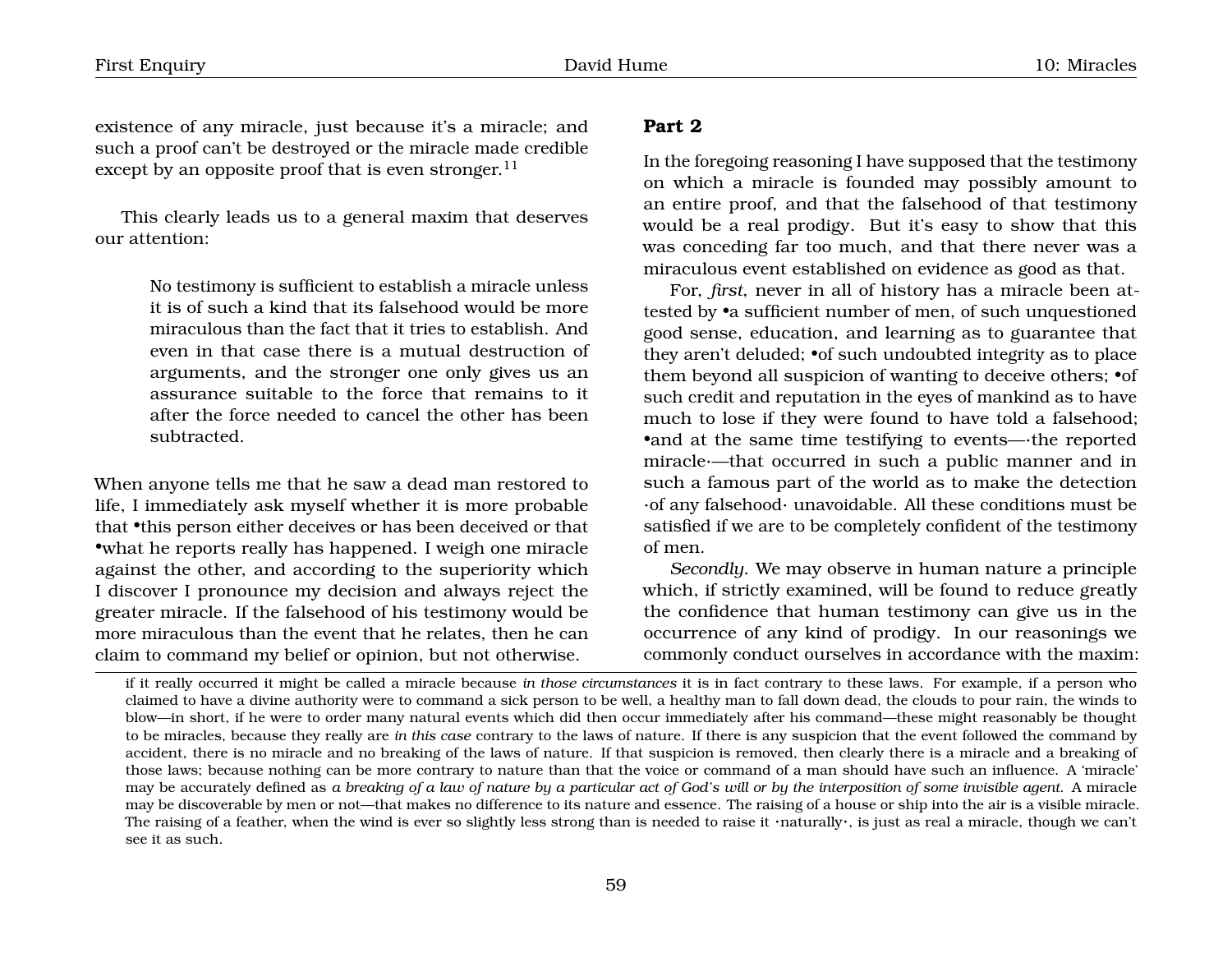The objects of which we have no experience resemble those of which we have; what we have found to be most usual is always most probable; and where there is an opposition of arguments, we ought to give the preference to such as are founded on the greatest number of past observations.

This rule leads us to reject at once any testimony whose truth would be unusual and incredible in an ordinary degree; but higher up the scale the mind doesn't always stick to the same rule, for when something is affirmed that is utterly absurd and miraculous, the mind the more readily accepts it on account of the very feature of it that ought to destroy all its authority! The surprise and wonder that arise from miracles is an agreeable emotion, and that makes us tend to believe in events from which it is derived. And this goes so far that even those who can't enjoy this pleasure immediately, because they don't believe in those miraculous events of which they are informed, still love to partake in the satisfaction at second-hand or by rebound, and take pride and delight in arousing the wonder of others.

How greedily the miraculous accounts of travellers are received—their descriptions of sea and land monsters, their tales of wonderful adventures, strange men, and crude customs! But when the spirit of religion is joined to the love of wonder, there is an end of common sense; and human testimony in these circumstances loses all claims to authority. A religionist •may be a wild fanatic, and imagine he sees something that isn't there; •he may know his narrative to be false, and yet persevere in it with the best intentions in the world for the sake of promoting so holy a cause; and even where this delusion ·about promoting a cause· isn't at work, •his vanity—encouraged by such a strong temptation—operates on him more powerfully than on other people in other circumstances; and •his self-interest operates with equal force. His hearers may not have, and commonly *do* not have, sufficient judgment to examine his evidence critically; and what judgment they do have they automatically give up in these lofty and mysterious subjects; or if they are willing—even very willing—to employ their judgment, its workings are upset by emotions and a heated imagination. Their credulity increases the impudence ·of the person relating the miracle·, and his impudence overpowers their credulity.

Eloquence, when at its highest pitch, leaves little room for reason or reflection; it speaks only to the imagination or to feelings, captivates the willing hearers, and subdues their understanding. Fortunately, it seldom gets as far as that. But what a Tully or a Demosthenes could scarcely do to a Roman or Athenian audience, every itinerant or stationary teacher can do to the generality of mankind, and in a higher degree, by touching such crude and common emotions.

The many instances of forged miracles and prophecies and supernatural events which, in all ages, either have been exposed by contrary evidence or have exposed themselves by their absurdity show well enough mankind's great liking for the extraordinary and the marvellous, and ought to make us suspicious of all such tales. This is our natural way of thinking, even with regard to the most common and most credible events. For instance, there is no kind of report that rises so easily and spreads so quickly—especially in country places and provincial towns—as those concerning marriages; to such an extent that two young persons from the same level of society have only to see each other twice for the whole neighbourhood immediately to join them together! The story is spread through the pleasure people get from telling such an interesting piece of news, of propagating it, and of being the first to tell it. And this is so well known that no sensible person pays any attention to these reports until he finds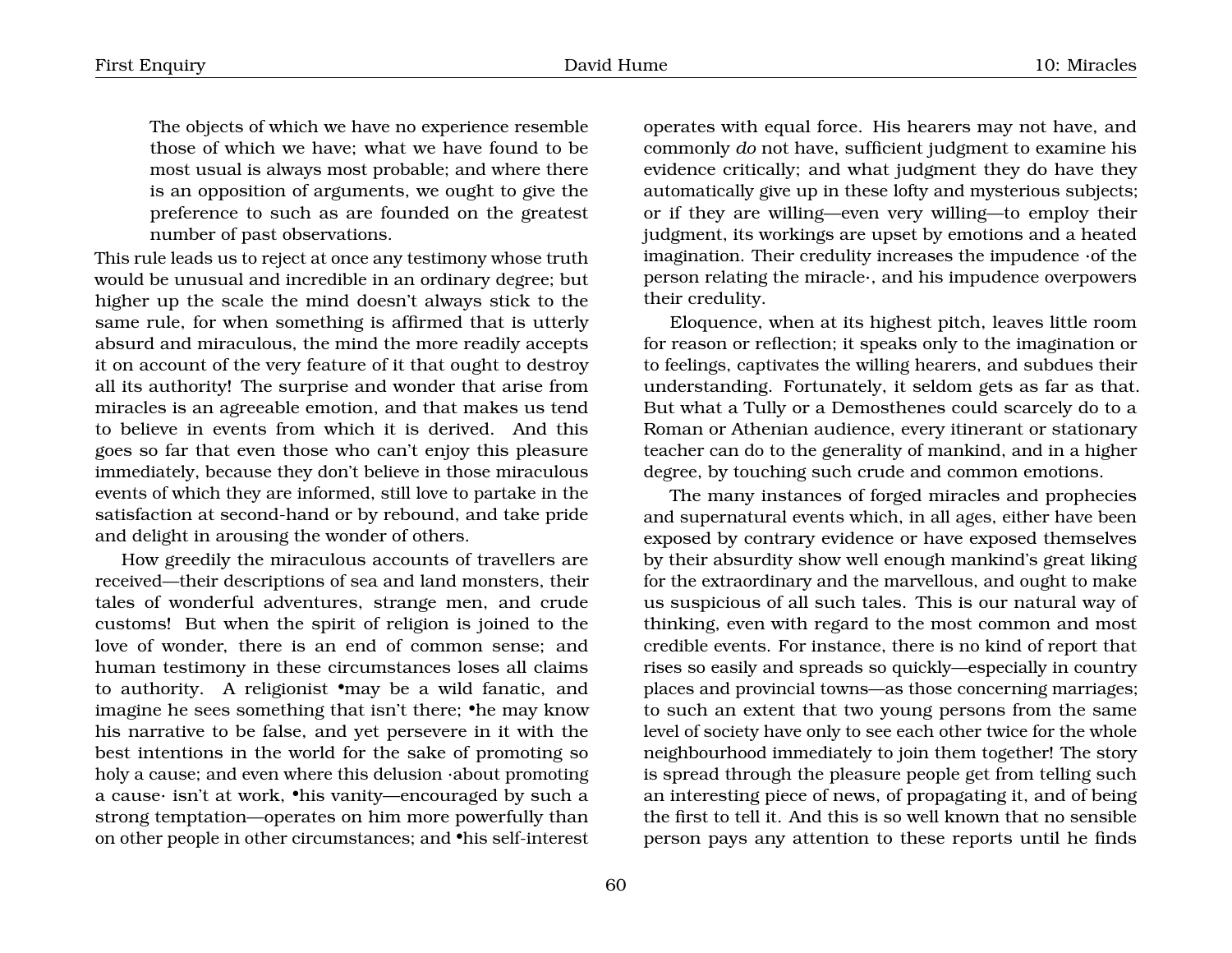them confirmed by some better evidence. Well, now, don't the same passions—and others still stronger—incline most people to believe and report, forcefully and with confidence, all religious miracles?

*Thirdly*. It counts strongly against all reports of supernatural and miraculous events that they chiefly occur among ignorant and barbarous nations; and if a civilized people has ever accepted any of them, that people will be found to have received them from ignorant and barbarous ancestors who transmitted them with the 'you-had-better-believe-this' sort of authority that always accompanies received opinions. When we read the earliest history of any nation, we are apt to imagine ourselves transported into some new world where the whole frame of nature is disjointed, and every element works differently from how it does at present. Battles, revolutions, pestilence, famine, and death, are never—·in such a history·—the effect of those natural causes that we experience. Prodigies, omens, oracles, and judgments push into the shadows the few natural events that are intermingled with them. But as the prodigies etc. grow thinner page by page as we advance towards the enlightened ages, we soon learn that nothing mysterious or supernatural was going on, that it all came from mankind's usual liking for the marvellous, and that although this inclination may occasionally be held back by good sense and learning, it can never be thoroughly erased from human nature.

A judicious reader of these wonderful historians may think: 'It is strange that such prodigious events never happen in our days.' But you don't find it strange, I hope, that *men lie* in all ages. You must surely have seen instances enough of that frailty. You have yourself heard many such marvellous stories started and then, having been treated with scorn by all the wise and judicious, finally abandoned even by the common people. You can be sure that the famous

lies that have spread and grown to such a monstrous height arose from similar beginnings; but being sown in better soil, *they* shot up at last into prodigies almost equal to the ones they tell of.

It was a wise policy in that false prophet Alexander ·of Abonoteichos·—now forgotten, once famous—to begin his impostures in Paphlagonia, where the people were extremely ignorant and stupid, and ready to swallow even the crudest delusion. People at a distance who are weak-minded enough to think the matter worth looking into have no access to better information. The stories reach them magnified by a hundred circumstances. Fools are busy propagating the imposture, while the wise and learned are mostly content to laugh at its absurdity without informing themselves of the particular facts that could be used to refute it clearly. That's what enabled Alexander to move on from his ignorant Paphlagonians to enlist believers even among the Greek philosophers and men of the most eminent rank and distinction in Rome—indeed, to engage the attention of that wise emperor Marcus Aurelius to the point where he entrusted the success of a military expedition to Alexander's delusive prophecies.

The advantages of starting an imposture among an ignorant populace are so great that, even if the delusion is too crude to impose on most of them (which it sometimes is, though not often), it has a much better chance of success in remote countries than it would if it had first been launched in a city renowned for arts and knowledge. ·In the former case·, the most ignorant and barbarous of the barbarians carry the report abroad. None of their countrymen have a large correspondence, or sufficient credit and authority to contradict the delusion and beat it down. Men's liking for the marvellous has full opportunity to display itself. And thus a story that is universally exploded in the place where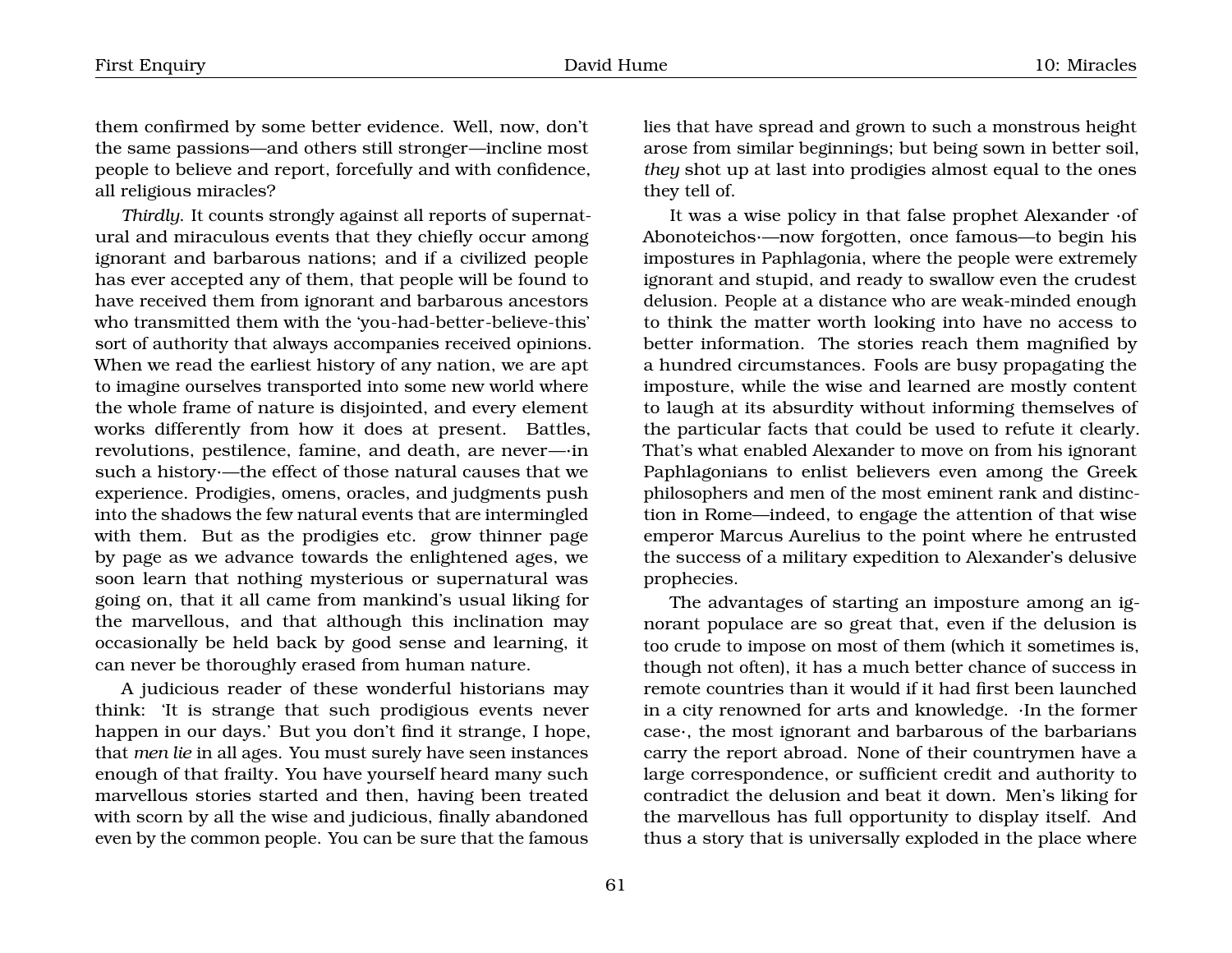it began is regarded as certainly true a thousand miles away. But if Alexander had lived in Athens, the philosophers in that renowned market of learning would immediately have spread their sense of the matter throughout the whole Roman empire; and this, being supported by so great an authority and displayed by all the force of reason and eloquence, would have entirely opened the eyes of mankind. It is true that Lucian, happening to pass through Paphlagonia, had an opportunity of doing this good service ·to mankind·. But desirable though it is, it doesn't always happen that every Alexander meets with a Lucian who is ready to expose and detect his impostures.

Here is a *fourth* reason that lessens the authority of ·reports of· prodigies. There is no testimony for any prodigy, even ones that haven't been outright shown to be false, that isn't opposed by countless witnesses; so that not only does the miracle destroy the credit of testimony, but the testimony destroys itself. To understand why this is so, bear in mind that in matters of religion whatever is *different* is *contrary*, and the religions of ancient Rome, of Turkey, of Siam, and of China can't possibly *all* rest on solid foundations. Every miracle that is claimed to have been performed in any of these religions (and all of them abound in miracles) is directly aimed at establishing the particular system to which it is attributed; so has it the same force, though more indirectly, to overthrow every other system. In destroying a rival system, it likewise destroys the credit of those miracles on which that system was established; so that all the prodigies of different religions are to be regarded as contrary facts, and the evidences of these prodigies, whether weak or strong, as opposite to each other. When we believe any miracle of Mahomet or his successors, we rely on the testimony of a few barbarous Arabs; and on the other side there is the authority of Livy, Plutarch, Tacitus, and all the authors and

witnesses—Greek, Chinese, and Roman Catholic—who have told of any miracle in their particular religion. According to the line of thought I have been presenting, we should regard the testimony of all these in the same way as if they had mentioned that Mahometan miracle and had explicitly contradicted it with the same certainty as they have for the miracle they tell of. This argument may appear over subtle and refined, but really it's just the same as the reasoning of a judge who supposes that the credit of two witnesses alleging a crime against someone is destroyed by the testimony of two others who affirm that when the crime was committed the accused person was two hundred leagues away.

One of the best attested miracles in all non-religious history is the one that •Tacitus reports of the Emperor Vespasian, who cured a blind man in Alexandria by means of his spittle and a lame man by the mere touch of his foot, in obedience to a vision of the god Serapis who had told these men to go to the emperor for these miraculous cures. The story may be seen in  $\cdot$ the work of $\cdot$  •that fine historian, where every detail seems to add weight to the testimony. The story could be presented at length, with all the force of argument and eloquence, if anyone now wanted to strengthen the case for that exploded and idolatrous superstition. We can hardly imagine stronger evidence for so crude and obvious a falsehood. ·Its strength comes from four factors·. •The gravity, solidity, age, and probity of so great an emperor, who through the whole course of his life conversed in a familiar manner with his friends and courtiers and never put on those extraordinary airs of divinity assumed by Alexander [the Great] and Demetrius. •The historian, a contemporary writer known for his candour and truthfulness, as well as having perhaps the greatest and most penetrating intellect of all antiquity; and free from any tendency to credulity—so much so that he has been subjected to the opposite charge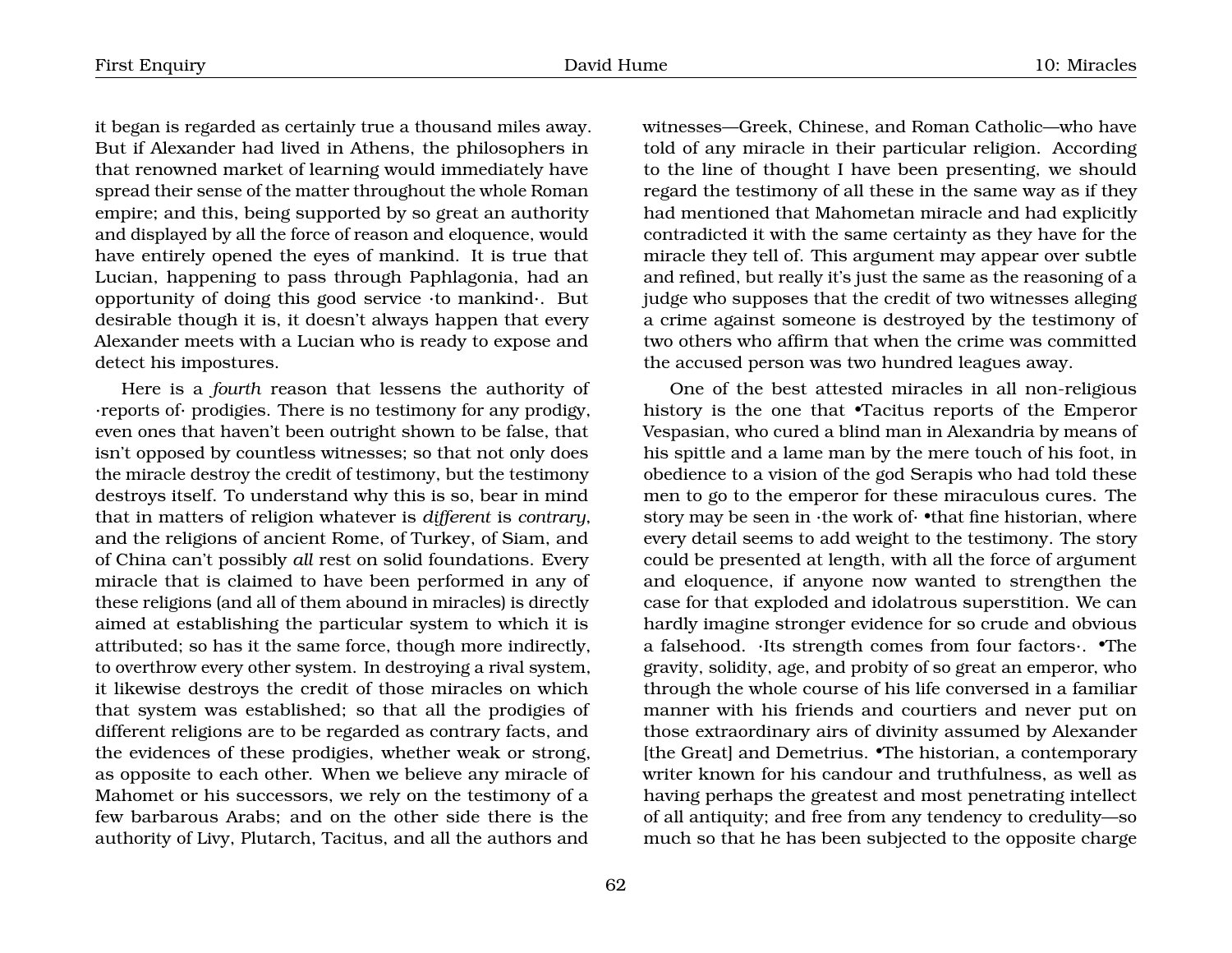of atheism and irreligion. •The persons from whose authority Tacitus reported the miracle, who were presumably of established character for good judgment and truthfulness; they were eye-witnesses of the fact, and continued to attest to it after Vespasian's family lost the empire and could no longer give any reward in return for a lie. •The public nature of the facts, as related, show that no evidence can well be supposed stronger for so gross and memorable a falsehood.

There is also a memorable story told by Cardinal de Retz, which may well deserve our consideration. When that devious politician fled into Spain to avoid the persecution of his enemies, he passed through Saragossa, the capital of Arragon, where he was shown in the cathedral a man who had served seven years as a door-keeper, and was well known to everybody in town who had ever attended that church. He had been seen for a long time lacking a leg, but he recovered that limb by rubbing holy oil on the stump; and the cardinal assures us that he saw him with two legs. This miracle was vouched for by all the canons of the church; all the people in the town were appealed to for a confirmation of the fact; and their zealous devotion showed the cardinal that they were thorough believers in the miracle. Here the person who reported the supposed prodigy was contemporary with it, and was of an incredulous and libertine character, as well as having a great intellect ·so that he isn't open to suspicion of religious fraud or of stupidity·. And the ·supposed· miracle was of a special sort that could hardly be counterfeited, and the witnesses were very numerous, and all of them were in a way spectators of the fact to which they gave their testimony. And what adds enormously to the force of the evidence, and may double our surprise on this occasion, is that the cardinal himself (who relates the story) seems not to believe it, and consequently can't be suspected of going along with a holy fraud. He rightly thought that in order to reject a factual

claim of this nature it wasn't necessary to be able to disprove the testimony and to trace its falsehood through all the circumstances of knavery and credulity that produced it. He knew that just as this was commonly altogether impossible at any small distance of time and place, so was it extremely difficult even when one was immediately present, because of the bigotry, ignorance, cunning, and roguery of a great part of mankind. He therefore drew the sensible conclusion that evidence for such an event carried falsehood on the very face of it, and that a miracle supported by human testimony was something to laugh at rather than to dispute.

There surely never was a greater number of miracles ascribed to one person than those that were recently said to have been performed in France on the tomb of Abbé Paris, the famous Jansenist whose sanctity for so long used to delude the people. The curing of the sick, giving hearing to the deaf and sight to the blind, were everywhere talked of as the usual effects of that holy tomb. But what is more extraordinary is this: many of the miracles were immediately proved [= 'critically examined'] on the spot, before judges of unquestioned integrity, attested by witnesses of credit and distinction, at a time when learning flourished and on the most eminent platform in the world. Nor is this all. An •account of them was published and dispersed everywhere; and the Jesuits, though a learned body supported by the civil magistrate, and determined enemies to the opinions in whose favour the miracles were said to have been performed, were never able clearly to refute or expose them.

#### $\cdot$ START OF A VAST FOOTNOTE $\cdot$

This •book was written by Monsieur Montgeron, counsellor or judge of the parliament of Paris, a man of good standing and character, who also suffered in the cause ·of Jansenism· and is now said to be in a dungeon somewhere on account of his book.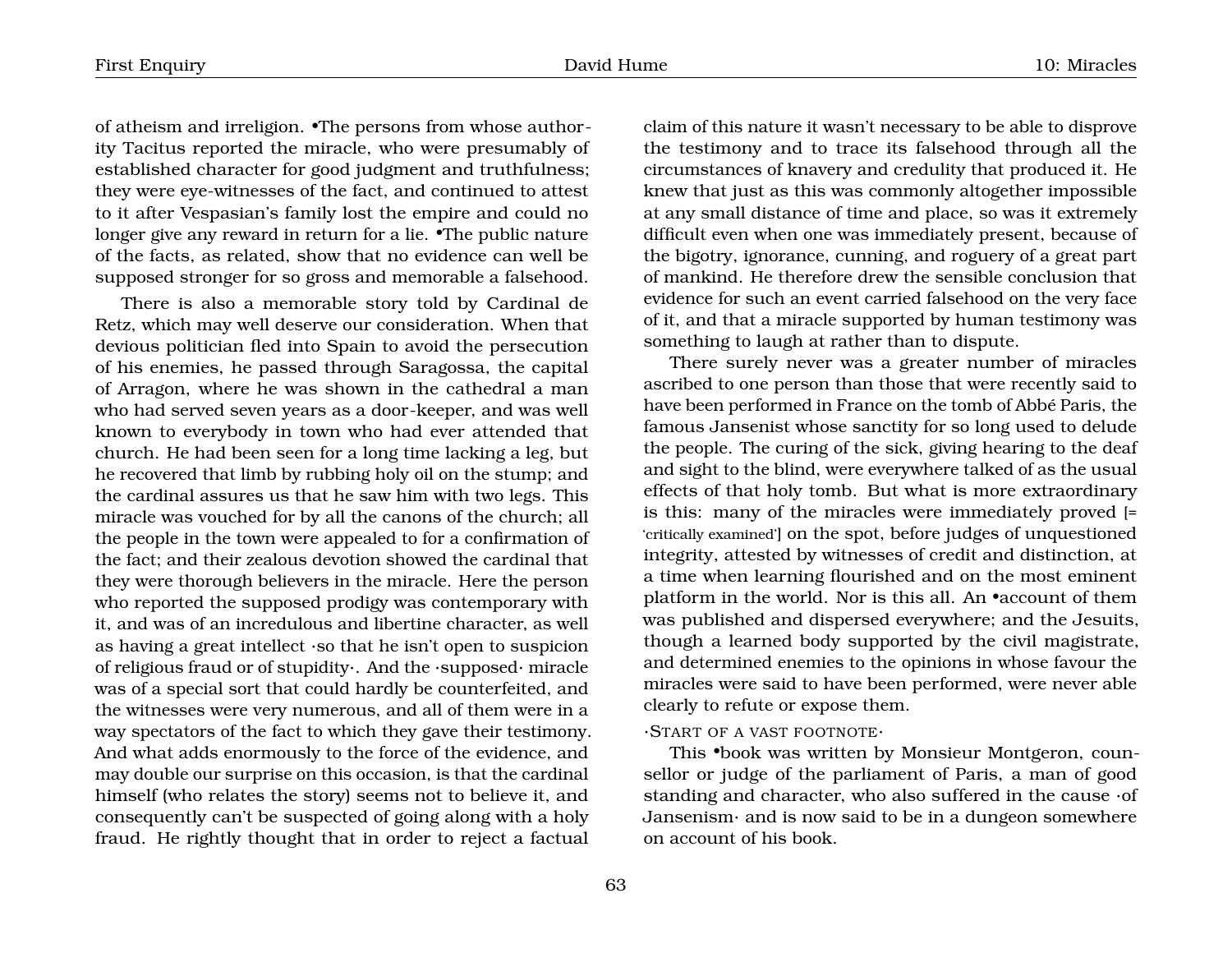Another book in three volumes, called *Compendium of the Miracles of the Abbé Paris*, gives an account of many of these miracles, along with well-written discussions of them. But through all of these there runs a ridiculous comparison between the miracles of our Saviour and those of the Abbé, with the assertion that the evidence for the latter is equal to the evidence for the former—as if the testimony of *men* could ever be put in the balance with that of *God himself* who directed the pen of the inspired writers ·of the Bible·. If the Biblical writers were to be considered merely as human testimony, the French author would count as very moderate in his comparison ·of the two sets of miracles·, for he could make a case for claiming that the Jansenist miracles are supported by much stronger evidence and authority than the Biblical ones. Here are some examples, taken from authentic documents included in the above-mentioned book.

Many of the miracles of Abbé Paris were testified to immediately by witnesses before the bishop's court at Paris, under the eye of Cardinal Noailles, whose reputation for integrity and ability was never challenged even by his enemies.

His successor in the archbishopric was an enemy to the Jansenists, which is why he was promoted to the archbishopric by the court. Yet twenty-two Parisian priests earnestly urged him to look into those miracles which they said were known to the whole world and were indisputably certain; but he wisely forbore to do so.

The Molinist party had tried to discredit these miracles in the case of Mademoiselle Le Franc. But their proceedings were highly irregular in many ways, especially in citing only a few of the Jansenist witnesses, and in tampering with them. Besides all this, they soon found themselves overwhelmed by a cloud of new witnesses, one hundred and twenty in number, most of them persons of credit and substance in Paris, who swore to the reality of the miracle. This was accompanied

by a solemn and earnest appeal to the parliament. But the parliament was forbidden by authority to meddle in the affair. It was eventually seen that when men are heated by zeal and enthusiasm, any degree of human testimony—as strong as you like—can be procured for the greatest absurdity; and those who will be so silly as to examine the affair in that way, looking for particular flaws in the testimony, are almost sure to be confounded. It would be a miserable fraud indeed that could not win in *that* contest!

Anyone who was in France at about that time will have heard of the reputation of Monsieur Heraut, a police lieutenant whose vigilance, penetration, activeness and extensive intelligence have been much talked of. This law officer, whose position gave him almost absolute power, was given complete power to suppress or discredit these miracles, and he frequently questioned people who saw them or were the subjects of them; but he could never find anything satisfactory against them.

In the case of Mademoiselle Thibaut he sent the famous De Sylva to examine her. His evidence is very interesting. The physician declares that she cannot have been as ill as the witnesses testify she was, because she could not in so short a time have recovered and become as healthy as he found her to be. He reasoned in a sensible way from natural causes; but the opposite party told him that the whole event was a miracle, and that his evidence was the very best proof of that.

The Molinists were in a sad dilemma. They dared not assert that human testimony could never suffice to prove a miracle. They were obliged to say that these miracles were brought about by witchcraft and the devil. But they were told that this is the plea that the Jews of old used to resort to.

No Jansenist ever had trouble explaining why the mira-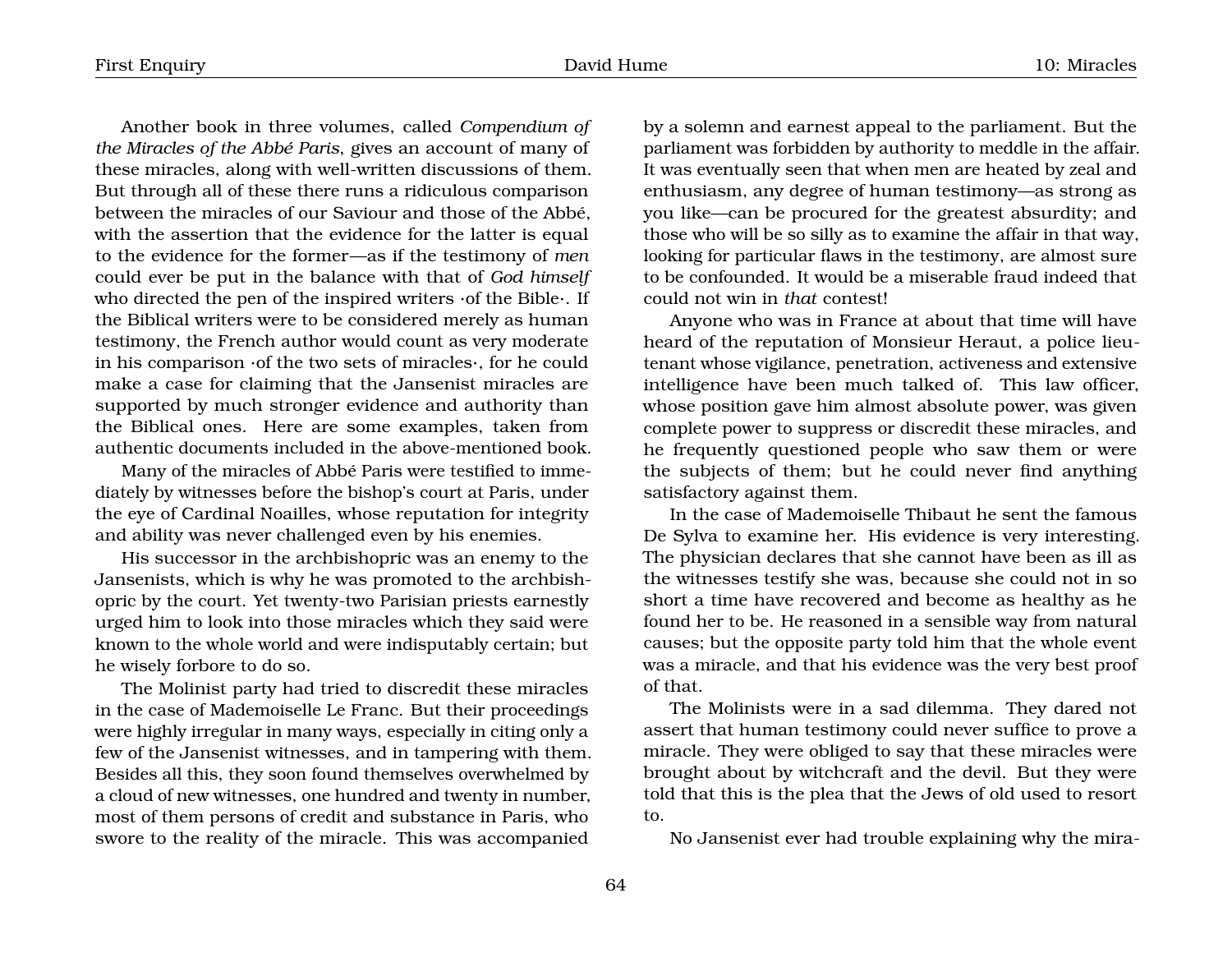cles stopped when the church-yard was closed on the king's orders. It was the touch of the tomb that produced these extraordinary effects , ·the Jansenists maintained·; and when no-one could approach the tomb no effects could be expected. God, indeed, could have thrown down the walls in a moment; but the things he does and the favours he grants are his business, and it is not for us to explain them. He did not throw down the walls of every city like those of Jericho when the rams' horns sounded, or break up the prison of every apostle as he did that of St. Paul.

No less a man than the Duc de Chatillon, a French peer of the highest rank and family, testifies to a miraculous cure, performed upon a servant of his who had lived for several years in his house with an obvious infirmity.

I have only to add that no clergy are more celebrated for strictness of life and manners than the clergy of France, particularly the rectors or curés of Paris, who testify to these impostures.

The learning, intelligence, and honesty of these gentlemen, and the austerity of the nuns of Port-Royal, have been much celebrated all over Europe. Yet they all testify to a miracle performed on the niece of the famous Pascal, who is well known for his purity of life as well as for his extraordinary abilities. The famous Racine gives an account of this miracle in his famous history of Port-Royal, and strengthens it with all the support that a multitude of nuns, priests, physicians, and men of the world—all people of undoubted credit—could give to it. Several literary men, particularly the bishop of Tournay, were so sure of this miracle that they used it in arguing against atheists and freethinkers. The queen-regent of France, who was extremely prejudiced against the Port-Royal, sent her own physician to examine the miracle; and he returned an absolute convert ·to belief in the miracle·. In short, the supernatural cure

was so incontestable that for a while it saved that famous monastery from the ruin with which it was threatened by the Jesuits. If it had been a cheat, it would certainly have been detected by such sagacious and powerful enemies, and would have hastened the ruin of those who contrived it. Our divines, who can build up a formidable castle from such lowly materials—what an enormous structure they could have erected from these and many other circumstances that I have not mentioned! How often the great names of Pascal, Racine, Arnauld, Nicole would have resounded in our ears! But it would be wise of them to adopt the miracle as being worth a thousand times more than all the rest of their collection. Besides, it may serve their purpose very well. For that miracle was really performed by the touch of an authentic holy prickle of the holy thorn, which composed the holy crown, which, etc.

#### ·END OF THE VAST FOOTNOTE·

Where shall we find such a number of circumstances converging in the corroboration of one fact? And what have we to oppose to such a cloud of witnesses but the absolute impossibility or miraculous nature of the events that they relate? And in the eyes of all reasonable people this will surely be regarded as all by itself a sufficient refutation.

Some human testimony has the utmost force and authority in some cases, for instance when it relates the battle of Philippi or Pharsalia, but is it sound to infer from this that all kinds of testimony must in all cases have equal force and authority? Suppose that the Caesarean and Pompeian factions had each claimed the victory in these battles, and that the historians of each party had uniformly ascribed the advantage to their own side; how could mankind, at this distance ·in time·, have decided between them? The contrariety is equally strong between the miracles related by Herodotus or Plutarch and those delivered by Mariana, Bede,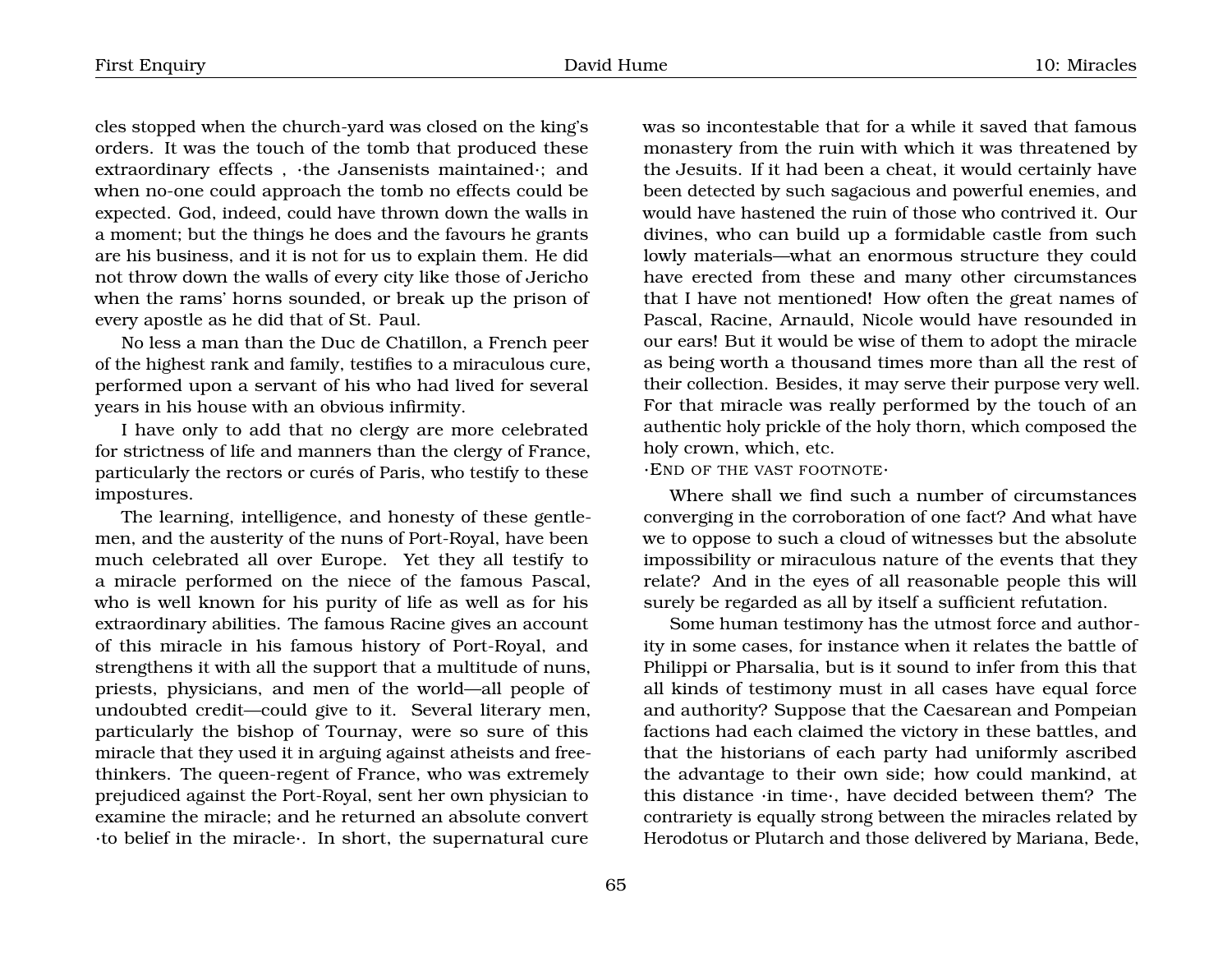or any monkish historian.

The wise adopt a very sceptical attitude towards every report that favours the passion of the person making it, whether it glorifies his country, his family, or himself, or in any other way goes with his natural inclinations and propensities. But what greater temptation than to appear a missionary, a prophet, an ambassador from heaven? Who would not encounter many dangers and difficulties in order to achieve *that*? Or if through vanity and a heated imagination a man has first made a convert of himself and entered seriously into the delusion, who ever hesitates to make use of pious frauds in support of so holy and meritorious a cause?

The smallest spark may here kindle into the greatest flame, because the materials are always prepared for it. The gazing populace—hungry for gossip—accept greedily and uncritically whatever supports superstition and promotes wonder.

How many stories of this nature have, in all ages, been exposed and exploded in their infancy? How many more have been celebrated for a time and then sunk into neglect and oblivion? So when such reports fly about, the explanation of them is obvious: we judge in conformity with regular experience and observation when we account for the stories by the known and natural principles of credulity and delusion. Rather having a recourse to so natural an explanation, shall we rather allow of a miraculous violation of the most established laws of nature?

I needn't mention the difficulty of detecting a falsehood in any private or even public history at the place where it is said to happen, let alone when one is at a distance, however small, from it. Even a judicial court, with all the authority, accuracy, and judgment it can employ, *often* finds itself at a loss to distinguish truth from falsehood concerning very recent actions. But the matter is *never* settled if it is left to

the common method of squabbling and debate and flying rumours; especially when men's passions have taken part on either side.

In the infancy of new religions, the wise and learned commonly judge the matter too inconsiderable to deserve their attention or regard. And when later on they would like to expose the cheat in order to undeceive the deluded multitude, it is now too late: the records and witnesses that might have cleared up the matter have perished beyond recovery.

The only means of exposure that are left to us are whatever we can extract from the very testimony itself of the reporters—·for example, internal inconsistencies in the reports·. And these means, though always sufficient with the judicious and knowing, are usually too subtle and delicate for the common people to grasp them.

Upon the whole, then, it appears that no testimony for any kind of miracle has ever amounted to a probability, much less to a proof; and that even if it did amount to a proof it would be opposed by another proof derived from the very nature of the fact it is trying to establish. It is experience that gives authority to human testimony, and it is the same experience that assures us of the laws of nature. So when these two kinds of experience are contrary, we can only •subtract the one from the other, and adopt an opinion on one side or the other with the level of assurance that arises from the •remainder. But according to the principle I have been presenting, when popular religions are in question this subtraction amounts to an entire annihilation; and so we may accept it as a maxim that no human testimony can have such force as to prove a miracle, and make it a legitimate foundation for any such system of religion.

Please notice the restriction I put on my claim, when I say that a miracle can never be proved *so as to be the*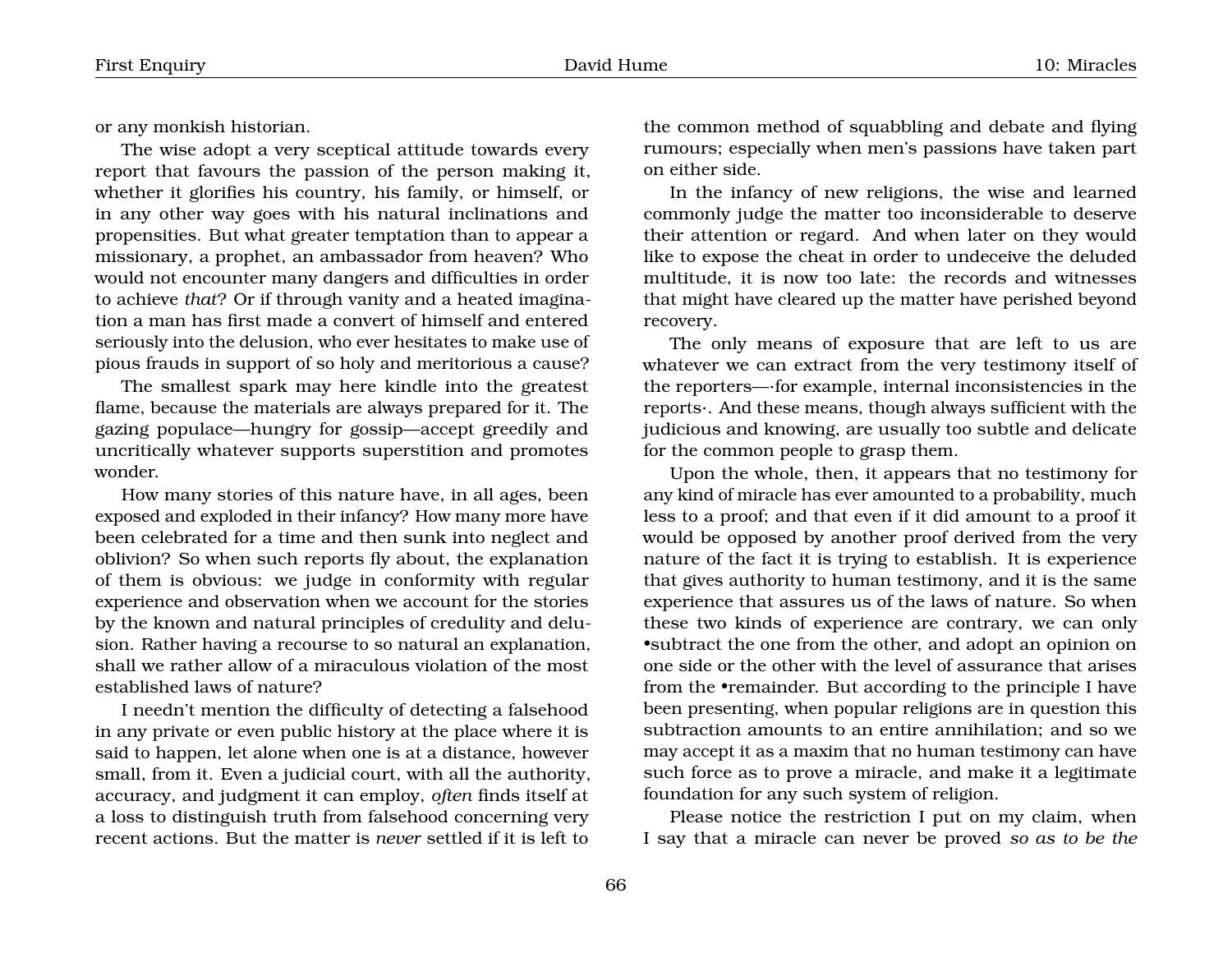*foundation of a system of religion*. Outside that restriction, I admit, there may possibly be miracles, or violations of the usual course of nature, of such a kind as to admit of proof from human testimony; though it may be impossible to find any such in all the records of history. Thus, suppose that all authors in all languages agree that from 1 January 1600 there was total darkness over the whole earth for eight days; suppose that the tradition of this extraordinary event is still strong and lively among the people, and that all travellers returning from foreign countries bring us accounts of the same tradition, without the least variation or contradiction. It is evident that our present scientists, instead of doubting the fact, ought to accept it as certain and to search for the causes for it. The decay, corruption and dissolution of nature is an event rendered probable by so many analogies that any phenomenon which seems to have a tendency towards that catastrophe comes within the reach of human testimony, if that testimony be very extensive and uniform. [That last sentence is verbatim Hume.]

But suppose that all the historians who write about England were to agree that on 1 January 1600 Queen Elizabeth died; that both before and after her death she was seen by her physicians and the whole court, as is usual with persons of her rank; that her successor was acknowledged and proclaimed by the parliament; and that after being buried for a month she re-appeared, resumed the throne, and governed England for three more years. I must confess that I would be surprised at the concurrence of so many odd circumstances, but I wouldn't have the least inclination to believe in so miraculous an event. I wouldn't doubt her *claimed death* or those other public circumstances that followed it; but I would assert it to have been merely *claimed*, and that it wasn't and couldn't possibly be *real*. It would be no use for you to point out, against this, •the difficulty and almost the impossibility

of deceiving the world in an affair of such importance, •the wisdom and solid judgment of that famous queen, *•the lack* of any advantage that she might get from so poor a trick. All this might astonish me, but I would still reply that the knavery and folly of men are such common phenomena that I would rather believe the most extraordinary events to arise from their concurrence than admit such a striking violation of the laws of nature.

But if this ·supposed· miracle were ascribed to a new system of religion, men in all ages have been so much imposed on by ridiculous stories of that kind that the mere claim of religious significance would be a full proof of a cheat, and would be enough to get all sensible people not merely to reject the 'miracle' but to do so without further examination. Though the being who is (in this supposed case) credited with performing the miracle is God, that doesn't make it a whit more probable; for it's impossible for us to know God's attributes or actions except from our experience of his productions in the usual course of nature. This still has us relying on past observation, and obliges us to compare •instances of the violation of truth in the testimony of men with •instances of the violation of the laws of nature by miracles, in order to judge which of the two is more probable. As the violations of truth are more common in the testimony about religious miracles than in testimony about any other matter of fact, this must diminish very much the authority of the former testimony, and make us form a general resolution never to attend to it, whatever glittering pretence it may be covered with.

Lord Bacon seems to have embraced the same principles of reasoning. He says:

> We ought to make a collection or particular history of all monsters and prodigious births or productions, and in a word of everything new, rare, and extraordi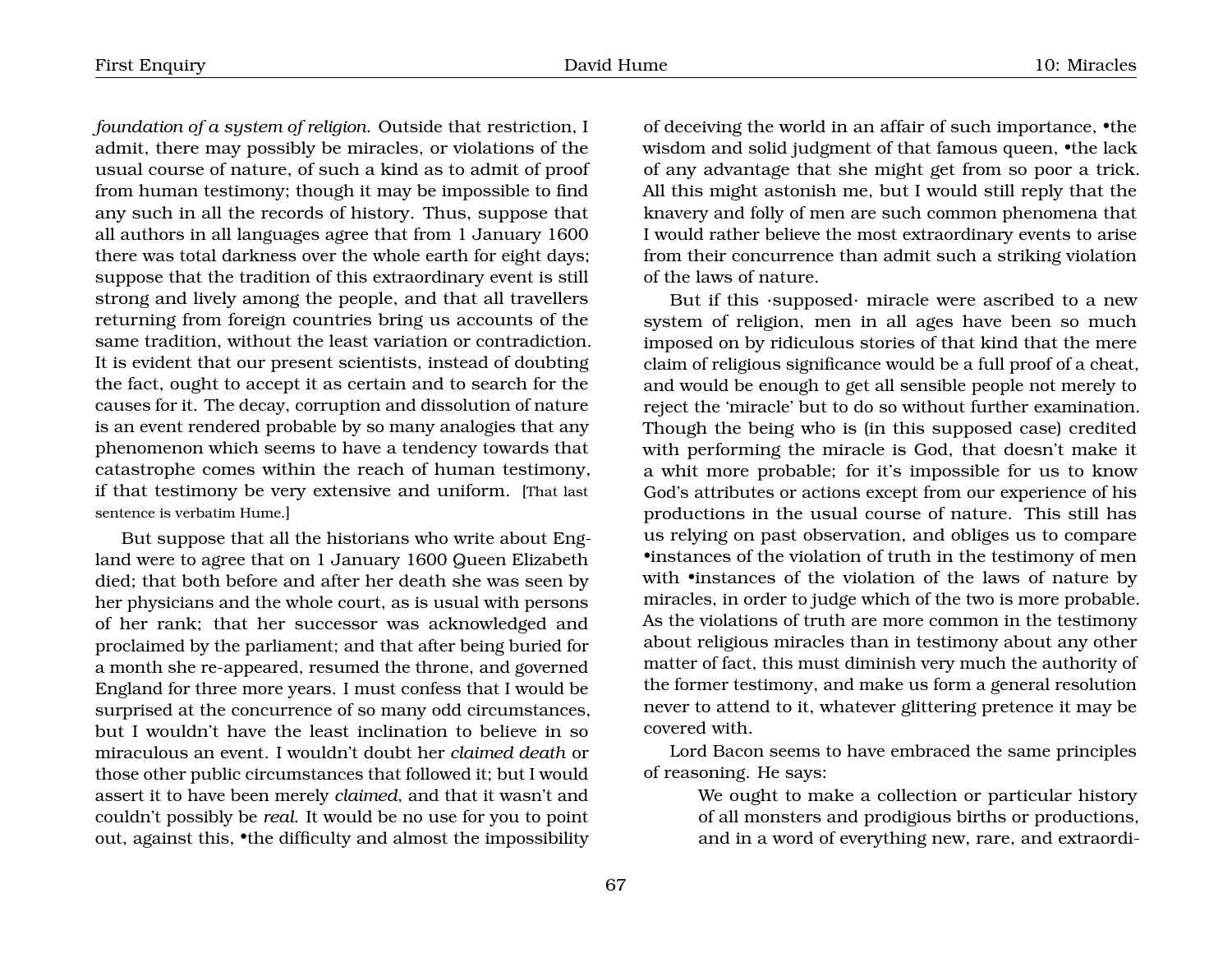nary in nature. But this must be done with the most severe scrutiny, lest we depart from truth. Above all, we must consider as suspicious any report that depends in any degree on religion, as do the prodigies of Livy; and equally everything that is to be found in the writers of natural magic or alchemy or the like, who all seem to have an unconquerable appetite for falsehood and fable. (*Novum Organum* II.29)

I am the better pleased with this line of thought because I think it may serve to confound those dangerous friends or disguised enemies to the Christian religion who have undertaken to defend it by the principles of human reason. Our most holy religion is founded on *faith*, not on reason; and a sure method of making it look bad is to put it to a test that it is in no way fitted to pass. To make this more evident, let us examine the miracles reported in scripture; and so as not to lose ourselves in too wide a field, let us confine ourselves to miracles we find in the Pentateuch [= the first five books of the Old Testament]. I shall examine this according to the principles of those self-proclaimed Christians—·the ones who defend Christianity not through faith but through reason·—not as the word or testimony of God himself but as the work of a mere human historian. Here, then, we are first to consider a book that has been presented to us by a barbarous and ignorant people, written at a time when they were even more barbarous ·than they are now·, probably written long after the events that it relates, not corroborated by any concurring testimony, and resembling those fabulous accounts that every nation gives of its origin. Upon reading this book, we find it full of prodigies and miracles. It gives an account of

•a state of the world and of human nature entirely

different from the present,

•our fall from that state,

•the age of man extended to nearly a thousand years, •the destruction of the world by a flood,

•the arbitrary choice of one people as the favourites of heaven—people who are the countrymen of the author, and

•their deliverance from slavery by the most astonishing prodigies one could imagine.

I invite you to lay your hand on your heart and, after serious thought, say whether you think that the falsehood of such a book, supported by such a testimony, would be more extraordinary and miraculous than all the miracles it tells of! That is what is necessary for the Pentateuch to be accepted according to the measures of probability I have laid down. (What I have said of miracles can be applied, unchanged, to prophecies. Indeed, all prophecies *are* real miracles, and that is the only reason why they can be admitted as evidence for any revelation. If it did not exceed the capacity of human nature to foretell future events, it would be absurd to regard any prophecy as an argument for a divine mission or authority from heaven.)

So our over-all conclusion should be that the Christian religion not only was at first accompanied by miracles, but even now cannot be believed by any reasonable person without a miracle. Mere *reason* is insufficient to convince us of its truth; and anyone who is moved by *faith* to assent to it is conscious of a continued miracle in his own person—one that subverts all the principles of his understanding and gives him a determination to believe what is most contrary to custom and experience.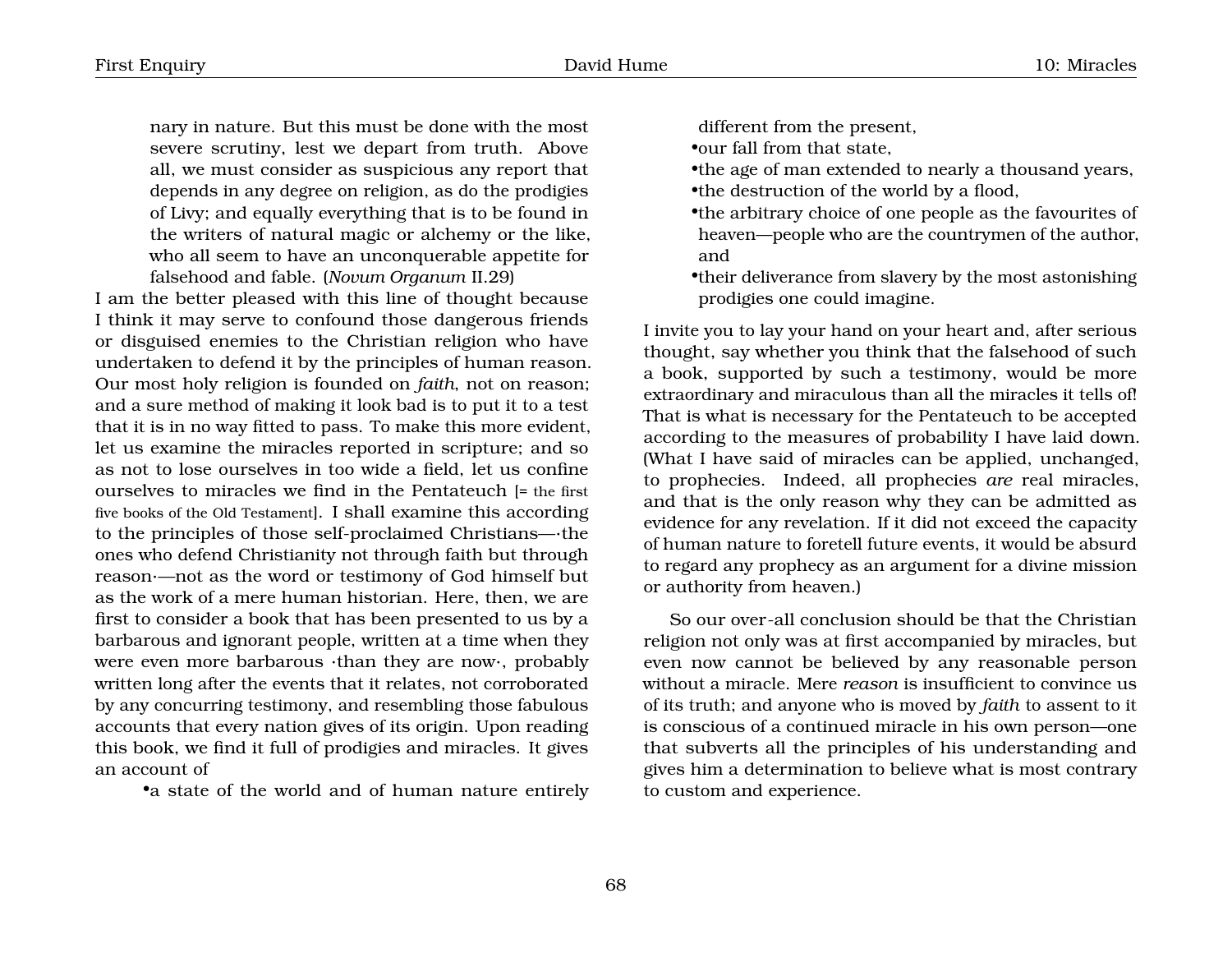## <span id="page-70-0"></span>**Section 11: A particular providence and a future state**

I was recently engaged in conversation with a friend who loves sceptical paradoxes. In this he advanced many principles which, though I can by no means accept them, seem to be interesting, and to bear some relation to the chain of reasoning carried on throughout this enquiry. So I shall here copy them from my memory as accurately as I can, in order to submit them to the judgment of the reader.

Our conversation began with my admiring the special good fortune of philosophy: it requires entire liberty above all other privileges, and chiefly flourishes from the free opposition of opinions and arguments; and it came into existence in an age and country of freedom and toleration, and was never cramped, even in its most extravagant principles, by any creeds, confessions, or penal statutes. Apart from the banishment of Protagoras and the death of Socrates (and that came partly from other motives), there are scarcely any instances to be met with in ancient history of the kind of bigoted zeal with which the present age is so much infested. Epicurus lived at Athens to an advanced age, in peace and tranquillity; Epicureans were even allowed to be priests and to officiate at the altar in the most sacred rites of the established religion; and the wisest of all the Roman emperors, ·Marcus Aurelius·, even-handedly gave the public encouragement of pensions and salaries to the supporters of every sect of philosophy. To grasp how much philosophy needed this kind of treatment in her early youth, reflect that even at present, when she may be supposed to be more hardy and robust, she finds it hard to bear the inclemency of the seasons, and the harsh winds of slander and persecution that blow on her.

'You admire as the special good fortune of philosophy', says my friend, 'something that seems to result from the natural course of things, and to be unavoidable in every age and nation. This stubborn bigotry that you complain of as so fatal to philosophy is really her offspring—a child who allies himself with superstition and then separates himself entirely from the interests of his parent and becomes her most persistent enemy and persecutor. The dogmas of theoretical theology, which now cause such furious dispute, couldn't possibly have been conceived or accepted in the early ages of the world when mankind, being wholly illiterate, formed an idea of religion more suitable to their weak understanding, and composed their sacred doctrines ·not out of learned •theories but· mainly out of •tales that were the objects of •traditional belief more than of •argument or disputation. So after the first alarm was over—an alarm arising from the new paradoxes and principles of the philosophers—these teachers seem throughout the rest of antiquity to have lived in great harmony with the established superstition, and to have made a fair partition of mankind between them·selves and the supporters of religion·; the former claimed all the learned and wise, the latter possessed all the common and illiterate.'

'It seems then', I said, 'that you leave politics entirely out of the question, and don't suppose that a wise ruler could ever reasonably oppose certain tenets of philosophy, such as those of Epicurus. They denied the existence of any God, and consequently denied a providence and a future state; and those denials seem to loosen considerably the ties of morality, and might be supposed for that reason to be pernicious to the peace of civil society.'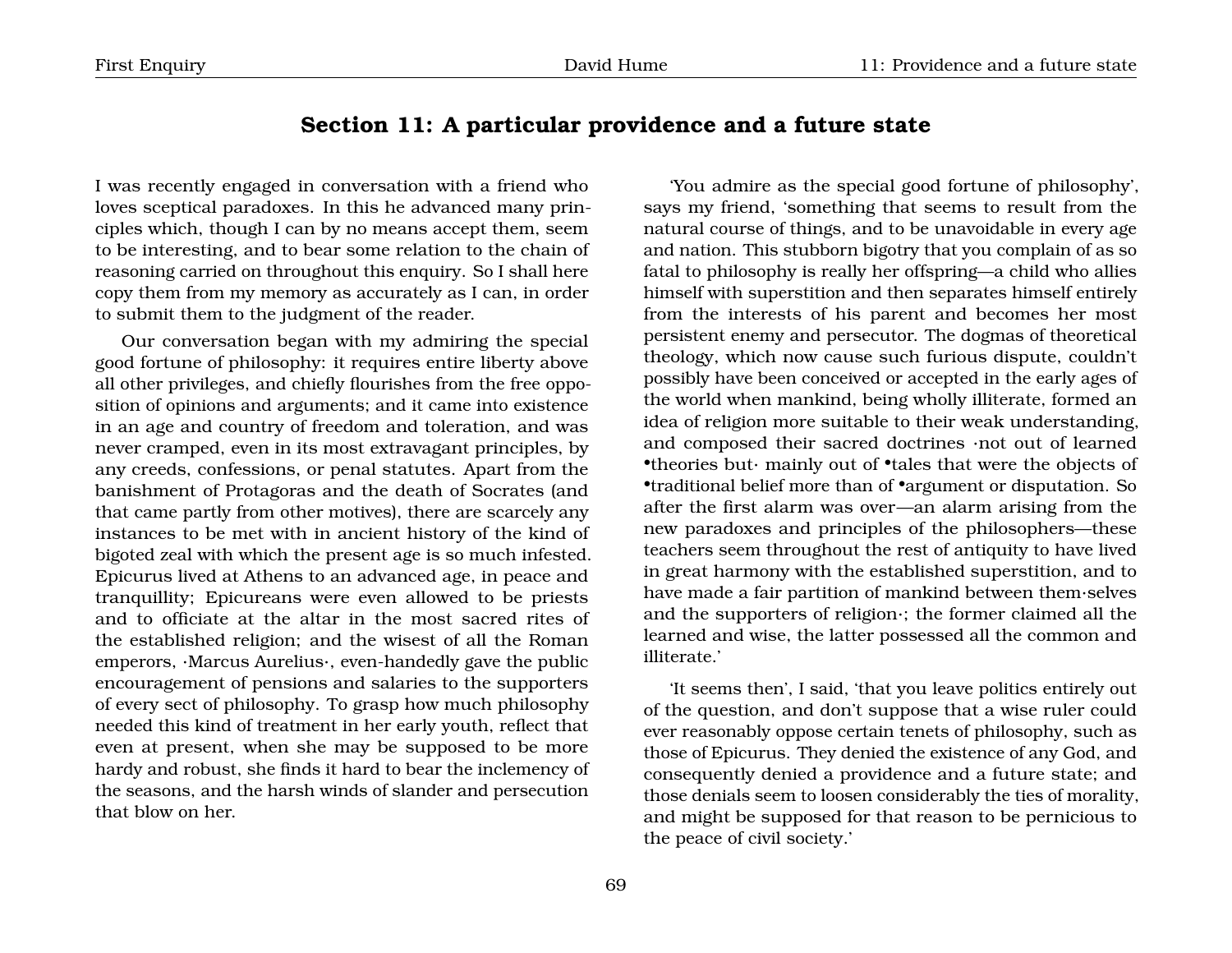'I know', he replied, 'that in fact these persecutions never *ever* came from calm reason or from experience of the pernicious consequences of philosophy; but arose entirely from passion and prejudice. But what if I should go further, and assert that if Epicurus had been accused before the people by any of the sycophants or informers of those days, he could easily have defended his position and shown his principles of philosophy to be as salutary as those of his adversaries, who tried with such zeal to expose him to the public hatred and jealousy?'

'I wish', I said, 'you would try *your* eloquence on this extraordinary topic, and make a speech for Epicurus that might satisfy, not the mob of Athens (if you will allow that ancient and civilized city to have contained any mob), but the more philosophical part of his audience, such as might be supposed capable of understanding his arguments.'

'It will not be hard to do *that*,' he said, 'and if you like I shall suppose myself to be Epicurus for a moment and make you stand for the Athenian people; and I shall give you a speech that will fill the urn with Yes votes and leave not a single No to gratify the malice of my adversaries.'

'Very well. Please go ahead.' [The speech runs to page [74](#page-70-0)]

\* \* \*

'I come here, Athenians, to justify in your assembly what I maintained in my school, and I find that instead of reasoning with calm and dispassionate enquirers ·as I have done in my school·, I am impeached by furious antagonists. Your deliberations, which ought to be directed to questions of public good and the interests of the commonwealth, are diverted to the issues of speculative philosophy; and these magnificent but perhaps fruitless enquiries have taken the place of your more ordinary but more useful occupations. I shall do what I can to head off this abuse. We shall

not here discuss •·philosophical issues about· the origin and government of worlds. We shall merely enquire into •how far such issues concern the public interest. And if I can persuade you that they have no bearing at all on the peace of society and security of government, I hope you will immediately send us back to our schools, where we can examine at leisure the philosophical question that is the most sublime of all but also the one that has least bearing on conduct.

'The religious philosophers, not satisfied with the tradition of your forefathers and doctrine of your priests (with which I willingly go along), allow themselves a rash curiosity in exploring how far they can establish religion on the principles of *reason*; and in this way they stir up—rather than allaying—the doubts that naturally arise from a careful and probing enquiry. They paint in the most magnificent colours the order, beauty, and wise arrangement of the universe, and then ask if •such a glorious display of intelligence could come from a random coming together of atoms, or if •chance could produce something that the greatest genius can never sufficiently admire. I shan't examine the soundness of this argument. I shall grant that it is as solid as my antagonists and accusers can desire. All I need is to prove, *from this very reasoning*, that the question  $\cdot$  of the existence of a god $\cdot$  is entirely theoretical, having no practical import, and that when in my philosophical lectures I deny a providence and a future state, I am not undermining the foundations of society but rather am advancing solid and satisfactory principles—ones that my accusers and antagonists are themselves committed to by their own lines of thought.

'You then, who are my accusers, have acknowledged that the main or only argument for the existence of a god (which I never questioned) is derived from the order of nature, which bears such marks of intelligence and design that you think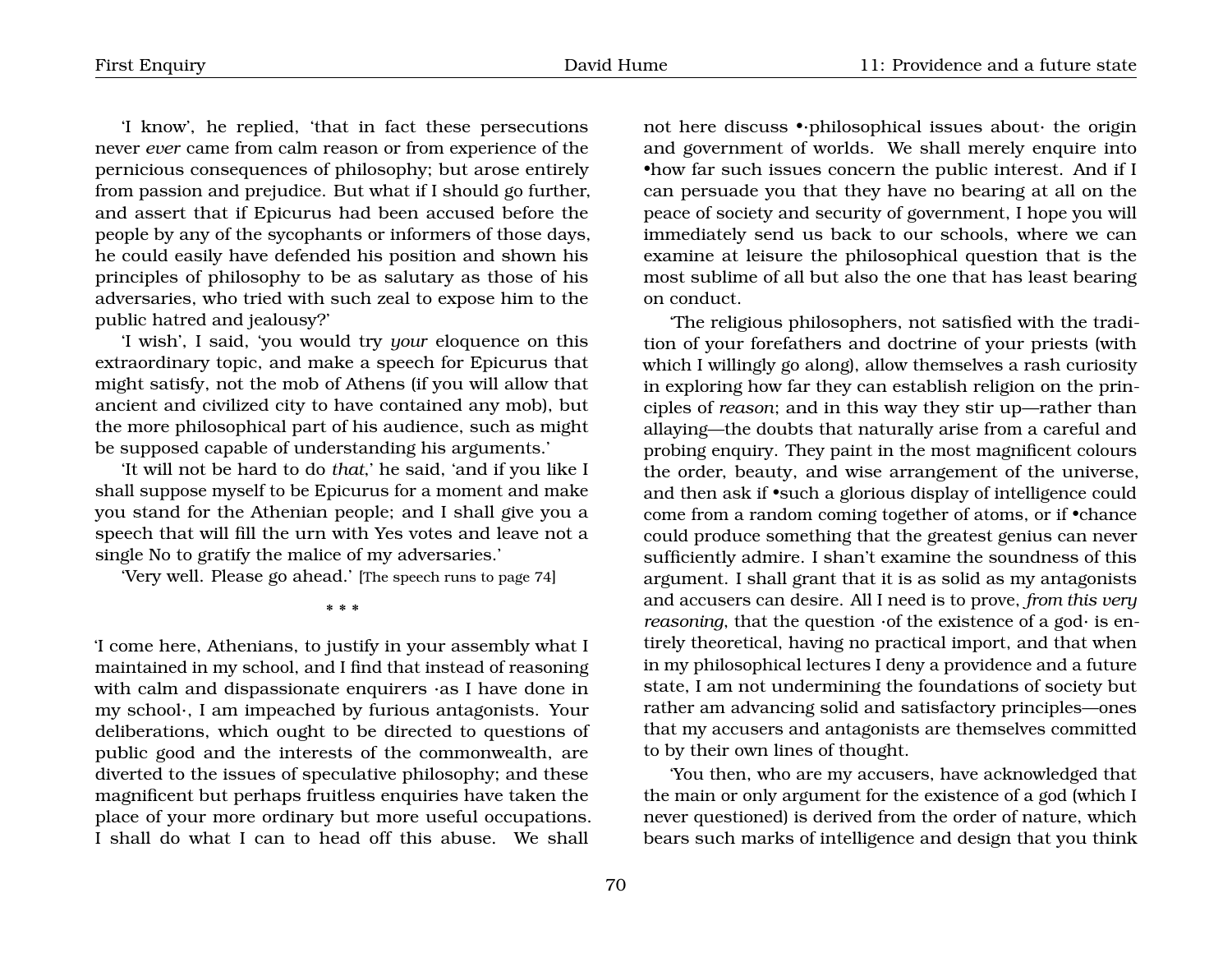it would be crazy to believe it was caused either by chance or by the blind and unguided force of matter. You agree that this is an argument from •effects to •causes. From •the order of the work you infer that •there must have been planning and forethought in the ·mind of the· workman. If you can't sustain this point, you concede, you can't get your conclusion; and you don't claim to establish the conclusion in any version that goes beyond what the phenomena of nature will justify. These are your concessions. Now observe their consequences.

'When we infer any particular cause from an effect, we must proportion the one to the other, and should never ascribe to the cause any qualities beyond what are exactly sufficient to produce the effect. When a body weighing ten ounces rises in a scale, this shows that the counterbalancing weight exceeds ten ounces; but it can't be a reason that the other exceeds a hundred ounces. If the cause assigned for any effect isn't sufficient to produce that effect, we must either reject that cause or else add to it such qualities as will make it adequate for the effect. But if we ascribe to it more qualities than are needed for that effect, or affirm it to be capable of producing other effects ·that we haven't witnessed·, that can only be because we are taking the liberty of *conjecturing*, and are arbitrarily supposing the existence of certain qualities and energies without having any reason to do so.

'The same rule ·about proportioning the inferred cause to the known effect· holds not only when the cause assigned is brute unconscious matter but also when it is a rational intelligent being. If the cause is known only by the effect, we ought never to ascribe to it any qualities beyond what are needed to produce the effect; and there are no sound rules of just reasoning that will let us argue back *from* the cause and infer from it other effects than the ones that led us to

it in the first place. The sight of one of Zeuxis's pictures couldn't tell anyone that he was also a sculptor and an architect, an artist as skillful with stone and marble as with colours. We may safely conclude that the workman has the talents and taste displayed in the particular work we are looking at. The ·inferred· cause must be proportioned to the ·known· effect; and if we exactly and precisely proportion it we shall never find in it any qualities that point further or support conclusions concerning any other work by this artist, because those would take us somewhat beyond what is merely needed for producing the effect that we are now examining.

'So if we grant that the gods are the authors of the existence or the order of the universe, it follows that they have exactly the degree of power, intelligence, and benevolence that appears in their workmanship; but nothing further can ever be proved about them unless we resort to exaggeration and flattery to make up for the defects of argument and reasoning. We can attribute to the gods any attributes of which we now find traces, but the supposition of further attributes is mere guesswork. Even more of a guess is the supposition that in distant regions of space or periods of time there has been or will be a more magnificent display of these attributes, and a system of administration more suitable to such imaginary virtues ·as those attributed to the gods·. We can never be allowed to rise from the universe (the effect) up to Jupiter (the cause) and then descend again to infer some *new* effect from that cause—as though it wouldn't be doing full justice to the glorious attributes that we ascribe to that deity if we attributed to him only the effects we already know about. The knowledge of the cause is derived solely from the effect, so they must be exactly adjusted to each other; and one of them can never point to anything further, or be the foundation of any new inference and conclusion.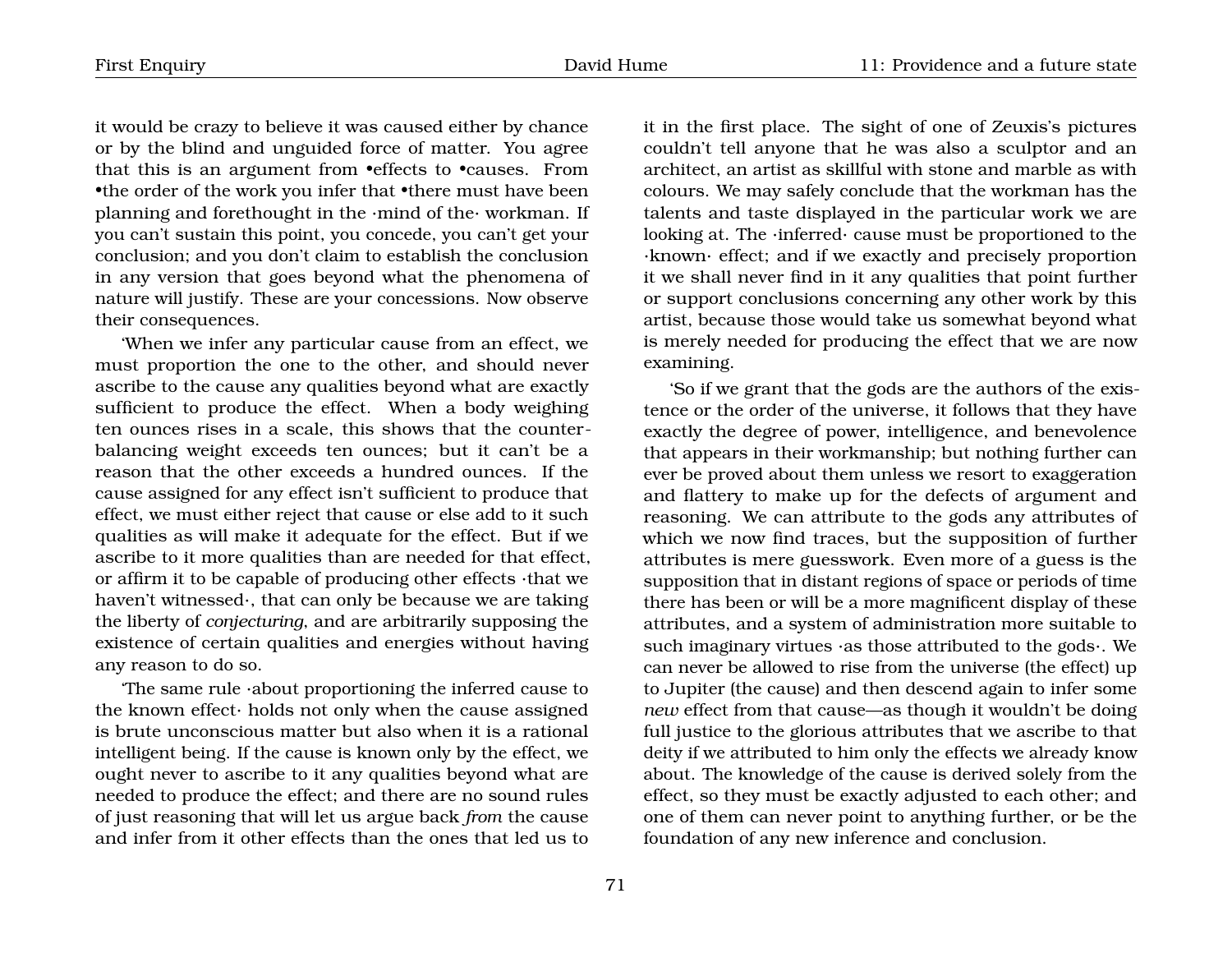'You find certain phenomena in nature. You seek a cause or author. You imagine that you have found him. You afterwards become so enamoured of this offspring of your brain that you think he *must* have produced something greater and more perfect than the present scene of things, which is so full of badness and disorder. You forget that this superlative intelligence and benevolence are entirely imaginary, or at least without any foundation in reason, and that you have no basis for ascribing to him any qualities other than those you see he has actually exerted and displayed in his productions. I say to the philosophers: let your gods be suited to the present appearances of nature, and don't take it on yourselves to alter ·your account of· these appearances by arbitrary suppositions, so as to make them appropriate to the attributes that you so foolishly ascribe to your deities.

'When priests and poets—supported by your authority, O Athenians!—talk of a golden or silver age that preceded the present state of vice and misery, I hear them with attention and with reverence. But when philosophers—who claim that they are ignoring authority and cultivating reason—say the same things, I admit that I don't give them the same obsequious submission and pious deference ·that I give to the priests and poets·. When they rashly affirm that their gods did or will carry out plans beyond what has actually appeared, I ask: who carried *them* into the heavenly regions, who admitted *them* into the councils of the gods, who opened to *them* the book of fate? If they reply that they have mounted on the steps or upward ramp of reason, drawing inferences from effects to causes, I still insist that they have aided the ascent of *reason* by the wings of *imagination*; otherwise they couldn't thus change their direction of inference and argue from causes to effects, presuming that a *more* perfect product than the present world would be more suitable to such perfect beings as the gods, and forgetting that they have no reason to ascribe to the gods any perfection or any attribute that can't be found in the present world.

'That is how there comes to be so much fruitless labour to account for things that appear bad in nature, to save the honour of the gods; while we have to admit the reality of the evil and disorder of which the world contains so much. What controlled the power and benevolence of Jupiter and obliged him to make mankind and every sentient creature so imperfect and so unhappy—we are told—is the obstinate and intractable nature of matter, or the observance of general laws, or some such reason. His power and benevolence seem to be taken for granted, in their most extreme form. And on that supposition, I admit, such conjectures may be accepted as plausible explanations of the bad phenomena. But still I ask: •why take these attributes for granted, why ascribe to the cause any qualities that don't actually appear in the effect? •Why torture your brain to justify the course of nature on suppositions which, for all you know to the contrary, may be entirely imaginary—suppositions for which no traces are to be found in the course of nature?

'The religious hypothesis, therefore, must be considered merely as one way of accounting for the visible phenomena of the universe. But no sound reasoner will ever presume to infer from it any single fact, or to alter or add to the phenomena in any particular case. If you think that the appearances of things prove that they had causes of a certain kind, it's legitimate for you to draw an inference concerning the existence of such causes. In such complicated and high-flown subjects, everyone should be granted the freedom of conjecture and argument. But you ought to stop at that. If you come back down, and argue from your inferred cause that some other fact did or will exist in the course of nature, which may serve as a fuller display of the god's particular attributes, I must tell you severely that you are no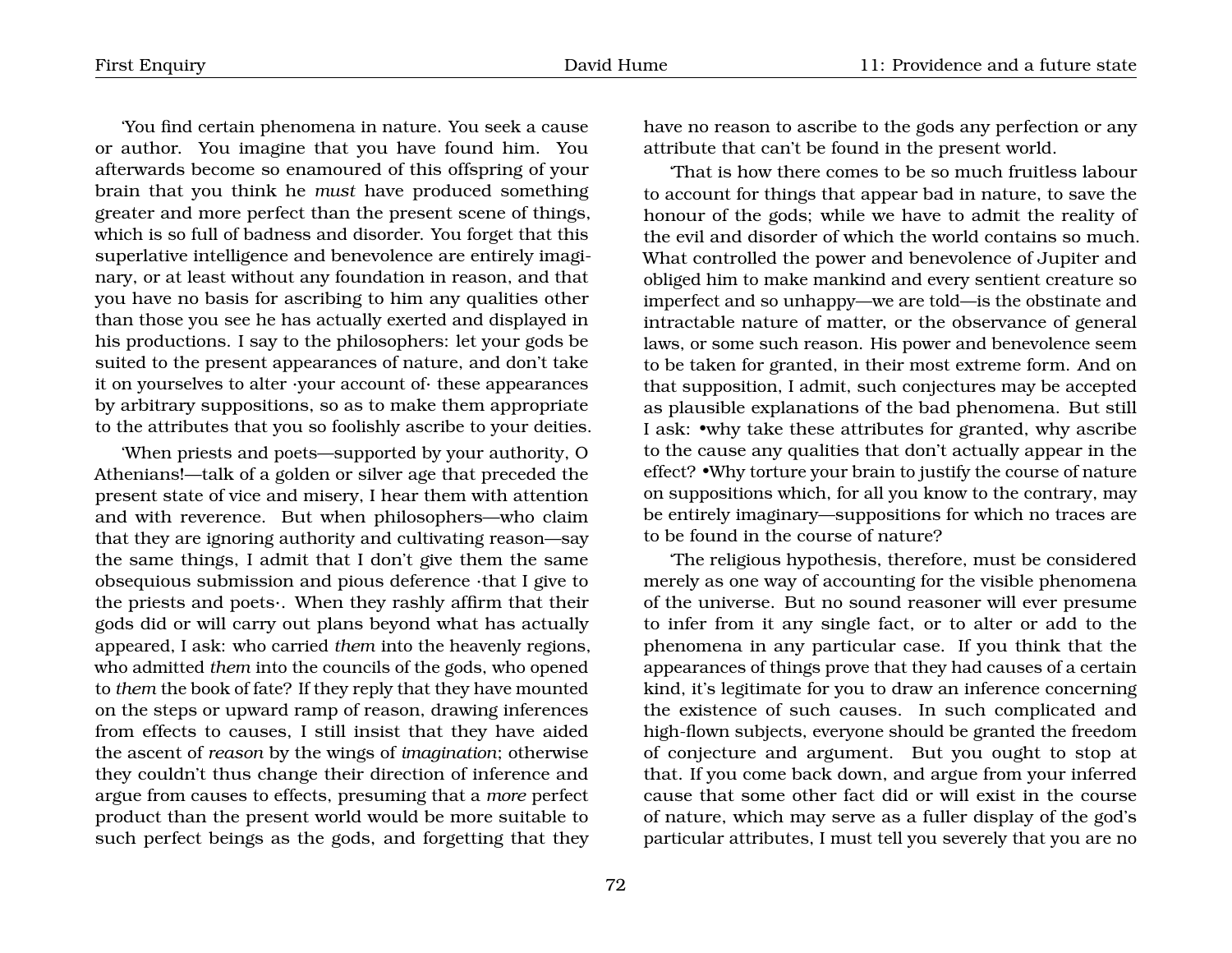longer reasoning in a way that is appropriate for the present subject, and have certainly added to the attributes of the cause something that goes beyond what appears in the effect; otherwise you could never with tolerable sense or propriety add anything to the effect in order to make it more worthy of the cause.

'Where, then, is the odiousness of that doctrine which I teach in my school, or rather, which I examine in my gardens? What do you find in this whole question that has the least relevance to the security of good morals or to the peace and order of society?

'I deny that there is a providence, you say, and a supreme governor of the world who guides the course of events and punishes the vicious with infamy and disappointment in all their undertakings and equally rewards the virtuous with honour and success. But surely I don't deny the course of events that lies open to everyone's inspection. I agree that in the present order of things virtue is accompanied by more peace of mind than is vice, and meets with a more favourable reception from the world. I am aware that according to the past experience of mankind, friendship is the chief joy of human life, and moderation is the only source of tranquillity and happiness. Whenever I balance the virtuous course of life against the vicious one, I am aware that to a well disposed mind every advantage is on the side of the former. And what more can you say, on the basis of all your suppositions and reasonings? You tell me that this disposition of things—·with all the advantages on the side of virtue·—is a product of intelligence and design ·on the part of the gods·. But wherever it comes from, the disposition itself, on which depends our happiness or misery and consequently our conduct, is still the same. It is still open to me to •regulate my behaviour by my experience of past events, as you can •regulate yours by your experience. And if you tell me that

If I accept that there is a divine providence and a supreme distributive justice in the universe, I ought to expect some more particular reward of the good and punishment of the bad, beyond the ordinary course of events,

I find here the same fallacy that I tried to expose earlier. You persist in imagining that if we grant that divine existence for which you so earnestly contend, you can safely infer consequences from it and add something to the experienced order of nature by arguing from the attributes that you ascribe to your gods. You seem to forget that all your reasonings on this subject can only run from effects to causes, and that every argument from causes to effects must of necessity be grossly fallacious, because it's impossible for you to know anything about the cause except what you have antecedently (not inferred *from*, but) discovered *in* the effect.

'But what must a philosopher think of those futile reasoners who, instead of regarding the present scene of things as the only thing for them to think about, so far reverse the whole course of nature as to render this life merely a passage to something further, a porch that leads to a greater and vastly different building, a prologue that serves only to introduce the play and give it more grace and propriety? From where do you think such philosophers can have acquired their idea of the gods? From their own inventive imaginations, surely! For if they derived it from the present phenomena, it would have to be exactly adjusted to them, never pointing to anything further. We can freely allow that the divinity *may* have attributes that we have never seen exercised, and *may* be governed by principles of action that we can't see being satisfied. But all this is mere possibility and guess-work. We never can have reason to infer any attributes or any principles of action in the divinity other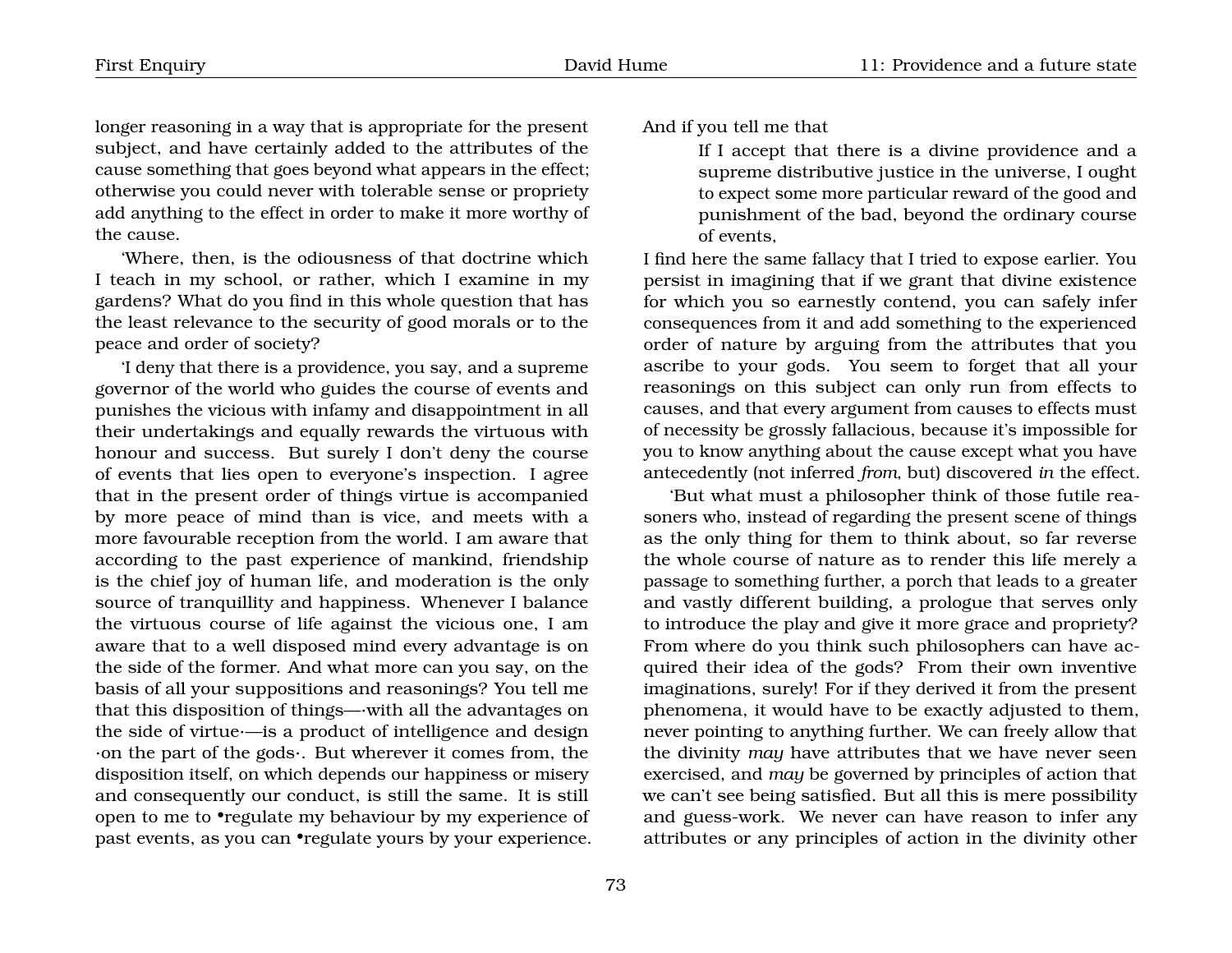than those we know to have been exercised and satisfied.

'*Are there any signs of a distributive justice in the world?* If you answer Yes, I conclude that since justice is here exercised, it is satisfied. If you reply No, I conclude that you then have no reason to ascribe justice (in our sense of it) to the gods. If you take a middle position and say that the justice of the gods is at present exercised in part but not in its full extent, I answer that you have no reason to credit it with any extent beyond what you see at present exercised.

'Thus, O Athenians, my dispute with my antagonists boils down to just this. The course of nature lies open to my view as well as to theirs. The experienced sequence of events is the great standard by which we all regulate our conduct. Nothing else can be appealed to in battle or in the senate. Nothing else ought ever to be heard of in the school or in the study. It would be pointless to let our limited intellects break through those boundaries that are too narrow for our foolish imaginations. While we argue from the course of nature, and infer a particular intelligent cause that first bestowed and still preserves order in the universe, we accept a principle that is both uncertain and useless. It is uncertain because the subject lies entirely beyond the reach of human experience. It is useless because, given that our knowledge of this cause is derived entirely from the course of nature, we can never legitimately return back from the cause with any new inference, or by adding to the common and experienced course of nature establish any new principles of conduct and behaviour.'

\* \* \*

'I observe' (I said, finding that he had finished his speech) 'that you are willing to employ the tricks of the demagogues of ancient times: having chosen me to stand in for the Athenians, you insinuate yourself into my favour by proclaiming principles to which, as you know, I have always expressed a particular attachment. But allowing you to make experience (as indeed I think you ought) the only standard of our judgment about this and all other questions of fact, I am sure that by appealing to the very same experience as you did I can refute the reasoning that you've put into the mouth of Epicurus. Suppose you saw a half-finished building, surrounded with heaps of brick and stone and mortar and all the tools of masonry, couldn't you infer from this effect that it was a work of design and contrivance? And couldn't you argue back down from this inferred cause, to infer new additions to the effect, and to conclude that the building would soon be finished, and receive all the further improvements that art could give it? If you saw on the sea-shore the print of one human foot, you would conclude that a man had passed that way, and that he had also left the traces of the other foot though they had been erased by the rolling of the sands or wash of the waves. So why do you refuse to admit the same method of reasoning regarding the order of nature? Consider the world and our present life merely as an imperfect building from which you can infer a superior intelligence; then why can't you argue from that superior intelligence that can leave nothing imperfect, and infer a more finished scheme or plan that will be completed at some distant point of space or time? Aren't these lines of reasoning exactly similar? How can you justify accepting one and rejecting the other?'

'The infinite difference of the subjects', he replied, 'is a sufficient basis for this difference in my conclusions. In works involving *human* skill and planning it's permissible to argue from the effect to the cause and then to argue back from the cause to new conclusions about the effect, and to look into the alterations that it probably has undergone or may undergo in the future. But what is the basis for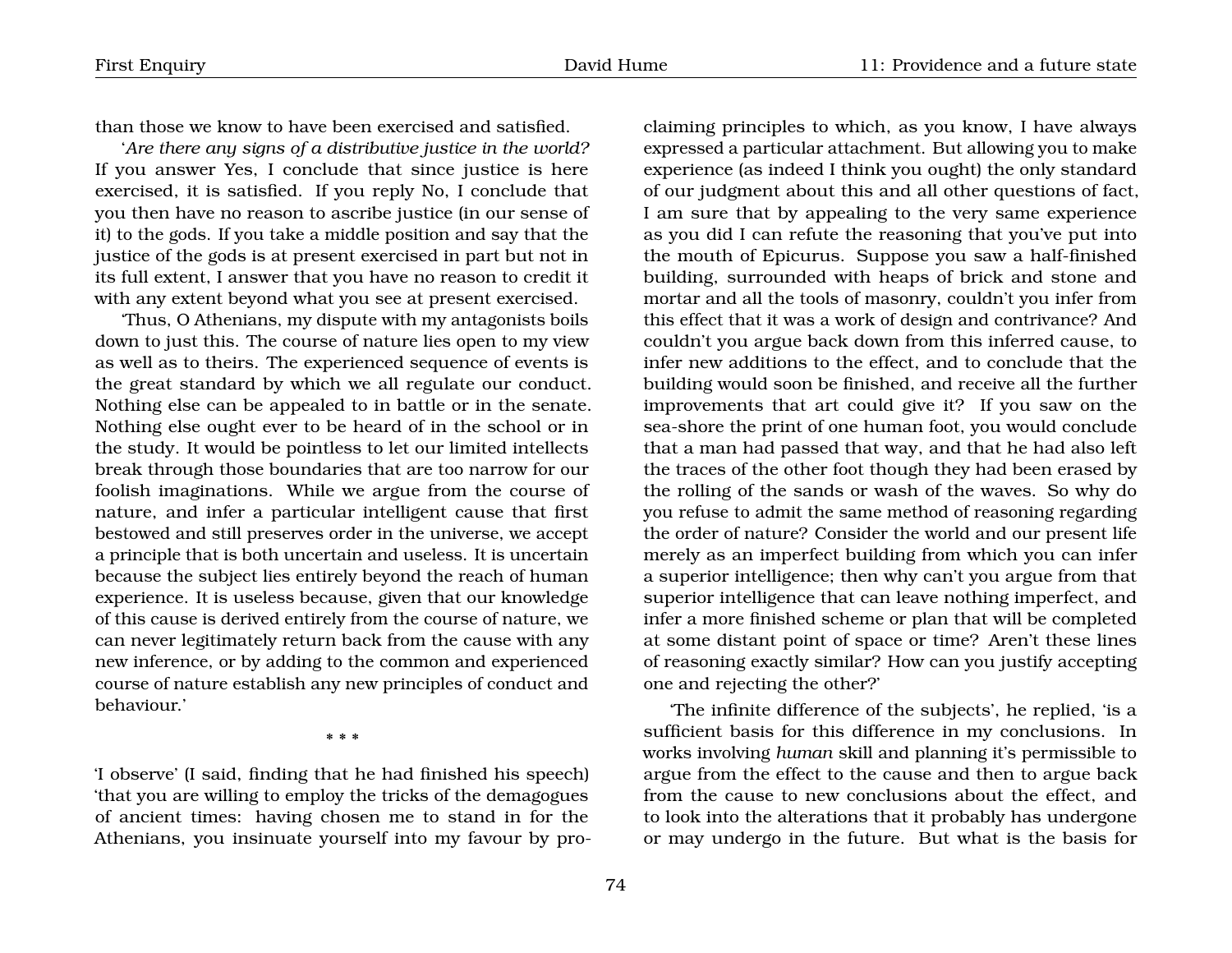this method of reasoning? Plainly this: that man is a being whom we know by experience, whose motives and plans we are acquainted with, and whose projects and inclinations have a certain connection and coherence according to the laws that nature has established for the workings of such a creature. So when we find that some work has come from the skill and industry of man, as we know about the nature of the ·human· animal *from other sources* we can draw a hundred inferences about what may be expected from him; and these inferences will all be based on experience and observation. But if we knew man only from the single work or product that we are examining, we couldn't argue in this way. Because our knowledge of all the qualities we ascribed to him would in that case be derived from the one product, they couldn't possibly point to anything further or be the basis for any new inference. The print of a foot in the sand, when considered alone, can only prove that there was something with that shape by which it was produced. But the print of a human foot shows also, *from our other experience*, that there was probably another foot that also left its print, though erased by time or other accidents. Here we rise from the effect to the cause and then, descending again from the cause, infer new things about the effect; but this isn't a ·downward· continuation of the same simple chain of reasoning ·that we used in arguing up to the cause·. In this case we take in a hundred *other* experiences and

observations concerning the usual shape and limbs of that species of animal; without them this method of argument must be considered as fallacious. The case is not the same with our reasonings from the works of nature. God is known to us only by his productions, and is a single being in the universe, not belonging to any species or genus from whose experienced attributes or qualities we could by analogy infer any attribute or quality in him. As the universe shows wisdom and goodness, we infer wisdom and goodness ·in him  $\cdot$ . As it shows a particular degree of these perfections, we infer a particular degree of them ·in him·, exactly proportioned to the effect that we examine. But no rules of sound reasoning will authorise us to infer or suppose any further attributes or further degrees of the same attributes. Now, without some such "licence to suppose", we can't argue from the cause, or infer anything in the effect beyond what has immediately fallen under our observation. Greater good produced by this being must still prove a greater degree of goodness; a more impartial distribution of rewards and punishments must come from a greater regard to justice and equity. Every supposed addition to the works of nature makes an addition to the attributes of the author of nature, and consequently—being entirely unsupported by any reason or argument—can never be admitted as anything but mere conjecture and guess-work.<sup>[12](#page-76-0)</sup>

<span id="page-76-0"></span> $12$  In general, I think, it may be established as a maxim that where some cause is known only through its particular effects, one cannot infer any new effects from that cause; because the qualities needed to produce these new effects along with the old ones must either be different, or superior, or of more extensive operation, than those which produced the effects which (we are supposing) has given us our only knowledge of the cause. So we can never have any reason to suppose the existence of these qualities. It will not remove the difficulty to say that the new effects come purely from a continuation of the same energy that is already known from the first effects. For even granting this to be the case (which we are seldom entitled to), the very continuation and exertion of a similar energy in a different period of space and time is a very arbitrary supposition; there can't possibly be any traces of it in the effects from which all our knowledge of the cause is originally derived. (I write of 'a similar energy' because it is impossible that it should be absolutely the same.) Let the inferred cause be exactly proportioned (as it should be) to the *known* effect, and it can't possibly have any qualities from which new or different effects can be inferred.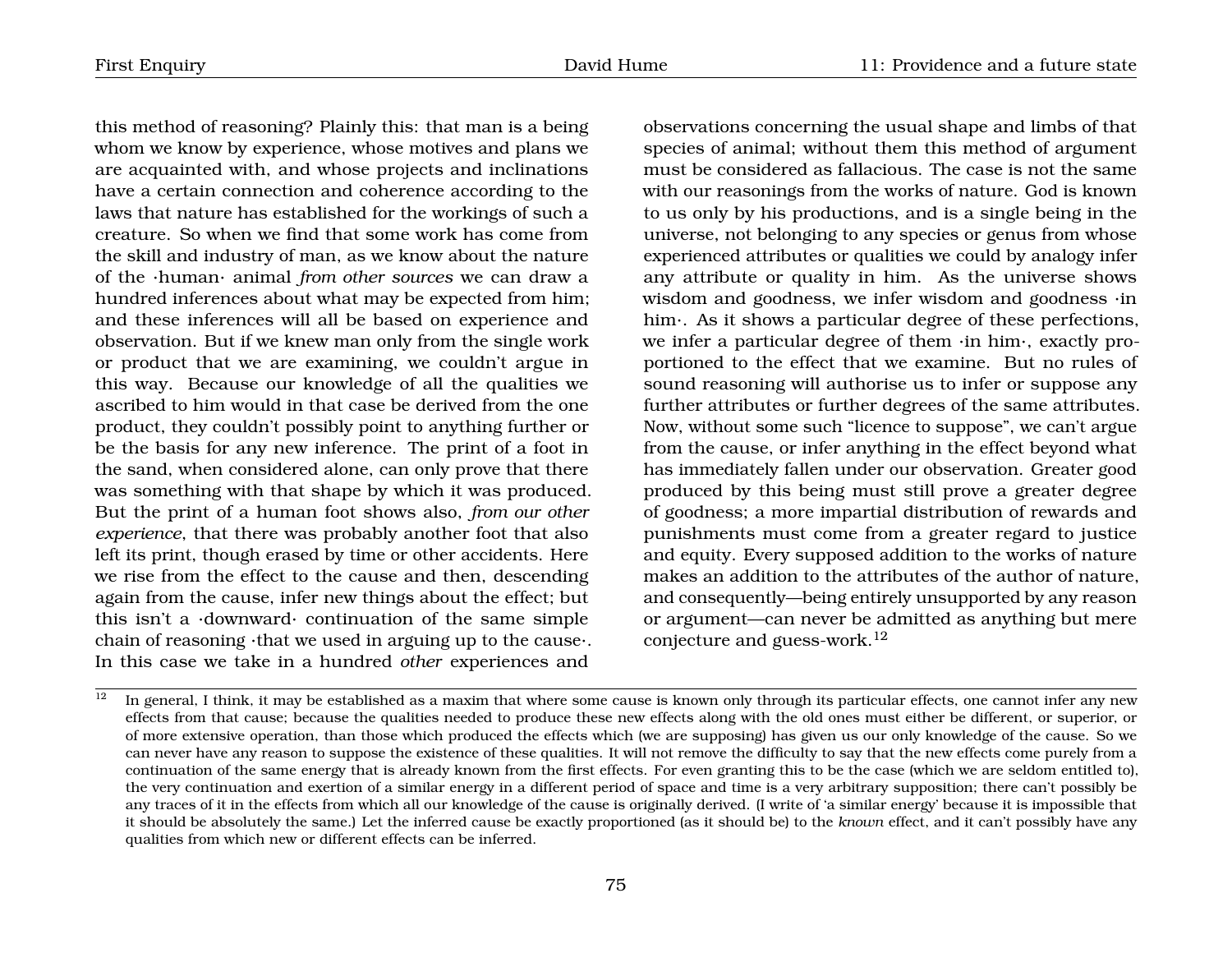'The great source of our mistake in this subject, and of the unbounded "licence to suppose" that we allow ourselves, is that we silently think of ourselves as in the place of the supreme being, and conclude that he will always behave in the way that *we* would find reasonable and acceptable if we were in his situation. But the ordinary course of nature may convince us that almost everything ·in it· is regulated by principles and maxims very different from ours. And even aside from that, it must evidently appear contrary to all rules of analogy to reason from the intentions and projects of men to those of a being who is so different and so much superior. In human nature, there is a certain experienced coherence of designs and inclinations; so that when from some fact we discover one intention of a man, it may often be reasonable in the light of experience to infer another, and draw a long chain of conclusions about his past or future conduct. But this method of reasoning can never have place with regard to a being who •is so remote and incomprehensible, who •is less like any other being in the universe than the sun is like a wax candle, and who •reveals himself only by some faint traces or outlines, beyond which we have no basis for ascribing to him any attribute or perfection. What we imagine to be a superior perfection may really be a defect. And even if it is utterly a perfection, the ascribing of it ·in full strength· to the supreme being, when it doesn't seem to have been exercised to the full in his works, smacks more of flattery and praise-singing than of valid reasoning and sound philosophy. Thus, all the philosophy in the world, and all the religion (which is nothing but one kind of philosophy), will never be able to carry us beyond the usual course of experience, or give us standards of conduct and behaviour different from those that are provided by reflections on common life. No new fact can ever be inferred from the religious hypothesis; no event foreseen or foretold; no reward or punishment expected or dreaded beyond what is already known by practice and observation. So my speech on behalf of Epicurus will still appear solid and satisfactory—the political interests of society have no connection with the philosophical disputes about metaphysics and religion.'

'There is still one point', I replied, 'that you seem to have overlooked. Even if I allow your premises, I must deny your conclusion. You conclude that religious doctrines and reasonings can have no influence on life, because they *ought* to have no influence. This ignores the fact that men don't reason in the same manner as you do, but draw many consequences from the belief in a divine being, and suppose that God will inflict punishments on vice and bestow rewards on virtue beyond what appear in the ordinary course of nature. It makes no difference whether this reasoning of theirs is sound. Its influence on their life and conduct will be the same either way. And those who try to cure them of such prejudices may, for all I know, be good reasoners, but I can't judge them to be good citizens and participants in politics, because they free men from one restraint on their passions and make it in one way easier and more comfortable for them to infringe the laws of society.

'After all, I may agree to your general conclusion in favour of liberty (though I would argue from different premises from those on which you try to base it), and I think that the state ought to tolerate every principle of philosophy; and no government has ever suffered in its political interests through such indulgence. There is no fanaticism among philosophers; their doctrines aren't very attractive to the people; and their reasonings can't be restrained except by means that must be dangerous to the sciences, and even to the state, by paving the way for persecution and oppression on matters where people in general are more deeply involved and concerned.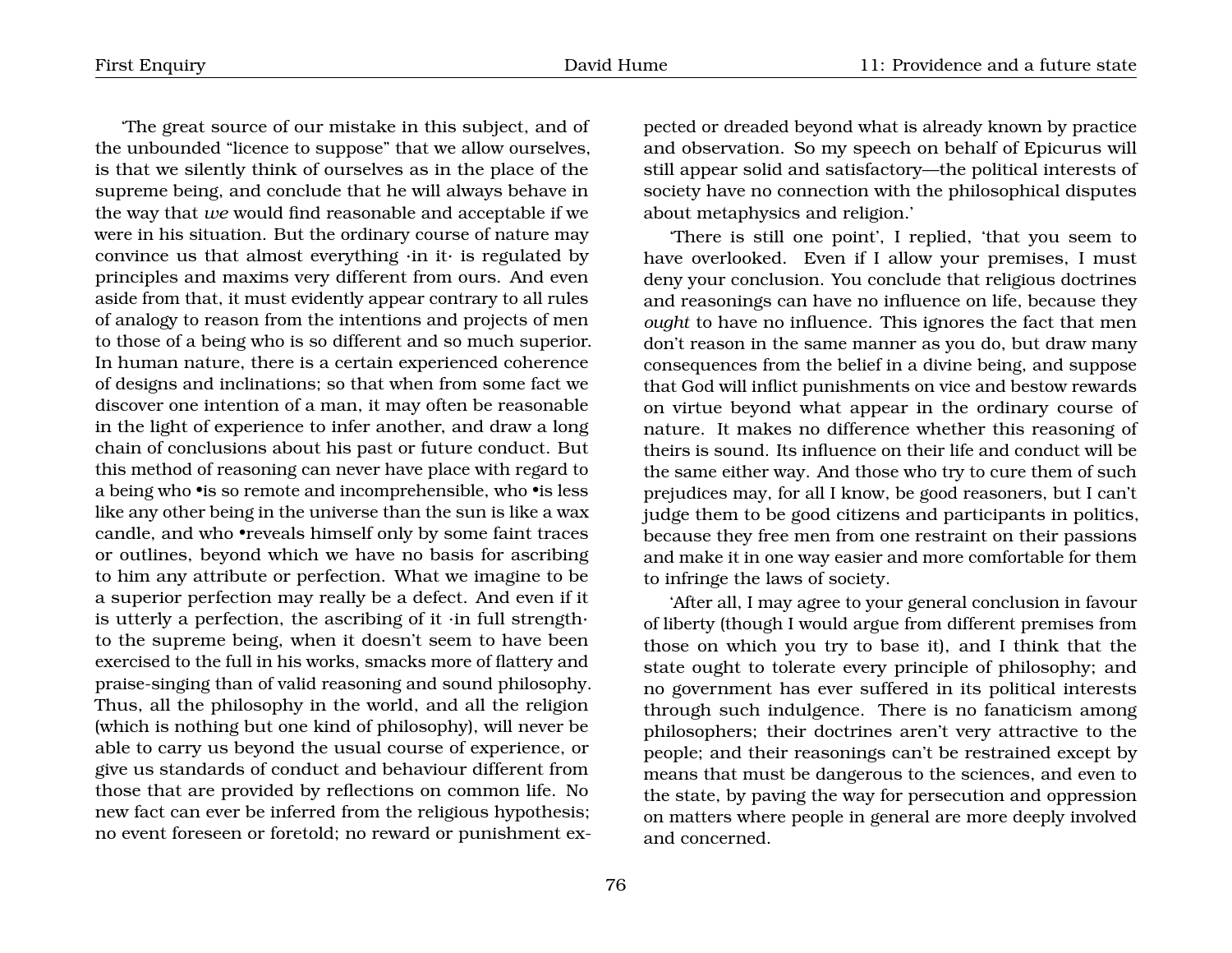'But with regard to your main line of thought' (I continued) 'there occurs to me a difficulty that I shall just propose to you without insisting on it, lest it lead into reasonings of too subtle and delicate a nature. Briefly, then, I very much doubt that it's possible for a cause to be known only by its effect (as you have supposed all through) or to be so singular and particular that it has no parallel or similarity with any other cause or object we have ever observed. It is only when two kinds of objects are found to be constantly conjoined that we can infer one from the other; and if we encountered an effect that was entirely singular, and couldn't be placed in any known kind, I don't see that we could conjecture or infer *anything at all* concerning its cause. If experience and observation and analogy really are the only guides we

can reasonably follow in inferences of this sort, both the effect and the cause must have some similarity to other effects and causes that we already know and have found often to be conjoined with each other. I leave it to you to think through the consequences of this principle. I shall merely remark that, as the antagonists of Epicurus always suppose that the universe, an effect that is quite singular and unparalleled, is proof of a god, a cause no less singular and unparalleled, your reasonings about this seem at least to merit our attention. There is, I admit, some difficulty in grasping how we can ever return from the cause to the effect, and by reasoning from our ideas of the cause infer anything new about the effect.'

## **Section 12: The sceptical philosophy**

Philosophical arguments proving the existence of a god and refuting the fallacies of atheists outnumber the arguments on any other topic. Yet most religious philosophers still disagree about whether any man *can* be so blinded as to be an atheist. How shall we reconcile these contradictions? The knights-errant who wandered about to clear the world of dragons and giants never had the least doubt that these monsters existed!

The sceptic is another enemy of religion who naturally arouses the indignation of all religious authorities and of the more solemn philosophers; yet it's certain that nobody ever met such an absurd creature ·as a sceptic·, or talked with a man who had no opinion on any subject, practical

or theoretical. So the question naturally arises: What is meant by 'sceptic'? And how far it is possible to push these philosophical principles of doubt and uncertainty?

Descartes and others have strongly recommended one kind of scepticism, to be practised in advance of philosophy or any other studies. It preserves us, they say, against error and rash judgment. It recommends that we should doubt not only all our former opinions and principles but also our very faculties. The reliability of our faculties, these philosophers say, is something we must be assured of by a chain of reasoning, deduced from some first principle that cannot possibly be fallacious or deceitful. But there *is* no such first principle that has an authority above others that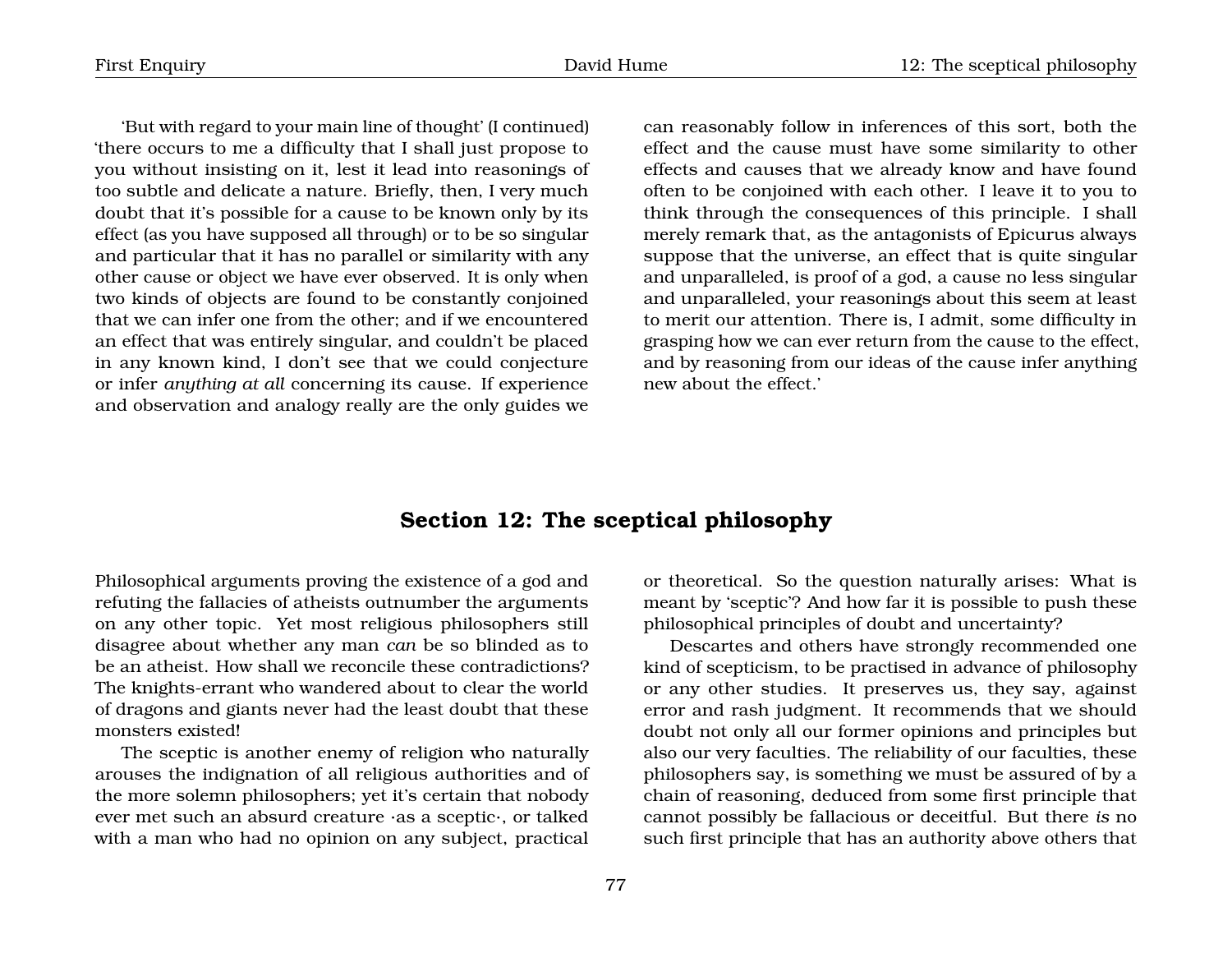are self-evident and convincing. And even if there were one, we couldn't advance a step beyond it except by using those very faculties that we are supposed to be calling into question. Cartesian doubt, therefore, if someone could attain to it (as plainly nobody could), would be entirely incurable, and no reasoning could ever bring us to confident beliefs about anything.

However, a more moderate degree of such scepticism can be quite reasonable, and is a necessary preparation for the study of philosophy: it makes us impartial in our judgments and weans our minds from prejudices that we may have arrived at thoughtlessly or taken in through education. If we

•begin with clear and self-evident principles,

•move forward cautiously, getting a secure footing at each step,

•check our conclusions frequently, and

•carefully examine *their* consequences,

we shall move slowly, and not get far; but these are the only methods by which we can hope ever to establish conclusions which we are sure are true and which will last.

Another kind of scepticism has arisen out of scientific enquiries that are supposed to have shown that human mental faculties are either absolutely deceitful or not capable of reaching fixed conclusions about any of the puzzling topics on which they are commonly employed. Even our senses are questioned by a certain kind of philosopher; and the maxims of everyday life are subjected to the same doubt as are the deepest principles of metaphysics and theology. Some philosophers accept these paradoxical tenets (if they may be called tenets), while many others try to refute them; so it's natural for us to wonder about them, and to look for the arguments on which they may be based.

I needn't dwell on the well-worn arguments that sceptics have used down the ages to discredit the senses, such as the arguments drawn from the untrustworthy nature of our sense organs, which very often lead us astray: the crooked appearance of an oar half in water, the different ways an object can look depending on how far away it is, the double images that arise from pressing one eye, and many other such phenomena. These sceptical points serve only to prove that the senses, taken on their own, shouldn't *automatically* be trusted, and that if they are to serve as criteria of truth and falsehood we must adjust the answers they give us by bringing reason to bear on facts about •the nature of the medium—·e.g. the water through which we see the lower half of the oar·—•the distance of the object, and •the condition of the sense organ. But other arguments against the senses go deeper, and are harder to meet.

It seems clear that •we humans are naturally, instinctively inclined to trust our senses, and that •without any reasoning—indeed, almost before the use of reason—we take it that there is an external universe that doesn't depend on our perceiving it and would have existed if there had never been any perceiving creatures or if we had all been annihilated. Even the animals are governed by a similar opinion, and maintain this belief in external objects in all their thoughts, plans and actions.

It also seems clear that when men follow this blind and powerful instinct of nature they always suppose that •the very images that their senses present to them *are* •the external objects that they perceive; it never crosses their minds that •sensory images are merely *representations* of •external objects. This very table that we see as white and feel as hard is believed to exist independently of our perception, and to be something external to our mind, which perceives it. Our presence doesn't bring it into existence, and our absence doesn't annihilate it. It stays in existence (we think), complete and unchanging, independent of any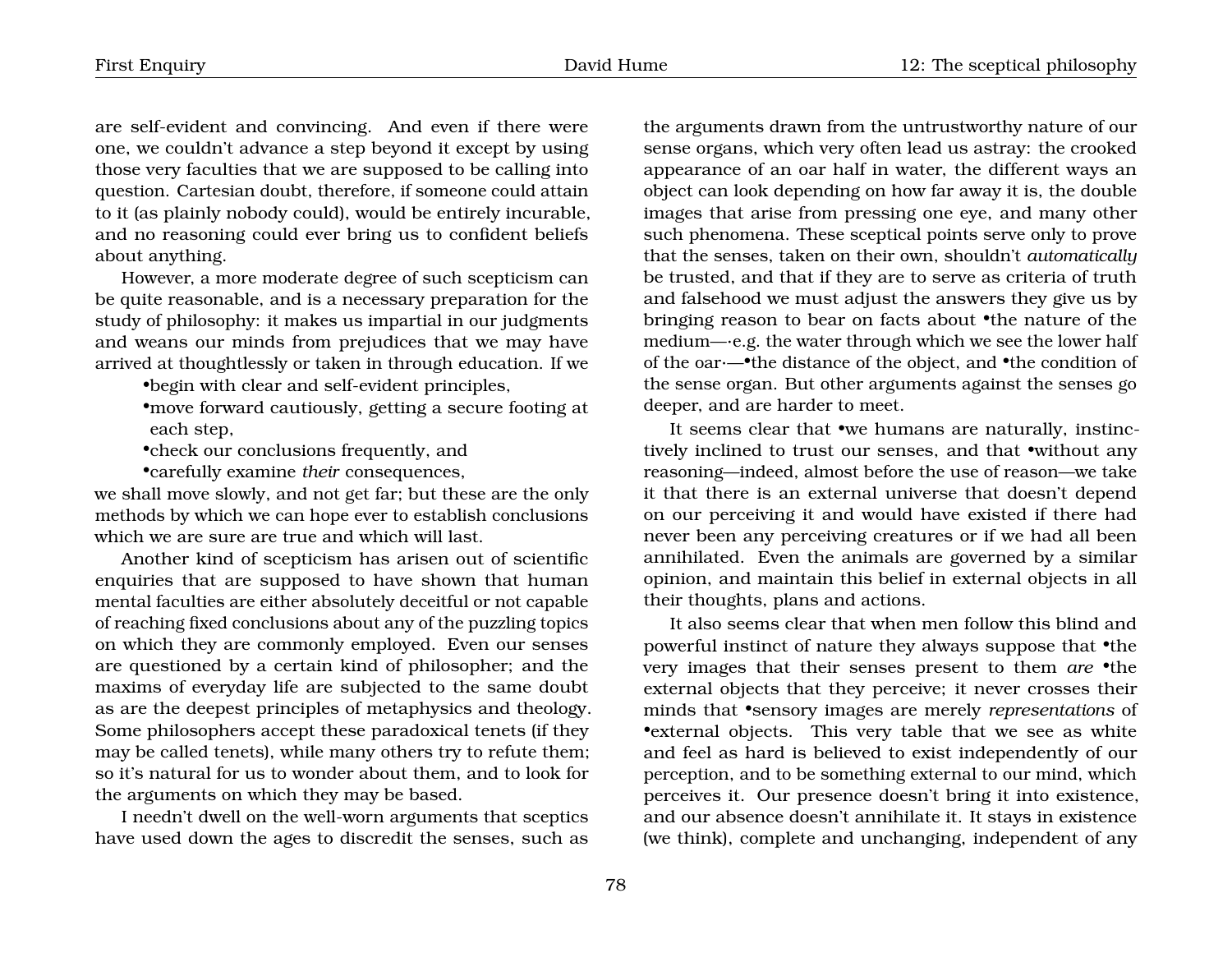facts about intelligent beings who perceive it or think about it.

But the slightest philosophy is enough to destroy this basic belief that all men have. For philosophy teaches us that images (or perceptions) are the only things that can ever be present to the mind, and that the senses serve only to bring these images before the mind and cannot put our minds into any immediate relation with external objects. The table that we see seems to shrink as we move away from it; but the real table that exists independently of us doesn't alter; so what was present to the mind wasn't the real table but only an image of it. These are the obvious dictates of reason; and no-one who thinks about it has ever doubted that when we say 'this house' and 'that tree' the things we are referring to are nothing but perceptions in the mind—fleeting copies or representations of other things that are independent of us and don't change.

To that extent, then, reason compels us to contradict or depart from the basic instincts of nature, and to adopt a new set of views about the evidence of our senses. ·These views amount to a philosophical system according to which **(1)** we perceive only images, not external objects, but **(2)** there are external objects, and images represent them·. But when philosophy tries to justify this new system, and put to rest the carping objections of the sceptics, it finds itself in an awkward position ·regarding the claim **(2)** that there are external objects that our images represent·. Philosophy can no longer rely on the idea that natural instincts are infallible and irresistible, for those instincts led us to a quite different system that is admitted to be fallible and even wrong. And to justify ·the external-object part of· this purported philosophical system by a chain of clear and convincing argument—or even by any *appearance of* argument—is more than anyone can do.

By what argument can it be proved that the perceptions of the mind must be caused by •external objects that are perfectly distinct from them and yet similar to them (if that were possible), rather than arising from •the energy of the mind itself, or from  $*$ the activities of some invisible and unknown spirit, or from •some other cause still more unknown to us? It is admitted that many of these perceptions—e.g. in dreams, madness, and other diseases—don't in fact arise from anything external, ·so how could we prove that others *do* arise from something external·? In any case, we are utterly unable to explain *how* a body could so act on a mind as to convey an image of itself to a mental substance whose nature is supposed to be so different from—even contrary to—its own nature.

Are the perceptions of the senses produced by external objects that resemble them? This is a question of fact. Where shall we look for an answer to it? To experience, surely, as we do with all other questions of that kind. But here experience is and must be entirely silent. The mind never has anything present to it except the perceptions, and can't possibly experience their connection with objects. The belief in such a connection, therefore, has no foundation in reasoning ·because the reasoning would have to start from something known through experience·.

We might try to prove that our senses are truthful by appealing to the truthfulness of God, but that would be a strange direction for the argument to take, ·for two reasons·. **(1)** If the fallibility of our senses implied that God is untruthful, then our senses would never mislead us; because it isn't possible that God should ever deceive. **(2)** Anyway, once the external world has been called in question we are left with no arguments to prove that God exists or to show what his attributes are.

The deeper and more philosophical sceptics, trying to cast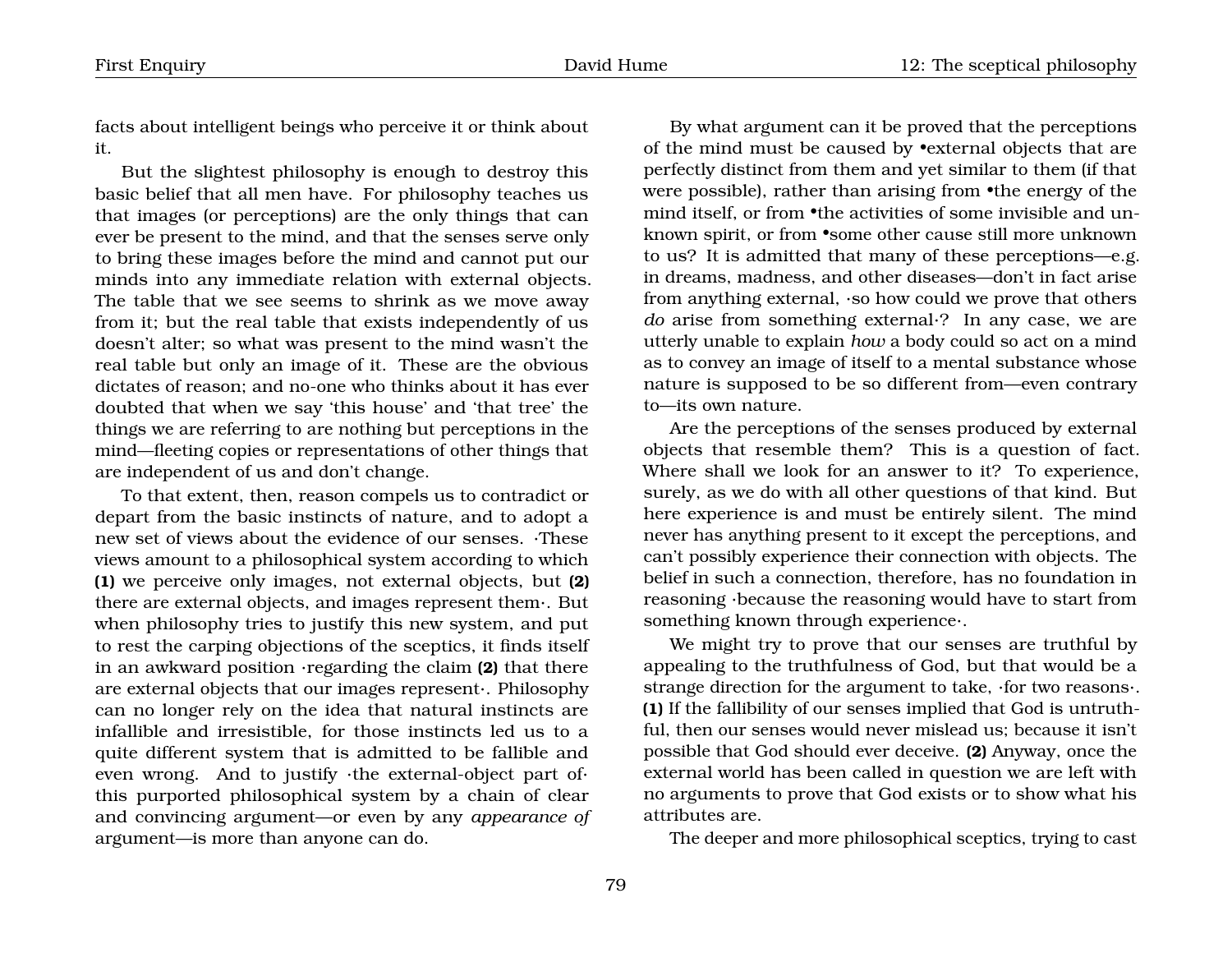doubt on all subjects of human knowledge and enquiry, will always triumph when it comes to the question of external bodies. 'Do you follow your natural instincts and inclinations', they may say, 'when you affirm the truthfulness of your senses? But those instincts lead you to believe that the perception or image that you experience is itself the external object. Do you reject that view, in order to accept the more reasonable opinion that perceptions are only representations of something external? In that case you are departing from your natural inclinations and more obvious opinions; and yet you still can't satisfy your reason, which can never find any convincing argument from experience to prove that your perceptions are connected with external objects.'

Another sceptical line of thought—somewhat like that one—has deep philosophical roots, and might be worth attending to if there were any point in digging that far down in order to discover arguments that can be of so little serious use. All modern enquirers agree that all the sensible qualities of objects—such as hard, soft, hot, cold, white, black, etc.—are merely secondary; they don't exist in the objects themselves (it is believed), and are perceptions of the mind with no external pattern or model that they represent. If this is granted regarding secondary qualities, it also holds for the supposed primary qualities of extension and solidity, which are no more entitled to be called 'primary' than the others are. The idea of extension comes purely from the senses of sight and touch; and if all the qualities that are perceived by the senses are in the mind rather than in the object, that must hold also for the idea of extension, which wholly depends on sensible ideas, i.e. on the ideas of secondary qualities. ·To see that something is extended, you have to see colours; to feel that it is extended, you have to feel hardness or softness·. The only escape from this conclusion is to assert that we get the ideas of those 'primary' qualities through abstraction; but the doctrine of abstraction turns out under careful scrutiny to be unintelligible, and even absurd. An extension that is neither tangible nor visible can't possibly be conceived; and a tangible or visible extension that is neither hard nor soft, black nor white, is equally beyond the reach of human conception. Let anyone try to conceive a *triangle in general*, which has no particular length or proportion of sides, and he will soon see the absurdity of all the scholastic notions concerning abstraction and general ideas.[13](#page-81-0)

Thus the first philosophical objection to the belief in external objects is this: If the belief is based on natural instinct it is contrary to reason; and if it is attributed to reason it is contrary to natural instinct, and anyway isn't supported by any rational evidence that would convince an impartial person who thought about it. The second objection goes further and represents this belief as *contrary* to reason—at least if reason says that all sensible qualities are in the mind and not in the object. Deprive matter of all its intelligible qualities, both primary and secondary, and you in a way annihilate it and leave only a certain mysterious *something* as the cause of our perceptions, a notion so imperfect that no sceptic will think it worthwhile to argue against it.

<span id="page-81-0"></span><sup>&</sup>lt;sup>13</sup> This argument is drawn from Dr. Berkeley; and indeed most of the writings of that able author form the best lessons of scepticism that are to be found either among the ancient or modern philosophers. Yet on his title-page he claims, no doubt sincerely, to have composed his book *against* the sceptics as well as against atheists and free-thinkers. But though his arguments are otherwise intended, they are all in fact merely sceptical. This is shown by the fact that *they cannot be answered yet do not convince*. Their only effect is to cause the momentary bewilderment and confusion that is the result of scepticism.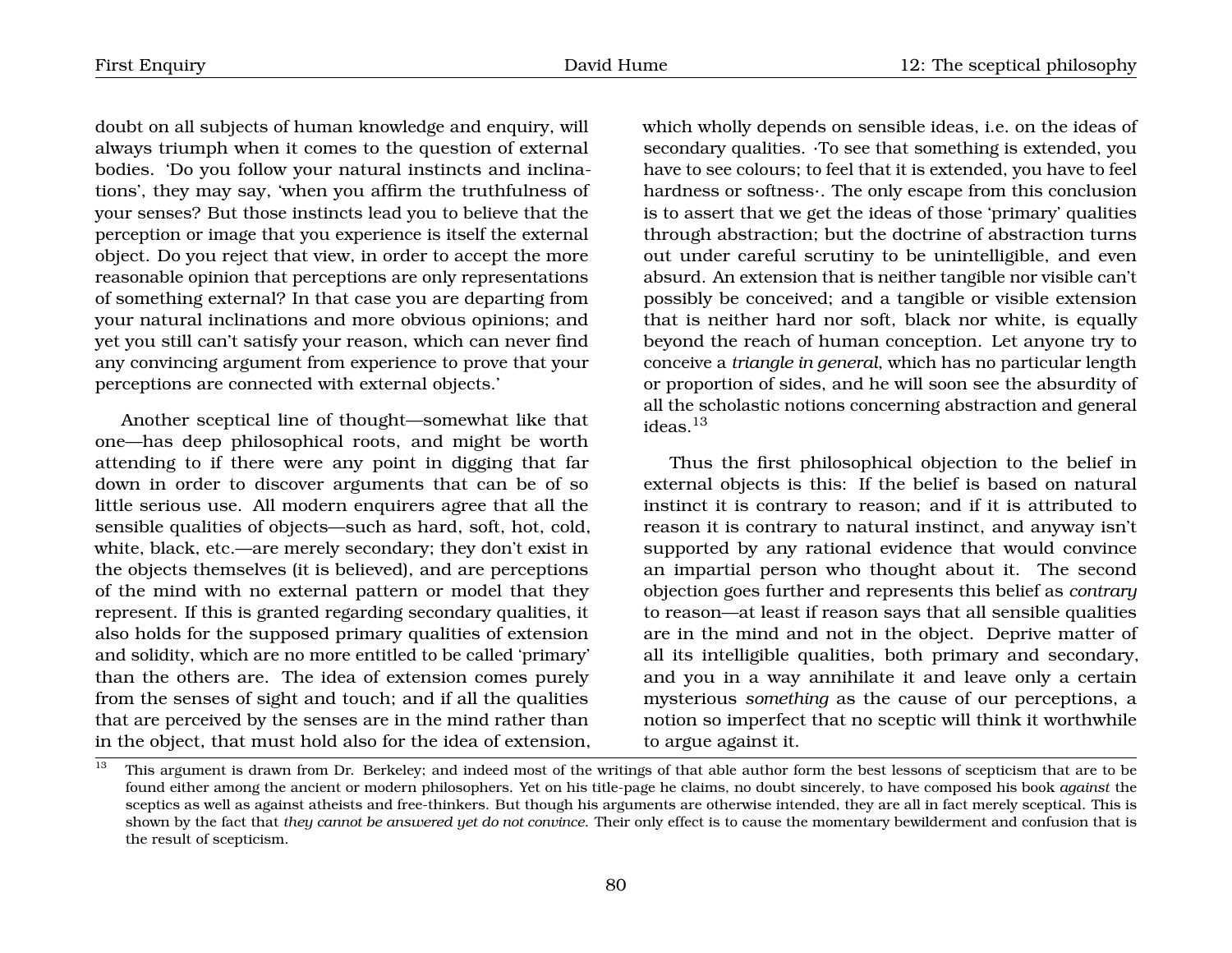## **Part 2**

There may seem to be something wild about the sceptics' attempt to destroy reason by argument and reasoning; yet that's what all their enquiries and disputes amount to. They try to find objections both to our abstract reasonings and to reasonings about matter of fact and existence.

The chief objection to abstract reasonings comes from the ideas of space and time. Those ideas, when viewed carelessly as we view them in everyday life, are very clear and intelligible; but when we look into them more closely they turn out to involve principles that seem full of absurdity and contradiction. No priestly dogmas, invented on purpose to tame and subdue the rebellious reason of mankind, ever shocked common sense more than the doctrine of the infinite divisibility of extension, with its consequences that are ceremoniously paraded by geometers and metaphysicians as though they were something to be proud of. ·For example·:

> A real quantity that is infinitely less than any finite quantity, and contains quantities that are infinitely less than itself, and so on to infinity—

this bold, enormous edifice is too weighty to be supported by any demonstration, because it offends against the clearest and most natural principles of human reason.<sup>[14](#page-82-0)</sup>

But what makes the matter more extraordinary is that these seemingly absurd opinions are supported by a chain of reasoning that seems clear and utterly natural, and we can't accept the premises without accepting the conclusions. The geometrical proofs regarding the properties of circles and triangles are as convincing and satisfactory as they could

possibly be; but if we accept them, how can we deny that

•the angle of contact between any circle and its tangent is infinitely less than any angle between straight lines, and that as the circle gets larger •the angle of contact becomes still smaller, ad infinitum?

The demonstration of these principles seems as flawless as the one proving that the three angles of a triangle equal 180 degrees, though the latter conclusion is natural and easy while the former is pregnant with contradiction and absurdity. Reason here seems to be thrown into a kind of bewilderment and indecision which, without prompting from any sceptic, makes it unsure of itself and of the ground it walks on. It sees a bright light that illuminates some places; but right next to them there is the most profound darkness. Caught between these, reason is so dazzled and confused that there is hardly any topic on which it can reach a confident conclusion.

The absurdity of these bold conclusions of the abstract sciences seems to become even more conspicuous with regard to time than it is with extension. *An infinite number of real parts of time, passing in succession and gone through ·completely·, one after another*—this appears to be such an obvious contradiction that nobody, one would think, could bring himself to believe it unless his judgment had been corrupted, rather than being improved, by the sciences.

Yet still reason must remain restless and unquiet, even with regard to the scepticism it is driven to by these seeming absurdities and contradictions. We can't make sense of the thought that a clear, distinct idea might contain something

<span id="page-82-0"></span><sup>14</sup> Whatever disputes there may be about *mathematical* points, we must allow that there are *physical* points—that is, parts of extension that cannot be divided or lessened either by the eye or imagination. So these images that are present to the imagination or the senses are absolutely indivisible, and consequently must be regarded by mathematicians as infinitely less than any real part of extension; yet nothing appears more certain to reason than that an infinite number of them composes an infinite extension. This holds with even more force of an infinite number of the infinitely small parts of extension that are still supposed to be, themselves, infinitely divisible.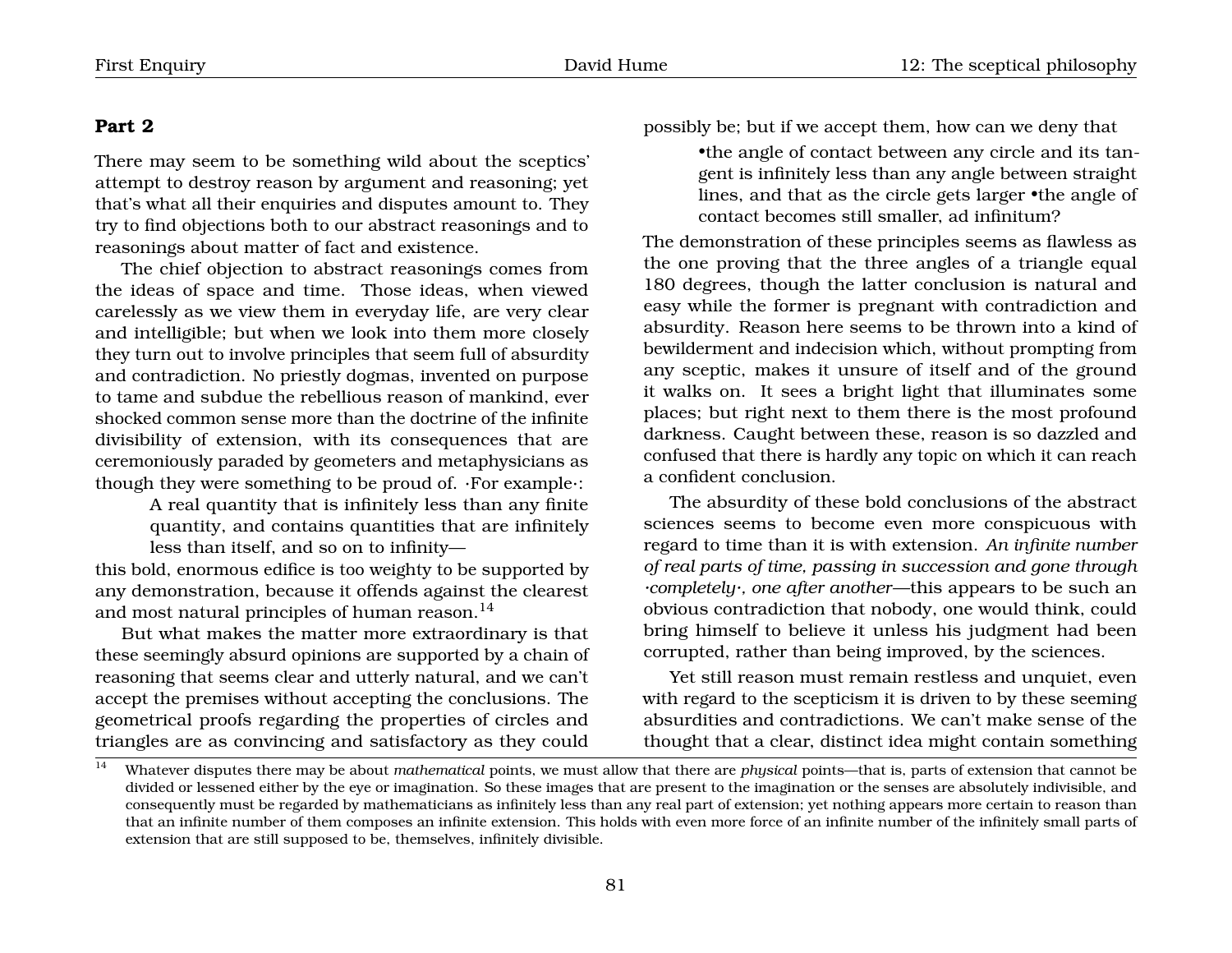that is contradictory to itself or to some other clear, distinct idea; this is indeed as absurd a proposition as we can think of. So this scepticism about some of the paradoxical conclusions of mathematics—·a scepticism which implies that some of our clear, distinct ideas contradict others·—is *itself* something we must be sceptical about, approaching it in a doubting, hesitant frame of mind.<sup>[15](#page-83-0)</sup>

Sceptical objections to reasonings about matters of fact are of two kinds—**(1)** everyday informal objections, and **(2)** philosophical ones. **(1)** The informal objections are based on •the natural weakness of human understanding, •the contradictory opinions that have been held at different times and in different countries, •the variations of our judgment in sickness and health, youth and old age, prosperity and adversity, •the perpetual differences of opinion between different individuals—and many other considerations of that kind, but there is no need to go on about them. These objections are weak. For as in ordinary life we reason every moment regarding fact and existence, and can't survive without continually doing so, no objections that are *based on* this procedure can be sufficient to *undermine* it. The great subverter of excessive scepticism is *action*, practical projects, the occupations of everyday life. Sceptical principles may flourish and triumph in the philosophy lecture-room, where it is indeed hard if not impossible to refute them. But as soon as they •come out of the shadows, •are confronted by the real

things that our beliefs and emotions are addressed to, and thereby •come into conflict with the more powerful principles of our nature, sceptical principles vanish like smoke and leave the most determined sceptic in the same ·believing· condition as other mortals.

**(2)** The sceptic, therefore, had better stay in the area where he does best, and present the philosophical objections whose roots run deeper ·than the facts on which the informal objections are based·. These seem to provide him with plenty of victories. He can rightly insist

•that all our evidence for any matter of fact that lies beyond the testimony of sense or memory is entirely based on the relation of cause and effect; item •that our only idea of this relation is the idea of two kinds of event that have frequently been associated with one another; item •that we have no argument to convince us that kinds of event that we have often found to be associated in the past will be so in future;

•and that what leads us to this inference is merely custom—a certain instinct of our nature—which it is indeed hard to resist but which like any other instinct may be wrong and deceitful.

While the sceptic presses these points, he is in a strong position, and seems to destroy all assurance and conviction, at least for a while. (In a way, what he is showing is not his strength but rather his and everyone's weakness!) These

<span id="page-83-0"></span><sup>&</sup>lt;sup>15</sup> We might be able to avoid these absurdities and contradictions if we admitted that there is no such thing as abstract or general ideas, properly speaking; but that all general ideas are really particular ones attached to a general term which brings to mind other particular ideas which in some way resemble the idea that is present to the mind. Thus when the word 'horse' is pronounced, we immediately form the idea of a black or a white animal of a particular size and shape; but as that word is also usually applied to animals of other colours, shapes and sizes, these ideas are easily recalled even when they are not actually present to the imagination; so that our reasoning can proceed in the same way as if they were actually present. If this is accepted—and it seems reasonable—it follows that the ideas of quantity that mathematicians reason with are *particular* ones, i.e. ideas of the kind that come through the senses and imagination; in which case those ideas cannot be infinitely divisible. At this point I merely drop that hint, without developing it in detail. It does seem to be the readiest solution for these difficulties. We need *some* solution if the mathematicians are not to be exposed to the ridicule and contempt of ignorant people.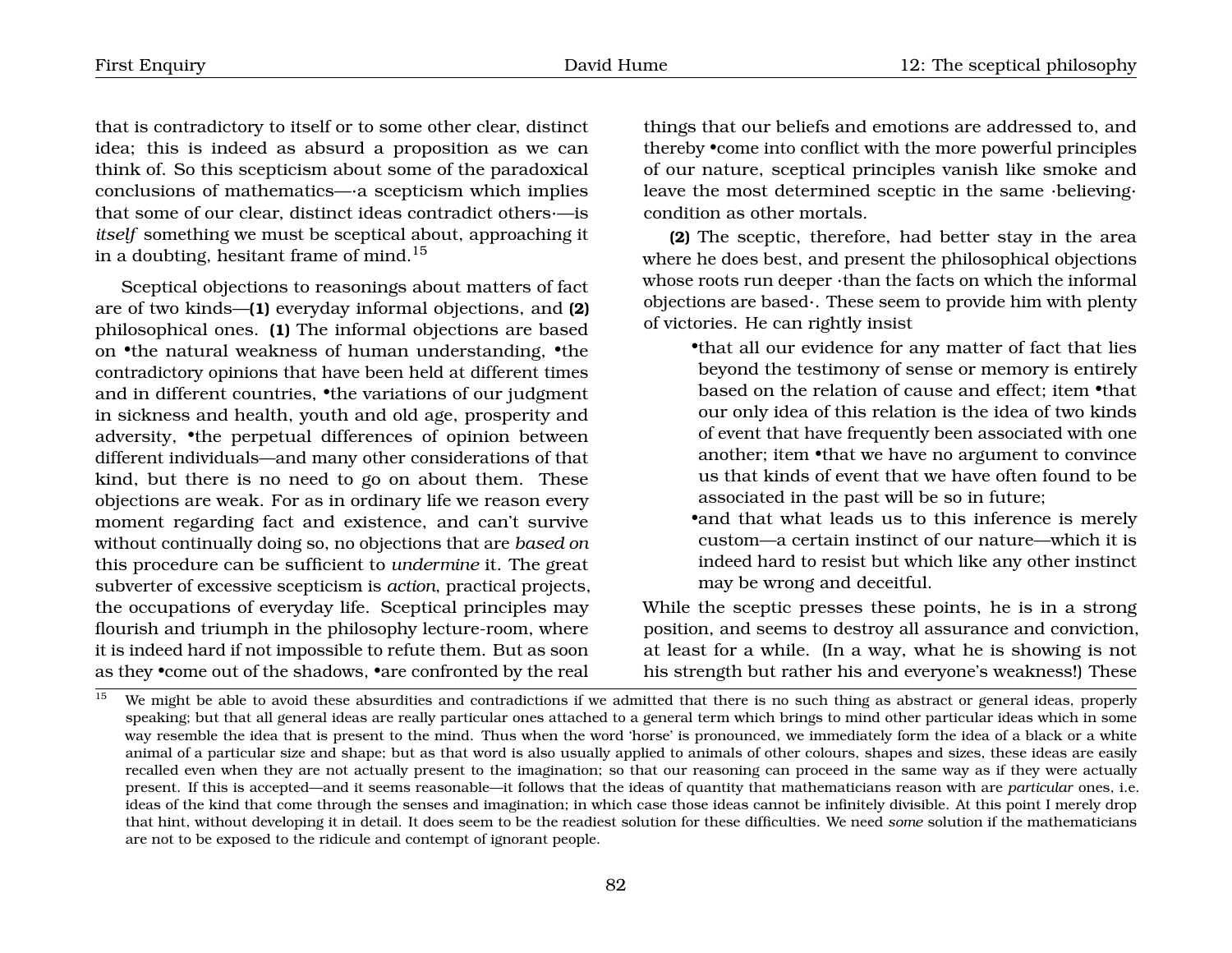arguments of his could be developed at greater length, if there were any reason to think that doing this would be useful to mankind.

That brings me to the chief and most unanswerable objection to excessive scepticism, namely that no lasting good can ever result from it while it remains in its full force and vigour. We need only ask such a sceptic: 'What do you *want*? What do you intend to achieve through your sceptical arguments?' He is immediately at a loss, and doesn't know what to answer. A Copernican or Ptolemaic who supports a particular system of astronomy may hope to produce in his audience beliefs that will remain constant and long-lasting. A Stoic or Epicurean displays principles which may not last, but which have an effect on conduct and behaviour. But a Pyrrhonian [= 'extreme sceptic'; Pyrrho was the first notable sceptic in ancient Greece] cannot expect his philosophy to have any steady influence on the mind, and if it did, he couldn't expect the influence to benefit society. On the contrary, if he will admit anything he must admit that if his principles were universally and steadily accepted, all human life would come to an end. All discourse and all action would immediately cease; and men would remain in a total lethargy until their miserable lives came to an end through lack of food, drink and shelter. It is true that this fatal outcome is not something we really have to fear: nature is always too strong for principle. And though a Pyrrhonian may throw himself or others into a momentary bewilderment and confusion by his deep arguments, the first and most trivial event in life will put all his doubts and worries to flight, and will leave him—in every aspect of his actions and beliefs—in just the same position as any other kind of philosopher, and indeed the same as someone who had never concerned himself with philosophical researches at all. When he awakes from his dream, the sceptic will be the

first to join in the laughter against himself and to admit that all his objections are mere amusement and can only serve to show how odd and freakish the situation of mankind is: we must act and reason and believe, but however hard we try we can't find a satisfactory basis for those operations and can't remove the objections that can be brought against them.

## **Part 3**

There is indeed a milder kind of scepticism that may be both durable and useful. It may be a part of what results from Pyrrhonism, or excessive scepticism, when its undiscriminating doubts are modified a little by common sense and reflection. Most people are naturally apt to be positive and dogmatic in their opinions; they see only one side of an issue, have no idea of any arguments going the other way, and recklessly commit themselves to the principles that seem to them right, with no tolerance for those who hold opposing views. Pausing to reflect, or balancing arguments pro and con, only serves to get them muddled, to damp down their emotions, and to delay their actions. They are very uncomfortable in this state, and are thus impatient to escape from it; and they think they can keep away from it—the further the better—by the violence of their assertions and the obstinacy of their beliefs. But if these dogmatic reasoners became aware of how frail the human understanding is, even at its best and most cautious, this awareness would naturally lead to their being less dogmatic and outspoken, less sure of themselves and less prejudiced against antagonists. The illiterate may reflect on the fact that learned people, despite all their advantages of study and reflection, are often cautious and tentative in their opinions. If any of the learned should be temperamentally inclined to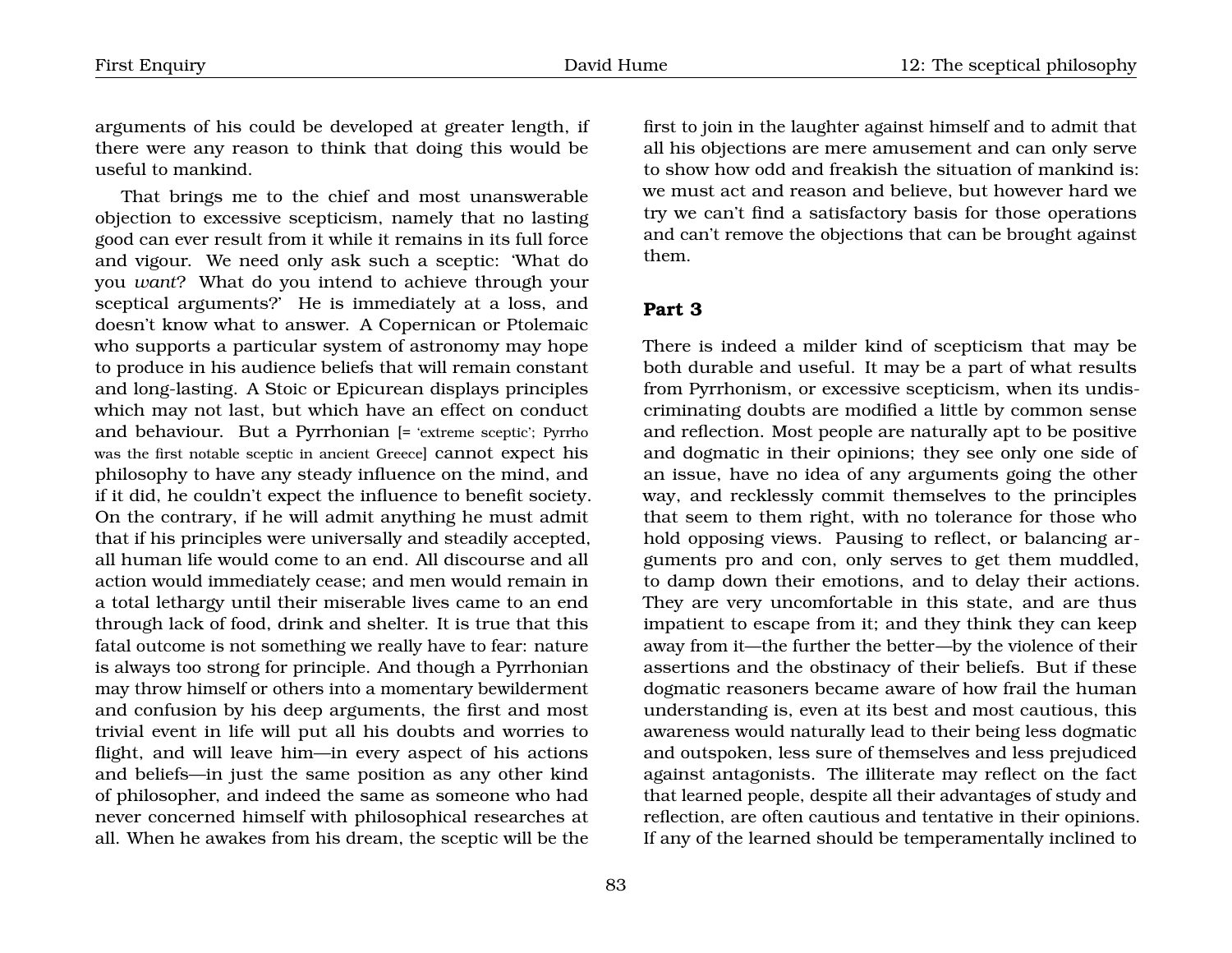pride and obstinacy, a small dose of Pyrrhonism might lessen their pride by showing them that the few advantages they have over other (·unlearned·) men don't amount to much when compared with the universal perplexity and confusion that is inherent in human nature. There is, in short, a degree of doubt and caution and modesty that every reasoner ought to have at all times in every context of enquiry.

Another kind of moderate scepticism that may be useful to mankind, and may be the natural result of Pyrrhonian doubts, is the limitation of our enquiries to the subjects that our narrow human understanding is best equipped to deal with. The imagination of man naturally soars into the heights: it rejoices in whatever is remote and extraordinary, and runs off uncontrollably into the most distant parts of space and time in order to avoid the familiar objects that it has become used to. A faculty of judgment that is working properly proceeds in the opposite way: it avoids all distant and high enquiries, and confines itself to subjects that we meet with in everyday activities and experience, leaving grander topics to poets and orators or to priests and politicians. The best way for us to be brought into this healthy frame of mind is for us to become thoroughly convinced of the force of Pyrrhonian doubt, and to see that our only possible escape from it is through the strong power of natural instinct. Those who are drawn to philosophy will still continue their researches, attracted by the immediate pleasure of this activity and by their realization that philosophical doctrines are nothing but organized and corrected versions of the thoughts of everyday life. But they will never be tempted to go beyond everyday life so long as they bear in mind the imperfection—the narrowness of scope, and the inaccuracy—of their own faculties. Given that we can't even provide a satisfactory reason why we believe after a thousand experiences that a stone will fall or fire will burn, can we ever

be confident in any of our beliefs about the origin of worlds, or about the unfolding of nature from and to eternity?

The slightest enquiry into the natural powers of the human mind, and the comparison of •those powers with •the topics the mind studies, will be enough to make anyone willing to limit the scope of his enquiries in the way I have proposed. Let us then consider what are the proper subjects of science and enquiry.

It seems to me that the only objects of the abstract sciences—the ones whose results are rigorously proved—are quantity and number, and that it's mere sophistry and illusion to try to extend this more perfect sort of knowledge beyond these bounds. The component parts of quantity and number are entirely similar; ·for example, the area of a given triangle is made of the same elements as the area of a given square, so that the question of whether the two areas are equal can at least *come up*·. For this reason, the relations amongst the parts of quantity and number become intricate and involved; and nothing can be more intriguing, as well as useful, than to trace in various ways their equality or inequality through their different appearances. But all other ideas are obviously distinct and different from each other; and so with them we can never go further—however hard we try—than to observe this diversity and come to the immediate, obvious conclusion that one thing is not another. If there *is* any difficulty in these decisions, it proceeds entirely from the indeterminate meaning of words, which is corrected by juster definitions. That *the square on the hypotenuse is equal to the squares of the other two sides* can't be known without a train of reasoning and enquiry. But to convince us that *where there is no property there can be no injustice* it is only necessary to define the terms and explain 'injustice' to be 'a violation of property'. This proposition is indeed merely an imperfect definition. Similarly with